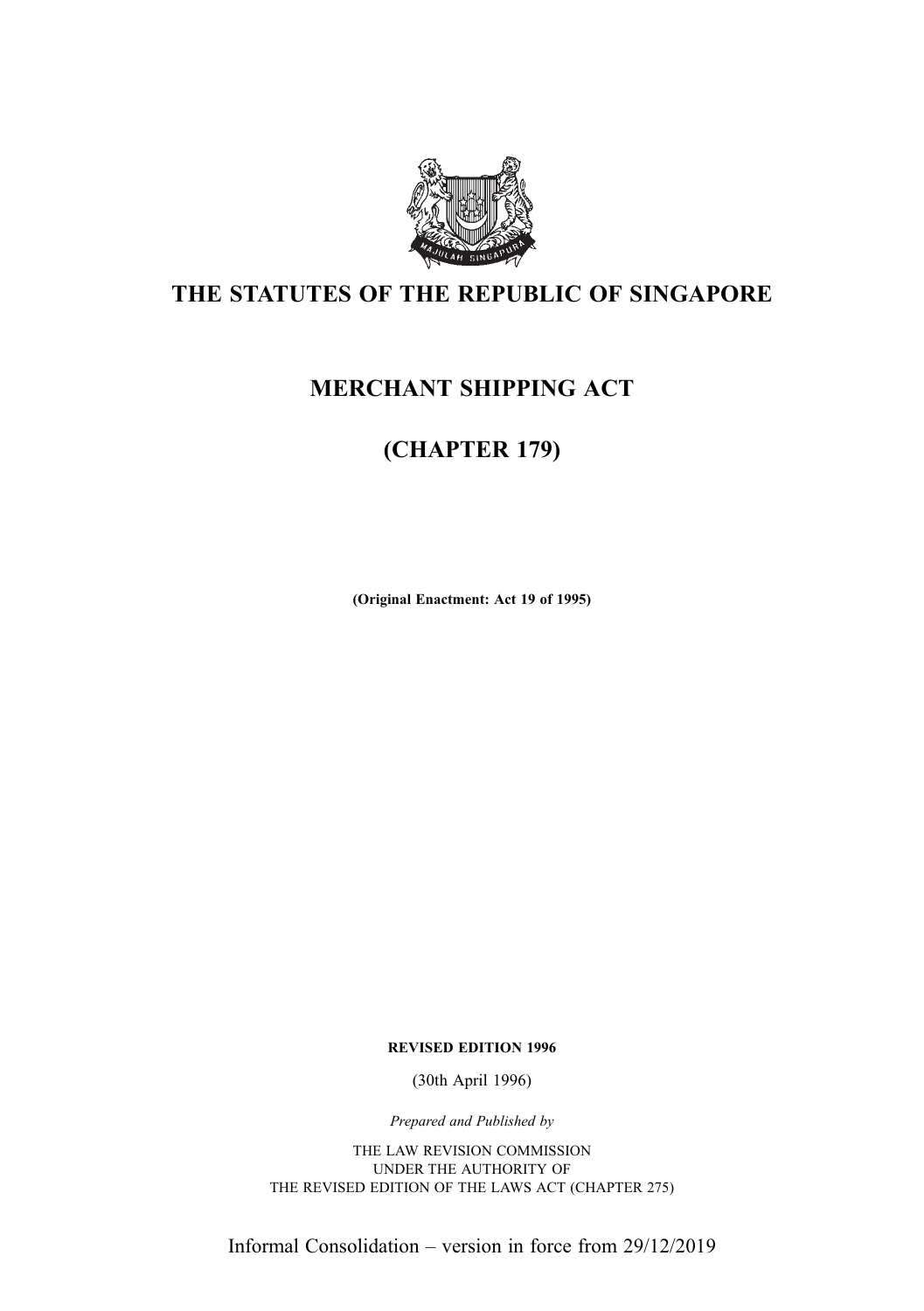# Merchant Shipping Act

#### ARRANGEMENT OF SECTIONS

#### PART I

#### PRELIMINARY

#### **Section**

- 1. Short title
- 2. Interpretation
- 3. Exemption of naval ships, etc.
- 4. Appointment of Director of Marine
- 5. Appointment of surveyors
- 6. Delegation of powers by Authority

#### PART II

#### SINGAPORE REGISTRY

- 7. Application of this Part
- 8. Conditions for registration of ships
- 9. Register of Singapore ships
- 10. Marking of ship
- 11. Application for initial registry
- 12. Provisional registry
- 13. Entry of particulars in register
- 14. Fees and tonnage taxes on registration
- 15. Documents to be retained by Registrar
- 16. Certificate of registry
- 17. Use, custody and delivery up of certificate
- 18. Transfer of ship and registration of bill of sale
- 19. Transfer to person qualified to own Singapore ship
- 20. Transfer to person not qualified to own Singapore ship
- 21. Transmission of property in ship on marriage, bankruptcy, death, etc.
- 22. Order for sale on transmission to unqualified person
- 23. Transfer of ship or sale by order of court
- 24. Power of High Court to prohibit transfer
- 25. Mortgage of ship or share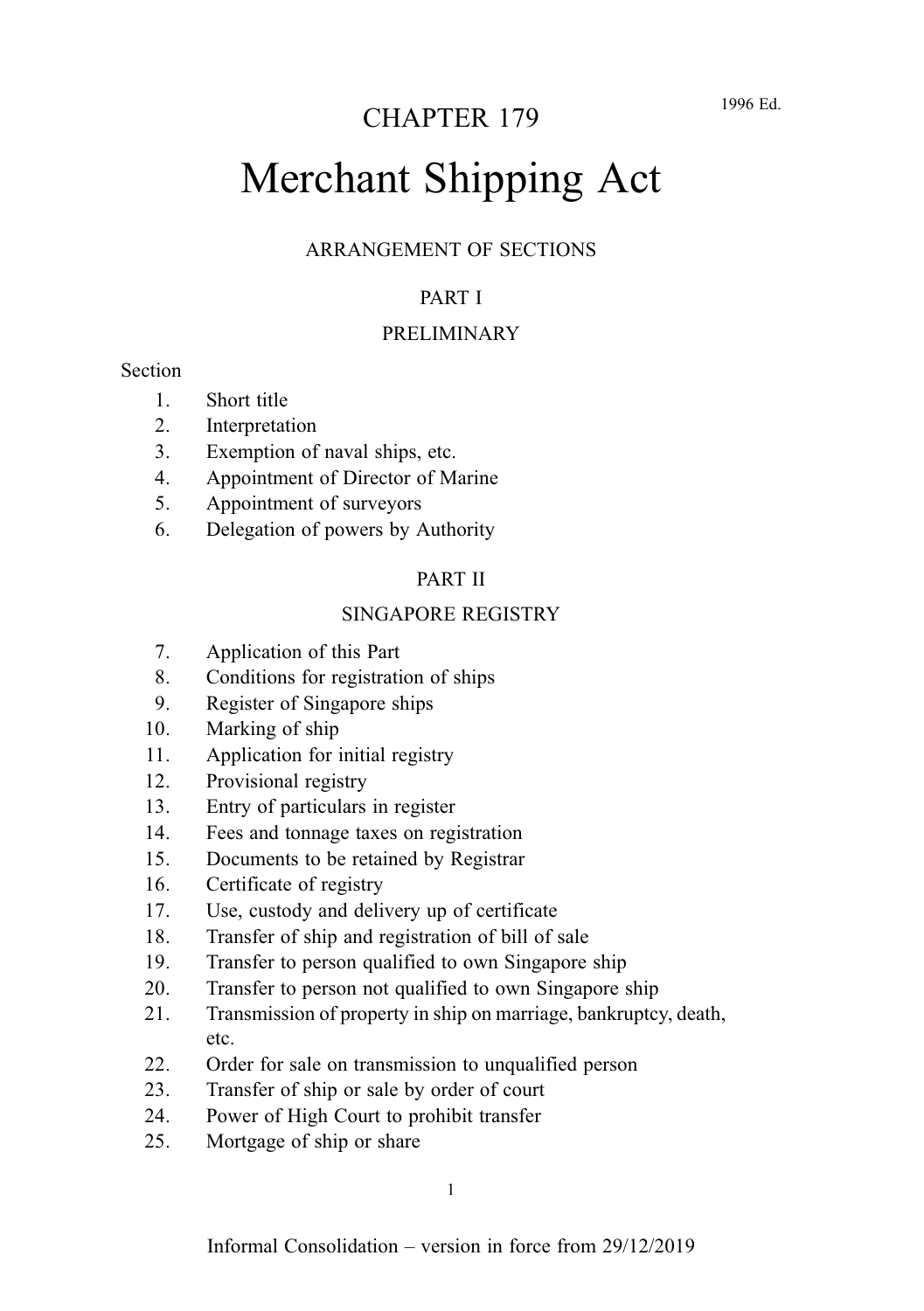- 26. Obligation of mortgagor before execution and registration of mortgage
- 27. Entry of discharge of mortgage
- 28. Priority of mortgages
- 29. Mortgagee not deemed to be owner
- 30. Powers of mortgagee
- 31. Transfer of mortgages
- 32. Transmission of interest in mortgage in certain circumstances
- 33. Notice of trusts not received and equities not excluded
- 34. Alteration of ship
- 35. Procedure for registry anew
- 36. National colours for Singapore ships
- 37. Penalty for not showing colours
- 38. Certified copy or transcript of register
- 39. Correction of errors in register
- 40. Rectification of register by High Court
- 41. Delivery up of certificate on loss, etc., of ship
- 42. Voluntary closure of registry
- 43. Power of Authority to close registry and cancel certificate of registry
- 44. Rules as to name of ship
- 45. Regulations on evidence of seaworthiness, etc.

#### PART III

#### MANNING AND CERTIFICATION

- 46. Application of this Part
- 47. Manning and certification
- 48. Prohibition of going to sea undermanned
- 49. Unqualified persons going to sea as qualified officers
- 50. Production of certificates and other documents of qualification
- 51. Certificate obtained by fraud

#### PART IV

#### CREW MATTERS

- 52. Application of this Part and interpretation
- 53. Crew agreements
- 54. Regulations relating to crew agreements, engagement and discharge of seamen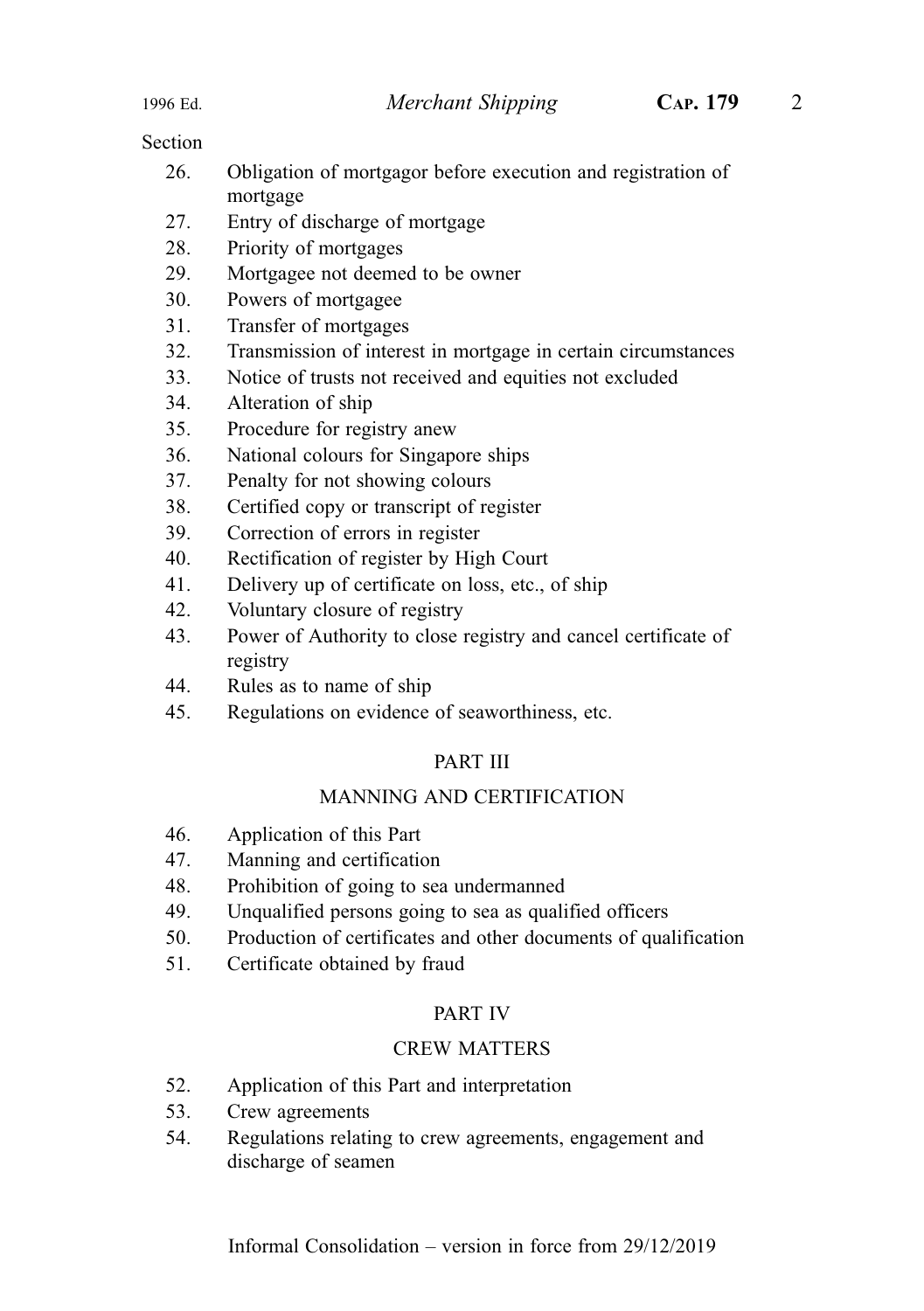- 55. Discharge of seamen when ship ceases to be registered in Singapore
- 56. Payment of seaman's wages
- 57. Account of seaman's wages
- 58. Regulations relating to wages and accounts
- 59. Settlement of disputes
- 60. Restriction on attachment or assignment of and charge upon crew member's wages
- 61. Assignment or sale of salvage invalid
- 62. Allotment notes
- 63. Right of person named in allotment note to sue in his own name
- 64. Right, or loss of right, to wages in certain circumstances
- 65. Compensation to crew member improperly discharged
- 66. Wages on termination of service by illness
- 67. Protection of certain rights and remedies
- 68. Remedies of master for remuneration, disbursements, etc.
- 69. Powers of court in case of unreasonable delay in paying crew member's wages
- 70. Provisions and water
- 71. Complaints about provisions or water
- 72. Other complaints
- 73. Medical stores
- 74. Medical treatment on board ship
- 75. Expenses of medical treatment, etc., during voyage
- 76. Drunkenness, etc., on board ship
- 77. Continued or concerted disobedience, neglect of duty, etc.
- 78. Offences committed by certain other persons
- 79. Defence of drug taken for medical purposes
- 80. Disciplinary offences
- 81. Appeal against fine for disciplinary offences
- 82. Prohibition of double prosecution
- 83. Payment of fines for disciplinary offences
- 84. Civil liability for smuggling
- 85. Relief and repatriation of seaman left behind
- 86. Limit of employer's liability under section 85
- 87. Custody, etc., of property of deceased crew members
- 88. Disposal of property of deceased crew members
- 89. Official and other log-books
- 90. Discharge books
- 91. Returns of births and deaths in ships, etc.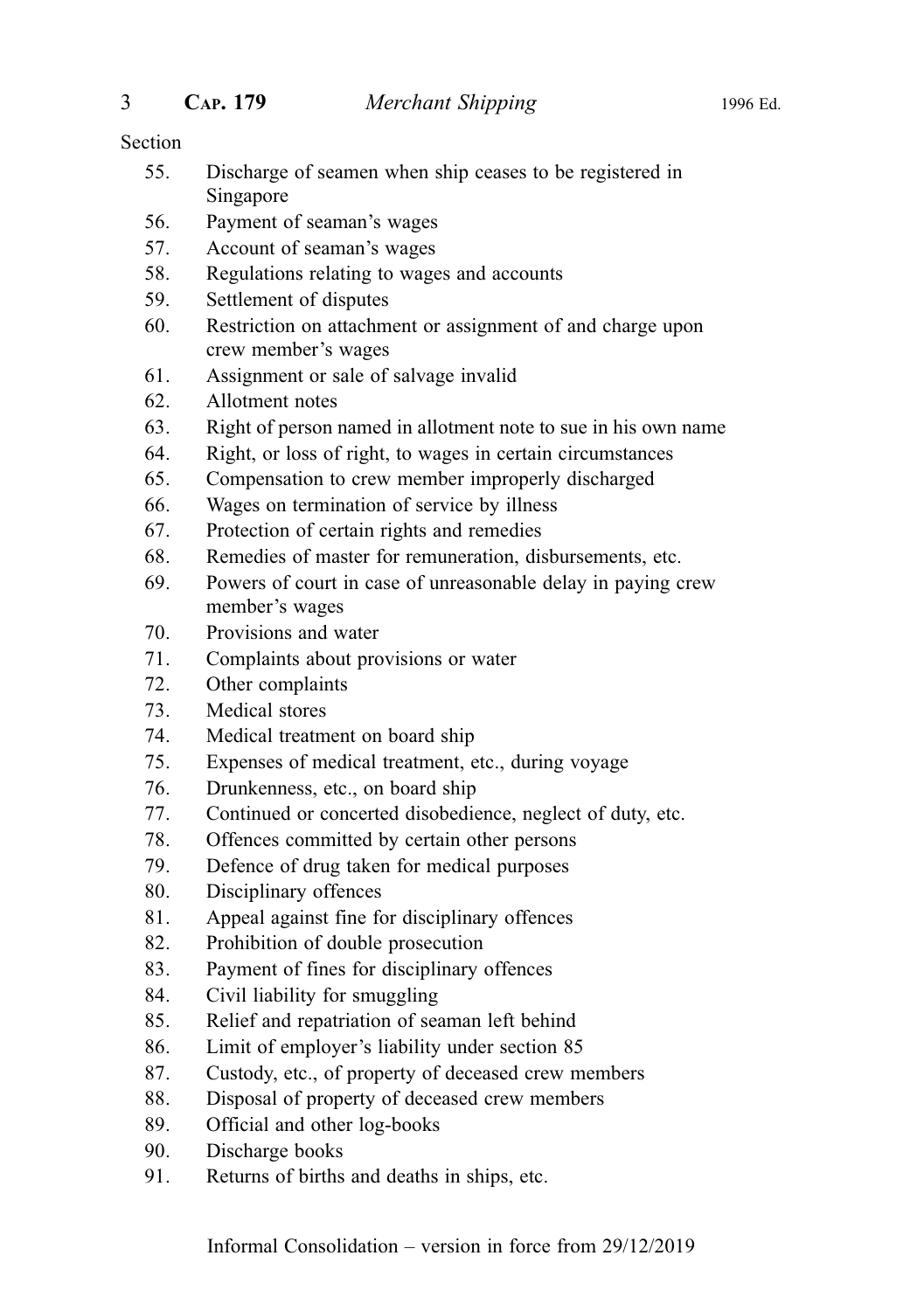- 92. Handing over of documents on change of master
- 93. Stowaways
- 94. Master's power of arrest
- 95. Penalty for receiving remuneration from seamen for engagement
- 96. Restriction on employment of young persons on board ship
- 97. Extension to foreign ships

#### PART V

#### SURVEY AND SAFETY

- 98. Application of this Part
- 99. Prohibition on going to sea without certificates
- 100. Powers of Authority to make regulations
- 101. Overloaded ships
- 102. Penalty for carrying passengers in excess
- 103. Observance of collision regulations
- 104. Defect or deficiency in ship, etc.
- 105. Cancellation of certificate or exemption certificate
- 106. Duty of ship to assist the other in case of collision
- 107. Report of accidents, etc., to Director
- 108. Appointment of inspector to report on accident, etc.
- 109. Notification of loss of ship
- 110. Owner and master liable in respect of unsafe ship
- 111. Crew member may claim discharge if ship is unsafe
- 112. Obligation of shipowner to crew with respect to use of reasonable efforts to secure seaworthiness
- 113. Detention of unsafe ship
- 114. Owner liable for unsafe operation of ship
- 115. Conduct endangering ships, structures or individuals
- 116. Regulations for survey of ships and issue of certificates

#### PART VI

#### INQUIRIES AND INVESTIGATIONS

- 117. Inquiry into fitness or conduct of officers
- 118. Inquiries and investigations into shipping casualties
- 119. Formal investigations into shipping casualties
- 120. Re-hearing of and appeal from inquiries and investigations
- 121. Regulations as to inquiries, formal investigations and appeals
- 122. Failure to deliver cancelled or suspended certificate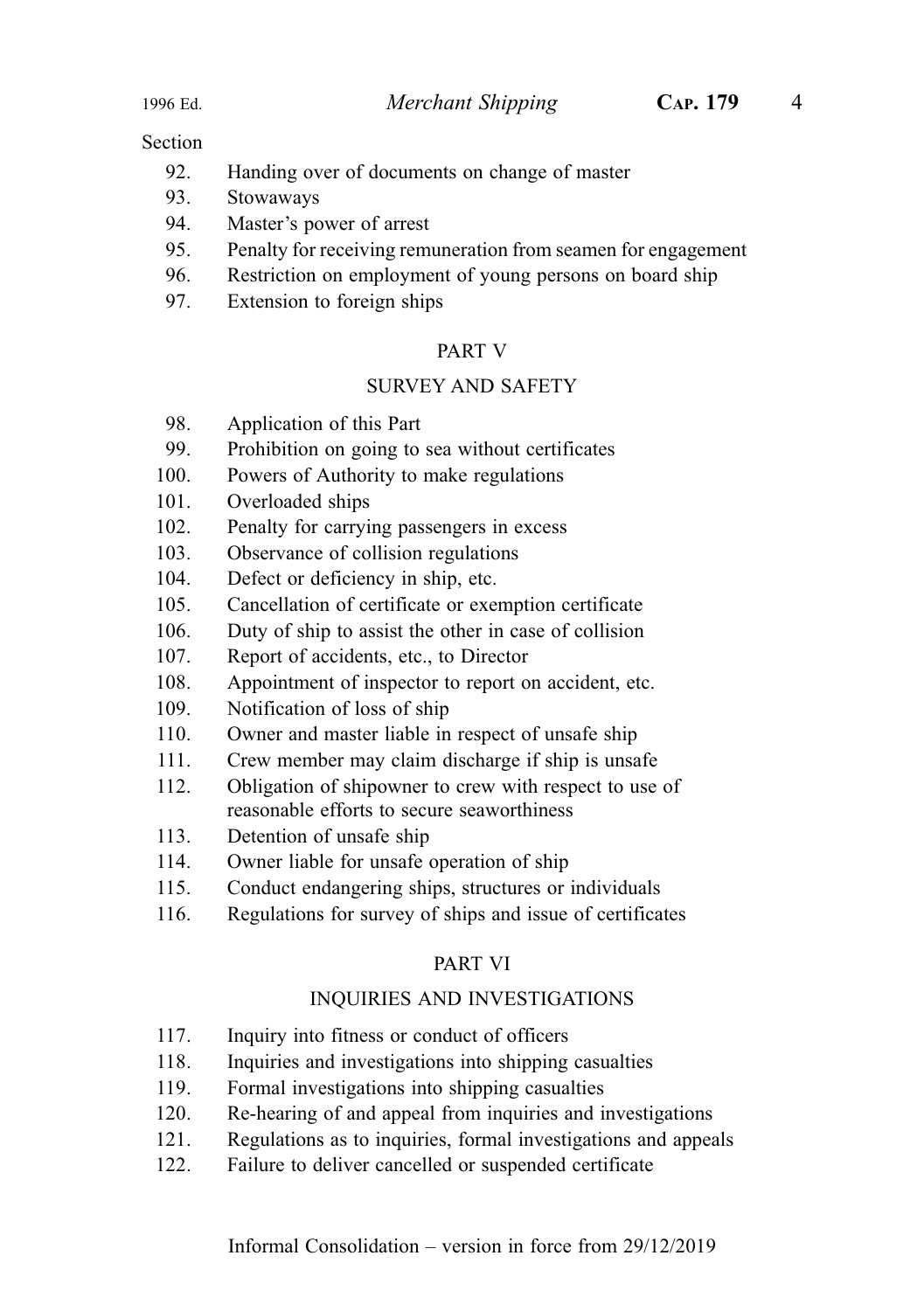- 123. Power to restore certificate
- 124. Payment to persons holding inquiries or investigations and assessors

#### PART VII

#### DELIVERY OF GOODS

- 125. Interpretation of this Part
- 126. Powers of shipowner to land goods
- 127. Lien for freight on landing goods
- 128. Discharge of lien
- 129. Provisions as to deposits by owners of goods
- 130. Sale of goods by wharfinger and warehouseman
- 131. Application of proceeds of sale
- 132. Wharfinger's and warehouseman's rent and expenses
- 133. Wharfinger's and warehouseman's protection

#### PART VIII

#### LIABILITY OF SHIPOWNERS AND SALVORS FOR MARITIME CLAIMS

- 134. Interpretation of this Part
- 135. Exclusion of liability
- 136. Limitation of liability for maritime claims
- 137. General limits
- 138. Limit for passenger claims
- 139. Constitution and distribution of fund
- 140. Bar to other actions
- 141. Meaning of "State Party"
- 142. Units of Account
- 143. Amendment of Schedule
- 144. Saving

#### PART IX

#### WRECK AND SALVAGE

- 145. Interpretation of this Part
- 146. Receiver of wrecks
- 147. Duty of receiver in respect of ship in distress
- 148. Powers of receiver in case of ships in distress
- 149. Power to pass over adjoining lands
- 150. Power of receiver to suppress plunder and disorder by force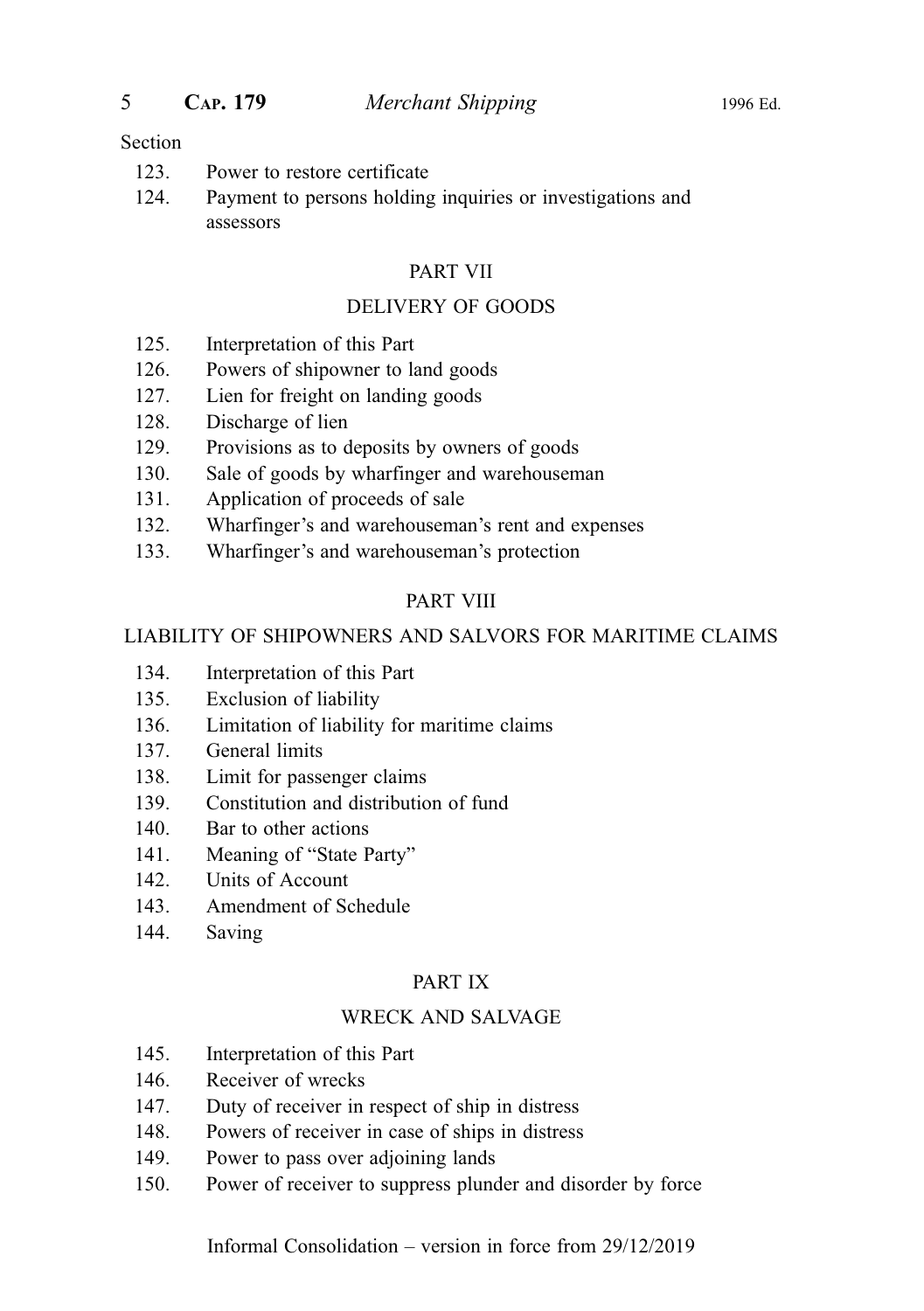- 151. Exercise of powers of receiver in his absence
- 152. Examination in respect of ships in distress
- 153. Rules to be observed by persons finding wreck
- 154. Penalty for taking wreck at time of casualty
- 155. Notice of wreck to be given by receiver
- 156. Claims of owners to wreck
- 157. Immediate sale of wreck by receiver in certain cases
- 158. Right of Government to unclaimed wreck
- 159. Unclaimed wreck
- 160. Delivery of unclaimed wreck by receiver not to prejudice title
- 161. Removal of wreck by receiver
- 162. Powers of removal extend to tackle, cargo, etc.
- 163. Taking wreck to foreign port
- 164. Interfering with wrecked ship or wreck
- 165. Summary procedure for concealment of wreck
- 166. Salvage payable for saving life
- 167. Salvage of cargo or wreck
- 168. Determination of salvage disputes
- 169. Determination of disputes as to salvage summarily
- 170. Appeal in case of salvage disputes
- 171. Valuation of property by receiver
- 172. Detention of property liable to salvage by receiver
- 173. Sale of detained property
- 174. Apportionment of salvage by receiver
- 175. Apportionment of salvage by High Court
- 176. Jurisdiction of High Court in salvage
- 177. Receiver's fees

#### PART X

#### LEGAL PROCEEDINGS

- 178. Provision as to jurisdiction in case of offences
- 179. Jurisdiction over ships lying off coast
- 180. Jurisdiction in case of offences on board ship
- 181. Presumption of jurisdiction
- 182. Court for trial of offences
- 183. Sums ordered to be paid leviable by distress on ship
- 184. Depositions to be received in evidence when witness cannot be produced
- 185. Proof of attestation not required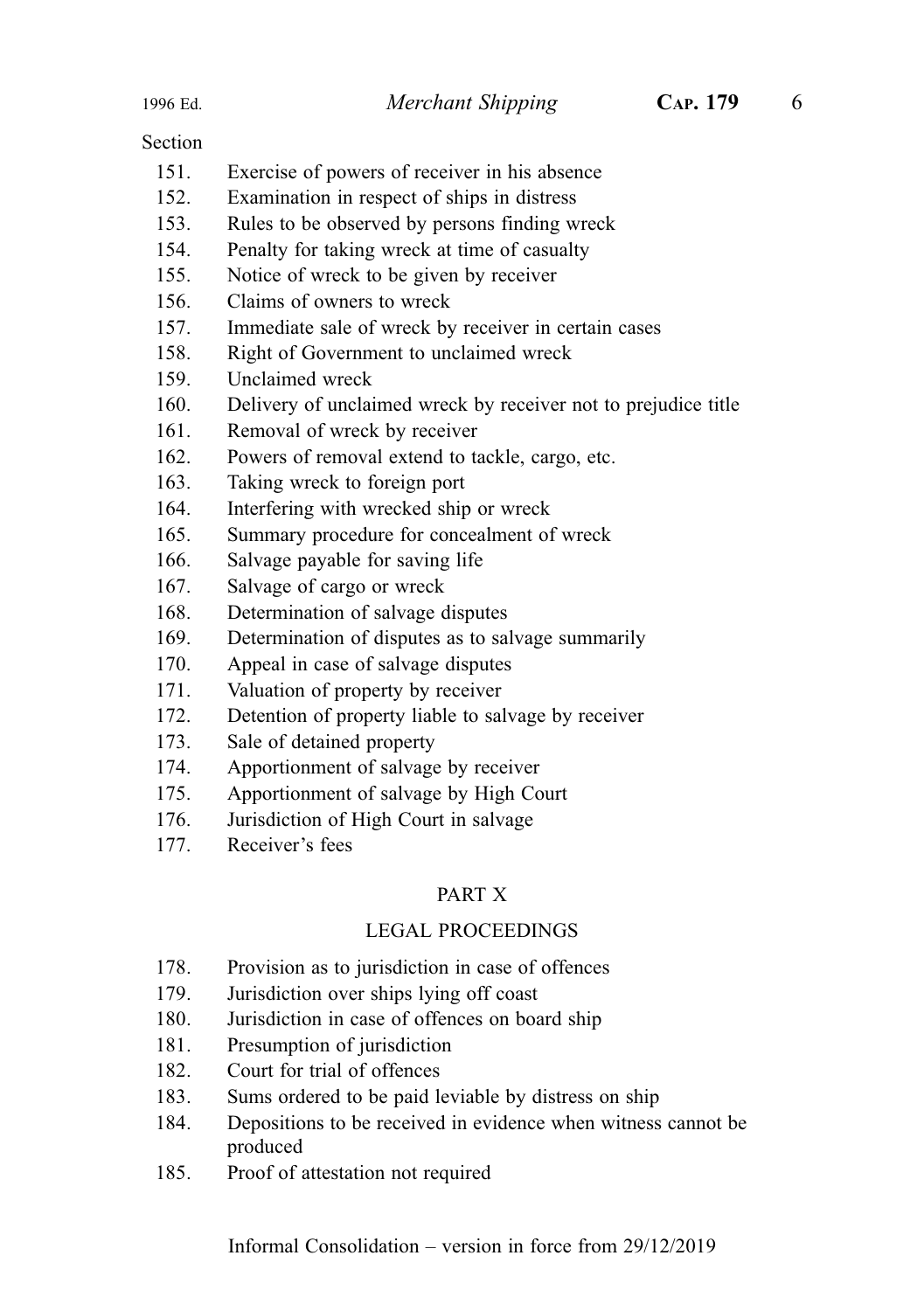- 186. Admissibility of documents in evidence
- 187. Service of documents
- 188. Mode of making declarations
- 189. Continuing offences
- 190. Liability of beneficial owners
- 191. Offences by body corporate
- 192. Offences under this Act
- 193. Forgery, etc., of documents and fraudulent use
- 194. False declaration, etc.
- 195. Interfering with person in carrying out duty, etc.
- 196. Misleading officer, refusal to answer questions, produce documents, etc.
- 197. Offences relating to markings of ship
- 198. Unauthorised presence on board ship
- 199. Taking person performing duty to sea
- 200. General penalties
- 201. Persons appointed or authorised under this Act deemed public servants
- 202. Costs of detention of unsafe ships
- 203. Security for costs of detention of unsafe ships
- 204. Immunity of Government, Authority and their employees, etc.

#### PART XI

#### **MISCELLANEOUS**

- 205. Powers of Director, etc.
- 206. Powers of inspector
- 207. Power of arrest
- 208. Power of High Court to remove master
- 209. Enforcing detention of ship
- 210. Issue of new document
- 211. Issue of certified copies or extracts
- 212. Copy of Act and regulations to be kept on Singapore ships
- 213. Powers of Authority to prescribe fees, recovery of fees and application of moneys
- 214. Documents to be in approved form
- 215. Exemption
- 216. Regulations
- 217. Transitional provisions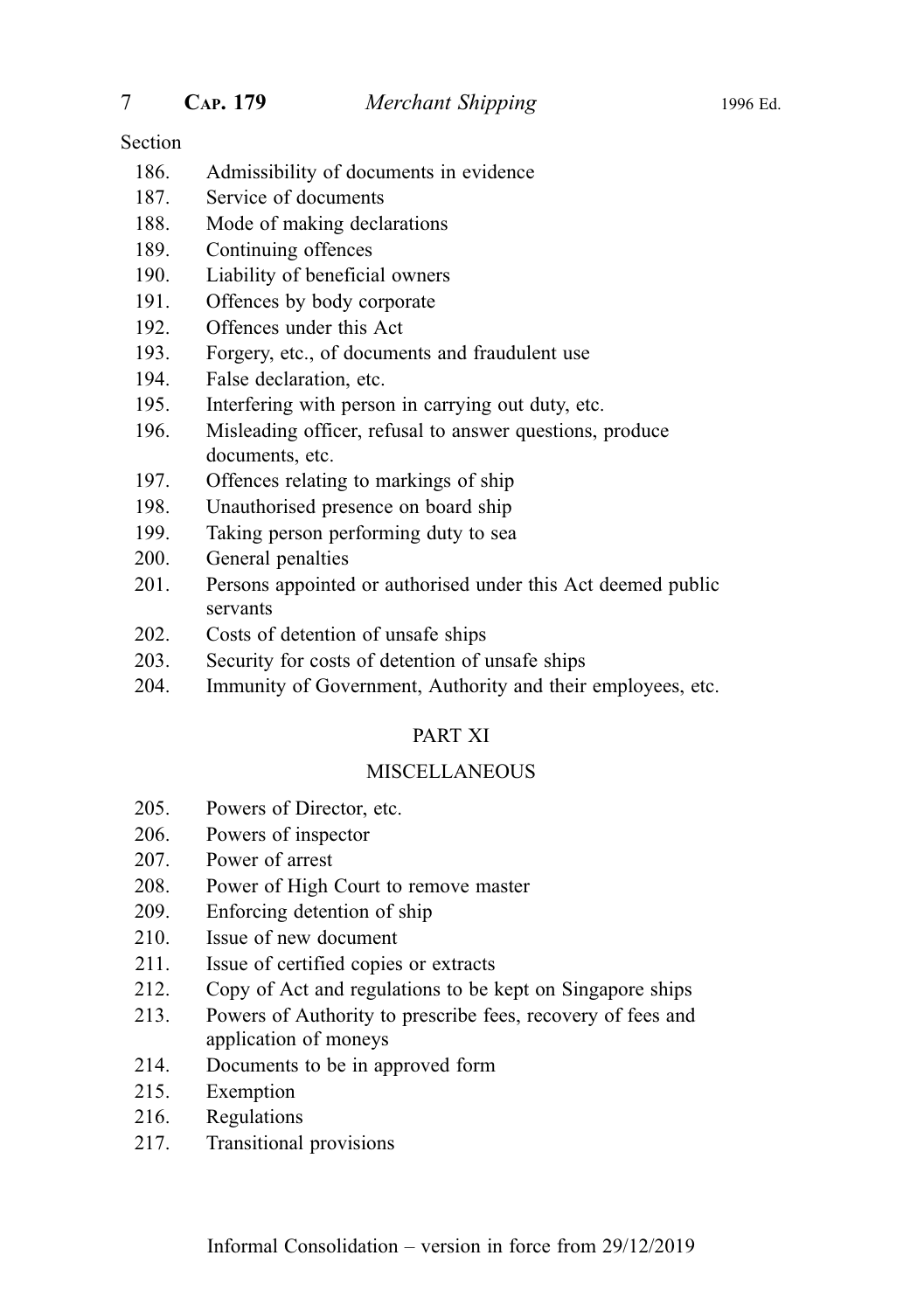The Schedule — Convention on Limitation of Liability for Maritime Claims, 1976

An Act relating to merchant shipping.

[2nd February 1996]

#### PART I

#### PRELIMINARY

#### Short title

1. This Act may be cited as the Merchant Shipping Act.

#### Interpretation

 $2$ —(1) In this Act, unless the context otherwise requires —

"alteration" includes deterioration;

- "Authority" means the Maritime and Port Authority of Singapore established under the Maritime and Port Authority of Singapore Act 1996 [Act 7 of 1996];
- "beneficial interest" includes interests arising under contract and other equitable interests;

"cargo ship" means any ship which is not a passenger ship;

- "certificated officer" means any officer holding a certificate issued or deemed to have been issued in accordance with regulations made under section 47;
- "collision regulations" means regulations made under section  $100(2)(h)$ ;

"consular officer" includes —

- (a) a consul, ambassador, high commissioner, commissioner or other head of a diplomatic mission;
- (b) a Minister;
- (c) a charge d'affairs; and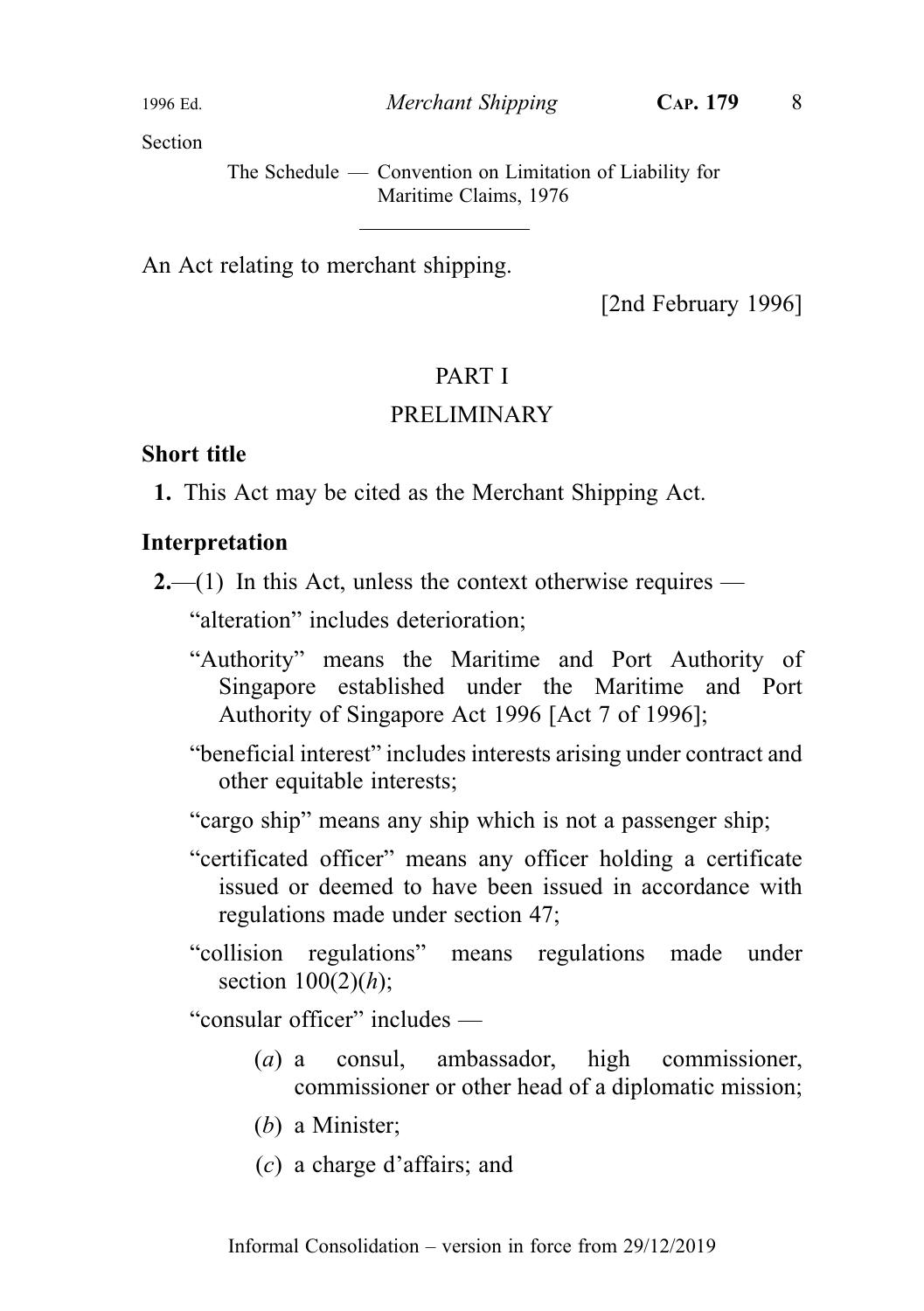- (d) a counsellor, secretary or attache of an embassy or other mission;
- "court", in relation to any proceedings, includes any court having jurisdiction in the matter to which the proceedings relate;

"crew" means the following:

- (a) if the ship is a ship to which the Merchant Shipping (Maritime Labour Convention) Act 2014 applies, all the seafarers employed on board that ship;
- (b) if the ship is not a ship mentioned in paragraph  $(a)$ , the master and all the seamen employed on board that ship;

[Act 6 of 2014 wef 01/04/2014]

"crew agreement" means an agreement made pursuant to section 53;

"crew member" means a member of the crew;

[Act 6 of 2014 wef 01/04/2014]

"Director" means the Director of Marine appointed under section 4 and includes the Deputy Director of Marine;

"effects" includes clothes and documents;

- "equipment", in relation to a ship, includes every fitting, thing or article belonging to, on or in the ship used or to be used in connection with, or necessary for the navigation or safety of, the ship or persons on board or the prevention of pollution, whether or not the fitting, thing or article is prescribed by this Act and, in particular, includes machinery, boilers, cargo handling gear and any fitting, thing or article prescribed by this Act;
- "harbour craft" means any ship that is used solely within the limits of the port that may be declared under the Maritime and Port Authority of Singapore Act 1996;

[7/96]

"load line" means a line indicating the maximum depth to which a ship, other than a passenger ship, may be loaded in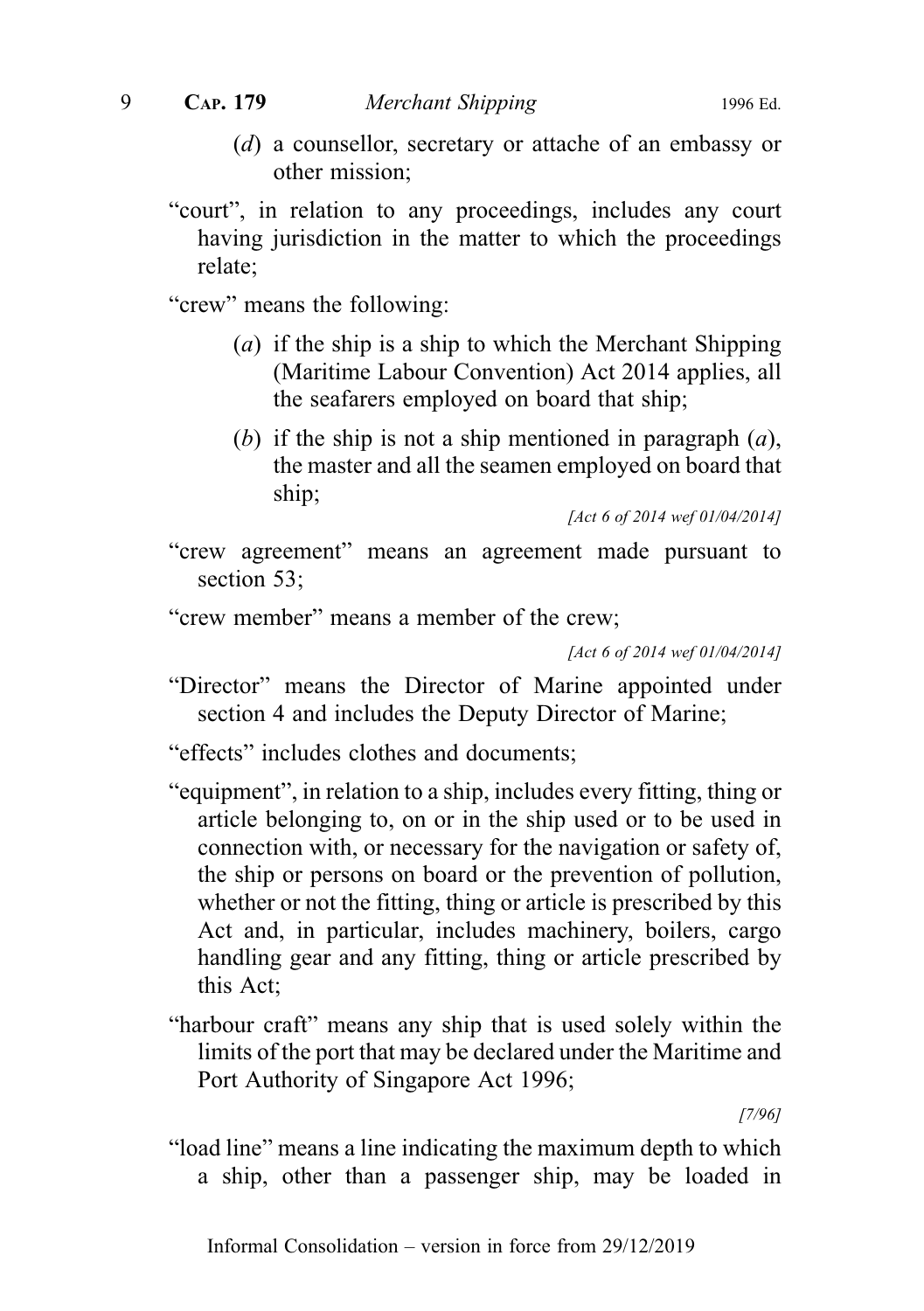circumstances prescribed by regulations made under section 100 and determined in accordance with those regulations;

"master" includes every person, except a pilot, having command or charge of any ship;

"name" includes a surname;

"natural resources" means the mineral and other non-living resources of the seabed and its subsoil;

[56/2004 wef 25/01/2005]

"officer" includes a master, a mate, an engineer, a helmsman and an engine driver of any ship;

"off-shore industry mobile unit" means

- (a) a vessel that is used or intended for use in exploring or exploiting the natural resources of the subsoil of any seabed, or in any operation or activity associated with or incidental thereto, by drilling the seabed or its subsoil, or by obtaining substantial quantities of material from the seabed or its subsoil, with equipment that is on or forms part of the vessel; and
- (b) a barge or like vessel fitted with living quarters for more than 12 persons and used or intended for use in connection with the construction, maintenance or repair of any fixed structure used or intended for use in exploring or exploiting the natural resources of the subsoil of any seabed, or in any operation or activity associated with or incidental thereto;

[56/2004 wef 25/01/2005]

"passenger" means a person carried on board a ship with the knowledge or consent of the owner, manager, charterer, operator, agent or master of the ship, not being —

- (a) a person employed or engaged in any capacity on board the ship on the business of the ship;
- (b) a person on board the ship in pursuance of an obligation imposed on the master by any law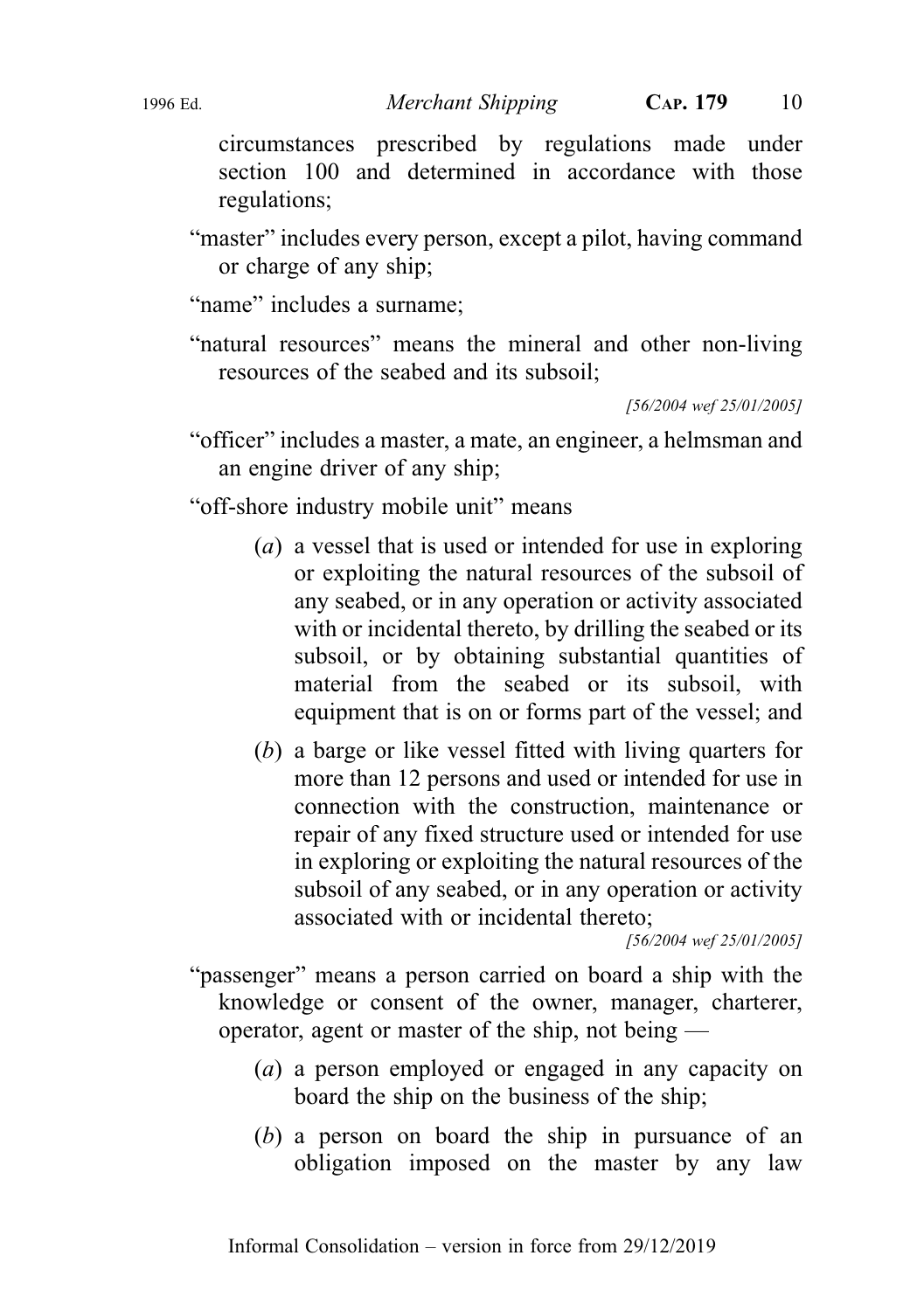(including a law of a country other than Singapore) to convey persons left behind in any country on being shipwrecked, distressed or by reason of circumstances that could not have been prevented or forestalled by the owner, manager, charterer, operator, agent or master of the ship;

- (c) a person temporarily employed on the ship in port; or
- (d) a child below one year of age;
- "passenger ship" means a ship which carries more than 12 passengers;
- "pilot" means any person who does not belong to, but has the conduct of, a ship;
- "port" includes place;
- "Port Health Officer" means any person appointed as a Port Health Officer under the Infectious Diseases Act [Cap. 137];
- "Port Master" means the Port Master appointed under the Maritime and Port Authority of Singapore Act 1996 and includes any Deputy Port Master;

[7/96]

- "port of return" means such port as is agreed upon by the crew member and his employer in the crew agreement or seafarer's employment agreement, as the case may be, or otherwise, or, in the absence of agreement —
	- (a) Singapore, in the case of a crew member who is resident in Singapore; or
	- (b) the port where the crew member was employed or joined the ship, in any other case;

[Act 6 of 2014 wef 01/04/2014]

"Registrar" means the Registrar of Singapore ships;

"representation" means probate, administration, confirmation or other instrument constituting a person the executor, administrator or other representative of a deceased person, and "legal personal representative" means the person so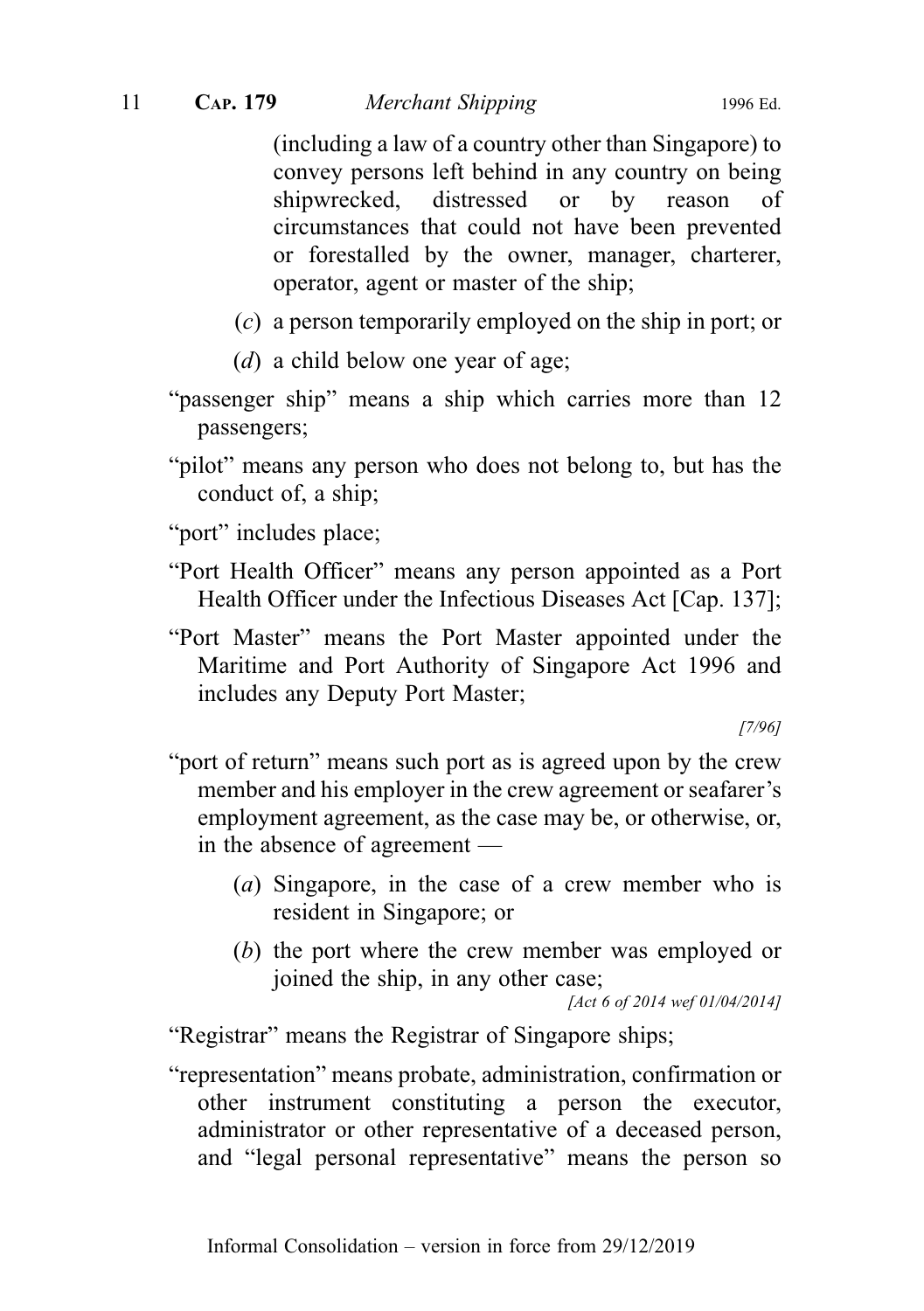constituted executor, administrator or other representative of a deceased person;

"salvor", in relation to salvage services rendered by the officers or crew or part of the crew of any naval ship, means the person in command of that ship;

"sea" includes any waters within the ebb and flow of tide;

"seafarer" has the same meaning as in the Merchant Shipping (Maritime Labour Convention) Act 2014;

[Act 6 of 2014 wef 01/04/2014]

"seafarer's employment agreement" has the same meaning as in the Merchant Shipping (Maritime Labour Convention) Act 2014;

[Act 6 of 2014 wef 01/04/2014]

- "seaman" includes every person employed or engaged in any capacity on board a ship on the business of the ship, other than —
	- (a) the master of the ship;
	- (b) a pilot; or
	- (c) a person temporarily employed on the ship in port;
- "ship" means any kind of vessel used in navigation by water, however propelled or moved and includes —
	- (a) a barge, lighter or other floating vessel;
	- (b) an air-cushion vehicle, or other similar craft, used wholly or primarily in navigation by water; and
	- (c) an off-shore industry mobile unit;

[56/2004 wef 25/01/2005]

- "Singapore ship" means a ship registered, provisionally or otherwise, under Part II and its registry is not closed or deemed to be closed or suspended under that Part;
- "subdivision load line" means a line indicating the maximum depth to which a passenger ship may be loaded having regard to the extent to which it is subdivided and to the space for the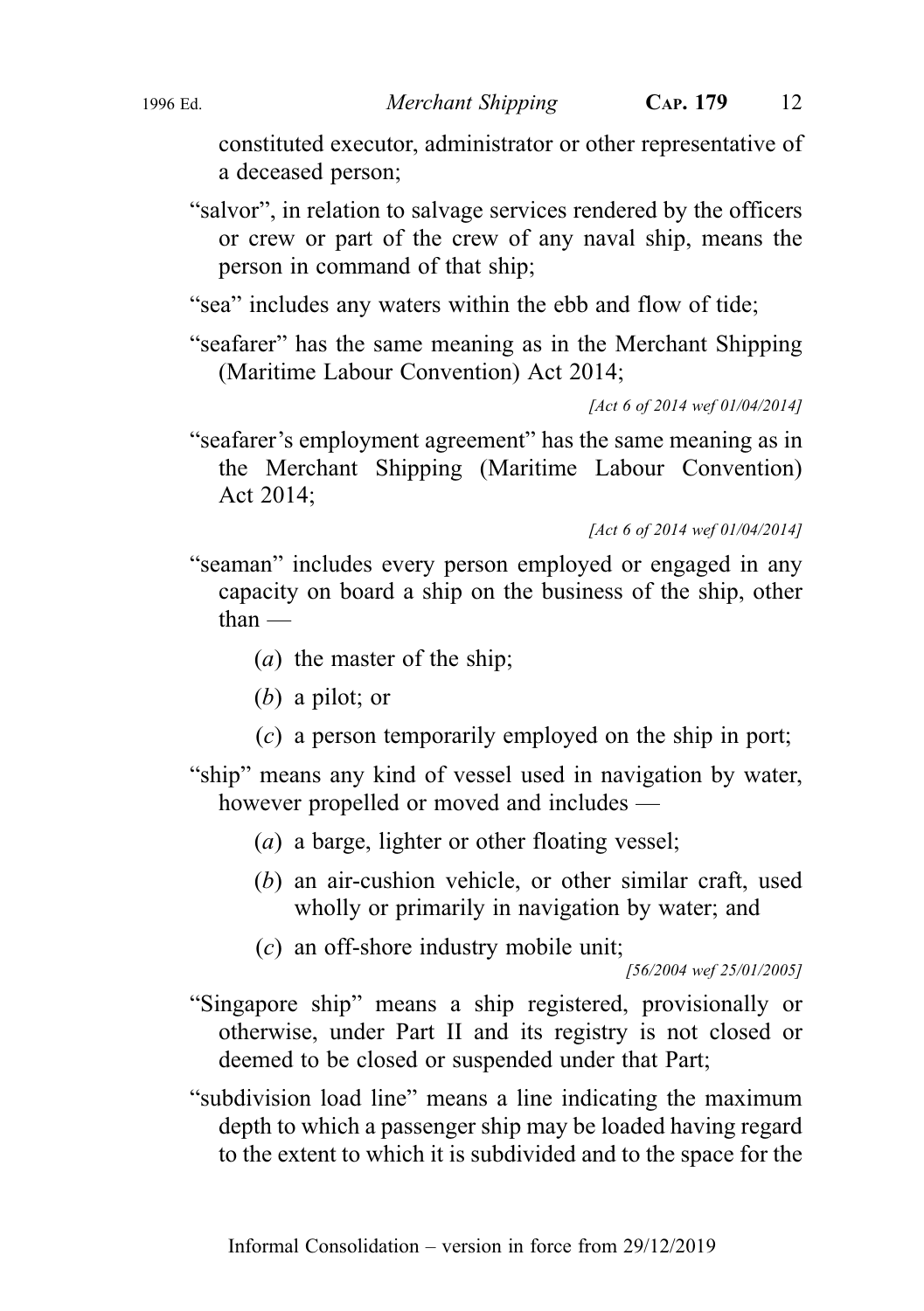time being allotted to passengers as determined in accordance with regulations made under section 100;

"voyage", in relation to a ship, means the whole time and the whole distance when the ship is at sea between the ship's port of departure and its port of arrival;

"wages" includes emoluments;

"young person" means any person who has not attained the age of 18 years.

- (2) References in this Act
	- (a) to a failure to do any act or thing include references to a refusal or neglect to do that act or thing;
	- (b) to going to sea include, in the case of a Singapore ship, references to going to sea from any country outside Singapore;
	- (c) to dying in a ship include references to dying in a ship's boat or life raft and to being lost from a ship, ship's boat or life raft; and
	- (d) to this Act include references to regulations made under this Act.
- (3) For the purposes of this  $Act$ 
	- (a) a crew member is discharged from a ship when his employment on that ship is terminated;

[Act 6 of 2014 wef 01/04/2014]

(b) a crew member discharged from a ship in any country and left there shall be deemed to be left behind in that country notwithstanding that the ship also remains there; and [Act 6 of 2014 wef 01/04/2014]

(c) a ship shall be deemed to have gone to sea if it has got under way for any purpose except for the purpose of moving the ship from one berth or place in a port to another berth or place in the port.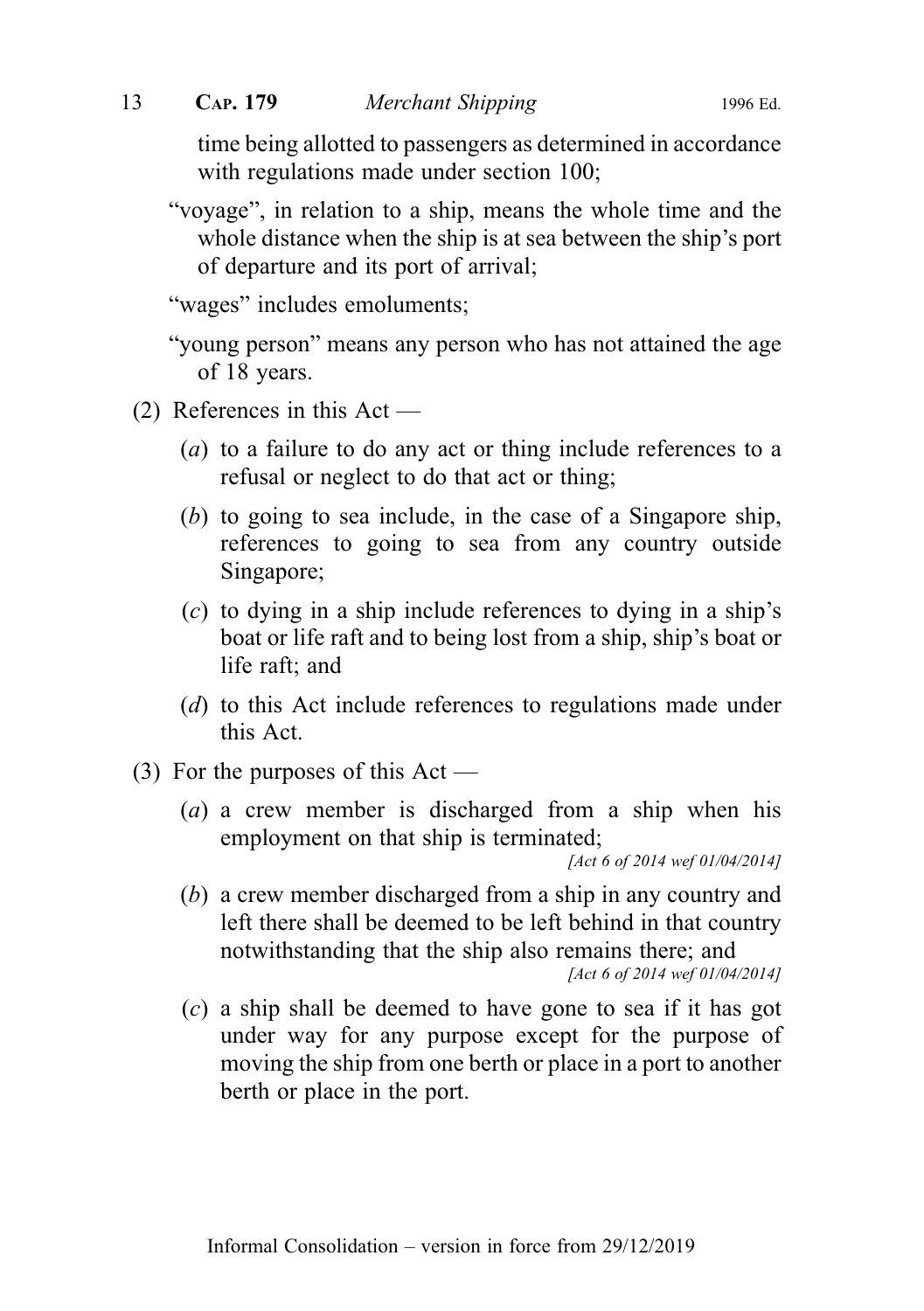#### Exemption of naval ships, etc.

3. This Act, with the exception of Part VIII or where the contrary intention appears, shall not apply to or in relation to any ship belonging to the naval, military or air forces of Singapore or any other country.

# Appointment of Director of Marine

4.—(1) The Authority may appoint a Director of Marine and a Deputy Director of Marine.

[7/96]

(2) If the Director is temporarily absent from Singapore or temporarily incapacitated by reason of illness or for any reason temporarily unable to perform his duties, a person may be appointed by the Authority to act in the place of the Director during any such period of absence from duty.

[7/96]

(3) The Director may appoint such number of officers as he thinks fit for the purpose of carrying out all or any of the functions conferred on the Director by this Act.

(4) The Director may delegate to any officer appointed under this section all or any of the powers conferred on the Director by this Act, except the powers conferred by section 113.

# Appointment of surveyors

5.—(1) The Director may appoint, either generally or for special purposes or on special occasions, any person to be a surveyor of ships or a radio surveyor for the purposes of this Act.

(2) Every surveyor of ships and every radio surveyor shall have and perform the powers, functions and duties prescribed by this Act.

# Delegation of powers by Authority

6. The Authority may delegate to any of its officers all or any of the functions and powers conferred on the Authority by this Act.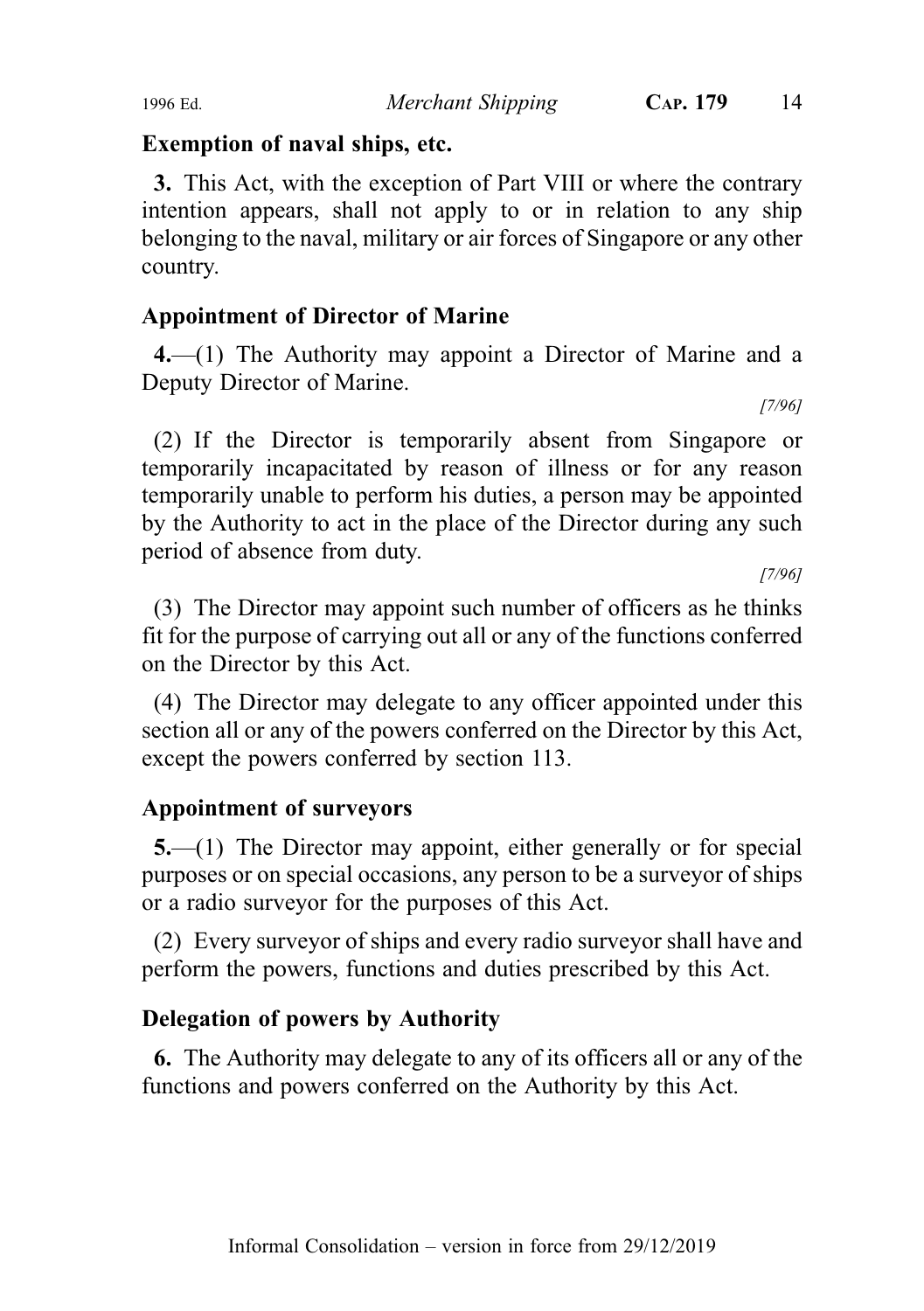#### PART II

#### SINGAPORE REGISTRY

#### Application of this Part

7. This Part shall not apply to any fishing vessel, that is to say, any ship which is for the time being used for fishing or processing fish.

### Conditions for registration of ships

**8.—(1)** The Authority may, with the approval of the Minister, make regulations prescribing the conditions for the registration of a ship as a Singapore ship.

[7/96]

(2) Without prejudice to the generality of subsection (1), regulations made under this section may make provision —

- (a) describing the persons qualified to own Singapore ships or any share therein (referred to in this Part as persons qualified to own Singapore ships);
- (b) requiring a corporation having a share capital to have a minimum amount of paid-up capital;
- (c) limiting the age and tonnage of a ship;
- (d) requiring a corporate owner to disclose to the Registrar such particulars and in such manner as may be specified before making an application to register a ship; and
- (e) empowering the Registrar to close the registry of a Singapore ship and cancel its certificate of registry for any contravention of the regulations.

(3) The Registrar may refuse to register any ship as a Singapore ship without assigning any reason.

#### Register of Singapore ships

9.—(1) The Director shall be the Registrar of Singapore ships.

(2) The Registrar shall keep a register of ships registered as Singapore ships under the provisions of this Part in accordance with the following provisions: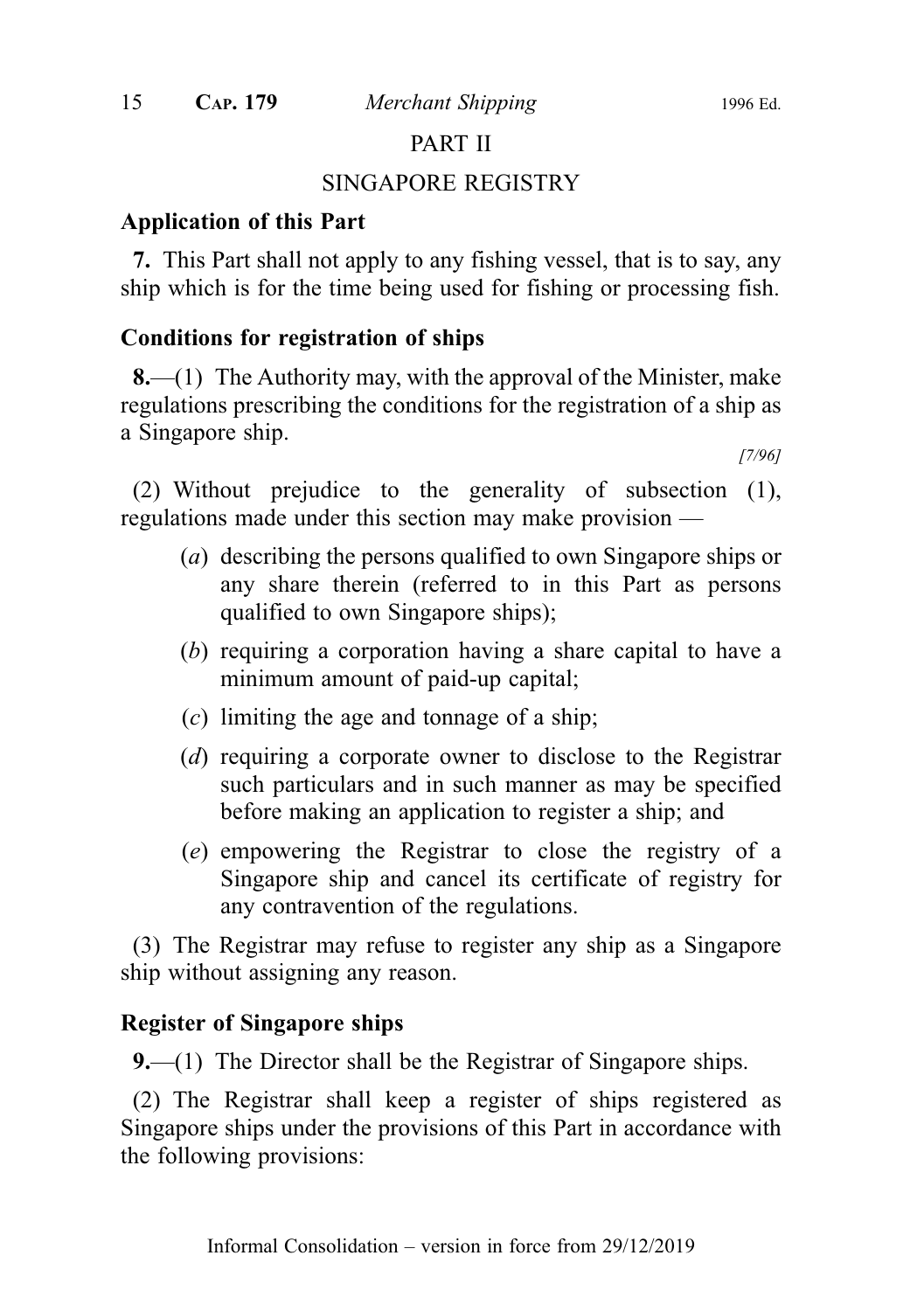- (a) the property in a ship may be divided into any number of shares and such number shall not be changed unless the ship is registered anew;
- (b) a person shall not be entitled to be registered as an owner of a fractional part of a share in the ship;
- (c) joint owners shall be considered as constituting one person only as regards the persons entitled to be registered, and shall not be entitled to dispose of in severalty any interest in a ship or in any share therein in respect of which they are registered; and
- (d) a corporation may be registered as an owner by its corporate name.

# Marking of ship

 $10$ .—(1) Every ship shall, before registry, be marked permanently and conspicuously to the satisfaction of the Registrar as follows:

- (*a*) its name shall be marked on each of its bows, and its name and the name of its port of registry shall be marked on its stern, on a dark ground in white or yellow letters or on a light ground in black letters, such letters to be of a length not less than one decimetre and of proportionate breadth;
- (b) its official number shall be cut in on its main beam; and
- (c) a scale of decimetres, or of metres and decimetres, denoting its draught of water shall be marked on each side of its stem and of its stern post —
	- (i) in figures at two-decimetre intervals, if the scale is in decimetres;
	- (ii) in figures at each metre interval and at intervening two-decimetre intervals, if the scale is in metres and decimetres; and
	- (iii) the capital letter "M" being placed after each metre figure; the top figure of the scale showing both the metre and (except where it marks a full metre interval) the decimetre figure; the lower line of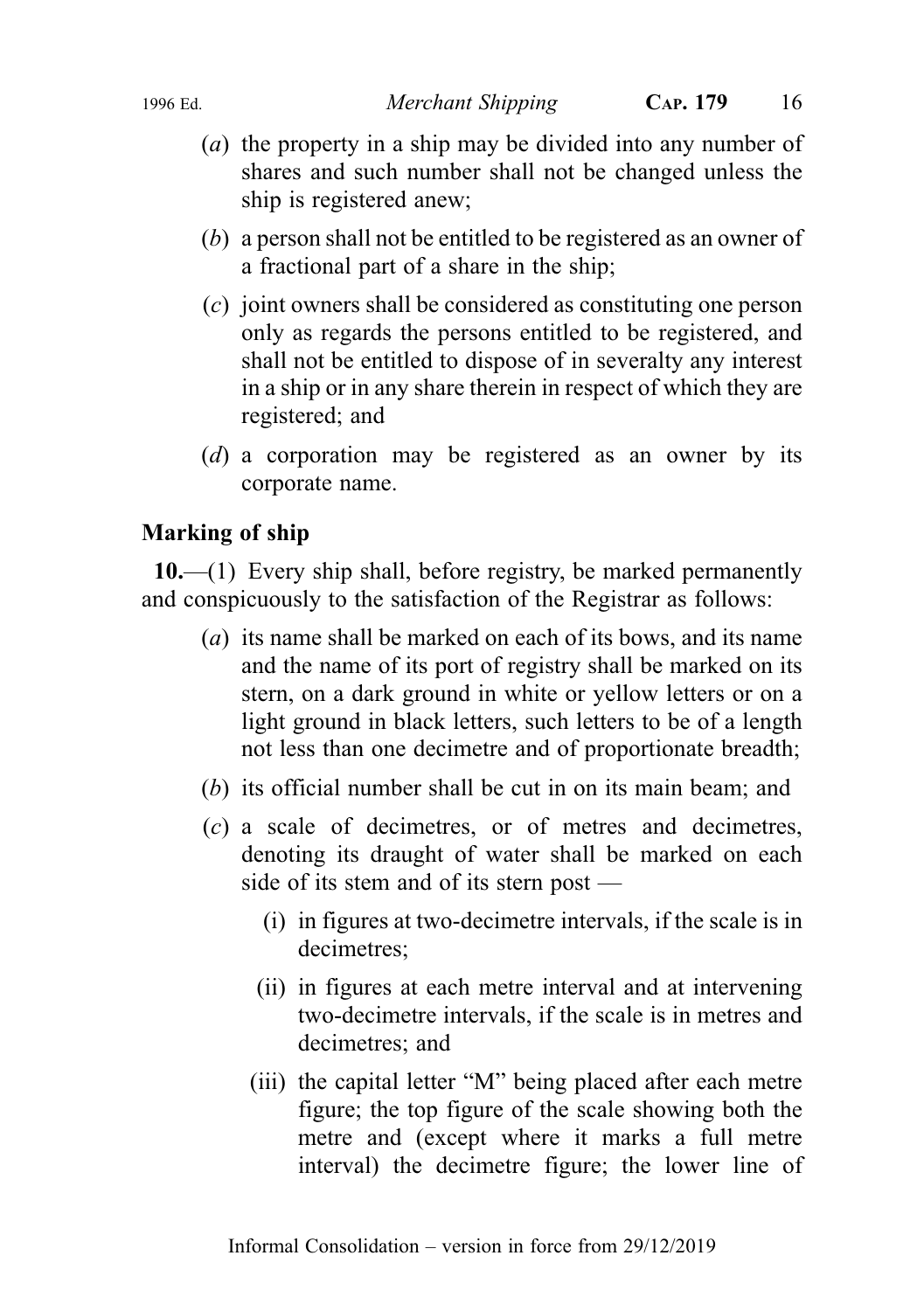17 CAP. 179 Merchant Shipping 1996 Ed.

figures, or figures and letters (as the case may be), coinciding with the draught line denoted thereby, the figures and letters being not less than one decimetre in length and being marked by being cut in and painted white or yellow on a dark ground, or in such other way as the Director may approve.

(2) The Registrar may exempt any ship or class of ships from all or any of the requirements of this section.

(3) If the scale showing a ship's draught of water is in any respect inaccurate, so as to be likely to mislead, the owner of the ship shall be guilty of an offence and shall be liable on conviction to a fine not exceeding \$10,000.

# Application for initial registry

11.—(1) An application for the registry of a ship shall be —

- (*a*) made in writing by the person applying to be registered as owner or by some other person on his behalf; and
- (b) submitted together with the declaration of ownership, the document of title to the ship, evidence of the cancellation of any foreign registry, the ship's tonnage certificate, a certificate specifying the ship's build and such other particulars as the Registrar may require, such evidence of seaworthiness as may be specified in the regulations made under section 45 and such other document relating to the ship as the Registrar may require.

(2) A person shall not be entitled to be registered as owner of a ship or of a share therein until he, or, in the case of a corporation, the person authorised under this Act to make declarations on behalf of the corporation, has made and signed a declaration of ownership in the prescribed form and containing the following particulars:

- (a) the name of the ship and its gross and net tonnages and such other particulars as may be prescribed;
- (b) a statement of his qualification to own a Singapore ship, or, in the case of a corporation, such circumstances of the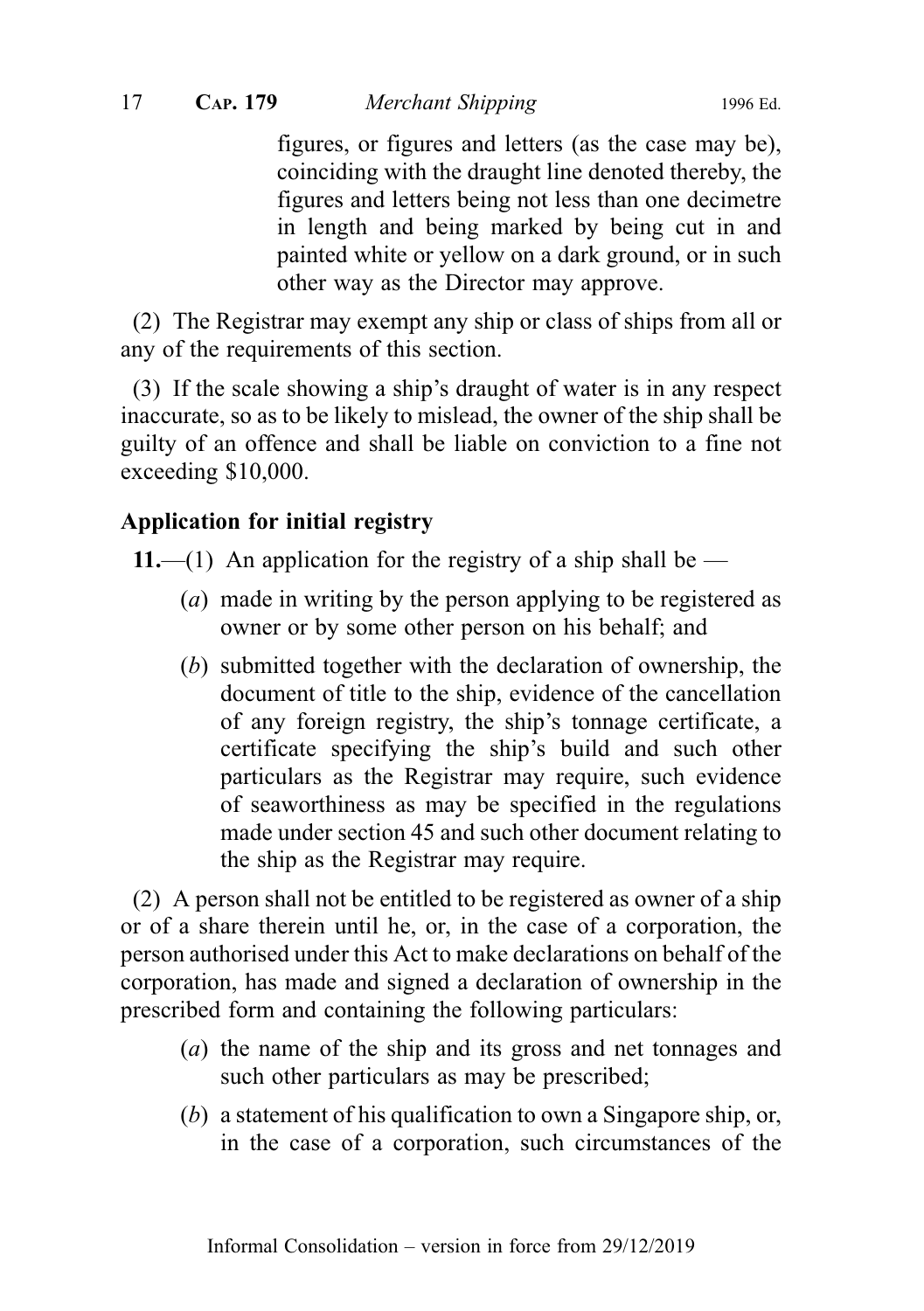constitution and business thereof as prove it to be qualified to own a Singapore ship;

- $(c)$  a statement of the time when and the place where the ship was built, or, if the time and the place of building are unknown, a statement that the declarant does not know the time and place of its building;
- $(d)$  a statement as to the owner of the ship and his citizenship and, if the ship is owned by more than one person, the number of shares each of them is entitled to; and
- (e) a declaration that, to the best of his knowledge and belief, no unqualified person is entitled as owner to any legal or beneficial interest in the ship or any share therein.

# Provisional registry

 $12$ ,—(1) The Registrar may provisionally register a ship and grant a provisional certificate of registry if the application under section 11 is not accompanied by the document of title, evidence of cancellation of any foreign registry, the tonnage certificate or such other document as the Registrar may determine.

(2) The provisional registry of a ship shall be valid for a maximum period of one year from the date of issue and the provisions of this Act and any other written law shall apply to a ship provisionally registered under this section, its owner and provisional certificate of registry as they apply to a Singapore ship, its owner and certificate of registry.

# Entry of particulars in register

13.—(1) The Registrar shall, if he is satisfied that the requirements preliminary to registry, whether provisional or otherwise, have been complied with by the applicant for the registry of a ship and, upon payment of the fees specified in section 14, enter in the register the following particulars of the ship:

- (a) the name of the ship and the port to which it belongs;
- (b) the ship's build and other particulars descriptive of the identity of the ship;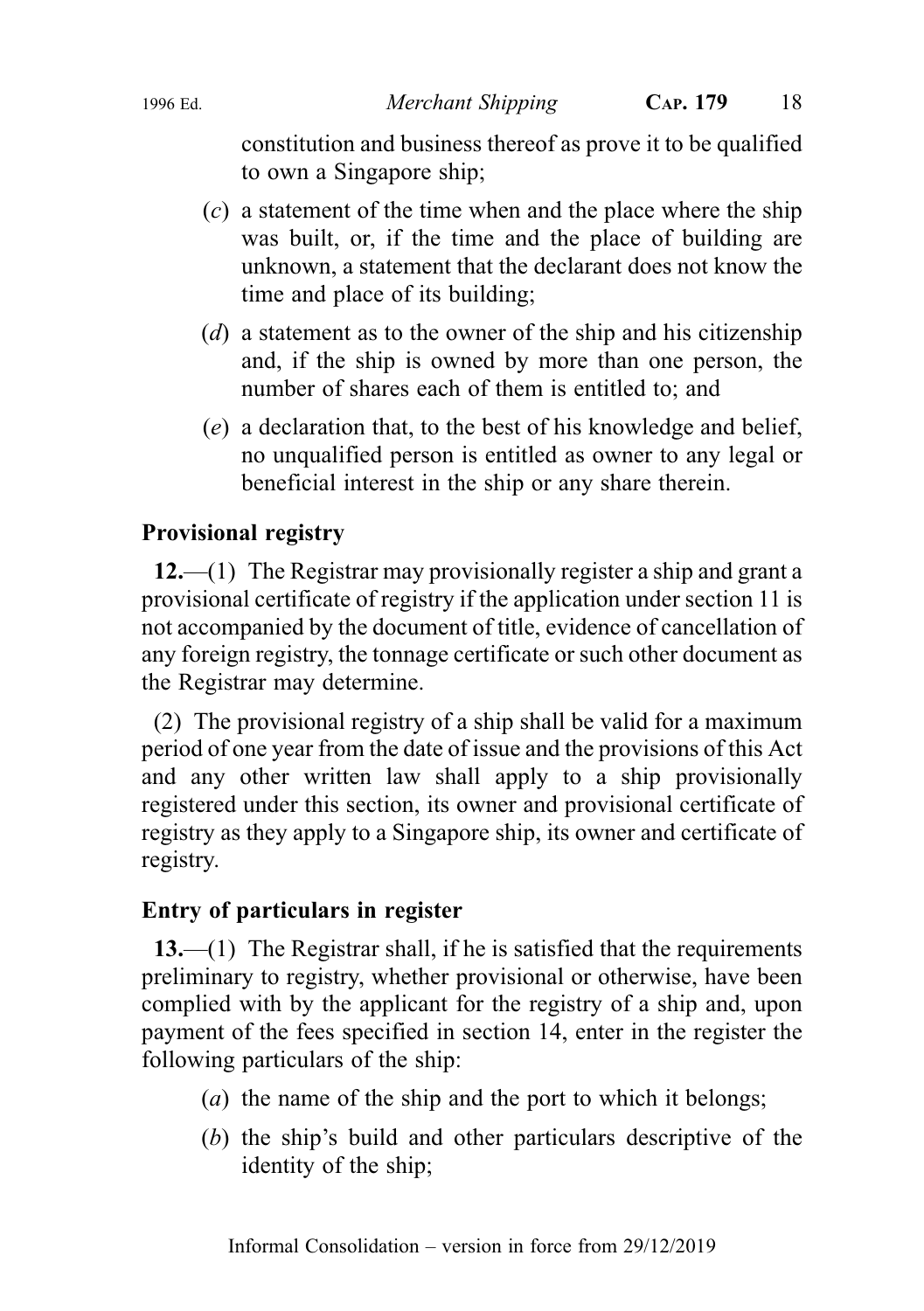- (c) the particulars respecting its origin stated in the declaration of ownership; and
- (d) the name and description of its owner and, if there are more owners than one, the proportions in which they are interested in the ship.

(2) The Registrar may, at any time, make any other entries in the register as he considers necessary.

### Fees and tonnage taxes on registration

 $14.$ —(1) The fee for the initial registration or registration anew of a ship registered under this Part shall be \$2.50 per net ton of the ship, subject to a minimum of \$1,250 and a maximum of \$100,000.

(2) An annual tonnage tax of 20 cents per net ton, subject to a minimum of \$100, shall be payable in respect of every Singapore ship.

(3) The annual tonnage tax shall be paid at the time of initial registration or registration anew of the ship and thereafter annually on or before the anniversary date of the initial registration or registration anew, as the case may be.

(4) All unpaid fees and tonnage taxes in respect of any ship due to the Registrar shall constitute a maritime lien on the ship, subject only to liens for wages.

(5) The Minister may, either generally or on specific occasions, reduce the fee or annual tonnage tax prescribed under this section.

(6) Any person authorised by the Minister for the purposes of this subsection may, either generally or on specific occasions, reduce the fee prescribed under subsection (1).

[Act 3 of 2019 wef 01/04/2019]

#### Documents to be retained by Registrar

15. On the registry of a ship, the Registrar shall retain in his possession all the documents submitted under section 11, except the document of title.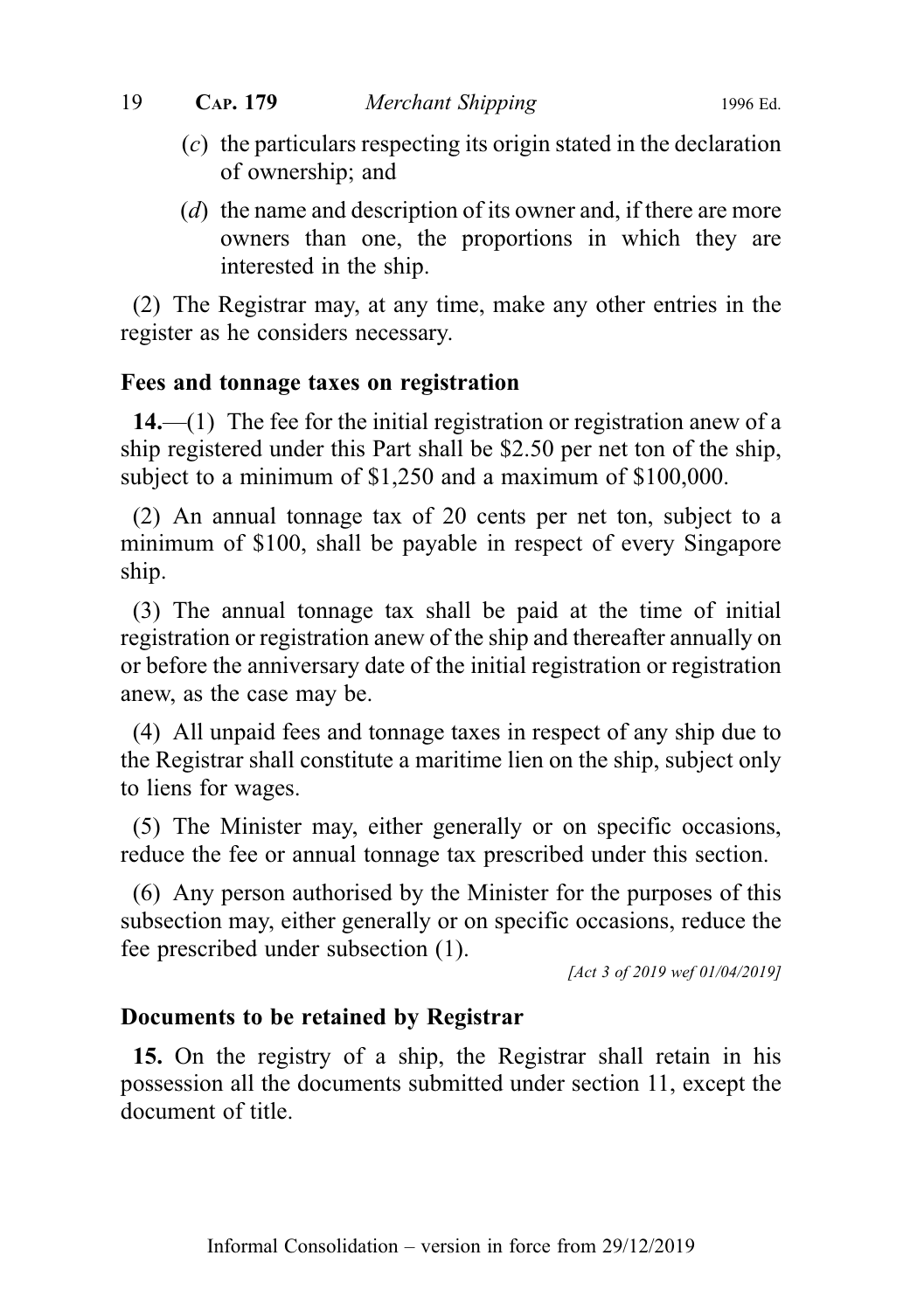#### Certificate of registry

 $16$ —(1) On completion of the registry of a ship, the Registrar shall grant a certificate of registry which shall state the particulars entered in the register.

(2) Where a ship has been provisionally registered under section 12 without the tonnage certificate, the fees paid under section 14 shall be adjusted according to the tonnage established in the tonnage certificate.

(3) The provisional certificate of registry, if any, shall be delivered up to the Registrar for cancellation.

(4) Where a ship has been provisionally registered under section 12 and its registry is not completed within the period specified in that section, the registry of the ship shall be deemed to be closed (except in relation to any unsatisfied mortgages entered therein) and the Registrar shall make an entry thereof in the register.

### Use, custody and delivery up of certificate

17.—(1) The certificate of registry of a ship shall be used only for the lawful navigation of the ship and shall not be subject to detention by reason of any title, lien, charge or interest whatsoever had or claimed by any owner, mortgagee or other person to, on or in the ship.

(2) If any person, whether interested in the ship or not, refuses, without reasonable cause, on request to deliver up the certificate of registry when in his possession or under his control to the person entitled to the custody thereof for the purposes of the lawful navigation of the ship, or to the Registrar, or to any other person entitled by law to require such delivery, he shall be guilty of an offence and shall be liable on conviction to a fine not exceeding \$5,000.

(3) Where the registry of a ship is closed or deemed to be closed under this Part (except under section 43), the registered owner of the ship at the time of the closure shall deliver up the certificate of registry to the Registrar for cancellation within 60 days of the closure and if he fails, without reasonable cause, to deliver up the certificate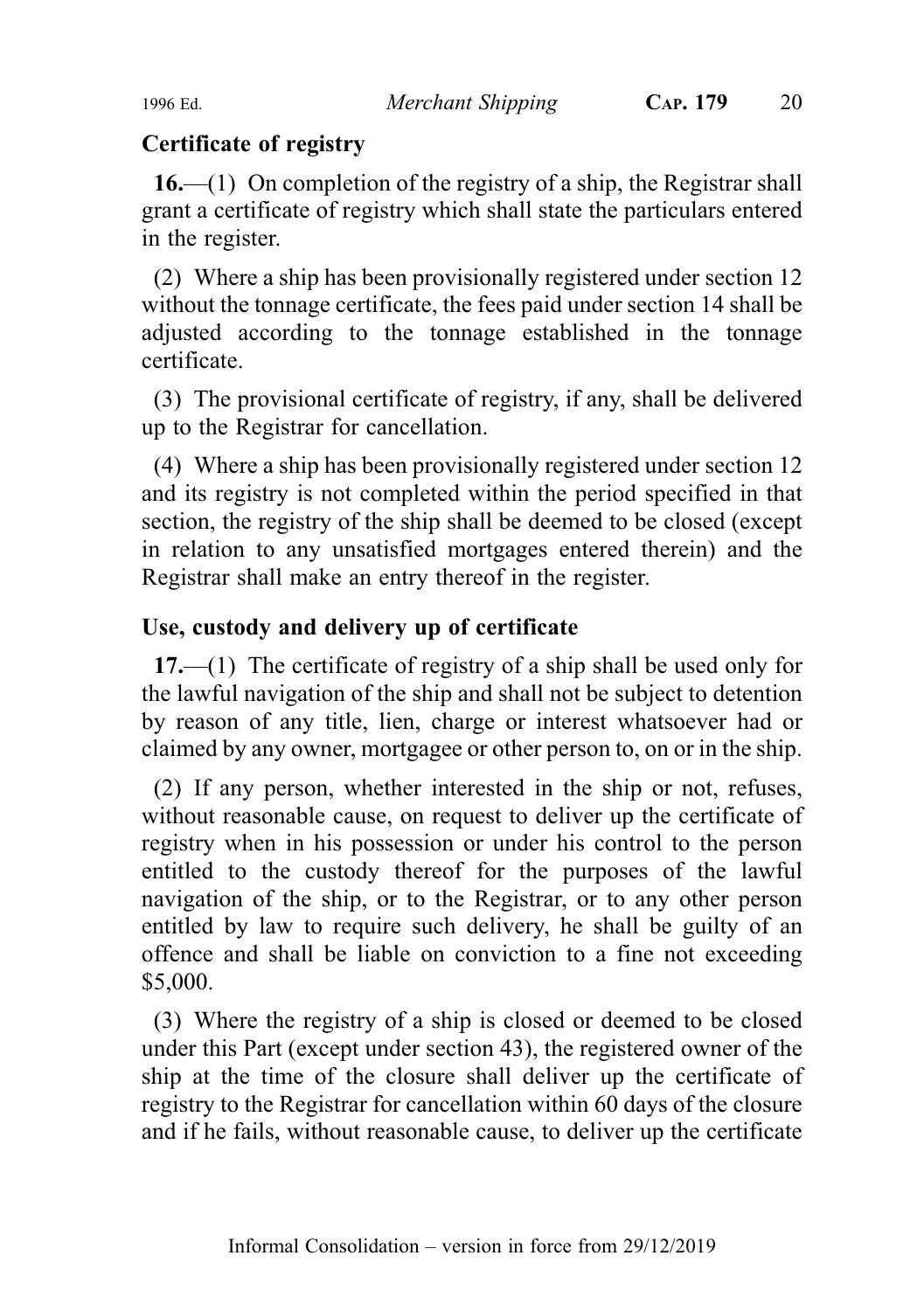of registry within that period, he shall be guilty of an offence and shall be liable on conviction to a fine not exceeding \$5,000.

(4) If any person uses or attempts to use for the navigation of a ship a certificate of registry which is not legally granted in respect of the ship or the registry of which has been closed or deemed to be closed, he shall be guilty of an offence and shall be liable on conviction to a fine not exceeding \$5,000.

# Transfer of ship and registration of bill of sale

18.—(1) A Singapore ship or any share therein shall be transferred by a bill of sale.

(2) The bill of sale for the transfer of a ship or any share therein to a person qualified to own a Singapore ship shall be in the prescribed form and shall contain such description of the ship as is contained in the register and shall be executed by the transferor in the presence of and be attested by a witness or witnesses.

(3) Every bill of sale shall be produced to the Registrar and the Registrar shall thereupon enter in the register the name of the transferee and shall endorse on the bill of sale the fact of that entry having been made with the date and time thereof.

(4) Bills of sale shall be entered in the register in the order of their production to the Registrar.

(5) The Registrar shall not make an entry under this section in respect of any ship if there is —

- (a) any unsatisfied mortgage entered in its register, unless, where the ship or any share therein is transferred to a person qualified to own a Singapore ship, the mortgagee has given his consent in writing;
- (b) any subsisting entry made under section 24 prohibiting any dealing with the ship;
- $(c)$  any unpaid fees within the meaning of section 213(4) with respect to the ship; and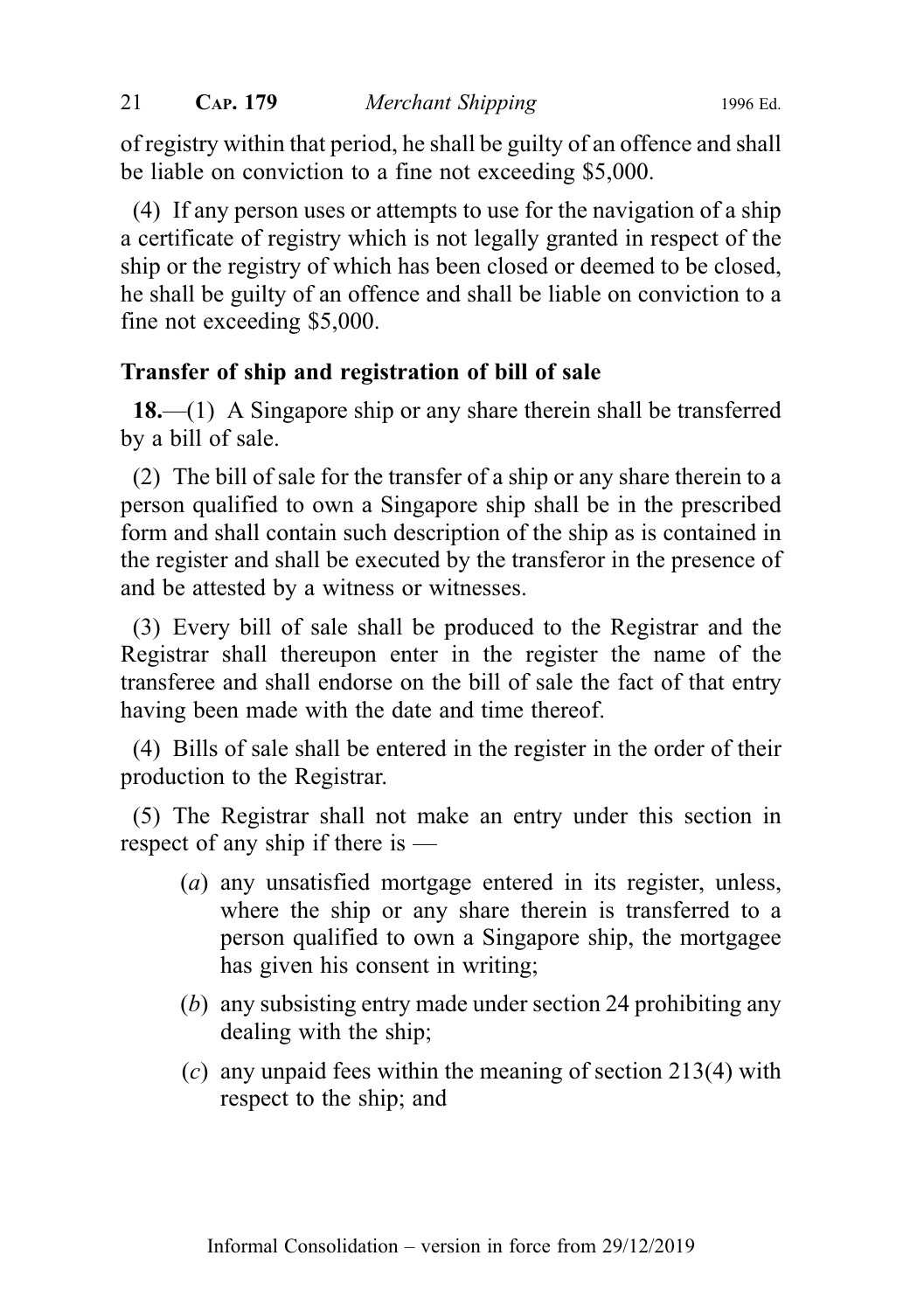1996 Ed. Merchant Shipping CAP. 179 22

(d) any outstanding claim of any crew member of the ship in respect of wages which has been notified to the Director. [Act 6 of 2014 wef 01/04/2014]

(6) Subsection (5) shall not apply in respect of a bill of sale executed pursuant to an order of the High Court for the sale of a Singapore ship or any share therein.

# Transfer to person qualified to own Singapore ship

19.—(1) Where a Singapore ship or any share therein is transferred to a person qualified to own a Singapore ship and the bill of sale is registered under section 18, the ship shall, subject to section 42, be registered anew.

(2) If the ship is not registered anew or its registry is not closed within 60 days of the date on which the bill of sale (or the first bill of sale if there are more than one bill of sale) is registered, the registry of the ship shall be deemed to be closed (except in relation to any unsatisfied mortgages entered therein) and the Registrar shall make an entry thereof in the register.

# Transfer to person not qualified to own Singapore ship

**20.**—(1) A Singapore ship or any share therein shall not be transferred to a person not qualified to own a Singapore ship if there  $i<sub>s</sub>$  —

- (a) any unsatisfied mortgage entered in its register;
- (b) any subsisting entry made under section 24 prohibiting any dealing with the ship;
- $(c)$  any unpaid fees within the meaning of section 213(4) with respect to the ship; and
- (d) any outstanding claim of any crew member of the ship in respect of wages which has been notified to the Director. [Act 6 of 2014 wef 01/04/2014]

(2) Where a Singapore ship or any share therein is transferred to a person not qualified to own a Singapore ship and the bill of sale is registered under section 18, the registry of the ship shall be deemed to be closed and the Registrar shall make an entry thereof in the register.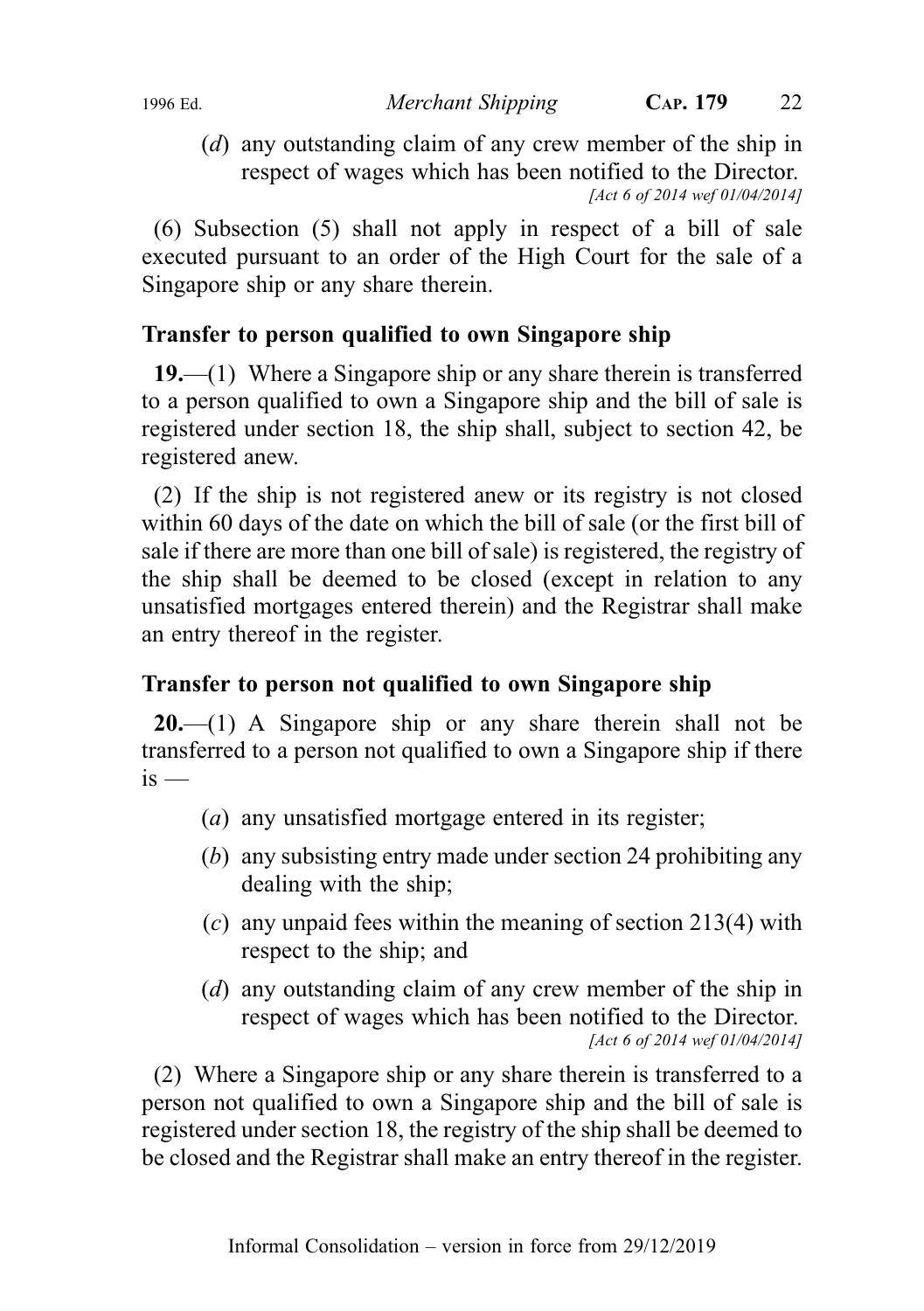(3) This section, except subsection (2), shall not apply to a Singapore ship or any share therein sold pursuant to an order of the High Court.

# Transmission of property in ship on marriage, bankruptcy, death, etc.

21.—(1) Where the property in a Singapore ship or any share therein is transmitted to a person on the marriage, bankruptcy or death of any registered owner, or by any lawful means other than by a transfer under this Part —

- (a) that person shall authenticate the transmission by making and signing a declaration of transmission identifying the ship and containing the particulars specified in section  $11(2)(b)$  and  $(e)$ , or as near thereto as circumstances admit, or if that person is not qualified to own a Singapore ship, a statement to that effect, and also a statement of the manner in which and the person to whom the property has been transmitted;
- (b) if the transmission is consequent on bankruptcy, the declaration of transmission shall be accompanied by such evidence as is for the time being receivable in courts of law as proof of the title of persons claiming under a bankruptcy; and
- (c) if the transmission is consequent on death, the declaration of transmission shall be accompanied by the instrument of representation, or an official extract therefrom.

(2) The declaration of transmission and the evidence under subsection (1) shall be produced to the Registrar and the Registrar shall make an entry thereof in the register.

(3) Where the property in a Singapore ship or any share therein is transmitted to a person qualified to own a Singapore ship, the ship shall, subject to section 42, be registered anew and if the ship is not registered anew or its registry is not closed within 60 days of the date on which the entry is made under subsection (2) or such longer period not exceeding one year as the Registrar may allow, the registry of the ship shall be deemed to be closed (except in relation to any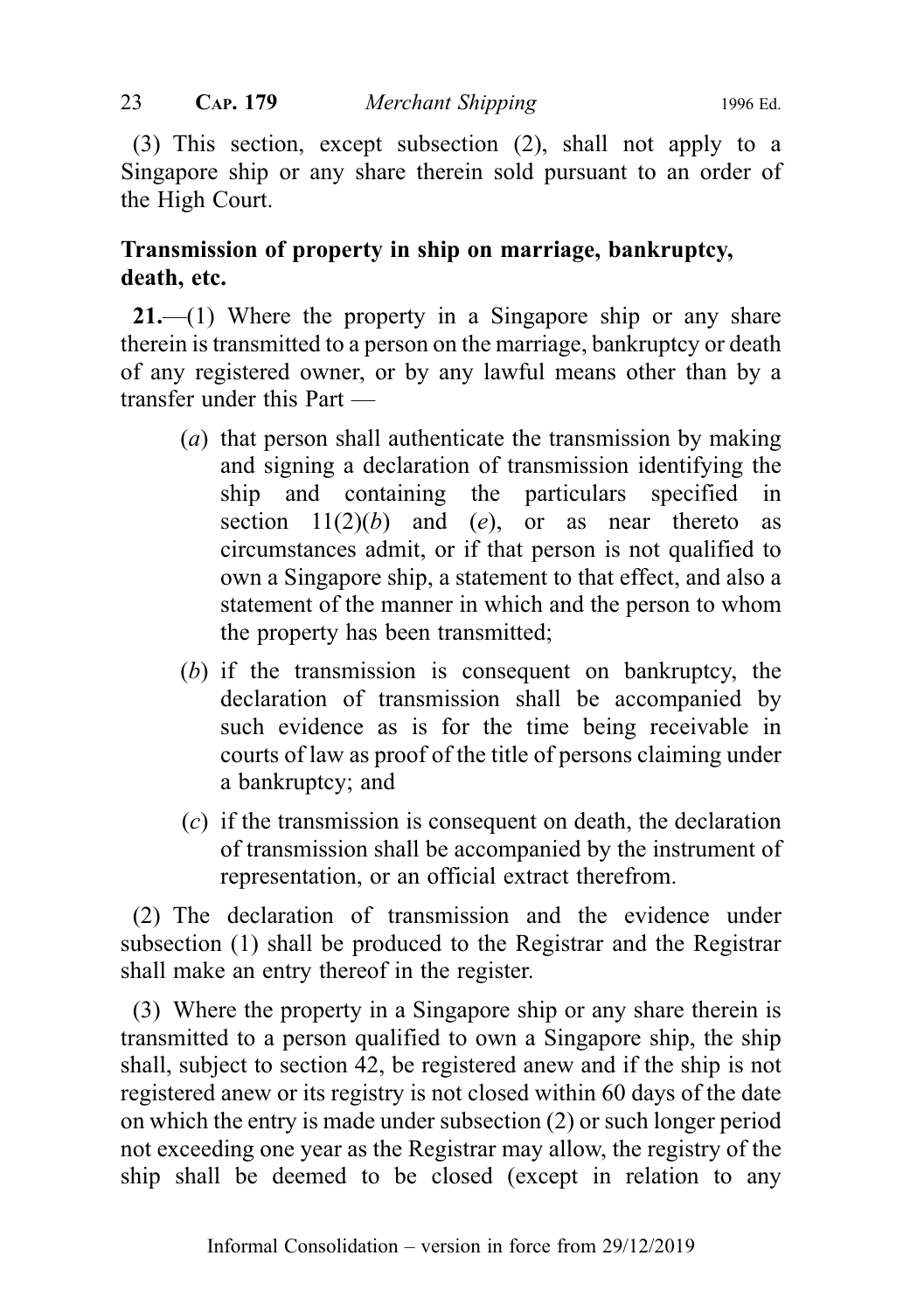1996 Ed. Merchant Shipping CAP. 179 24

unsatisfied mortgages entered therein) and the Registrar shall make an entry thereof in the register.

### Order for sale on transmission to unqualified person

22.—(1) Where the property in a Singapore ship or any share therein is transmitted on death or bankruptcy to a person not qualified to own a Singapore ship, the High Court may, on the application by or on behalf of the unqualified person or any other person having an interest in the ship, order a sale of the property so transmitted and direct that the proceeds of the sale, after deducting the expenses thereof, be paid to the person entitled under such transmission or as the Court otherwise directs.

(2) The High Court may require any evidence in support of the application and may make the order on any terms and conditions or may refuse to make the order and generally may act in such manner as the Court thinks just.

(3) Every such application for sale shall be made within 60 days after the occurrence of the event on which the transmission has taken place, or within such longer period not exceeding in aggregate one year as the High Court may allow.

(4) If such an application is not made within the period specified or allowed under subsection (3), or if the High Court refuses an order for sale, the registry of the ship shall be deemed to be closed (except in relation to any unsatisfied mortgages entered therein) and the Registrar shall make an entry thereof in the register.

# Transfer of ship or sale by order of court

23. Where any court, whether under the preceding sections of this Act or otherwise, orders the sale of a ship or any share therein, the order of the court shall contain a declaration vesting in some person named by the court the right to transfer that ship or share, and that person shall thereupon be entitled to transfer the ship or share in the same manner and to the same extent as if he were the registered owner thereof; and the Registrar shall accept the requisition of the person so named in respect of any such transfer to the same extent as if such person were the registered owner.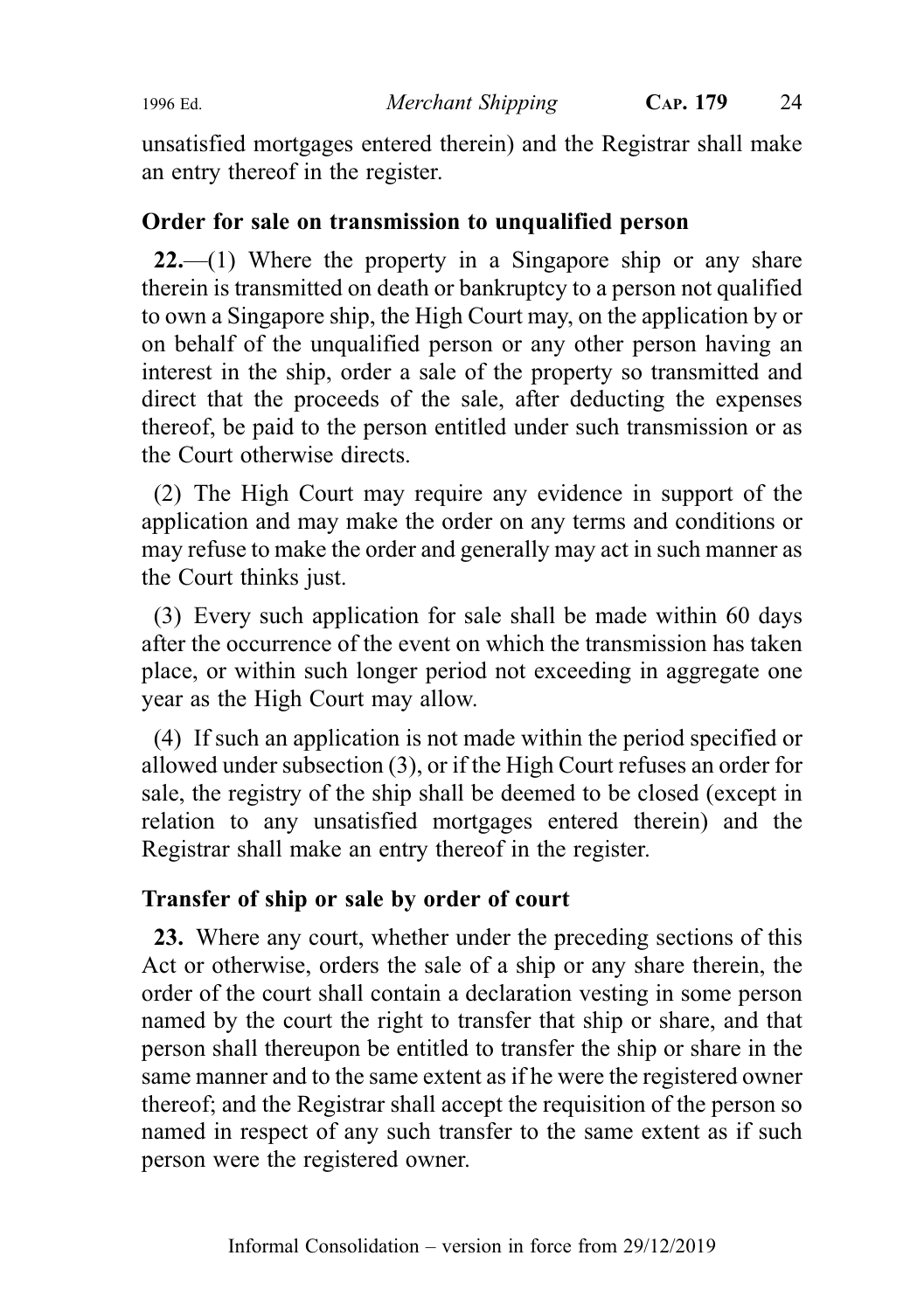# Power of High Court to prohibit transfer

24.—(1) The High Court may, if it thinks fit (without prejudice to the exercise of any other power of the Court), on the application of any interested person make an order prohibiting for a specified time any dealing with a ship or any share therein, and the Court may make the order on any terms and conditions the Court thinks just, or may refuse to make the order or may discharge the order when made, with or without costs, and generally may act in such manner as the Court thinks just.

(2) The Registrar, without being made a party to the proceedings, shall, on being served with the order or an official copy thereof, accept the same and make an entry thereof in the register.

# Mortgage of ship or share

25.—(1) A Singapore ship or any share therein may be made a security for a loan or other valuable consideration, and the instrument creating the security (referred to in this Part as a mortgage) shall be in the prescribed form or as near thereto as circumstances permit, and on production of that instrument the Registrar shall record it in the register.

(2) Mortgages shall be recorded by the Registrar in the order in time in which they are produced to him for that purpose, and the Registrar shall endorse and sign a memorandum on each mortgage stating the date and time of that record.

# Obligation of mortgagor before execution and registration of mortgage

26.—(1) Before executing any mortgage to be registered under this Act, the mortgagor shall disclose in writing to the mortgagee the existence of any maritime lien, prior mortgage, or other liability in respect of the ship to be mortgaged, which is known to the mortgagor.

(2) Where the mortgagor has failed to comply with this section, the mortgage debt shall, at the election of the mortgagee, become immediately due and payable, notwithstanding anything to the contrary in the mortgage.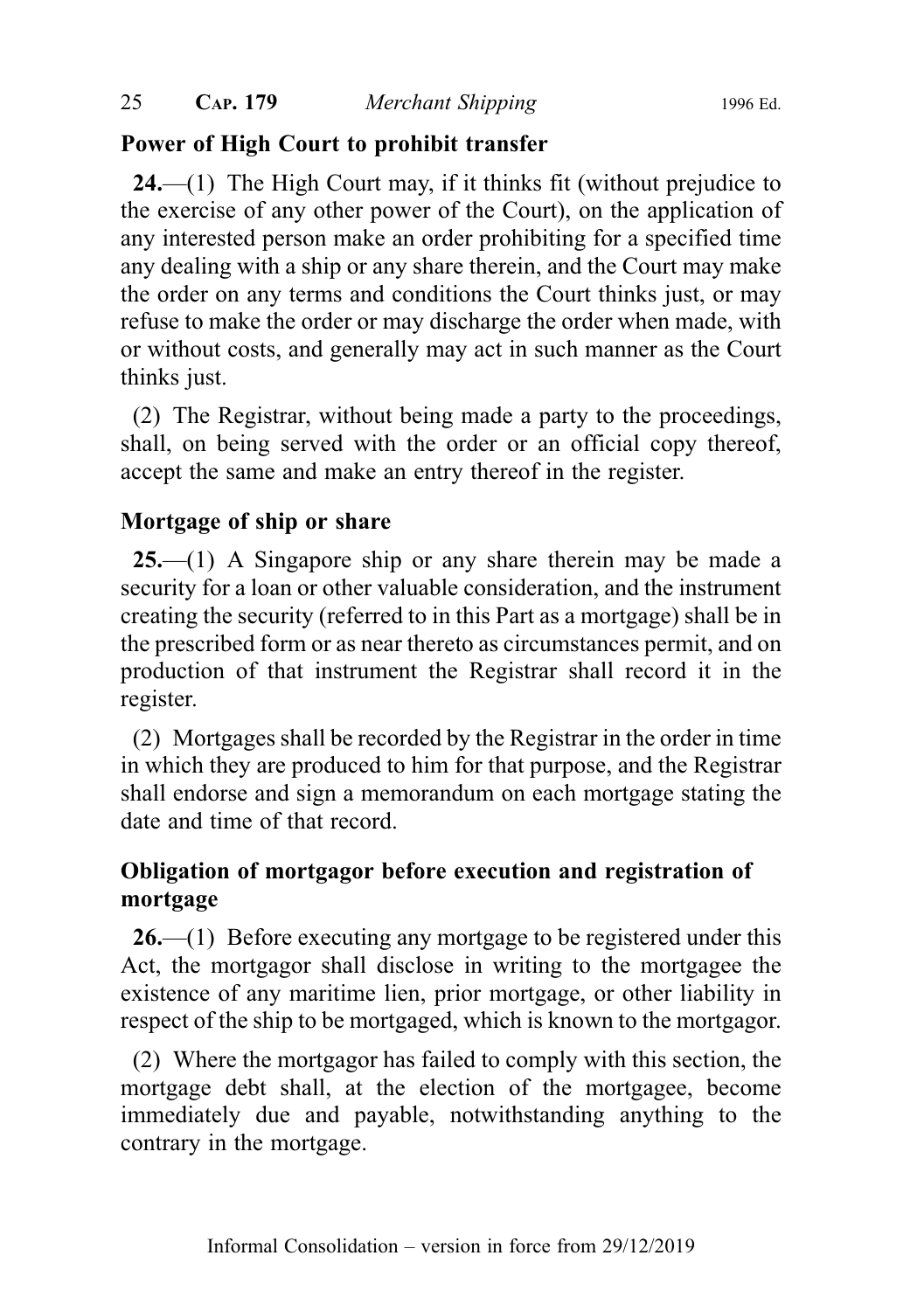#### Entry of discharge of mortgage

27. Where a registered mortgage is discharged, the Registrar shall, on production of the mortgage, with the discharge duly signed and attested, make an entry in the register to the effect that the mortgage has been discharged, and on that entry being made, the estate, if any, which passed to the mortgagee shall vest in the person in whom (having regard to any intervening acts and circumstances) it would have vested, if the mortgage had not been made.

### Priority of mortgages

28. If there are more mortgages than one registered in respect of the same ship or share, the mortgagees shall, notwithstanding any express, implied or constructive notice, be entitled in priority one over the other, according to the date and time of the record of each mortgage in the register and not according to the date of each mortgage itself.

### Mortgagee not deemed to be owner

29. Except as may be necessary for making a mortgaged ship or any share therein available as a security for the mortgage debt, the mortgagee shall not, by reason of the mortgage, be deemed to be the owner of the ship or share, nor shall the mortgagor be deemed to have ceased to be the owner thereof.

# Powers of mortgagee

30.—(1) Every registered mortgagee shall have power absolutely to dispose of the ship or share in respect of which he is registered, and to give effectual receipts for the purchase money; but where there are more persons than one registered as mortgagees of the same ship or share, a subsequent mortgagee shall not, except under the order of the High Court, sell the ship or share without the concurrence of every prior mortgagee.

(2) Every registered mortgagee shall be entitled to enforce his mortgage by an action in rem in admiralty whenever any sum secured by the mortgage is unpaid when due or otherwise in accordance with the terms of any deed or instrument collateral to the mortgage.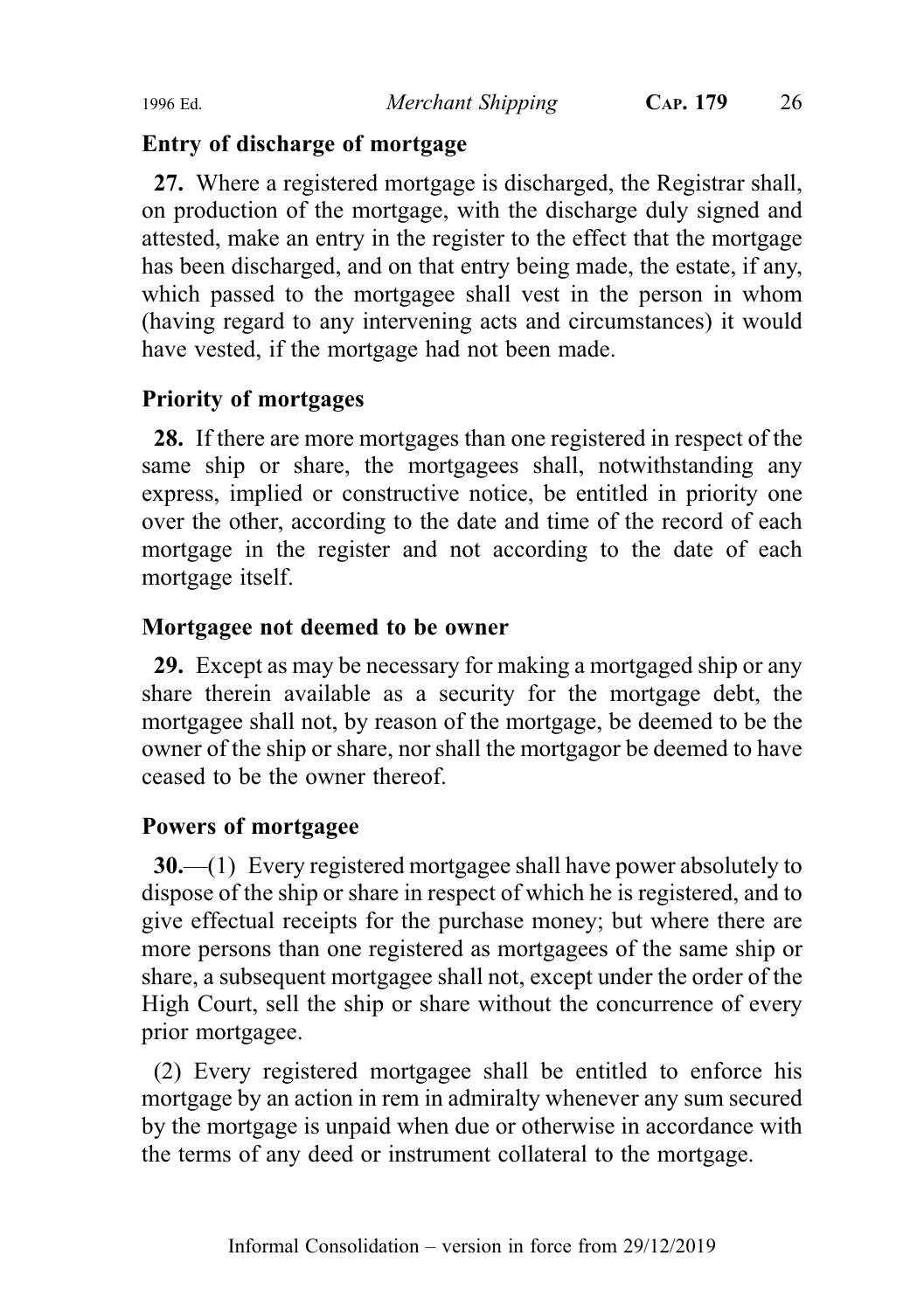### Transfer of mortgages

31.—(1) A registered mortgage of a ship or any share therein may be transferred to any person and the instrument effecting the transfer shall be in the prescribed form or as near thereto as circumstances permit, and on production of such instrument, the Registrar shall record the transfer by entering in the register the name of the transferee as mortgagee of the ship or share and shall endorse and sign on the instrument of transfer a memorandum that the transfer has been recorded by him stating the date and time of that record.

(2) The person to whom any registered mortgage has been transferred shall enjoy the same right of preference as was enjoyed by the transferor.

# Transmission of interest in mortgage in certain circumstances

32.—(1) Where the interest of a mortgagee in a Singapore ship or any share therein is transmitted on the death or bankruptcy of the mortgagee, or by any lawful means other than by a transfer under this Act, the transmission shall be authenticated by a declaration of the person to whom the interest is transmitted.

(2) A declaration made under this section shall contain a statement of the manner in which, and the person to whom, the property has been transmitted, and shall be accompanied by the like evidence as is by this Act required in the case of a corresponding transmission of the ownership of a Singapore ship or any share therein.

(3) The Registrar shall, on receipt of the declaration and production of the evidence aforesaid, enter the name of the person entitled under the transmission in the register as mortgagee of the ship or share.

# Notice of trusts not received and equities not excluded

33.—(1) No notice of any trust, express, implied or constructive, shall be entered in the register or be receivable by the Registrar, and, subject to any rights and powers appearing on the register to be vested in any other person, the registered owner of a ship or any share therein shall have power absolutely to dispose, in the manner provided in this Part, of the ship or share, and to give effectual receipts for any money paid or advanced by way of consideration.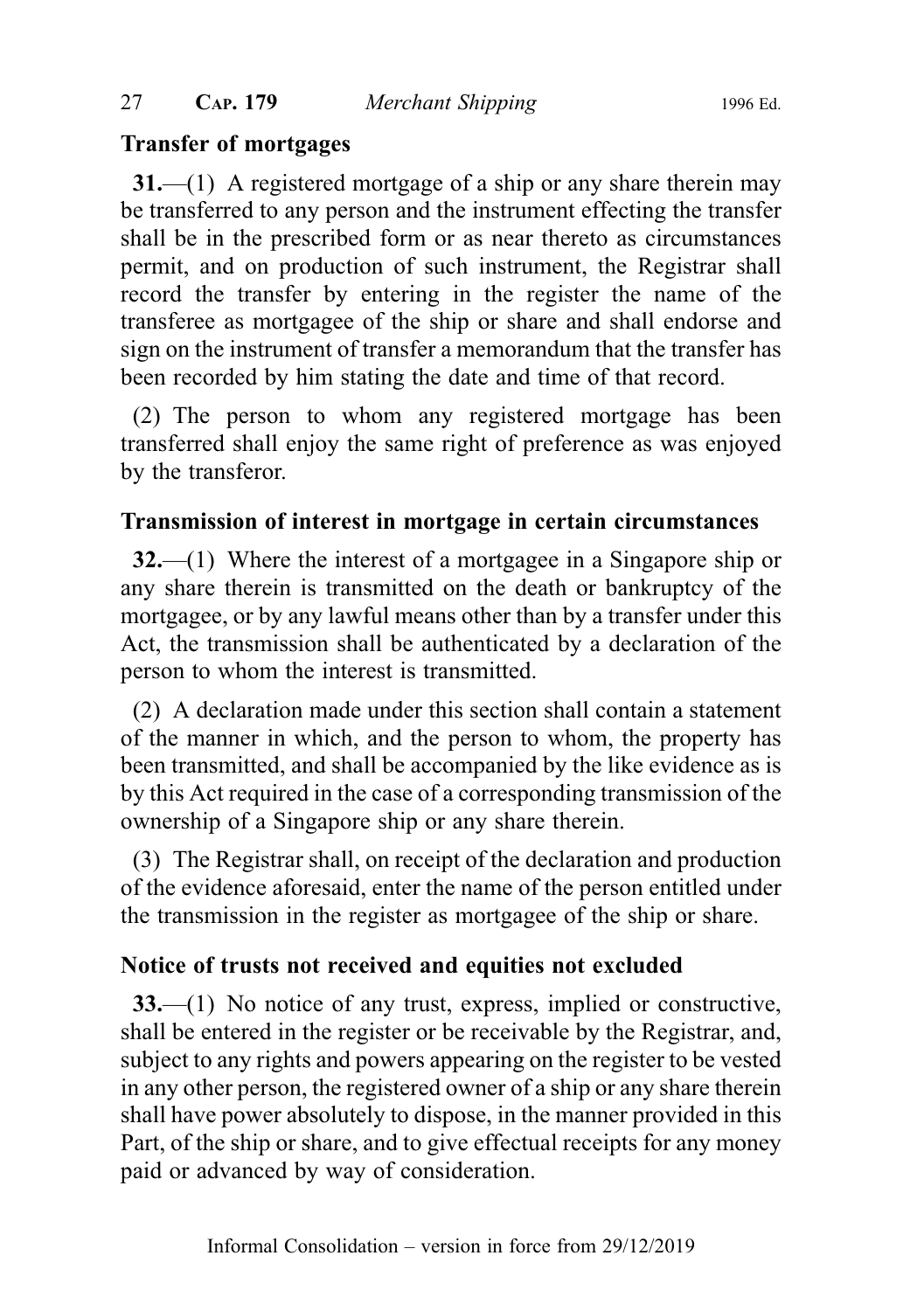1996 Ed. Merchant Shipping CAP. 179 28

(2) Subject to this section and sections 8 and 30, interests arising under contract or other equitable interests may be enforced by or against the owners and mortgagees of ships in respect of their interests therein in the same manner as in respect of any other personal property.

# Alteration of ship

34.—(1) When a Singapore ship is so altered as not to correspond with the particulars relating to its tonnage or description contained in the register, the owner shall apply for the ship to be registered anew.

(2) If the owner of a Singapore ship fails without reasonable cause to register anew the ship so altered, he shall be guilty of an offence and shall be liable on conviction for each offence to a fine not exceeding \$5,000 and to a further fine not exceeding \$200 for every day during which the offence continues after conviction.

# Procedure for registry anew

35.—(1) Where a ship is to be registered anew, the Registrar shall proceed as in the case of initial registry and on the requisites to registry, or such of them as the Registrar considers material, being duly complied with, shall make such registry anew and grant a new certificate of registry.

(2) Where a ship has been registered anew under subsection (1), the former certificate of registry shall be delivered up to the Registrar for cancellation and the Registrar shall make an entry thereof in the former register.

(3) Where a ship is registered anew, its former register shall be deemed to be closed (except in relation to any unsatisfied mortgages entered thereon) but the names of all persons appearing on the former register to be interested in the ship as owners or mortgagees shall be entered on the new register, and the registry anew shall not in any way affect the rights of any of those persons.

# National colours for Singapore ships

36.—(1) The Minister shall prescribe an ensign, which shall be the proper national colours for a Singapore ship.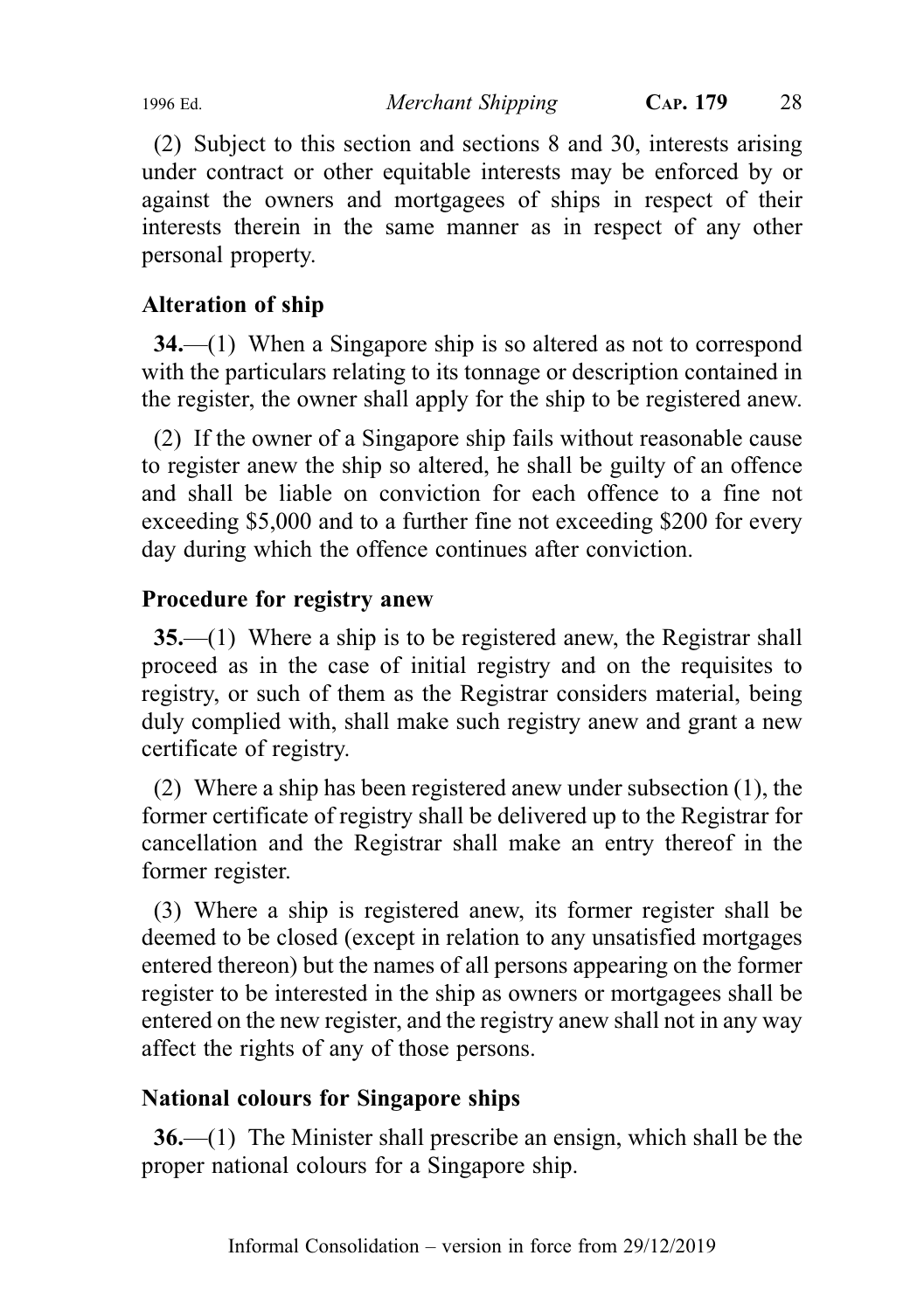(2) If any distinctive national colours other than the said ensign are hoisted on board any Singapore ship without the consent of the Minister, the master of the ship or the owner thereof if on board the ship, and every other person hoisting the colours shall be guilty of an offence and shall be liable on conviction to a fine not exceeding \$1,000.

### Penalty for not showing colours

37.—(1) A Singapore ship shall hoist the proper national colours on entering or leaving any port.

(2) If the master of a Singapore ship fails without reasonable cause to comply with this section, he shall be guilty of an offence and shall be liable on conviction to a fine not exceeding \$1,000.

### Certified copy or transcript of register

38.—(1) Any person may, on payment of the prescribed fee, on application to the Registrar at a reasonable time, inspect any register of Singapore ships or apply for a certified copy or transcript thereof.

(2) If the register of a Singapore ship is free of registered encumbrances, the Registrar may, at the request of the applicant, certify that fact in the copy or transcript of the register.

#### Correction of errors in register

39.—(1) The Registrar may correct any clerical error or obvious mistake in the register of a Singapore ship.

(2) Any error relating to the particulars descriptive of a ship in the register may be corrected by entry (but so that the original entry remains legible) by the Registrar on the production to him, by the owner requiring such error to be corrected, of a declaration setting forth the nature of the error and the facts of the case and made by the owner or some other person having knowledge of the facts of the case.

# Rectification of register by High Court

40.—(1) Any person who is aggrieved by any incorrect entry or omission in the register of a Singapore ship may apply to the High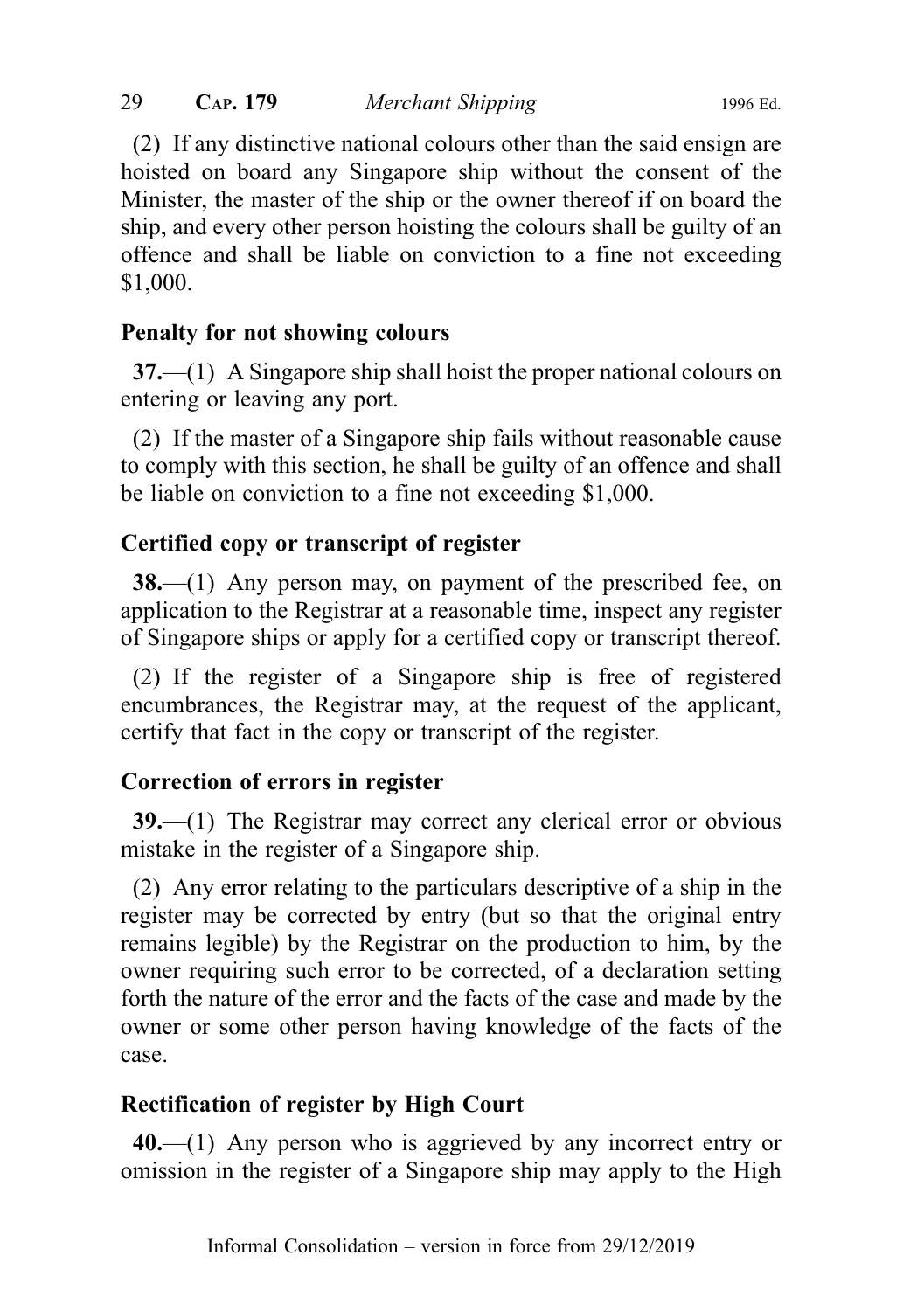Court for rectification of the register and the Court may make such order as it thinks fit directing the rectification of the register.

(2) The High Court may, in proceedings under this section, decide any question that is necessary or expedient to decide in connection with the rectification of the register.

(3) Notice of an application under this section by a person aggrieved shall be served on the Registrar, who may appear and be heard, and shall appear if so directed by the High Court.

(4) An official copy of an order under this section shall be served on the Registrar who shall, upon receipt of the order, rectify the register accordingly.

# Delivery up of certificate on loss, etc., of ship

41.—(1) Where a Singapore ship is actually or constructively lost, taken by the enemy, burnt or broken up, every owner of the ship or any share therein shall, immediately on having knowledge of the event, if no notice thereof has already been given to the Registrar, give notice thereof to the Registrar, and the Registrar shall make an entry thereof in the register and the registry of the ship shall be deemed to be closed except in relation to any unsatisfied mortgages entered therein.

(2) In any such case, except where the ship's certificate of registry is lost or destroyed, the owner or the master of the ship shall, within 30 days of the event, deliver the certificate to the Registrar.

(3) Any owner or master of a ship who fails, without reasonable cause, to comply with subsection (1) or (2) shall be guilty of an offence and shall be liable on conviction to a fine not exceeding \$5,000.

# Voluntary closure of registry

 $42$ —(1) The owner of a Singapore ship may make a written application to close its registry if there is no —

- (a) unsatisfied mortgage entered in its register;
- (b) subsisting entry made under section 24 prohibiting any dealing with the ship;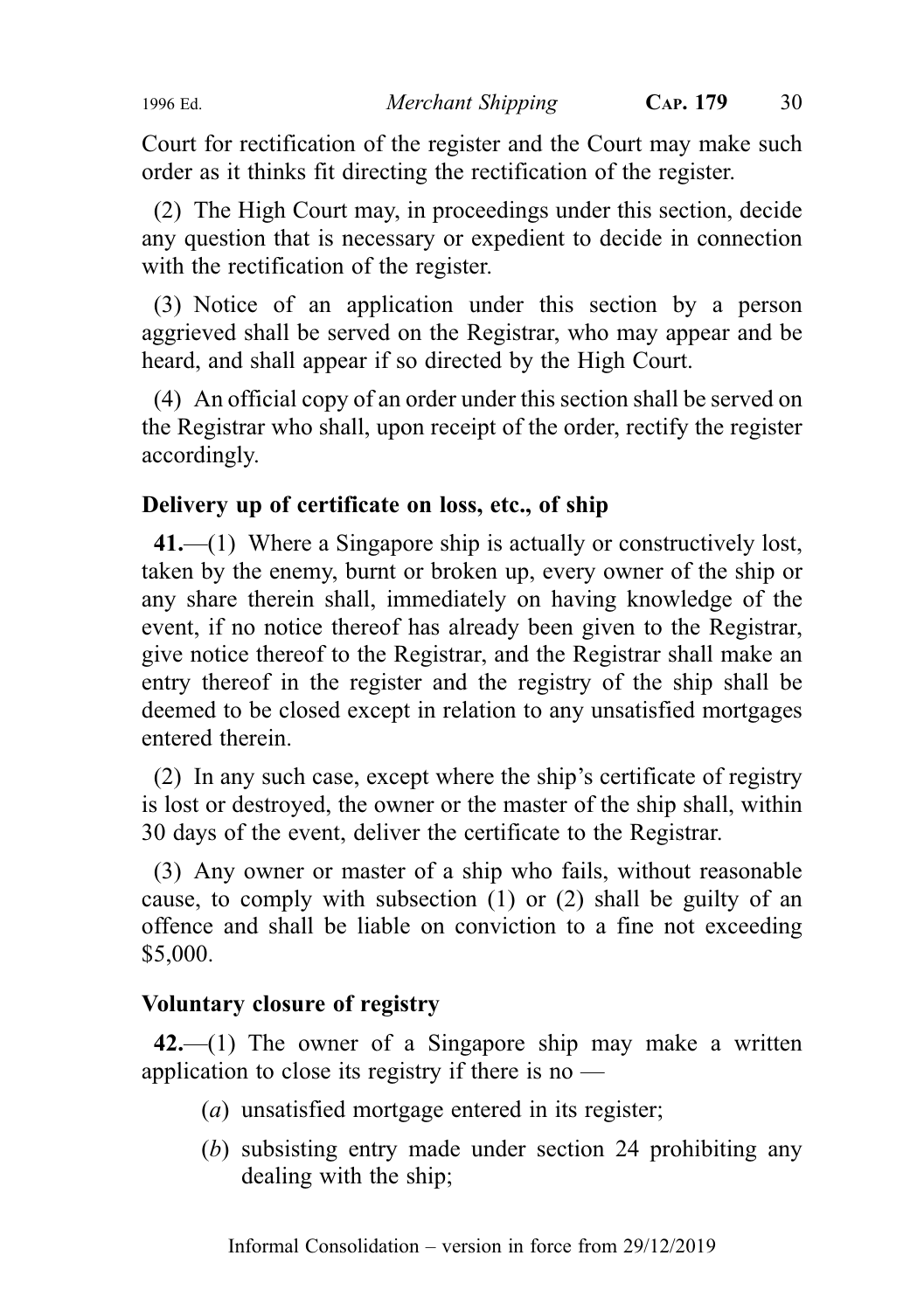- (c) unpaid fees within the meaning of section 213(4) with respect to the ship; and
- (d) outstanding claim of any crew member of the ship in respect of wages which has been notified to the Director. [Act 6 of 2014 wef 01/04/2014]

(2) The application shall specify the name of the ship, the intended port and country of registry (if applicable) or otherwise the reason for the closure and shall be submitted to the Registrar together with the certificate of registry of the ship.

(3) On receipt of the application and the certificate of registry, the Registrar shall, if he is satisfied of the matters mentioned in subsection (1), close the registry of the ship and make an entry thereof in the register.

(4) For the purposes of this section, "owner" includes any transferee of, or any person entitled under a transmission to the property in, a Singapore ship.

# Power of Authority to close registry and cancel certificate of registry

43.—(1) The Authority may close the registry of a Singapore ship (except in relation to any unsatisfied mortgages entered therein) and cancel its certificate of registry for any contravention of any of the provisions of this Act or any international convention applicable to Singapore.

[7/96]

(2) The Authority may close the registry of a Singapore ship (except in relation to any unsatisfied mortgages entered therein) and cancel its certificate of registry if the Authority is satisfied that it is not in the public interest for the ship to continue to be registered as a Singapore ship.

[7/96]

(3) Where the registry of a ship is closed under this section, the registered owner of the ship at the time of the closure shall, within 30 days of the closure, deliver up the certificate of registry to the Registrar for cancellation and if he fails to deliver up the certificate of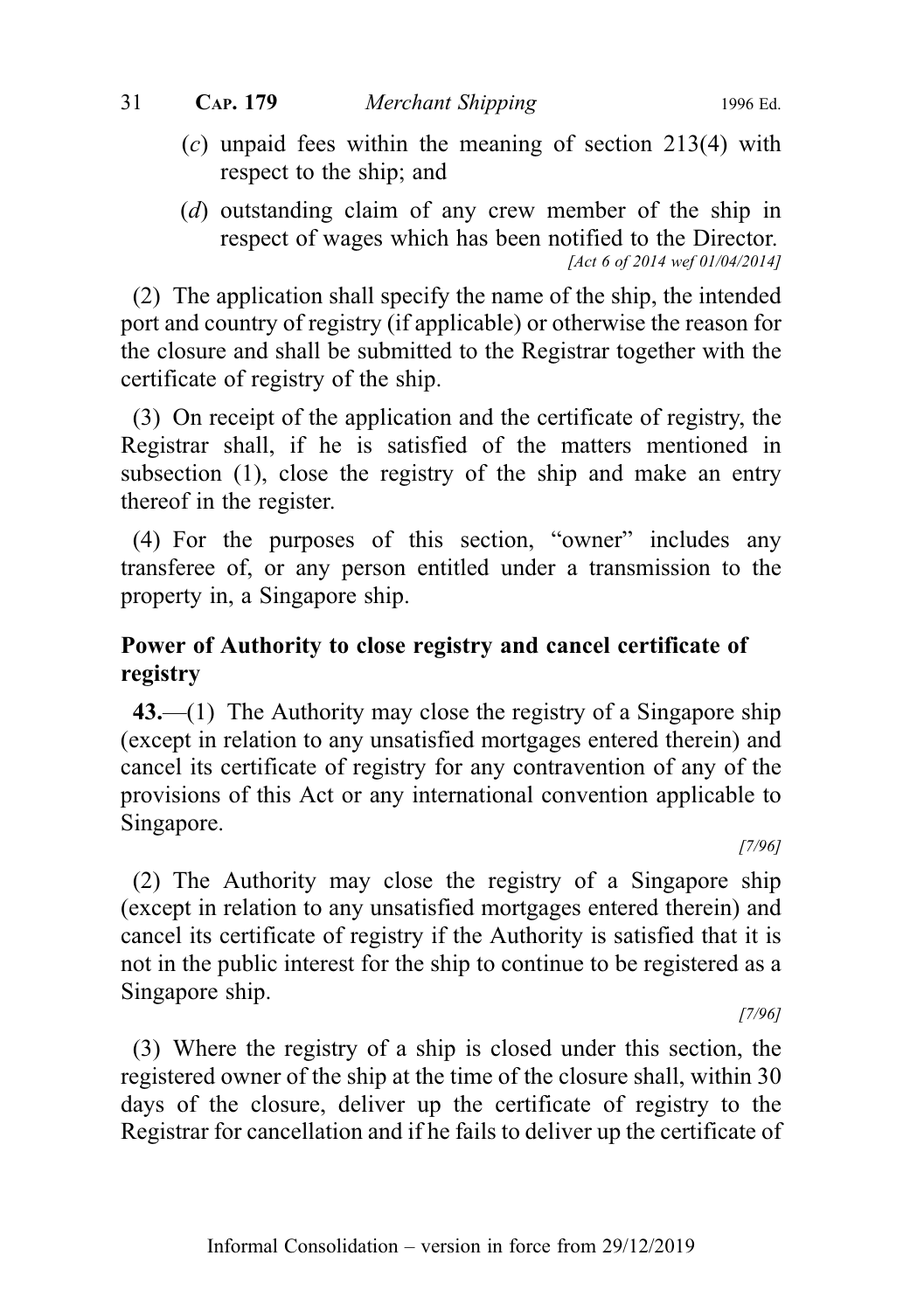1996 Ed. Merchant Shipping CAP. 179 32

registry within the specified period, he shall be guilty of an offence and shall be liable on conviction to a fine not exceeding \$10,000.

### Rules as to name of ship

44.—(1) A ship shall not be registered under any name except a name which is approved by the Registrar and a Singapore ship shall not be described by any name other than that by which it is for the time being registered.

(2) The Authority may, with the approval of the Minister, make regulations for the approval of a ship's name and the changes thereto. [7/96]

(3) Without prejudice to the generality of subsection (2), the Authority may, with the approval of the Minister, in the regulations —

- (a) require an existing ship to be registered under its existing name unless a change thereof has been approved in accordance with the regulations; and
- (b) require an existing ship to change its name if it is the same as or similar to the name of a Singapore ship.

[7/96]

(4) For the purposes of this section, "registered" includes registered anew.

# Regulations on evidence of seaworthiness, etc.

45.—(1) The Authority may, with the approval of the Minister, make such regulations as the Authority considers necessary or expedient to implement the provisions of this Part.

[7/96]

(2) Without prejudice to the generality of subsection (1), the Authority may, with the approval of the Minister, in particular, make regulations —

(a) specifying the documents which may be accepted as evidence of seaworthiness of a ship for the purposes of section 11;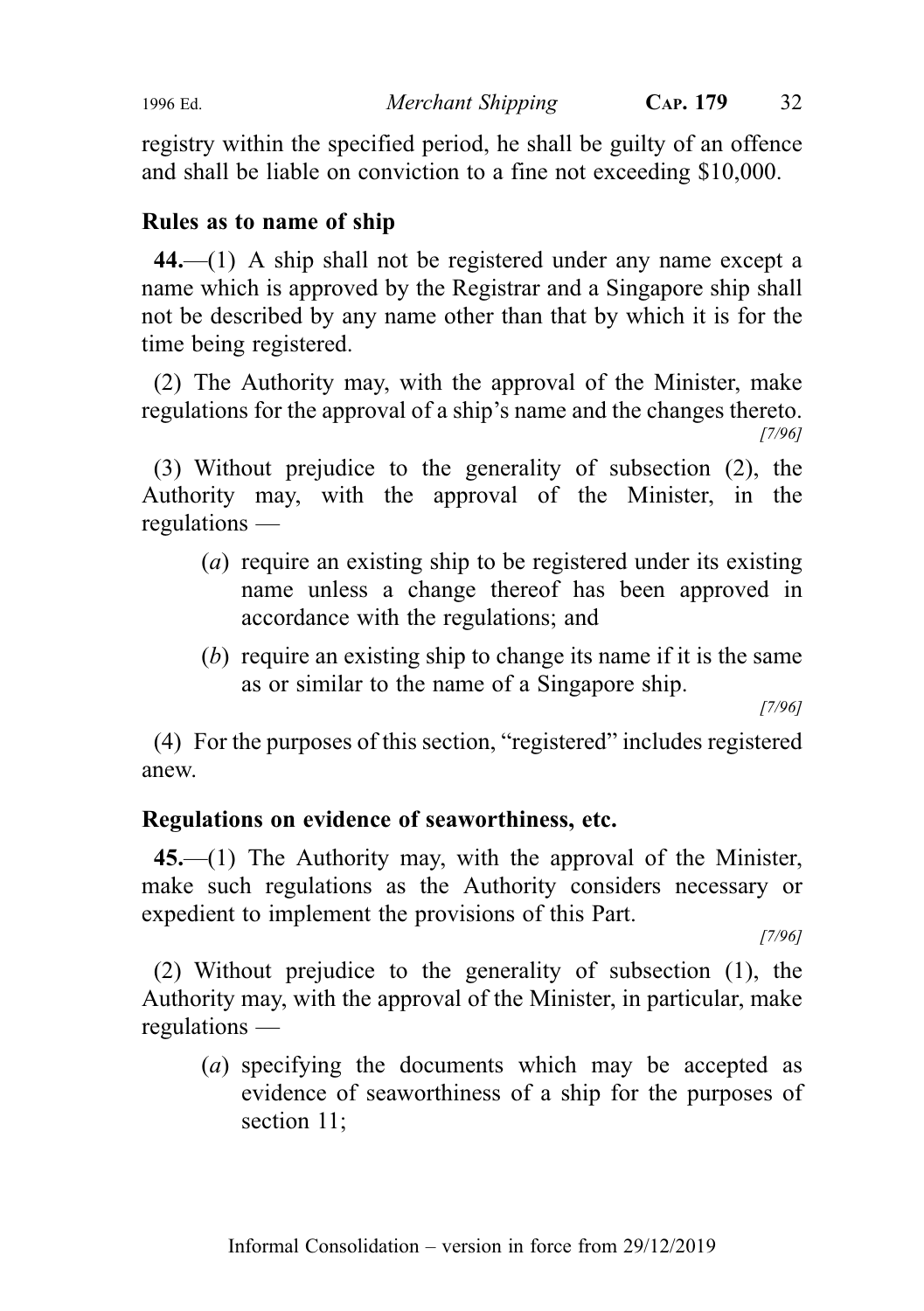- (b) providing for the submission of such documents to the Registrar at any time after the registry of a ship;
- (c) providing for the registration of pleasure craft;
- (d) providing for the registration of ships which are bareboat chartered by persons qualified to own Singapore ships;
- (e) providing for the suspension of the registry of a Singapore ship which is bareboat chartered out and registered in another state;
- (f) specifying the provisions of this Act which shall be applied, with such modifications as may be specified, to a ship which is bareboat chartered by persons qualified to own Singapore ships; and
- (g) specifying the provisions of this Act which shall continue to apply, with such modifications as may be specified, notwithstanding the suspension of the registry of a Singapore ship and its registration in another country.

[7/96]

#### PART III

#### MANNING AND CERTIFICATION

#### Application of this Part

46.—(1) This Part shall not apply to —

- (a) any ship employed exclusively in the fishing industry;
- (b) any pleasure craft;
- (c) any harbour craft; and
- (*d*) any ship which is not propelled by mechanical means.

(2) Subject to subsection (1), this Part shall apply to every Singapore ship and to any ship that enters or leaves any port in Singapore.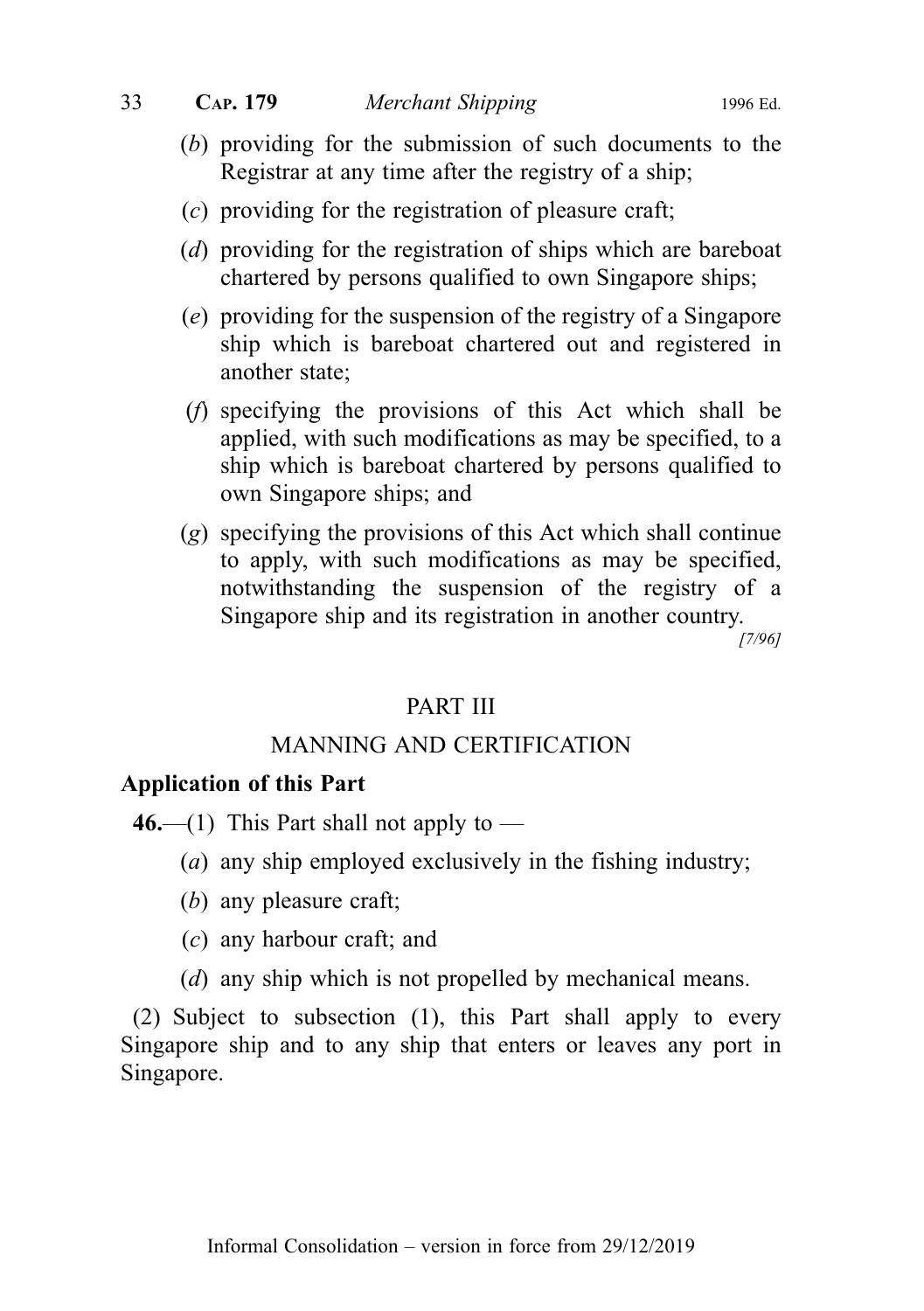#### Manning and certification

47.—(1) The Authority may, with the approval of the Minister, make regulations —

- (a) requiring ships to carry such number of qualified officers of any description, qualified doctors and such number of qualified or other seamen of any description as may be specified in the regulations;
- (b) prescribing standards of competence to be attained and other conditions to be satisfied (subject to any exemptions allowed by or under the regulations) by officers and other seamen of any description in order to be qualified for the purposes of this section; and
- (c) providing that existing certificates shall, except in such cases as are specified in the regulations, be deemed for the purposes of this Act to be issued in pursuance of this section and to confer on the persons to whom they are issued such qualifications as may be specified in the regulations.

[7/96]

(2) In subsection (1), "existing certificate" means a certificate granted before 1st August 1986.

(3) Without prejudice to the generality of paragraph (b) of subsection (1), the conditions prescribed or specified under that paragraph may include conditions as to nationality and regulations made for the purposes of that paragraph may make provision for —

- (a) the manner in which the attainment of any standard or the satisfaction of any other condition is to be evidenced;
- (b) the conduct of any examination, the condition for admission to the examination and the appointment and remuneration of examiners; and
- (c) the issue, surrender, replacement, form and recording of certificates and other documents.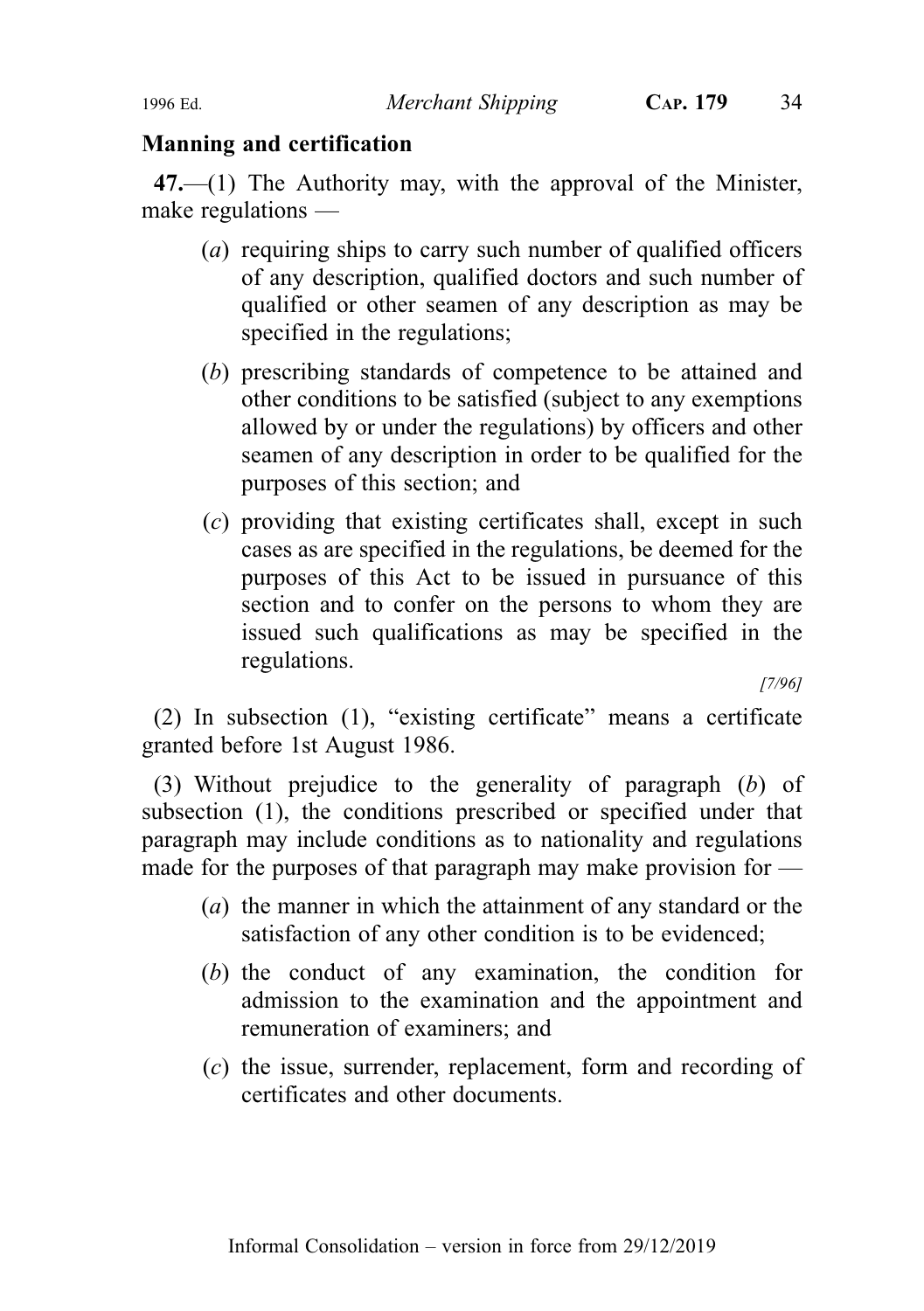#### Prohibition of going to sea undermanned

48. Subject to any exemption under section 215, if a ship goes to sea or attempts to go to sea without carrying such number of officers, doctors and other seamen as it is required to carry under section 47, the owner or the master of the ship shall be guilty of an offence and shall be liable on conviction to a fine not exceeding \$10,000 and the ship may be detained.

# Unqualified persons going to sea as qualified officers

 $49$ —(1) If a person goes to sea as a qualified officer, doctor or seaman of any description without being such a qualified officer, doctor or seaman, that person shall be guilty of an offence and shall be liable on conviction to a fine not exceeding \$5,000.

(2) In this section, "qualified" means qualified for the purposes of section 47.

# Production of certificates and other documents of qualification

50. Any person serving or engaged to serve in any ship and holding any certificate or other document which is evidence that he is qualified for the purposes of section 47 shall on demand produce it to the Director, the Port Master, a surveyor of ships or any person authorised by the Director and (if he is not himself the master) to the master of the ship; and if he fails to do so without reasonable cause he shall be guilty of an offence and shall be liable on conviction to a fine not exceeding \$2,000.

# Certificate obtained by fraud

51.—(1) Any person who fraudulently obtains a certificate under this Part shall be guilty of an offence and shall be liable on conviction to a fine not exceeding \$5,000 or to imprisonment for a term not exceeding 2 years or to both.

(2) The Authority may cancel any certificate issued under this Part which is fraudulently obtained and the person to whom the certificate has been issued shall, upon being notified by the Director of its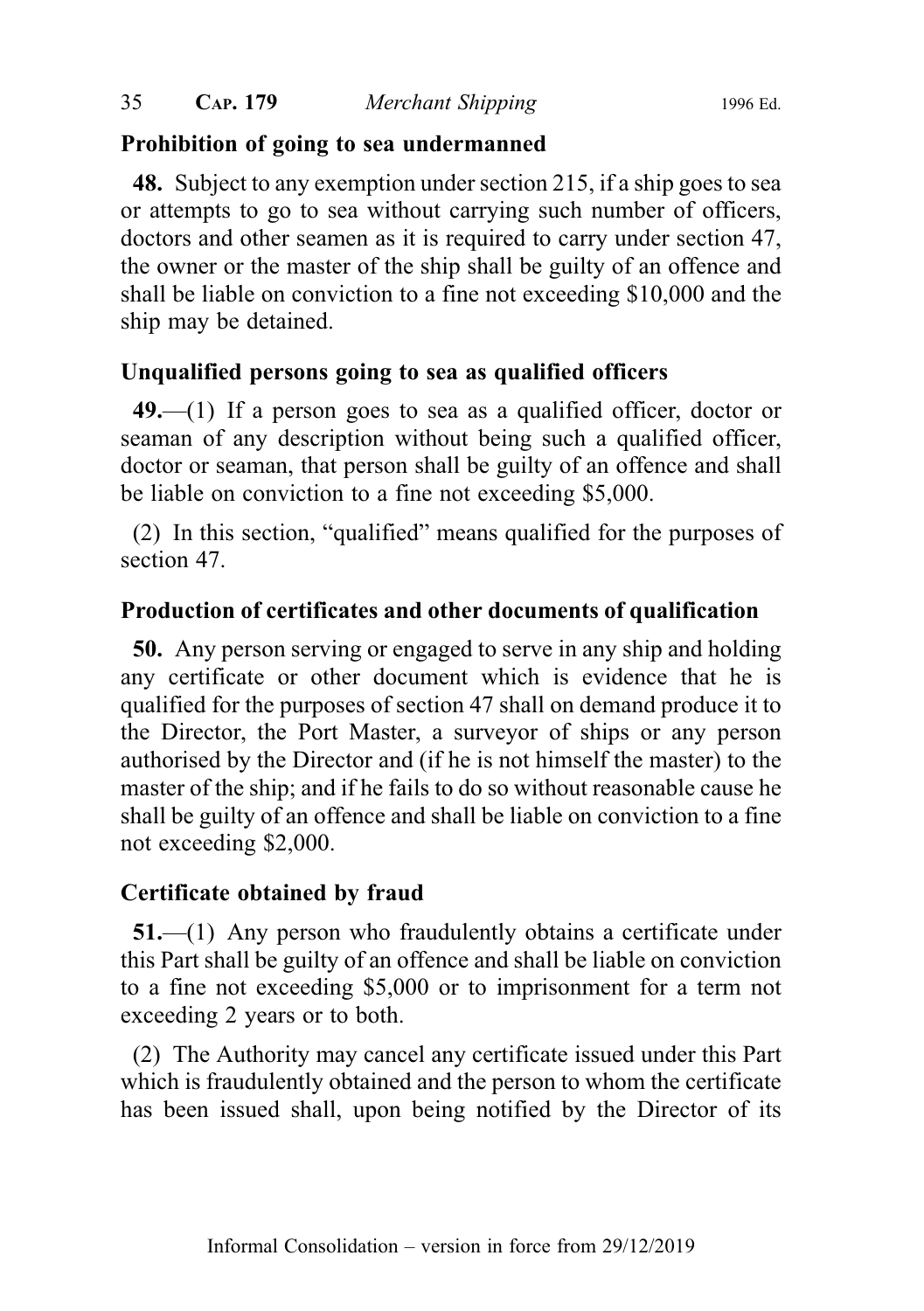cancellation, forthwith deliver it or cause it to be delivered to the Director.

[7/96]

#### PART IV

#### CREW MATTERS

#### Application of this Part and interpretation

**52.**—(1) This Part shall not apply to —

- (a) any ship employed exclusively in the fishing industry;
- (b) any pleasure craft;
- (c) any harbour craft; and
- (*d*) any ship which is not propelled by mechanical means.

(1A) Sections 53, 54, 55, 56, 57, 58, 59, 62, 63, 64, 72, 73, 74, 75(1), 80, 81, 82, 83, 85, 86, 95 and 96 shall not apply to any ship to which the Merchant Shipping (Maritime Labour Convention) Act 2014 applies.

[Act 6 of 2014 wef 01/04/2014]

(2) Subject to subsection (1) and to any extension to foreign ships under section 97, this Part shall apply only to Singapore ships.

(3) For the purposes of this Part, except sections 72, 76, 77, 78, 80, 81 and 83, "seaman" (notwithstanding the definition in section 2) includes the master of a ship.

[Act 6 of 2014 wef 01/04/2014]

#### Crew agreements

53.—(1) Except as provided under subsection (4), an agreement in writing shall be made between each person employed as a seaman on a ship and the person employing him and shall be signed both by him and by or on behalf of the person employing him.

(2) The agreements made under this section with the several persons employed on a ship shall be contained in one document (referred to in this Act as a crew agreement) except that in such cases as the Director may approve —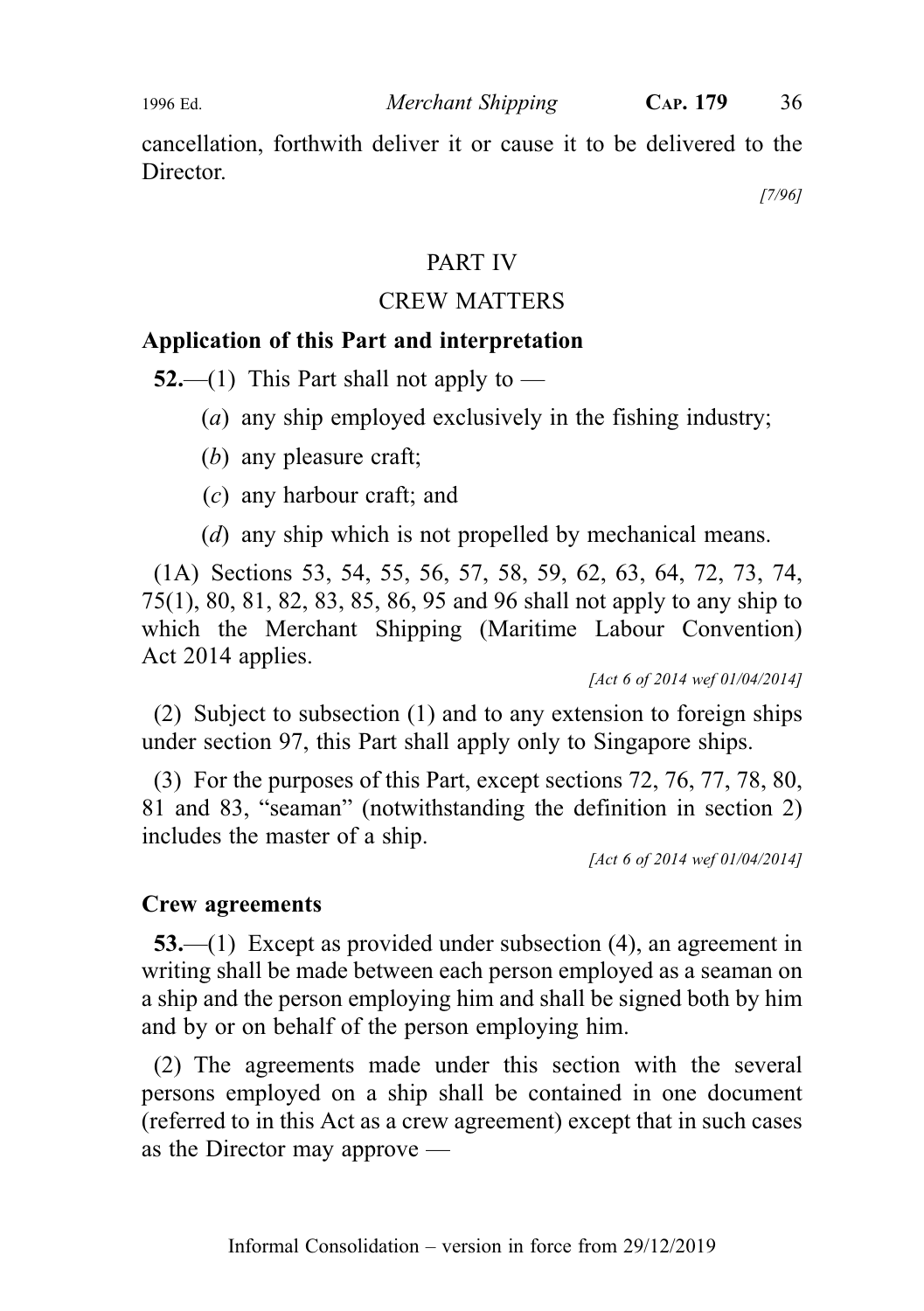(a) the agreements to be made under this section with the persons employed on a ship may be contained in more than one crew agreement; and

(b) one crew agreement may relate to more than one ship.

(3) Subject to this section, a crew agreement shall be carried in the ship to which the agreement relates whenever the ship goes to sea.

(4) This section shall not apply to any ship of less than 25 net tons exclusively employed in trading within such limits as are prescribed by regulations.

(5) If a ship goes to sea or attempts to go to sea in contravention of the requirements of this section, the master or the person employing the crew of the ship shall be guilty of an offence and shall be liable on conviction to a fine not exceeding \$5,000, and the ship may be detained.

# Regulations relating to crew agreements, engagement and discharge of seamen

54.—(1) The Authority may, with the approval of the Minister, make regulations prescribing the particulars to be entered in a crew agreement and the procedure to be followed in connection with the engagement and discharge of seamen from ships.

(2) Without prejudice to the generality of subsection (1), the Authority may, with the approval of the Minister, in the regulations make provision —

- (a) regarding the period of validity of a crew agreement and the circumstances under which it may be extended;
- (b) requiring the engagement and discharge to be recorded, whether by entries in the crew agreement and discharge book or otherwise, and requiring copies of any such entry to be given to the Director;
- (c) requiring the posting in ships of copies of or extracts from crew agreements;
- (d) for cases where a seaman employed on a ship is left behind otherwise than on being discharged from the ship; and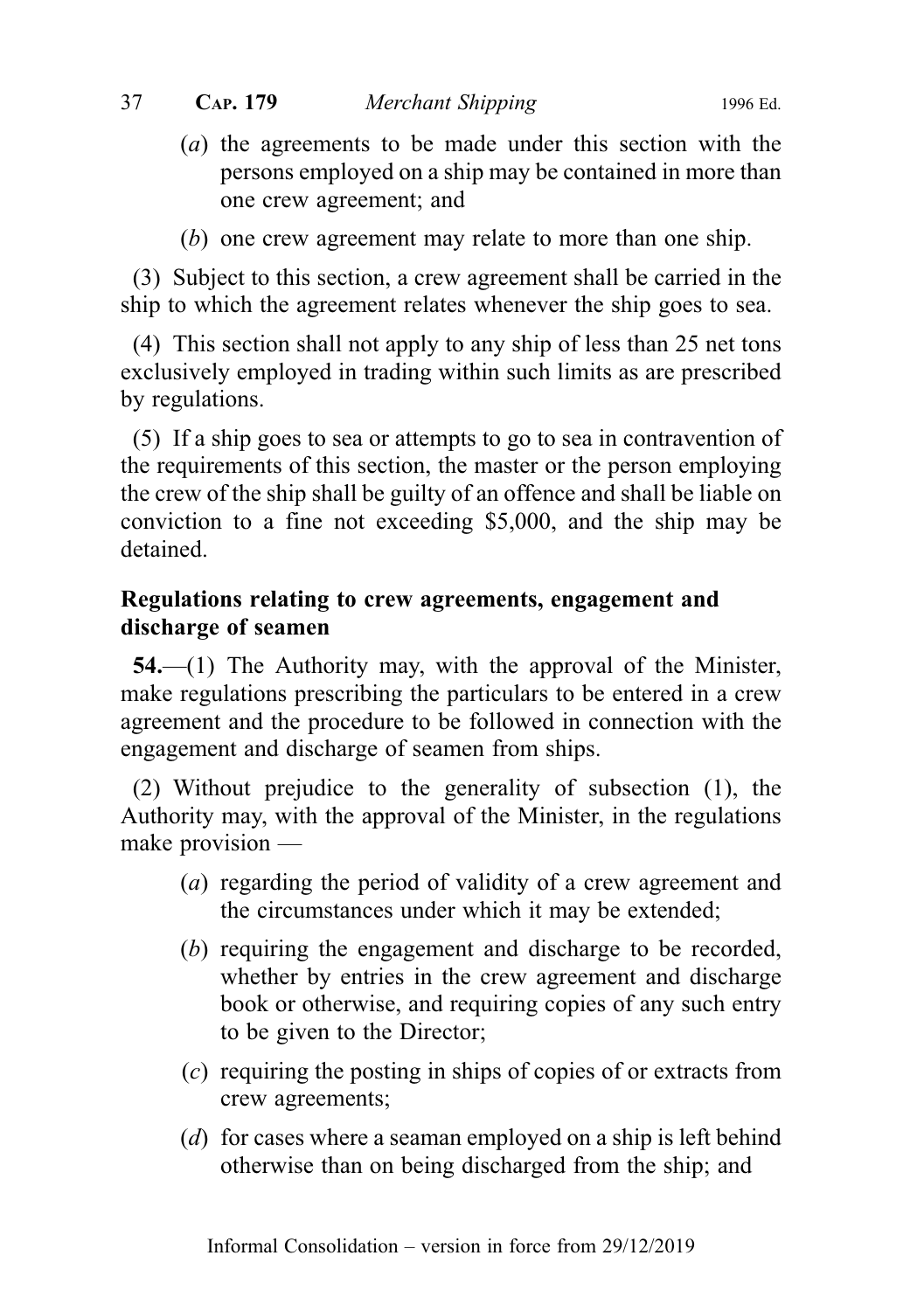(e) requiring the crew agreement to be produced to the Director when the ship is in Singapore.

[7/96]

# Discharge of seamen when ship ceases to be registered in Singapore

55. Where a ship registered in Singapore ceases to be so registered, any seaman employed on the ship shall be discharged from the ship unless he consents in writing to continue his employment on the ship; and sections 56 to 59 shall apply in relation to his wages as if the ship had remained registered in Singapore.

## Payment of seaman's wages

56.—(1) Except as provided by this Act or any other written law, the wages due to a seaman under a crew agreement relating to a ship shall be paid to him in full at the time when he leaves the ship on being discharged therefrom (referred to in this section and in section 57 as the time of discharge).

(2) If the amount shown in the account delivered to a seaman under section 57(1) as being the amount payable to him under subsection (1) is replaced by an increased amount shown in a further account delivered to him under section 57(3), the balance shall be paid to him within 7 days of the time of discharge.

(3) If any amount which, under subsection (2), is payable to a seaman is not paid at the time at which it is so payable, the seaman shall be entitled to wages at the rate last payable under the crew agreement for every day on which it remains unpaid until the full amount is paid.

(4) Subsection (3) shall not apply if the failure to pay was due to any reasonable dispute as to liability or to the act or default of the seaman or to any other cause, not being the wrongful act or default of the person liable to pay his wages or of his employee or agent.

(5) Where a seaman is employed under a crew agreement relating to more than one ship, this section shall have effect, in relation to wages due to him under the agreement, as if for any reference to the time of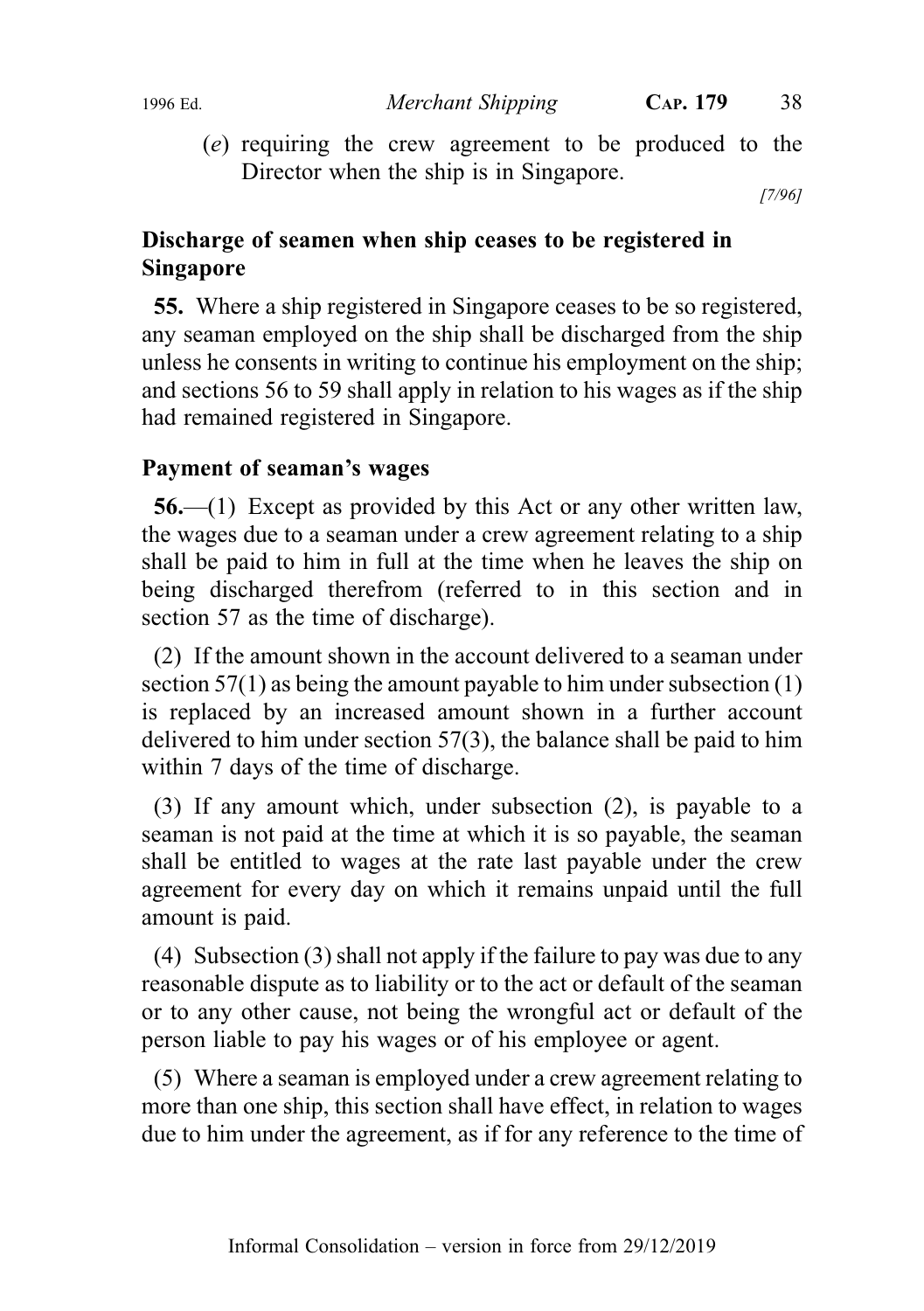discharge there were substituted a reference to the termination of his employment under the crew agreement.

(6) Where a seaman is discharged under section 55, from a ship outside his port of return but returns to that port under arrangement made by the person who employed him, this section shall have effect, in relation to the wages due to him under a crew agreement relating to the ship, as if for the references in subsections (1) to (3) to the time of discharge there were substituted references to the time of his return to that port and subsection (5) were omitted.

## Account of seaman's wages

57.—(1) Subject to subsection (4) and to regulations made under section 58 or 85, the master of every ship shall deliver to every seaman employed on the ship under a crew agreement an account of wages due to him under that crew agreement and of the deductions subject to which the wages are payable.

(2) The account shall indicate that the amounts stated therein are subject to any later adjustment that may be found necessary and shall be delivered not later than 24 hours before the time of discharge or, if the seaman is discharged without notice or at less than 24 hours' notice, at the time of discharge.

(3) If the amounts stated in the account require adjustment, the person who employed the seaman shall deliver to him a further account stating the adjusted amounts; and that account shall be delivered to him not later than the time at which the balance of his wages is payable to the seaman.

(4) Where a seaman is employed under a crew agreement relating to more than one ship any account which under this section would be required to be delivered to him by the master of the ship shall instead be delivered to him by the person employing him and shall be so delivered on or before the termination of his employment under the crew agreement.

(5) If a person fails without reasonable cause to comply with any of the provisions of this section, he shall be guilty of an offence and shall be liable on conviction to a fine not exceeding \$5,000.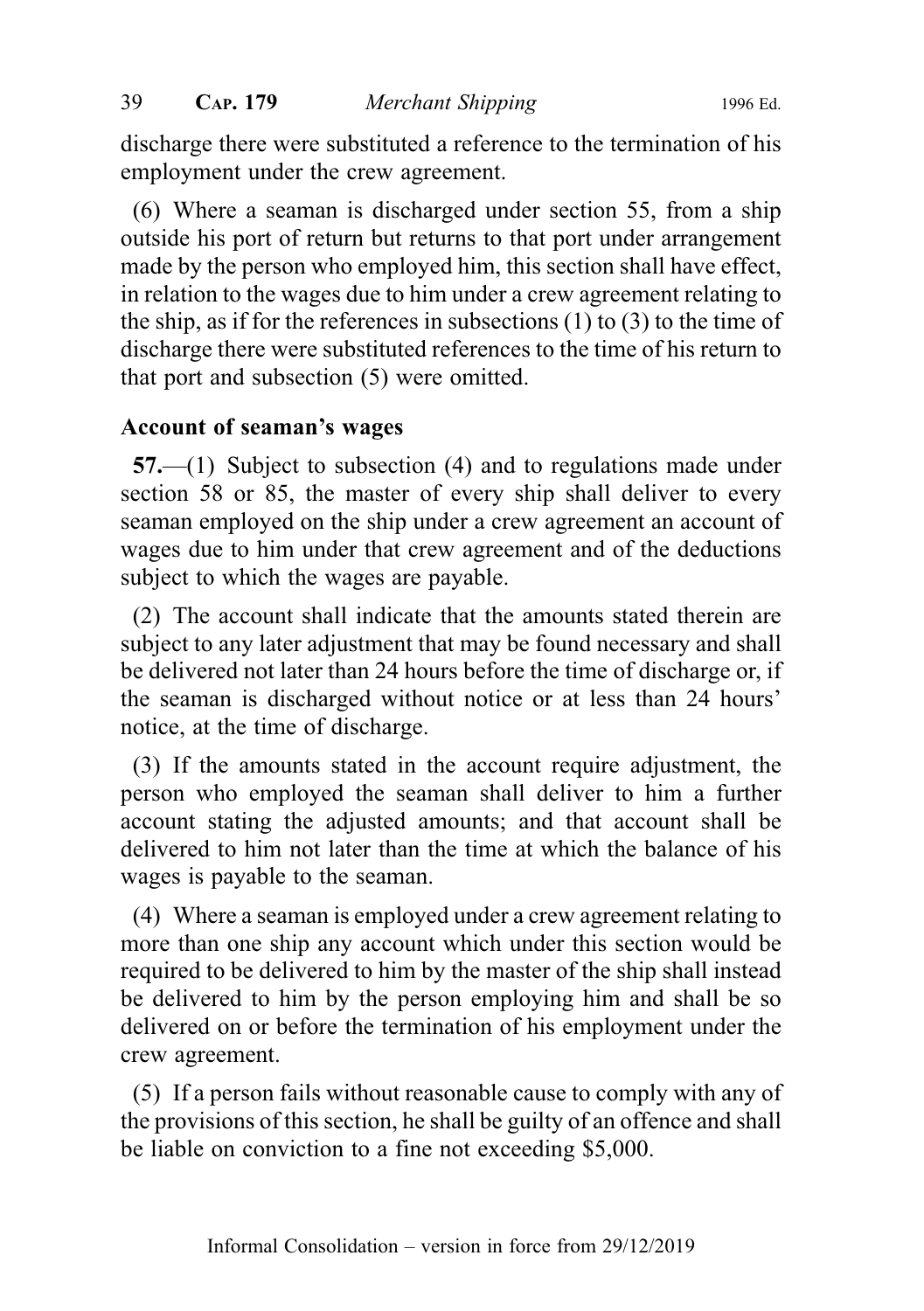#### Regulations relating to wages and accounts

58. The Authority may, with the approval of the Minister, make regulations —

- (a) authorising deductions to be made from the wages due to a seaman under a crew agreement (in addition to any deduction authorised by any of the provisions of this Act or any other written law) in cases where a breach of his obligation under the crew agreement is alleged against him and such condition, if any, as may be specified in the regulations are complied with, or in such other cases as may be specified in the regulations;
- (b) regulating the manner in which the amounts deducted under the regulations are to be dealt with;
- (c) prescribing the manner in which such wages due to a seaman under a crew agreement are to be or may be paid;
- (*d*) regulating the manner in which such wages are to be dealt with and accounted for in circumstances where a seaman leaves his ship otherwise than on being discharged therefrom; and
- (e) prescribing the form and manner in which any account required to be delivered under section 57 is to be prepared and the particulars to be contained therein (which may include estimated amounts).

[7/96]

## Settlement of disputes

59.—(1) Any dispute, of whatever nature, between a seaman and the person employing the seaman, the master or the owner of a ship may be submitted by any party to the Director for decision, or, in the case of a dispute relating to the amount payable to a seaman under a crew agreement and the amount exceeds \$5,000, by all the parties involved except that if the Director is of opinion that the dispute is one which ought to be decided by a court of law, the Director may refuse to decide it.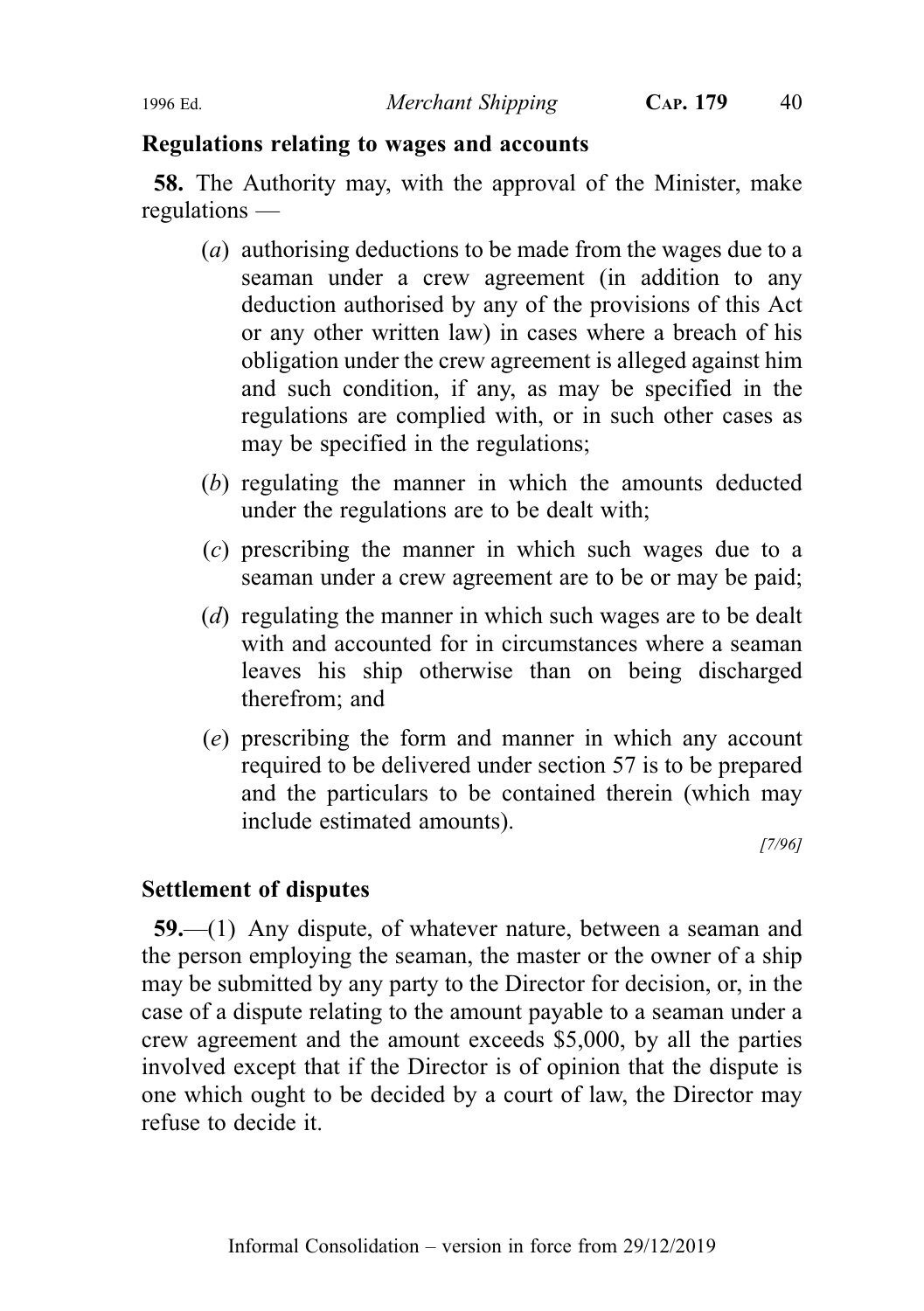(2) The decision of the Director on a dispute submitted to him under this section shall be final.

(3) An award made by the Director upon the submission shall be conclusive as to the rights of the parties, and the submission or award shall not require a stamp; and a document purporting to be the submission or award shall be admissible as evidence thereof.

# Restriction on attachment or assignment of and charge upon crew member's wages

 $60$ .—(1) Subject to this section, the following provisions shall have effect with respect to the wages due or accruing to a crew member employed on a ship:

(a) the wages shall not be subject to attachment;

[Act 6 of 2014 wef 01/04/2014]

(b) an assignment thereof before they have accrued shall not bind the crew member and the payment of the wages to the crew member shall be valid notwithstanding any previous assignment or charge; and

[Act 6 of 2014 wef 01/04/2014]

(c) a power of attorney or authority for the receipt of the wages shall not be irrevocable.

(2) Nothing in this section shall affect the provisions of this Act or the Merchant Shipping (Maritime Labour Convention) Act 2014 with respect to allotment notes.

[Act 6 of 2014 wef 01/04/2014]

(3) Nothing in this section shall apply to any disposition relating to the application of wages —

- (a) in the payment of contributions to a fund declared by regulations to be a fund to which this section applies; or
- (b) in the payment of contributions in respect of the membership of a body declared by regulations to be a body to which this section applies,

or to anything done or to be done for giving effect to such a disposition.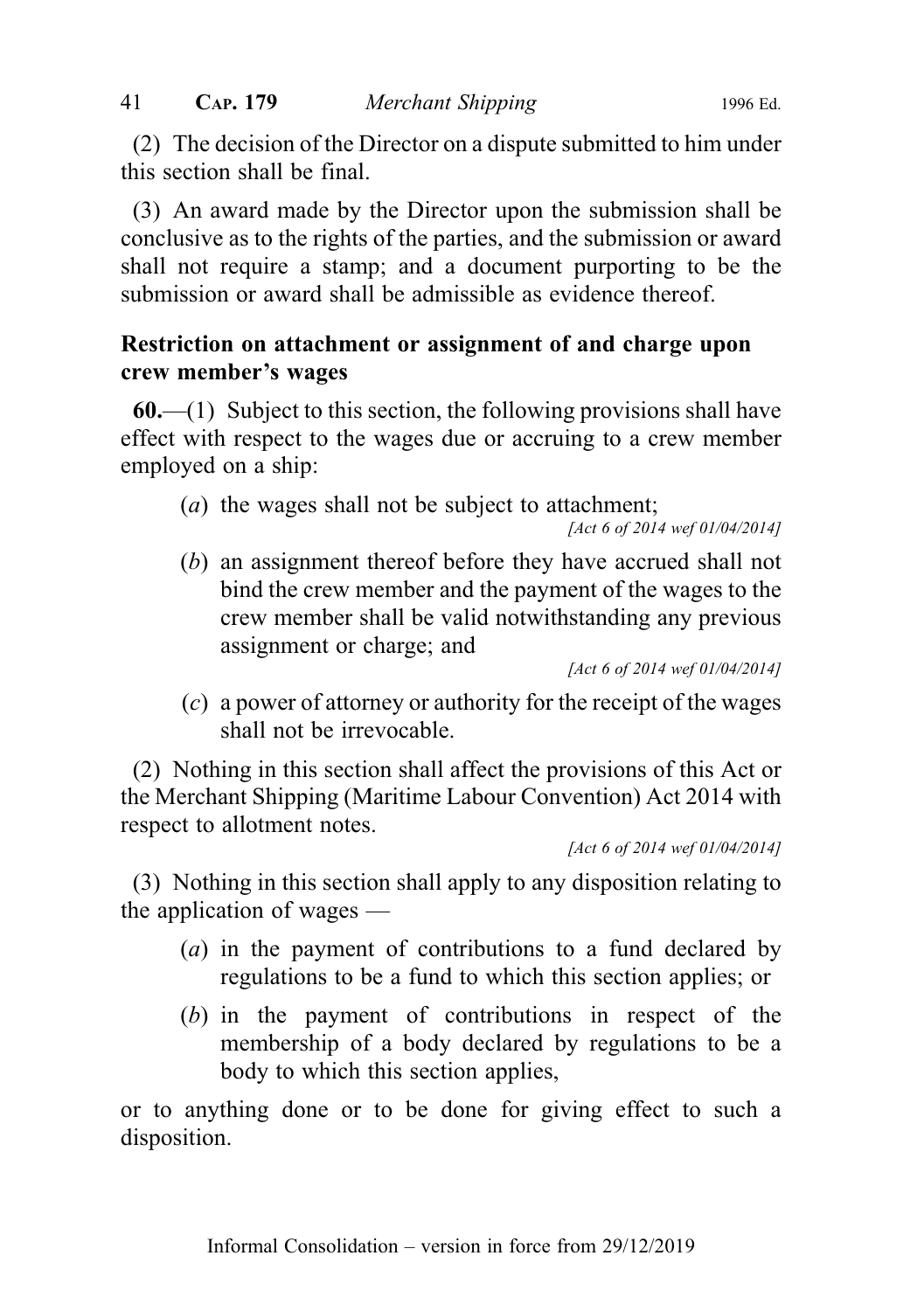## Assignment or sale of salvage invalid

61. Subject to this Act, an assignment or sale of salvage payable to a crew member made prior to the accruing thereof shall not bind the person making the assignment or sale of salvage; and a power of attorney or authority for the receipt of any such salvage shall not be irrevocable.

[Act 6 of 2014 wef 01/04/2014]

# Allotment notes

 $62$ —(1) Subject to this section, a seaman may, by means of an allotment note issued in accordance with regulations, allot to any person part of the wages to which he will become entitled in the course of his employment on a ship.

(2) A seaman's right to make an allotment under this section shall be subject to such limitations as may, by virtue of subsection (3), be imposed by regulations.

(3) Regulations made for the purposes of this section may prescribe the form of allotment notes and may —

- (a) limit the circumstances in which allotment notes may be made;
- (b) limit (whether by reference to an amount or by reference to a proportion) the part of the wages that may be allotted and the number of persons to whom it may be allotted and may prescribe the method by which that part is to be calculated;
- (c) limit the persons to whom the allotments may be made by a seaman to persons of such descriptions or persons standing to him in such relationships as may be prescribed by the regulations; and
- (d) prescribe the times and the intervals at which payments under allotment notes are to be made.

# Right of person named in allotment note to sue in his own name

 $63$ —(1) A person to whom any part of a seaman's wages has been allotted by an allotment note issued in accordance with regulations made under section 62 shall have the right to recover that part in his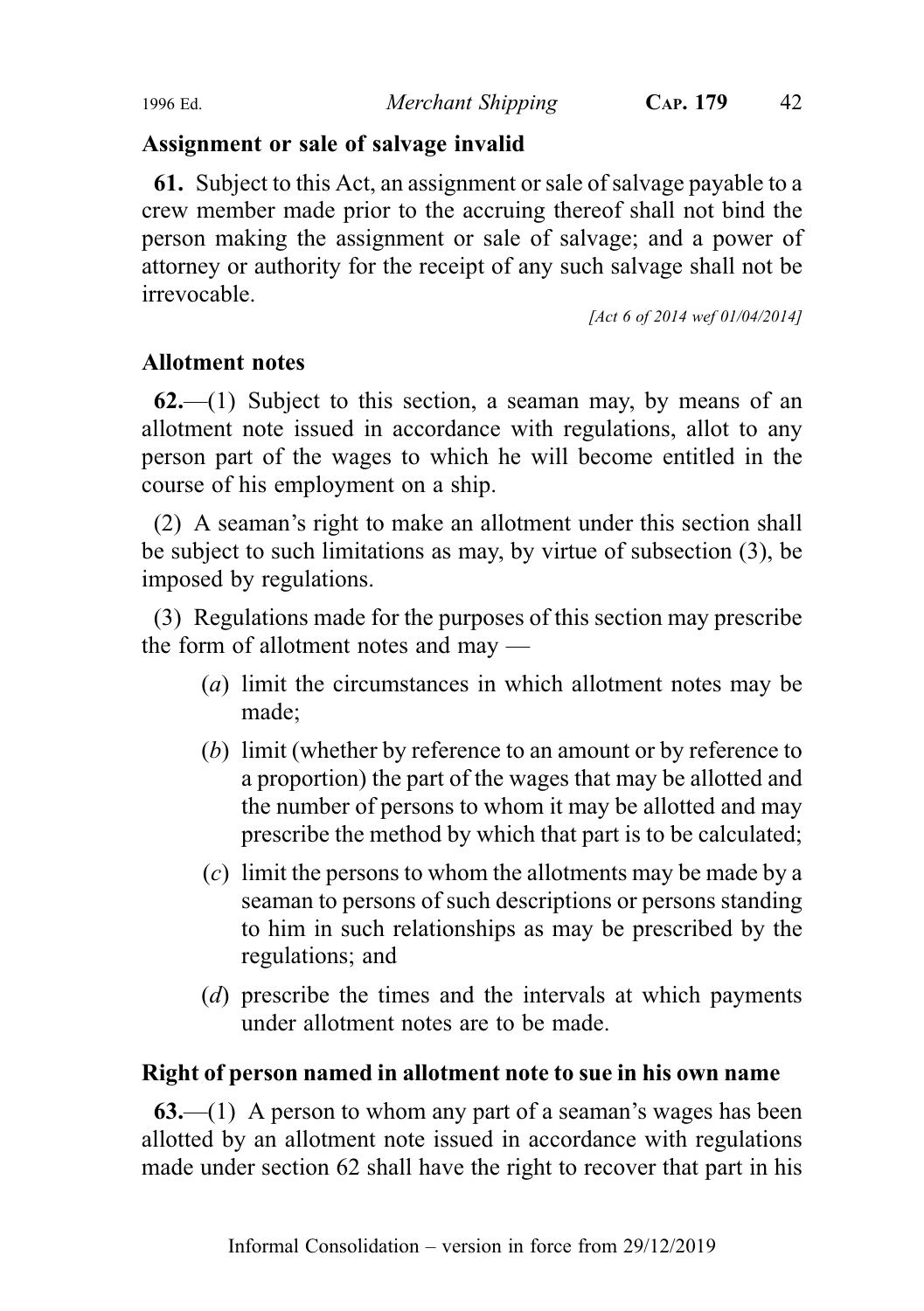own name and for that purpose shall have the same remedies as the seaman has for the recovery of his wages.

(2) In any proceedings brought by a person named in such an allotment note as the person to whom any part of a seaman's wages has been allotted, it shall be presumed, unless the contrary is proved, that the seaman is entitled to the wages specified in the note and that the allotment has not been varied or cancelled.

#### Right, or loss of right, to wages in certain circumstances

 $64$ —(1) Where a ship is wrecked or lost, a seaman whose employment on the ship is thereby terminated before the date contemplated in the agreement under which he is so employed shall, subject to this section, be entitled to wages at the rate payable under the agreement at the date of the wreck or loss for every day on which he is unemployed in the 2 months following that date unless it is proved that he did not make reasonable efforts to save the ship and the persons and property carried in it.

(2) Where a ship is sold or ceases to be registered in Singapore and a seaman's employment on the ship is thereby terminated before the date contemplated in the agreement under which he is so employed, then, unless otherwise provided in the agreement, the seaman shall, subject to subsection (3), be entitled to wages at the rate payable under the agreement at the date on which his employment is terminated for every day on which he is unemployed in the 2 months following that date.

(3) A seaman shall not be entitled to wages by virtue of subsection (1) or (2) for a day on which he was unemployed, if it is shown —

- (a) that the unemployment was not due to the wreck or loss of the ship or, as the case may be, the termination of his employment on the sale of the ship or its ceasing to be registered in Singapore; or
- (b) that the seaman was able to obtain suitable employment for that day but unreasonably refused to take it.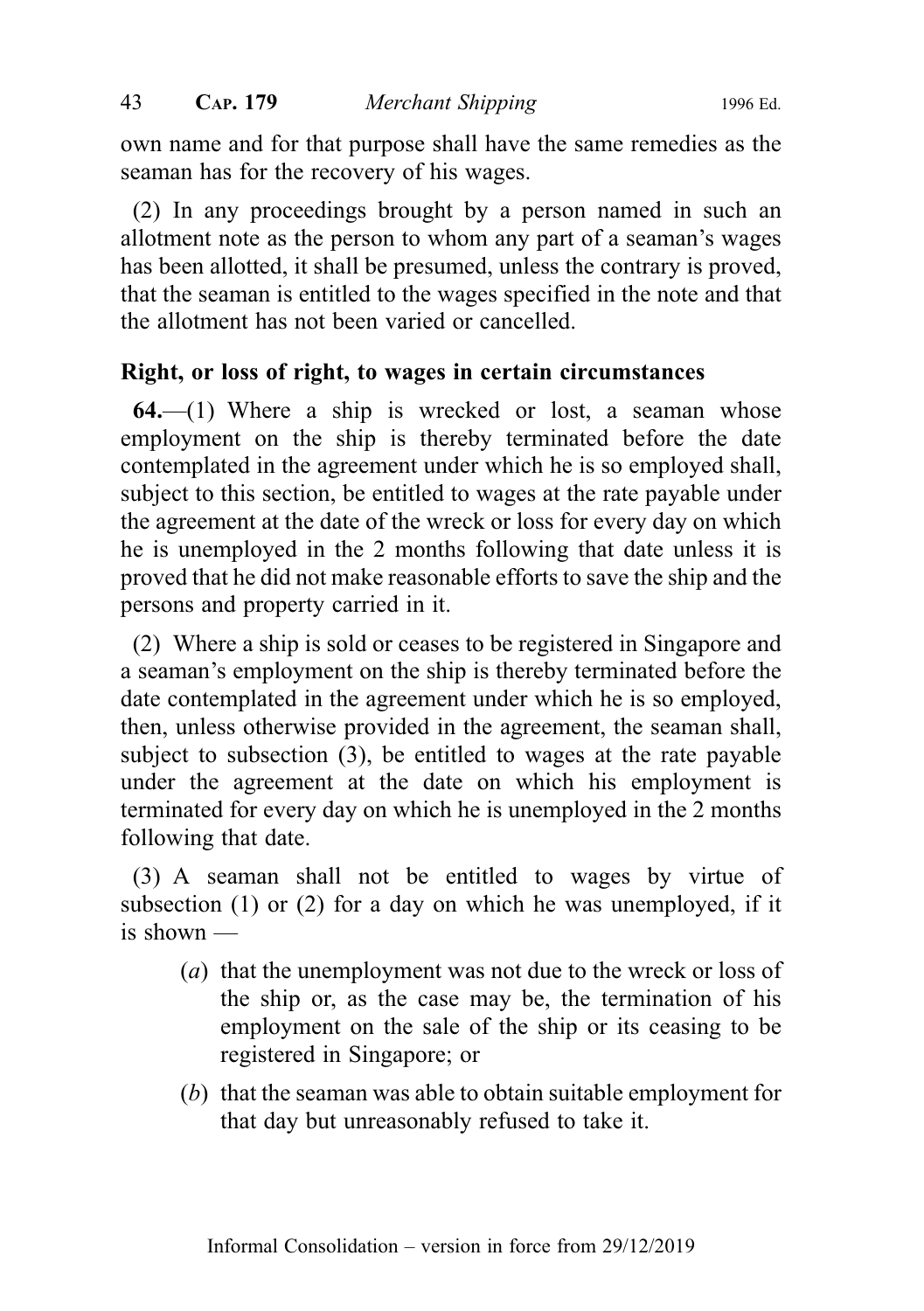#### Compensation to crew member improperly discharged

65. If a crew member, having signed an agreement, is discharged otherwise than in accordance with the terms thereof before the commencement of the voyage, or before one month's wages are earned, without fault on his part justifying that discharge, and without his consent, the crew member shall be entitled to receive from the person employing him, in addition to any wages which he has earned, due compensation for the damage caused to him by the discharge, not exceeding one month's wages and may recover that compensation as if it were wages duly earned.

[Act 6 of 2014 wef 01/04/2014]

#### Wages on termination of service by illness

66. Where the service of a crew member terminates before the date contemplated in his agreement, by reason of his being left ashore at any place outside his port of return under a medical certificate of unfitness or inability to proceed on a voyage, the crew member shall be entitled to wages up to the time of such termination, but not for any longer period.

[Act 6 of 2014 wef 01/04/2014]

#### Protection of certain rights and remedies

67.—(1) A seaman's lien and a crew member's remedies for the recovery of his wages, his right to wages in case of the wreck or loss of his ship, and any right he may have or obtain in the nature of salvage shall not be capable of being renounced by any agreement. [Act 6 of 2014 wef 01/04/2014]

(2) Subsection (1) does not affect such term of any agreement made with a crew member belonging to a ship which, in accordance with the agreement, is to be employed on salvage service, as provide for the remuneration to be paid to him for salvage services rendered by that ship.

[Act 6 of 2014 wef 01/04/2014]

## Remedies of master for remuneration, disbursements, etc.

68. The master of a ship shall have the same lien and remedies for his remuneration and all disbursements or liabilities properly made or incurred by him on account of the ship, as a seaman has for his wages.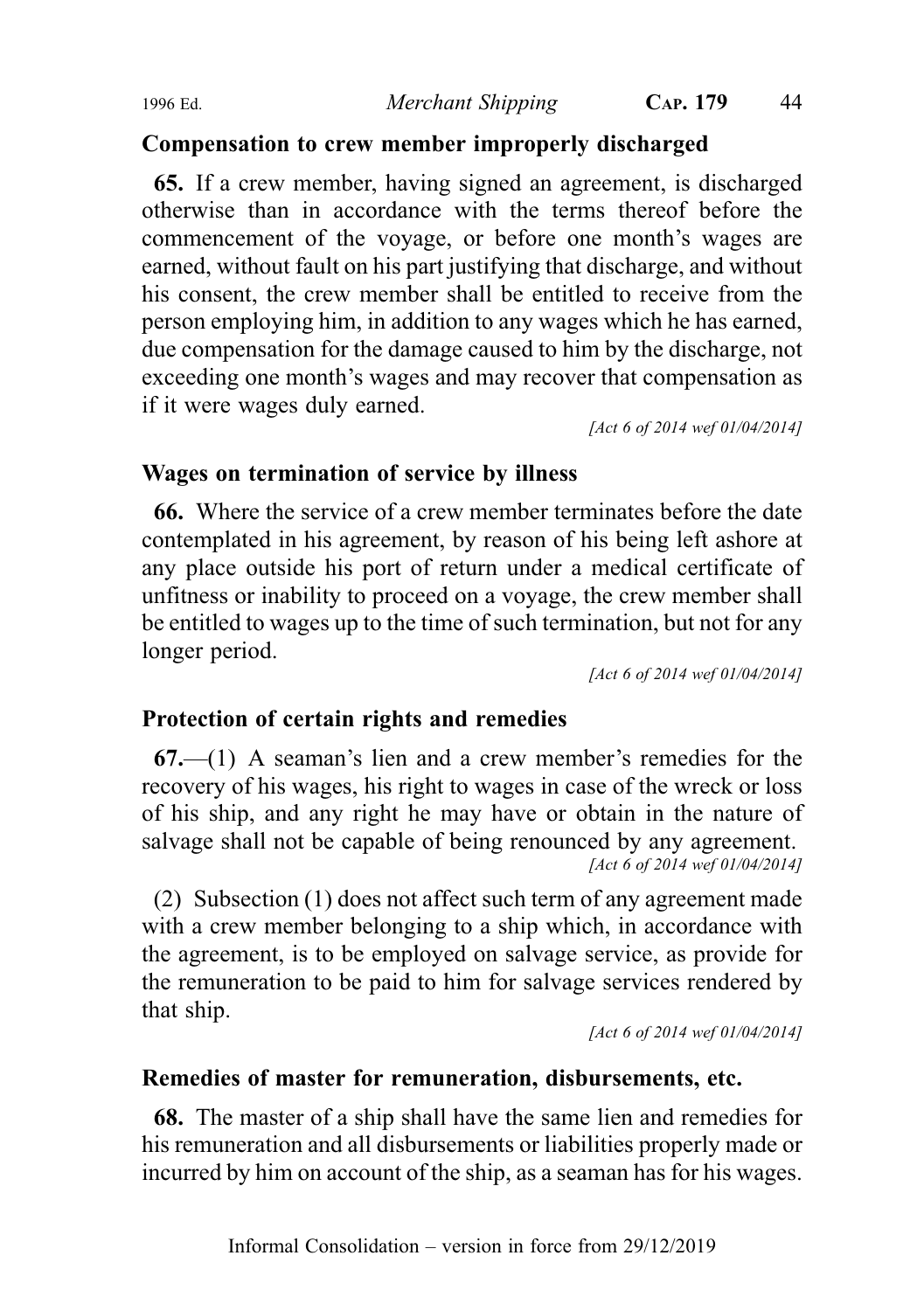# Powers of court in case of unreasonable delay in paying crew member's wages

69. In any action or other legal proceedings by any crew member of a ship for the recovery of any sum due to him on account of wages, the court may, if it appears that the payment of the sum due has been delayed otherwise than owing to the act or default of the crew member or to any reasonable dispute as to liability, or to any other cause not being the wrongful act or default of the person liable to make the payment, order that person to pay, in addition to any sum due on account of wages, such sum as the court thinks just as damages in respect of the delay, without prejudice to any claim which may be made by the crew member on that account.

[Act 6 of 2014 wef 01/04/2014]

## Provisions and water

70.—(1) The Authority may, with the approval of the Minister, make regulations —

- (a) requiring such provisions and drinking water to be provided for crew members employed on ships;
- (b) providing for the quality, nutritional value and quantity of provisions and drinking water to be provided;
- (c) regulating the storage and handling of provisions and drinking water; and
- (d) regulating the organisation and equipment of the catering department.

[Act 6 of 2014 wef 01/04/2014]

(1A) The owner and master of a ship shall ensure that provisions and drinking water provided in accordance with subsection (1) are provided free of charge to all crew members while they are on board. [Act 6 of 2014 wef 01/04/2014]

(2) Regulations made under this section may require a ship to carry such weighing and measuring equipment as may be necessary to ensure that the quantities of provisions and water supplied to crew members employed on the ship are in accordance with the regulations.

[Act 6 of 2014 wef 01/04/2014]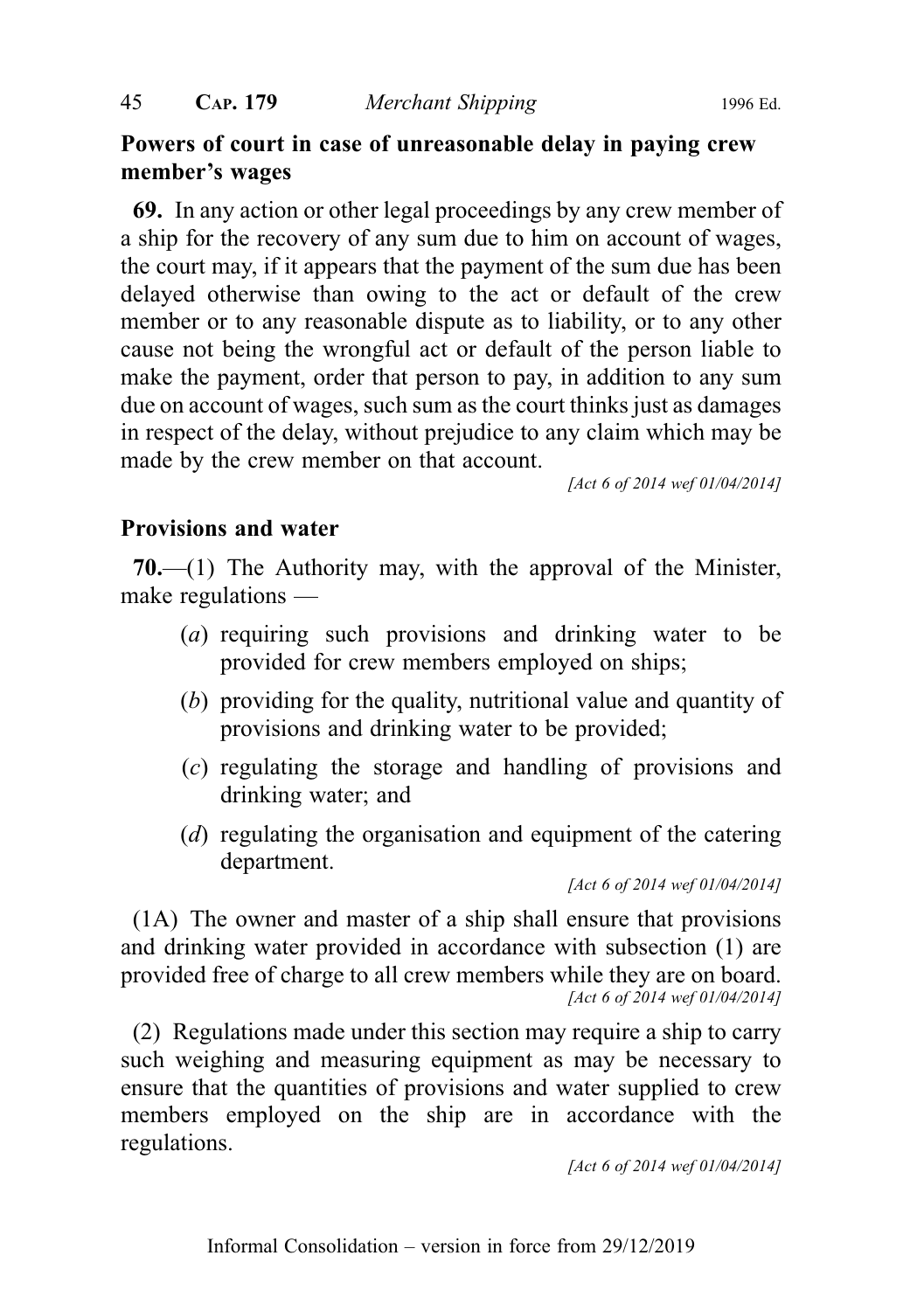(3) If any regulation made under this section is not complied with, the master or the person employing the crew members of the ship shall be guilty of an offence and shall be liable on conviction to a fine not exceeding \$5,000 unless he proves that the failure to comply was not due to his neglect or default.

[Act 6 of 2014 wef 01/04/2014]

(4) If a person empowered under this Act to inspect the provisions and water to be supplied to the crew members employed on a ship is not satisfied that the provisions and water are in accordance with regulations made under this section, the ship may be detained.

[Act 6 of 2014 wef 01/04/2014]

#### Complaints about provisions or water

71.—(1) If 3 or more crew members employed on a ship consider that the provisions or water provided for the crew members employed on that ship are not in accordance with the regulations made under section 70 (whether because of bad quality, unfitness for use or deficiency in quantity) they may complain to the master of the ship who shall investigate the complaint.

[Act 6 of 2014 wef 01/04/2014]

(2) If the crew members are dissatisfied with the action taken by the master as a result of his investigation or by his failure to take any action, they may state their dissatisfaction to him and may complain to the Director; and thereupon the master shall make adequate arrangements to enable the crew members to do so as soon as the service of the ship permits.

[Act 6 of 2014 wef 01/04/2014]

(3) The Director shall, upon receiving the complaint made under subsection (2), investigate the complaint and may examine the provisions or water or cause them to be examined.

(4) If the master of a ship fails without reasonable cause to comply with subsection (2), he shall be guilty of an offence and shall be liable on conviction to a fine not exceeding \$2,000 and if he has been notified in writing by the person making any examination under subsection (3) that any provisions or water are found to be unfit for use or not of the quality required by the regulations, then —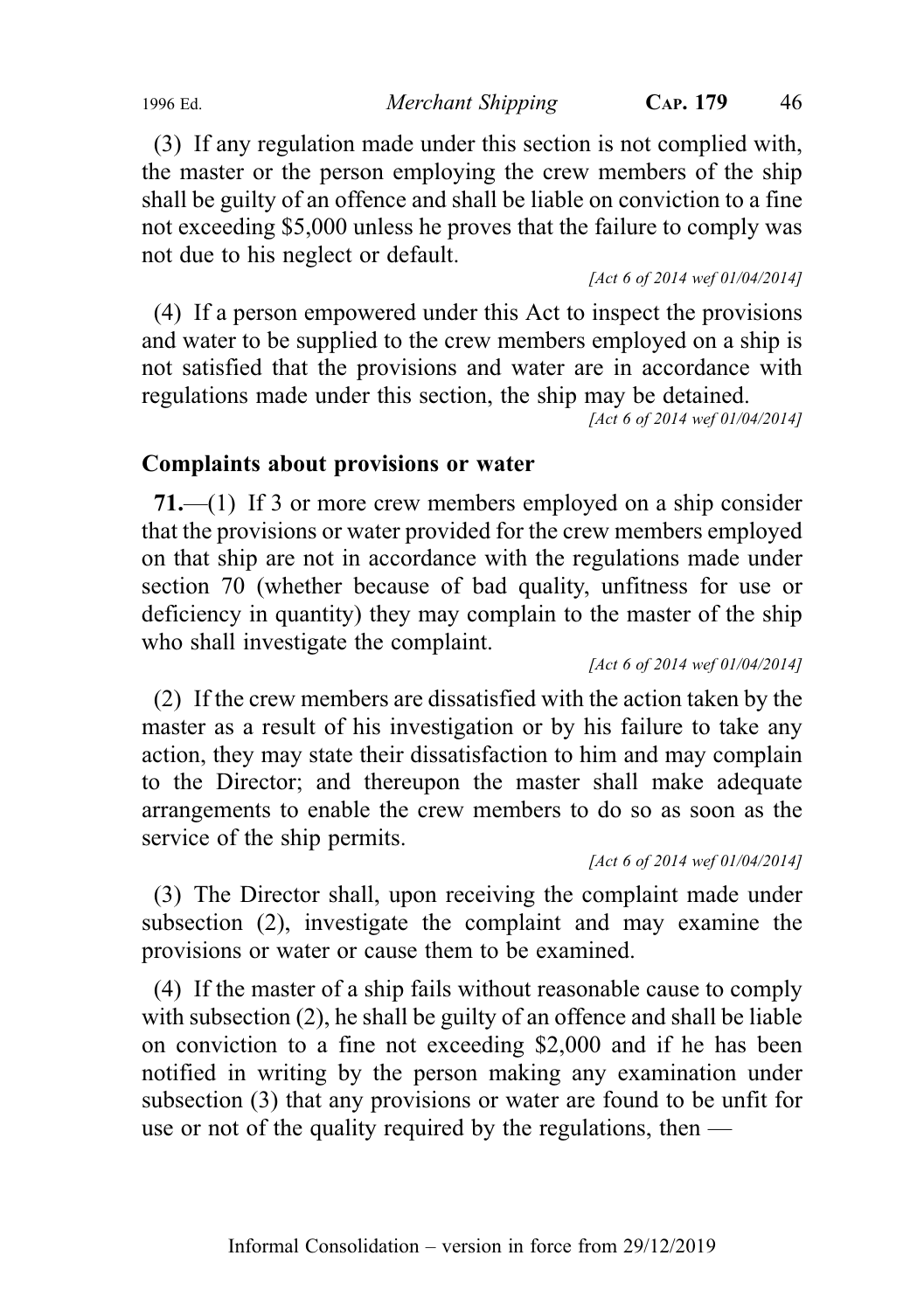#### 47 CAP. 179 Merchant Shipping 1996 Ed.

- (a) if they are not replaced within a reasonable time the master or the owner of the ship shall be guilty of an offence and shall be liable on conviction to a fine not exceeding \$5,000 unless he proves that the failure to replace them was not due to his neglect or default; and
- (b) if the master of the ship, without reasonable cause, permits them to be used, he shall be guilty of an offence and shall be liable on conviction to a fine not exceeding \$5,000.

#### Other complaints

72.—(1) If a seaman employed on a ship considers that he has cause to complain about the master or any other seaman employed on the ship or about the conditions on board the ship, he may complain to the master.

(2) If the seaman is dissatisfied with the action taken by the master on the complaint or by his failure to take any action, he may state his dissatisfaction to the master and may complain to the Director; and thereupon the master shall make adequate arrangements to enable the seaman to do so as soon as the service of the ship permits.

(3) If the master of a ship fails without reasonable cause to comply with this section, he shall be guilty of an offence and shall be liable on conviction to a fine not exceeding \$2,000.

#### Medical stores

73.—(1) The Authority may, with the approval of the Minister, make regulations requiring ships to carry such medicines and other medical stores (including books containing instructions and advice) as may be specified in the regulations.

[7/96]

(2) If a ship goes to sea or attempts to go to sea without carrying the medical stores which it is required to carry by regulations made under this section, the master or the owner of the ship shall be guilty of an offence and shall be liable on conviction to a fine not exceeding \$5,000 unless he proves that the failure to carry the medical stores was not due to his neglect or default.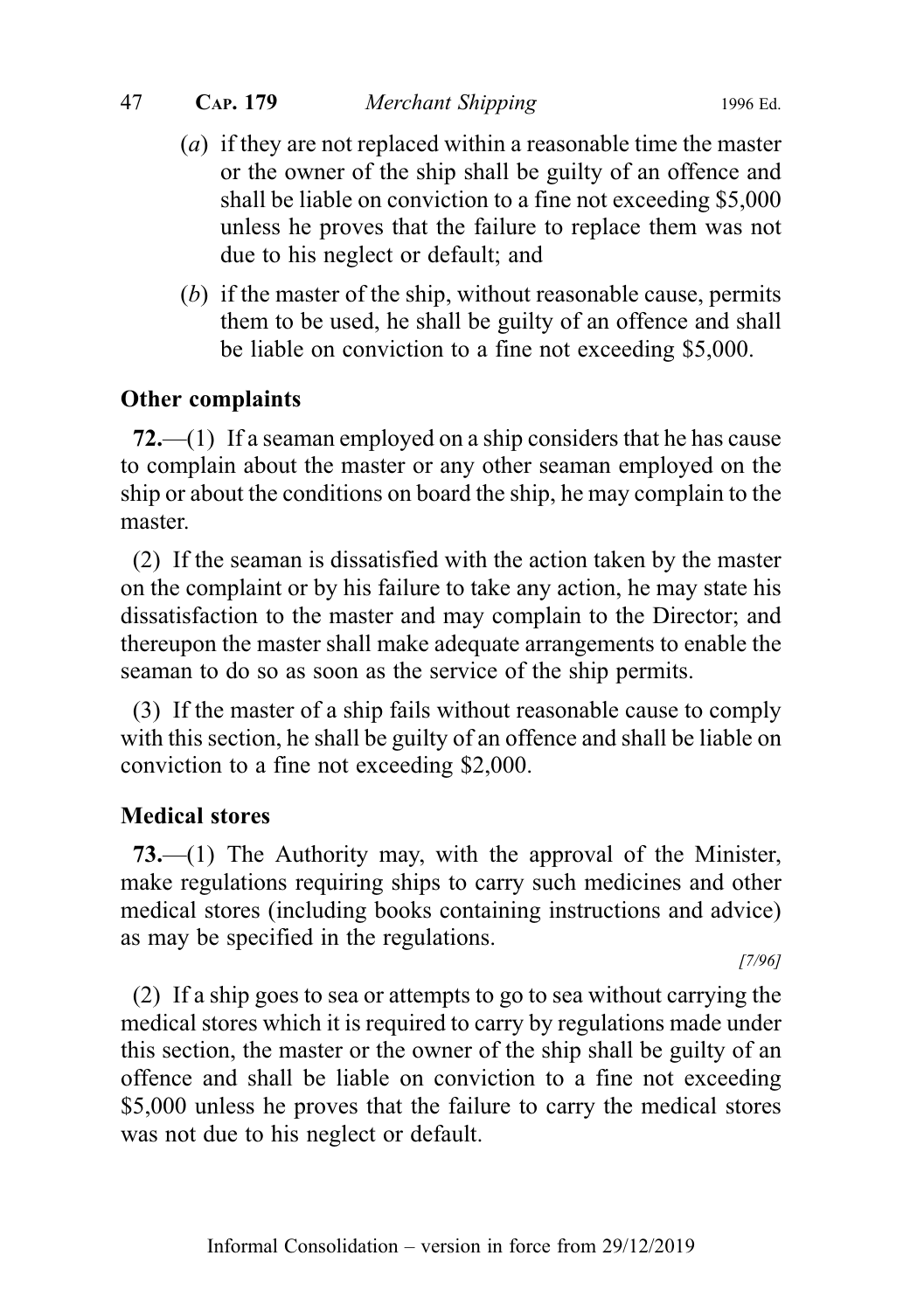(3) If a person empowered under this Act to inspect the medical stores carried in a ship is not satisfied that the ship carries the stores which it is required to carry by the regulations made under this section, the ship may be detained.

# Medical treatment on board ship

74. Where a ship does not carry a doctor among the seamen employed on it, the master of the ship shall make arrangements for securing that any medical attention on board the ship is given either by him or under his supervision by a person appointed by him for the purpose.

# Expenses of medical treatment, etc., during voyage

75.—(1) If a seaman, while employed on a ship, receives any surgical or medical treatment or such dental or optical treatment (including the repair or replacement of any appliance) as cannot be postponed without impairing efficiency, the reasonable expenses thereof shall be borne by the person employing him, and if he dies while so employed and is buried or cremated outside his port of return, the expenses of his burial or cremation or the return of the body to his home shall also be borne by that person.

(2) A compensation shall be payable by the person employing a seaman for the death of or injury to the seaman employed on a Singapore ship who is not covered under the Work Injury Compensation Act [Cap. 354] and such compensation shall not be less than that provided under that Act.

## Drunkenness, etc., on board ship

76. If a seaman employed on a ship is, while on board the ship, under the influence of drink or a drug to such an extent that his capacity to fulfil his responsibility for the ship or to carry out his duties is impaired, he shall be guilty of an offence and shall be liable on conviction to a fine not exceeding \$2,000.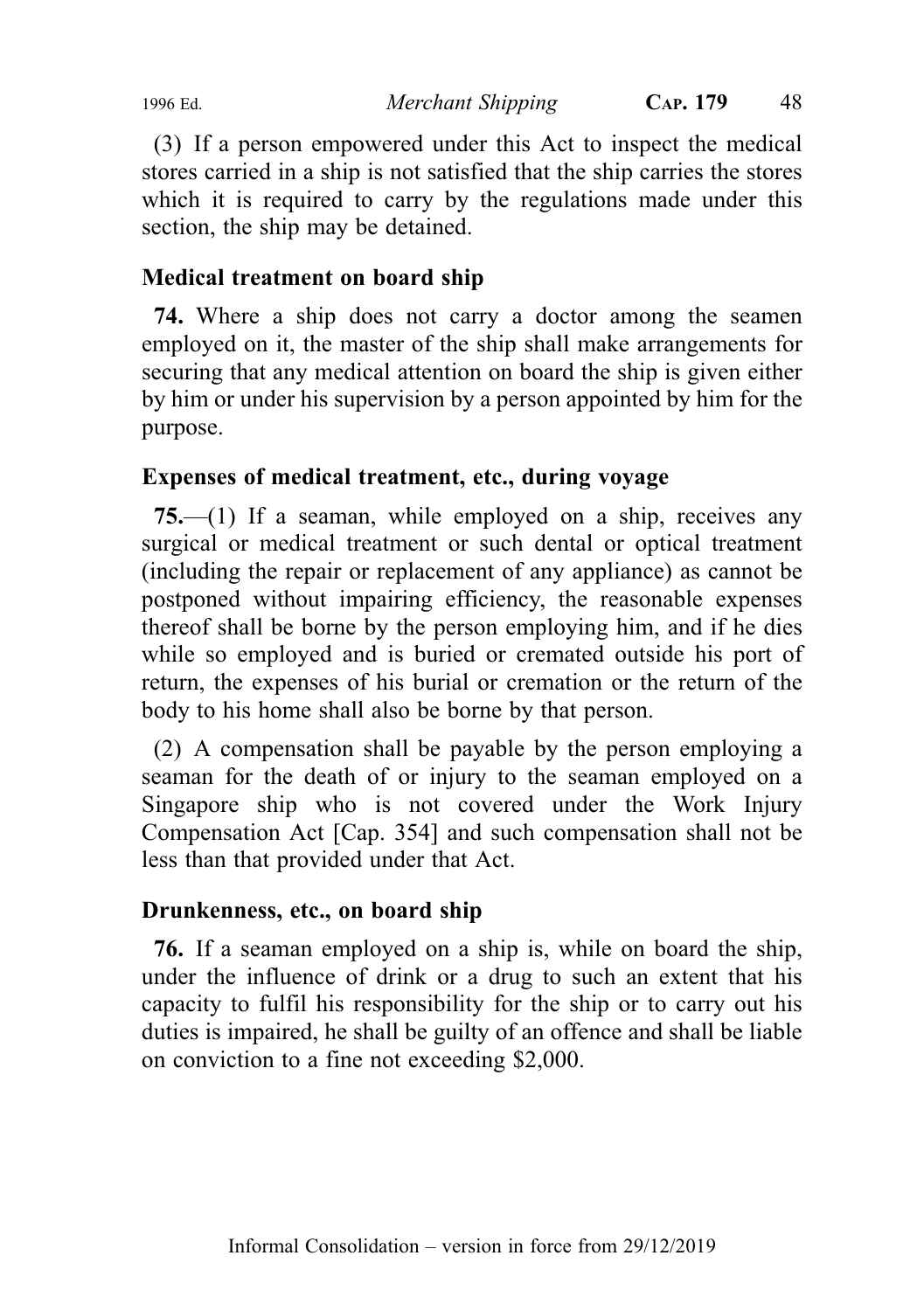#### Continued or concerted disobedience, neglect of duty, etc.

77.—(1) If a seaman employed on a ship —

- (a) persistently and wilfully neglects his duty;
- (b) persistently and wilfully disobeys lawful commands; or
- $(c)$  combines with other seamen employed on the ship
	- (i) to disobey lawful commands which are required to be obeyed at a time while the ship is at sea;
	- (ii) to neglect any duty which is required to be discharged at such time; or
	- (iii) to impede, at such a time, the progress of a voyage or the navigation of the ship,

he shall be guilty of an offence and shall be liable on conviction to a fine not exceeding \$5,000 or to imprisonment for a term not exceeding 2 years or to both.

(2) For the purposes of this section, a ship shall be treated as being at sea at any time when it is not securely moored in a safe berth.

#### Offences committed by certain other persons

78. Where a person goes to sea in a ship without the consent of the master of the ship or of any other person authorised to give it or is conveyed in a ship in pursuance of section  $85(4)(a)$ , section  $77(1)(b)$ and (c) shall apply as if that person were a seaman employed on the ship.

#### Defence of drug taken for medical purposes

79. In any proceedings for an offence under section 76, it shall be a defence to prove that at the time of the act or omission alleged against the defendant he was under the influence of a drug taken by him for medical purposes and either that he took it on medical advice and complied with any directions given as part of that advice or that he had reason to believe that the drug might not have the influence it had.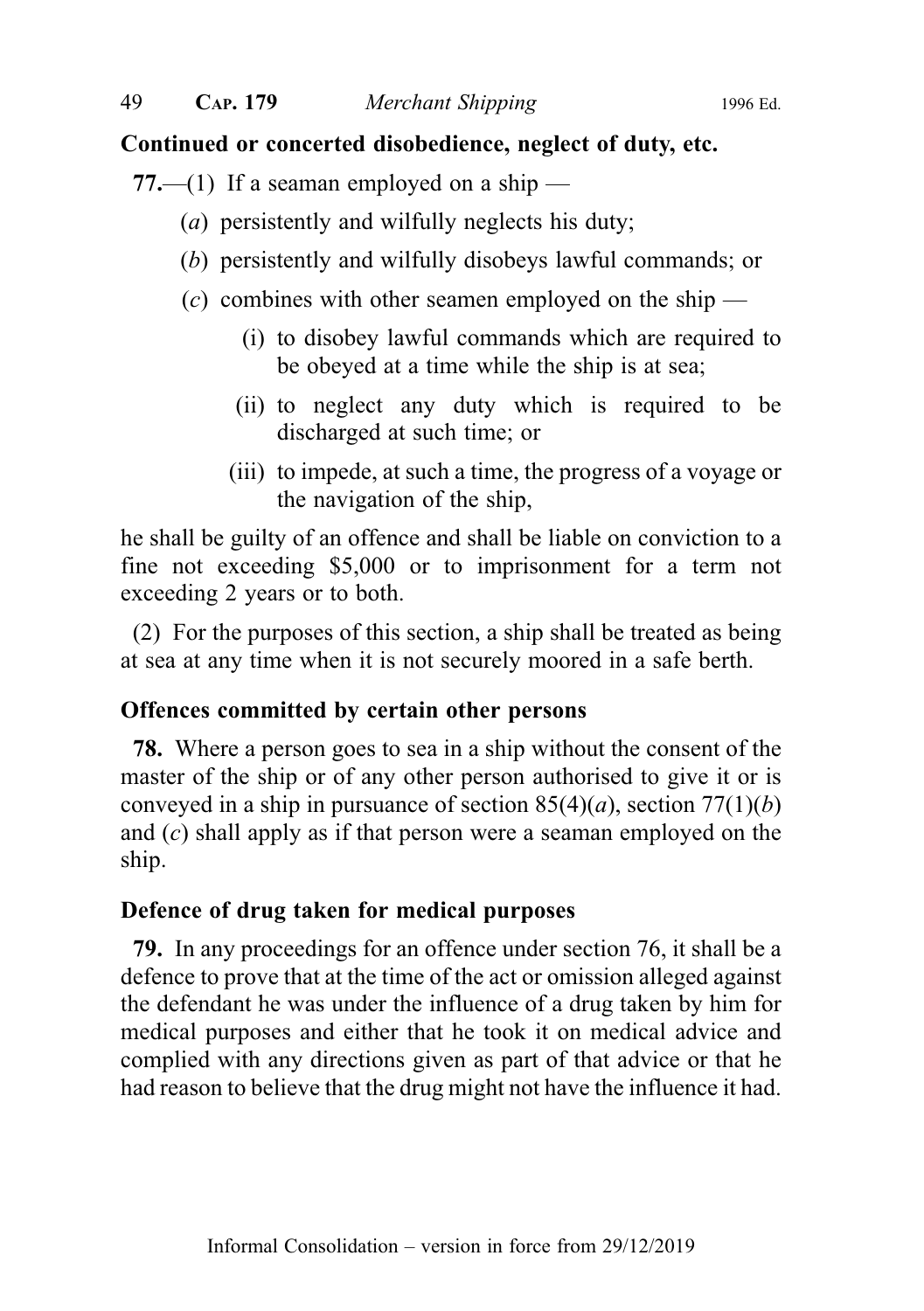## Disciplinary offences

**80.**—(1) For the purpose of maintaining discipline on board a ship, the Authority may, with the approval of the Minister, make regulations prescribing any misconduct on board as a disciplinary offence and enabling the master of the ship, or such officer as may under the regulations be required or authorised to exercise the powers of the master, to impose fines on any seaman committing any disciplinary offence.

[7/96]

- (2) The regulations made under this section may provide for
	- (a) the fine that may be imposed on a seaman in respect of each disciplinary offence;
	- (b) the procedure to be followed in dealing with the disciplinary offence; and
	- (c) the circumstances in which the master of a ship may remit the whole or part of any fine imposed thereunder.

## Appeal against fine for disciplinary offences

 $81$ —(1) A seaman on whom a fine has been imposed for a disciplinary offence may, in accordance with the regulations made under this section, appeal against the decision to the Director, and on such an appeal, the Director may confirm or quash the decision and may remit the whole or part of the fine.

(2) The Authority may, with the approval of the Minister, make regulations under this section to provide for —

- (a) the procedure to be followed on any such appeal;
- (b) the time within which notice of an intended appeal is to be given by the appellant to the master and by the master to the Director; and
- (c) the place at which the appeal is to be heard.

[7/96]

## Prohibition of double prosecution

82. Where any conduct is both a disciplinary offence and an offence against any provision of this Act, then if it has been dealt with as a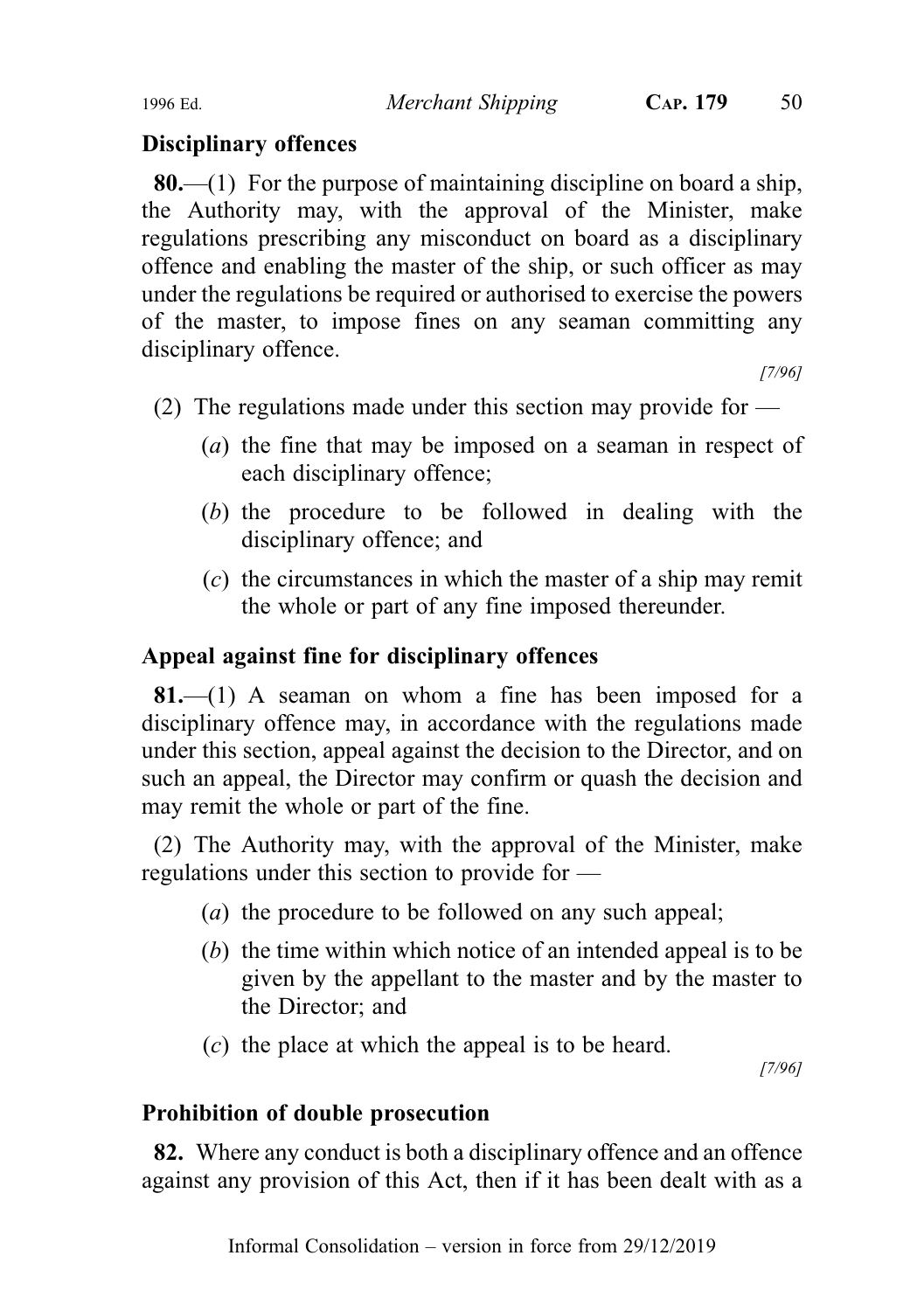disciplinary offence, it shall not be dealt with as an offence against that provision.

## Payment of fines for disciplinary offences

83.—(1) Except as otherwise provided in subsection (3), the amount of a fine imposed on a seaman for a disciplinary offence, so far as not remitted by the master or on appeal, may be deducted from his wages or otherwise recovered by the person employing him and shall be paid by him (whether or not it has been so deducted or otherwise recovered) to the Director.

- (2) Except as otherwise provided in subsection  $(3)$ 
	- (a) if the wages or part thereof are paid by the master of a ship on his own behalf or on behalf of the person employing the seaman, as the case may be, the said amount shall be paid at the time when the seaman leaves the ship at the end of his agreement or, if earlier, when his employment on the ship is terminated;
	- (b) in any other case, the master shall at that time notify the amount to the person employing the seaman, and the person shall pay it when the next payment in respect of the seaman's wages falls to be made by him.

(3) Where an appeal against such a fine is pending at the time mentioned in subsection (2), no amount shall by reason of the fine be deducted, recovered, paid or notified under subsections (1) and (2) until the appeal has been disposed of; but regulations made under section 80 may provide for the amount of the fine to be provisionally deducted from the seaman's wages pending the appeal.

# Civil liability for smuggling

84. If a crew member employed on a ship is found in civil proceedings before a court in Singapore or elsewhere to have committed an act of smuggling, whether in Singapore or elsewhere, he shall be liable to make good any loss or expense that the act has caused to any other person.

[Act 6 of 2014 wef 01/04/2014]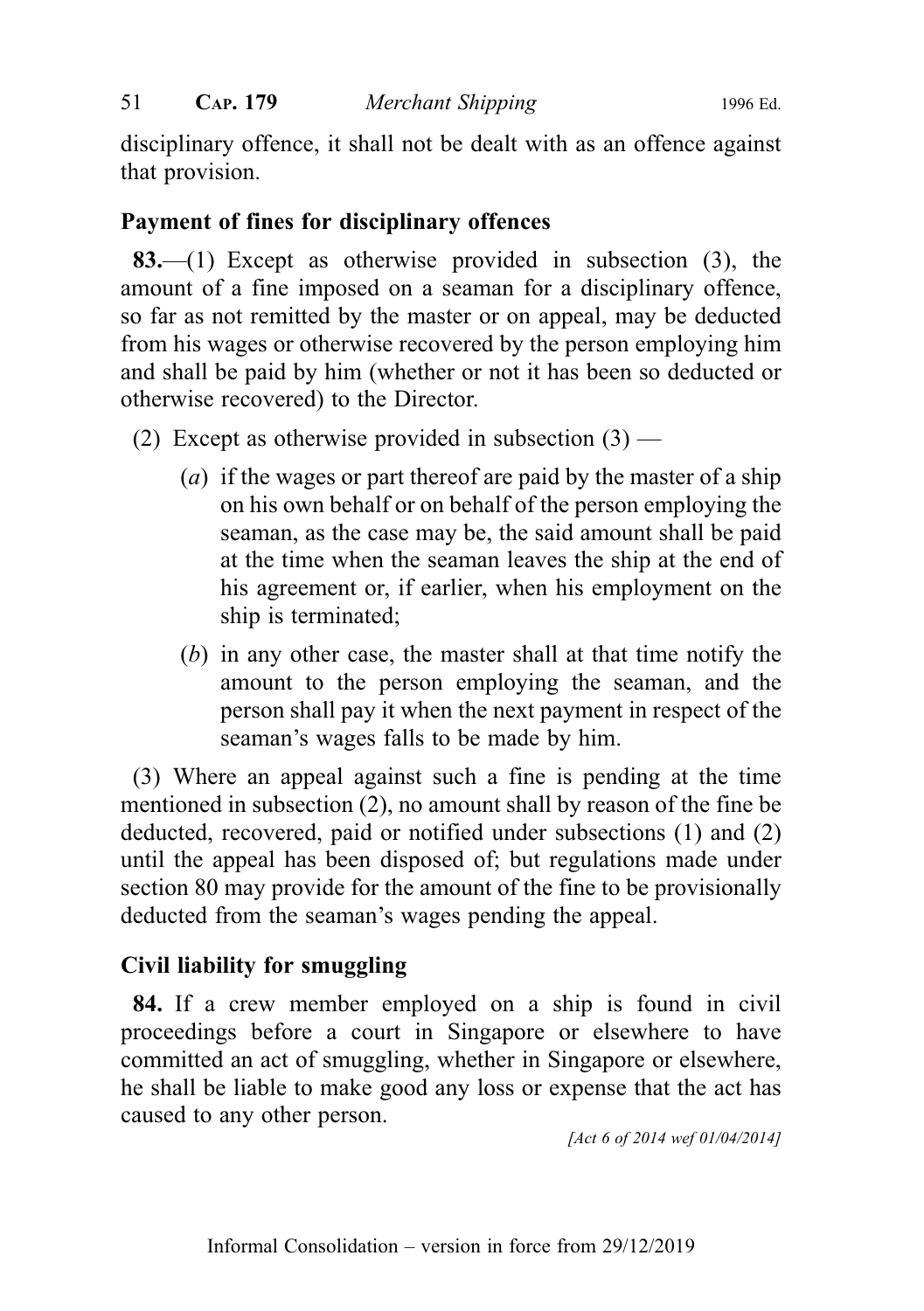# Relief and repatriation of seaman left behind

85.—(1) Where a person employed as a seaman on a ship is left behind in any country or is taken to any country on being shipwrecked, the person who last employed him as a seaman shall make such provision for his return and for his relief and maintenance as may be required by regulations.

(2) The regulations to be so made may include the repayment of expenses incurred in bringing a shipwrecked seaman ashore and maintaining him until he is brought ashore and the payment of the expenses of the burial or cremation of a seaman who dies before he can be returned.

(3) The Authority may, with the approval of the Minister, make regulations providing for the manner in which any wages due to any person left behind or taken to any country as mentioned in subsection (1) and any property of his left on board the ship are to be dealt with.

[7/96]

(4) Without prejudice to the generality of subsections (1), (2) and (3), regulations made under this section may make provision —

- (a) for requiring the master of any ship to convey a person to a place determined in accordance with the regulations and for enabling the Director to give the master directions for that purpose;
- (b) for the making of payments in respect of the conveyance of a person in accordance with the regulations; and
- (c) for the keeping of records and the rendering of accounts.

(5) This section shall also apply to a person left behind on being discharged in pursuance of section 55, whether or not at the time he is left behind the ship is still registered in Singapore.

# Limit of employer's liability under section 85

86. Where a person left behind in or taken to any country as mentioned in section 85(1) remains there after the end of a period of 3 months, the person who last employed him as a seaman shall not be liable under that section to make provision for his return or for any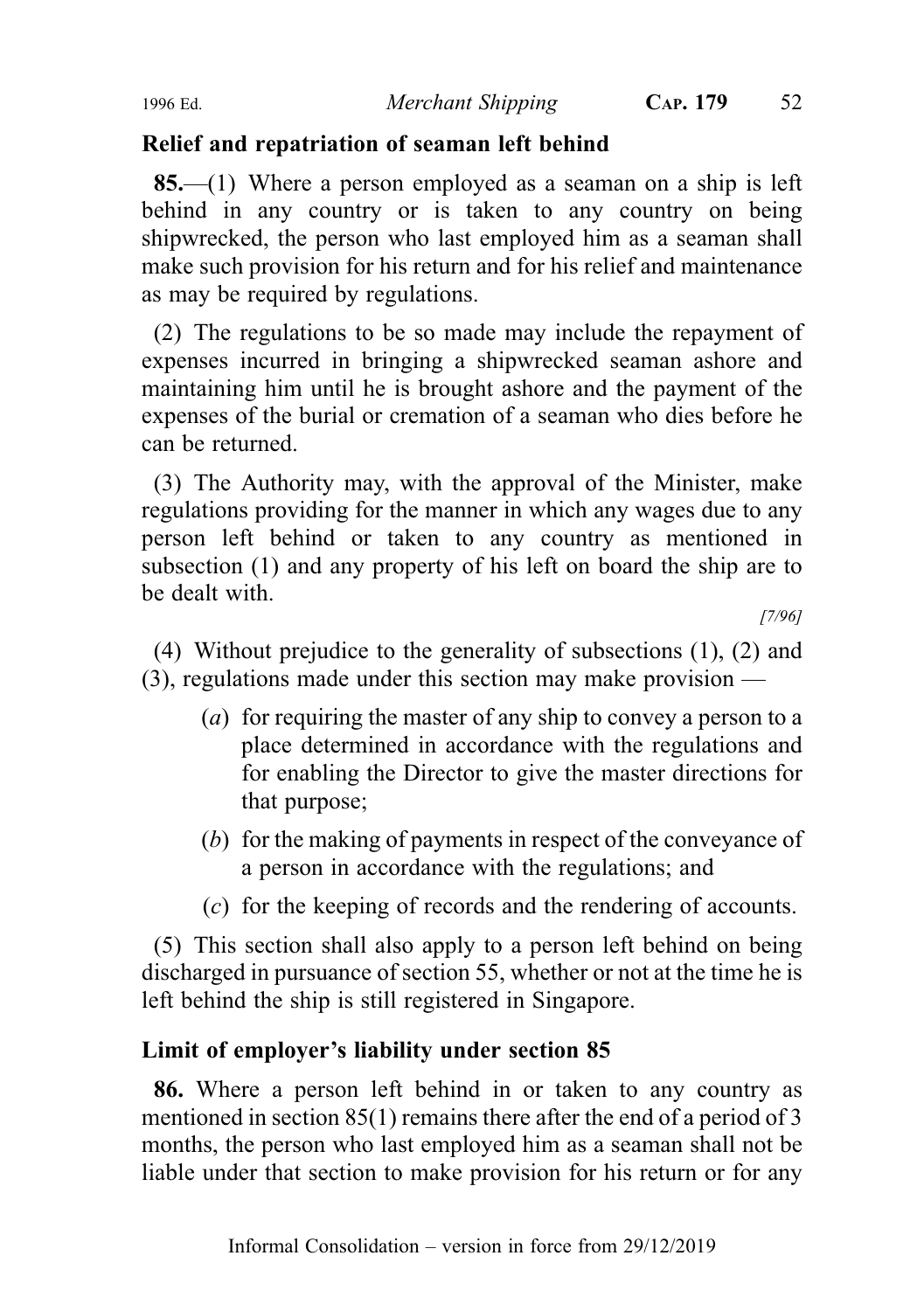matter arising after the end of that period, unless he has, before the end of that period, been under an obligation imposed on him by regulations made under that section to make provision with respect to him.

# Custody, etc., of property of deceased crew members

 $87$ —(1) The Authority may, with the approval of the Minister, make regulations providing for the custody of and dealing with —

(a) any property left on board a ship by a crew member dying while or after being employed on the ship;

```
[Act 6 of 2014 wef 01/04/2014]
```
(b) any property left in a country outside Singapore by a crew member dying while or within such period as provided for in the regulations after being employed on a ship; and

[Act 6 of 2014 wef 01/04/2014]

(c) the recovery by the Director of any wages which, at the time of a crew member's death, were due to him in respect of his employment on a ship.

```
[Act 6 of 2014 wef 01/04/2014]
            [7/96]
```
(2) Regulations made under this section may require the recording of particulars and the rendering of accounts and may enable the Director or any person having custody of any such property to sell it by auction or otherwise and account for the proceeds.

# Disposal of property of deceased crew members

88.—(1) Where, on the death of a crew member, any property comes into the hands of the Director by virtue of section 87, the Director may satisfy out of them any expenses incurred by the Director in respect of the crew member or his property.

 $[Act 6 of 2014$  wef 01/04/2014]

(2) If the value of the residue of the property does not exceed \$5,000, the Director may at any time pay or deliver it to any of the persons mentioned in subsection (3) or distribute it among them, unless a grant of representation has then been made and the Director knows of it; and the Director shall thereby be discharged from any further liability in respect of the residue.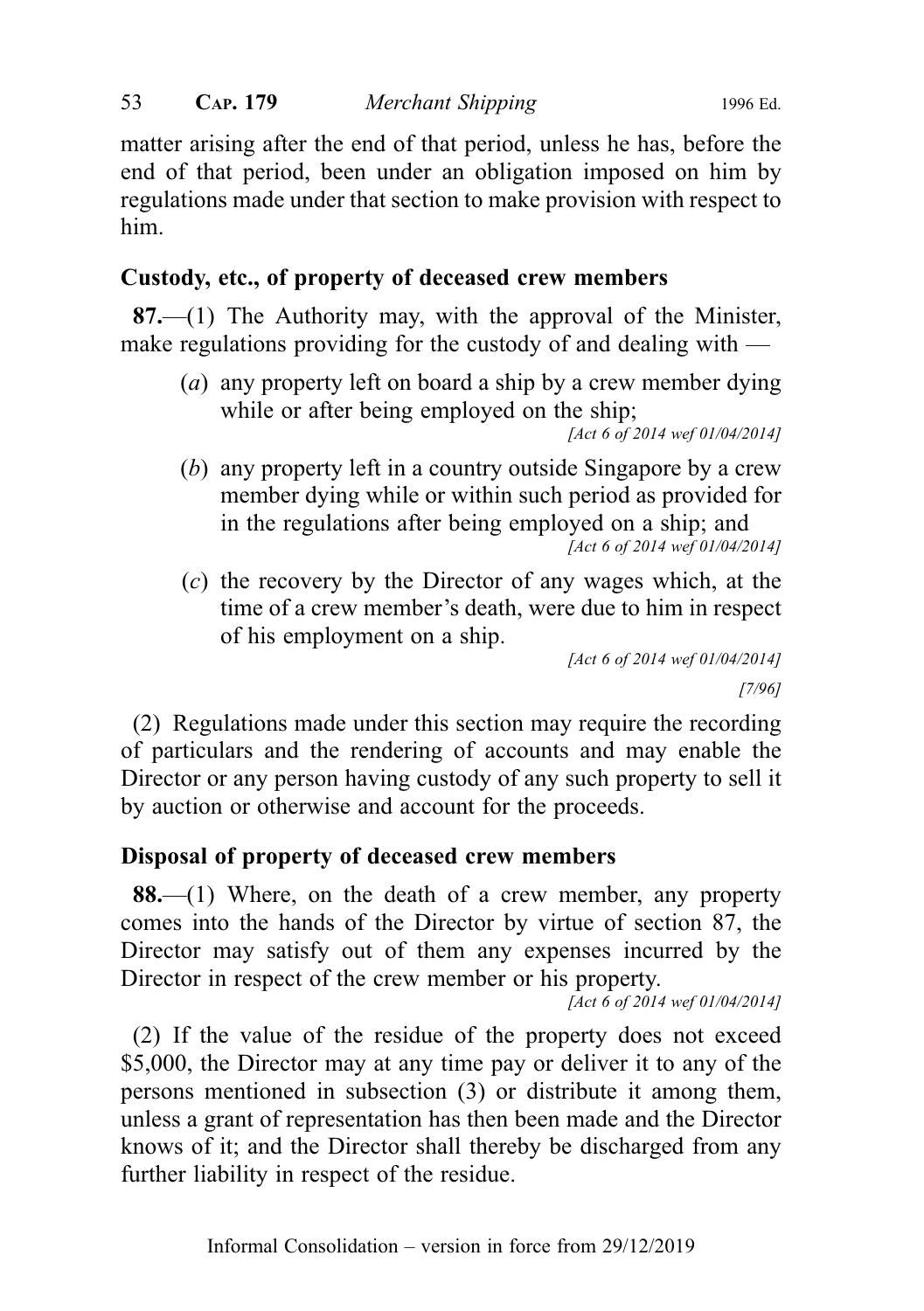# (3) The persons referred to in subsection (2) are  $-$

(a) any person appearing to the Director to be a person named as the crew member's next of kin in the crew agreement or seafarer's employment agreement, as the case may be, in which the crew member's name last appeared;

[Act 6 of 2014 wef 01/04/2014]

- (b) any person appearing to the Director to be his widow or his child;
- (c) any person appearing to the Director to be beneficially entitled, under a will or on intestacy, to the crew member's estate or any part thereof; or

[Act 6 of 2014 wef 01/04/2014]

(d) any person appearing to the Director to be a creditor of the crew member.

[Act 6 of 2014 wef 01/04/2014]

(4) Where no claim to the property received by the Director is substantiated within one year after the receipt of the property by the Director, the Director shall pay the property, the proceeds thereof, or the residue thereof, into the Consolidated Fund.

(5) If any subsequent claim is made to such property, or the residue thereof, and is established to the satisfaction of the Director, the amount, or so much as appears to be due to the claimant, shall be paid out of the Consolidated Fund.

(6) If any claim is not established to the satisfaction of the Director, the claimant may apply by originating summons to the High Court, and the Court, after taking evidence orally or on affidavit, may make such order on the application as it thinks just.

[42/2005 wef 01/01/2006]

(7) After the expiration of 6 years from the receipt of such property or proceeds thereof by the Director, no such claim shall be made without the sanction of the Minister.

(8) If it appears to the Director that any of the persons to whom any property may be paid or delivered under this section is resident in a country outside Singapore, the Director may pay or deliver them to him by paying or delivering them to a consular officer of that country for transmission to him.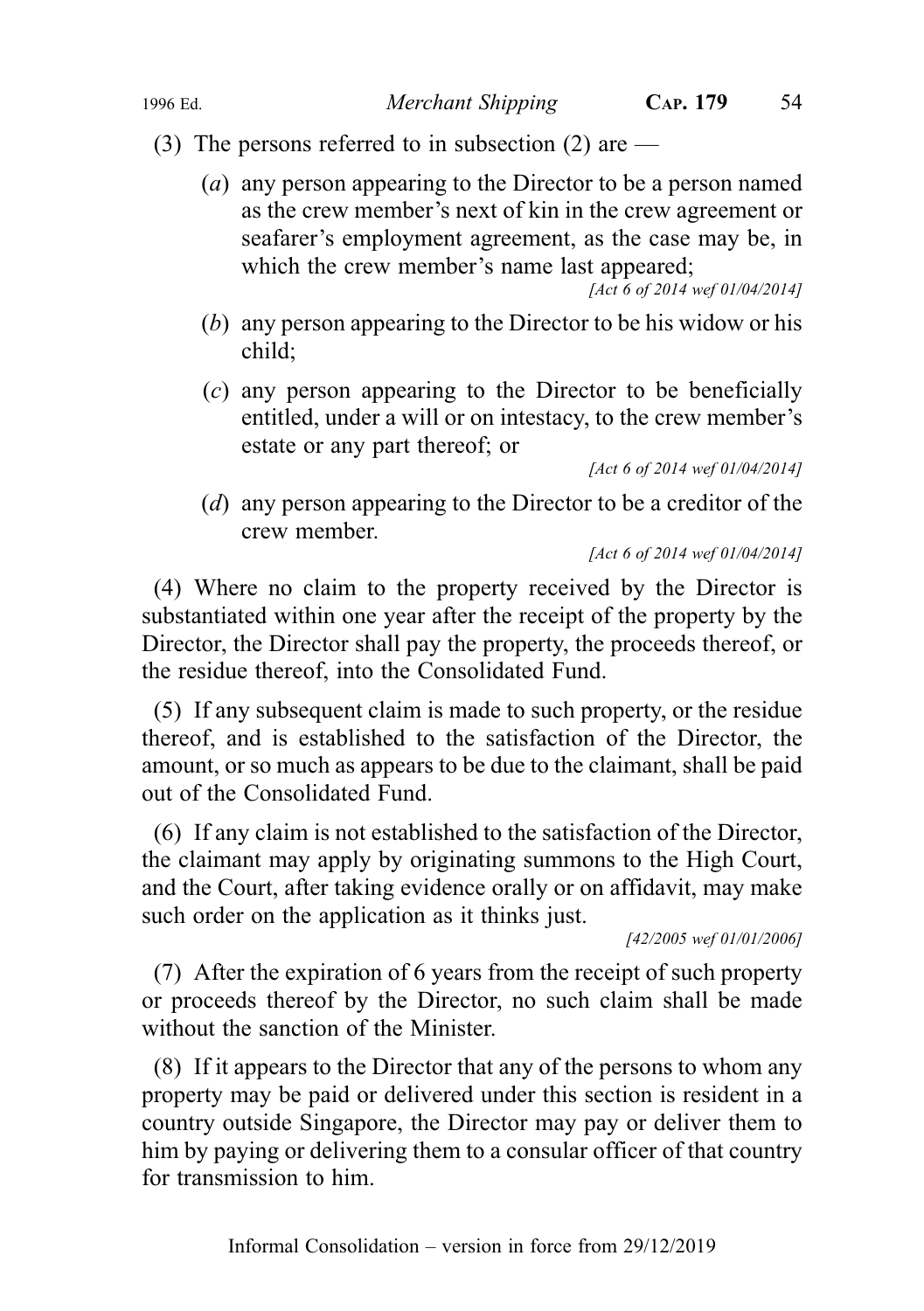(9) If the property exceeds \$5,000 in value, the Director shall pay and deliver the residue to the legal personal representative of the deceased.

(10) In this section, "child" includes an adopted child.

## Official and other log-books

89.—(1) Except as provided by regulations made under this section, an official log-book and such other log-books as may be prescribed in the regulations shall be kept in every ship.

(2) The Authority may, with the approval of the Minister, make regulations prescribing the particulars to be entered in the log-books, the persons by whom such entries are to be made, signed or witnessed, and the procedure to be followed in the making of such entries and their amendment or cancellation.

[7/96]

(3) Regulations may require the production or delivery of the logbooks to such persons, in such circumstances and within such times as may be specified therein.

(4) If a person wilfully destroys, mutilates or renders illegible any entry in any log-book, he shall be guilty of an offence and shall be liable on conviction to a fine not exceeding \$5,000.

## Discharge books

 $90$ ,—(1) The Authority may, with the approval of the Minister, make regulations providing —

- (a) for the issue of discharge books in such form and containing such particulars with respect to the holders thereof and such other particulars as may be prescribed by the regulations and for requiring such persons to apply for such discharge books;
- (b) for requiring the holders of discharge books to produce them to such persons and in such circumstances as may be prescribed by the regulations; and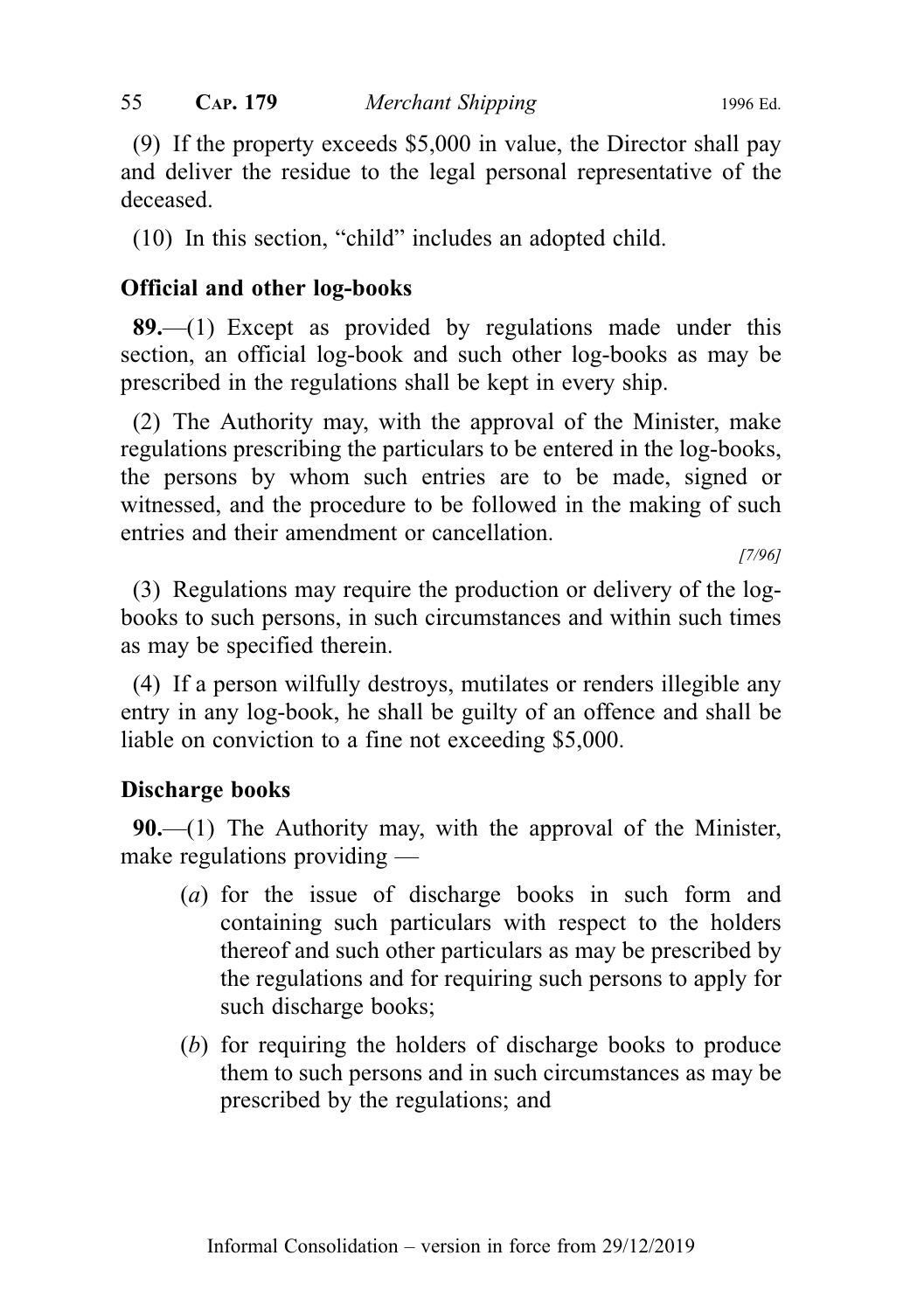(c) for the surrender of discharge books in such circumstances as may be prescribed by the regulations.

[7/96]

(2) Any provision of the regulations having effect by virtue of paragraph (*a*) of subsection (1) may be so framed as to apply to all such persons as are mentioned in that paragraph or any description of such persons and as to have effect subject to any exemptions for which provisions may be made by the regulations.

# Returns of births and deaths in ships, etc.

**91.—(1)** The Authority may, with the approval of the Minister, make regulations —

- (a) requiring the master of any ship to make a return to the Director of any birth or death occurring in the ship;
- (b) requiring the master of any ship to conduct an inquiry to determine the nature and cause and make a report to the Director of any death occurring in the ship and, wherever occurring outside Singapore, of any person employed on the ship, and to notify any such death to such person (if any) as the deceased may have named as his next of kin; and
- (c) requiring the master of any ship not registered in Singapore which calls at Singapore in the course of or at the end of a voyage to make a return to the Director of any birth or death of a citizen of Singapore which has occurred in the ship during the voyage.

[7/96]

(2) Regulations made under this section may require the Director to send a certified copy of any return made thereunder to the Registrar of Births and Deaths.

(3) The Registrar of Births and Deaths to whom any such certified copies are sent —

(a) shall maintain the copies in a register kept by him for the purpose and to be called the marine register; and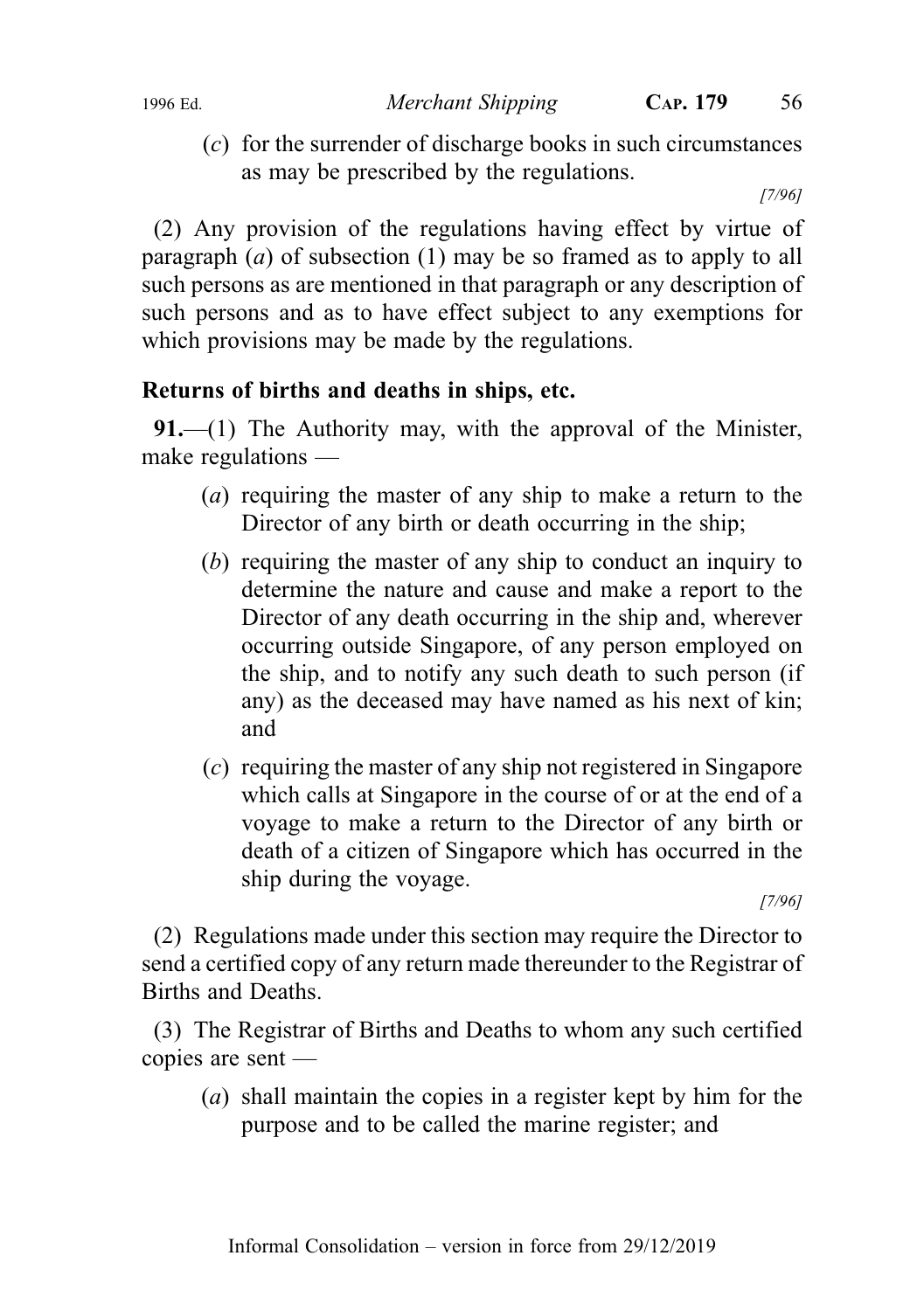(b) may also record in that register such additional information as appears to him desirable for the purpose of ensuring the completeness and correctness of the register,

and the provisions of any written law relating to the registration of births and deaths shall have effect with such modifications as are appropriate and so far as those provisions may be complied with in the circumstances as if the marine register were a register of births (other than still-births) or deaths, except that it shall not be necessary for any person to sign the register as an informant.

(4) Regulations made under this section may contain provisions for authorising the registration of the following births and deaths occurring outside Singapore in circumstances where no return is required to be made under subsection (1) —

- (a) any birth or death of a citizen of Singapore which occurs in a ship not registered in Singapore;
- (b) any death of a citizen of Singapore who has been employed on such a ship which occurs elsewhere than in the ship; and
- (c) any death of a person who has been employed on a Singapore ship which occurs elsewhere than in the ship.

(5) Any person who, being required under the regulations made under this section to make a return of any birth or death or a report on the inquiry into the cause of any death, furnishes as true any information in the return or report which he knows or has reason to believe to be false shall be guilty of an offence and shall be liable on conviction to a fine not exceeding \$5,000 or to imprisonment for a term not exceeding 2 years or to both.

# Handing over of documents on change of master

92. If a person ceases to be the master of a ship, he shall deliver to his successor the documents relating to the ship or its crew which are in his custody; and if he fails without reasonable cause to do so, he shall be guilty of an offence and shall be liable on conviction to a fine not exceeding \$5,000.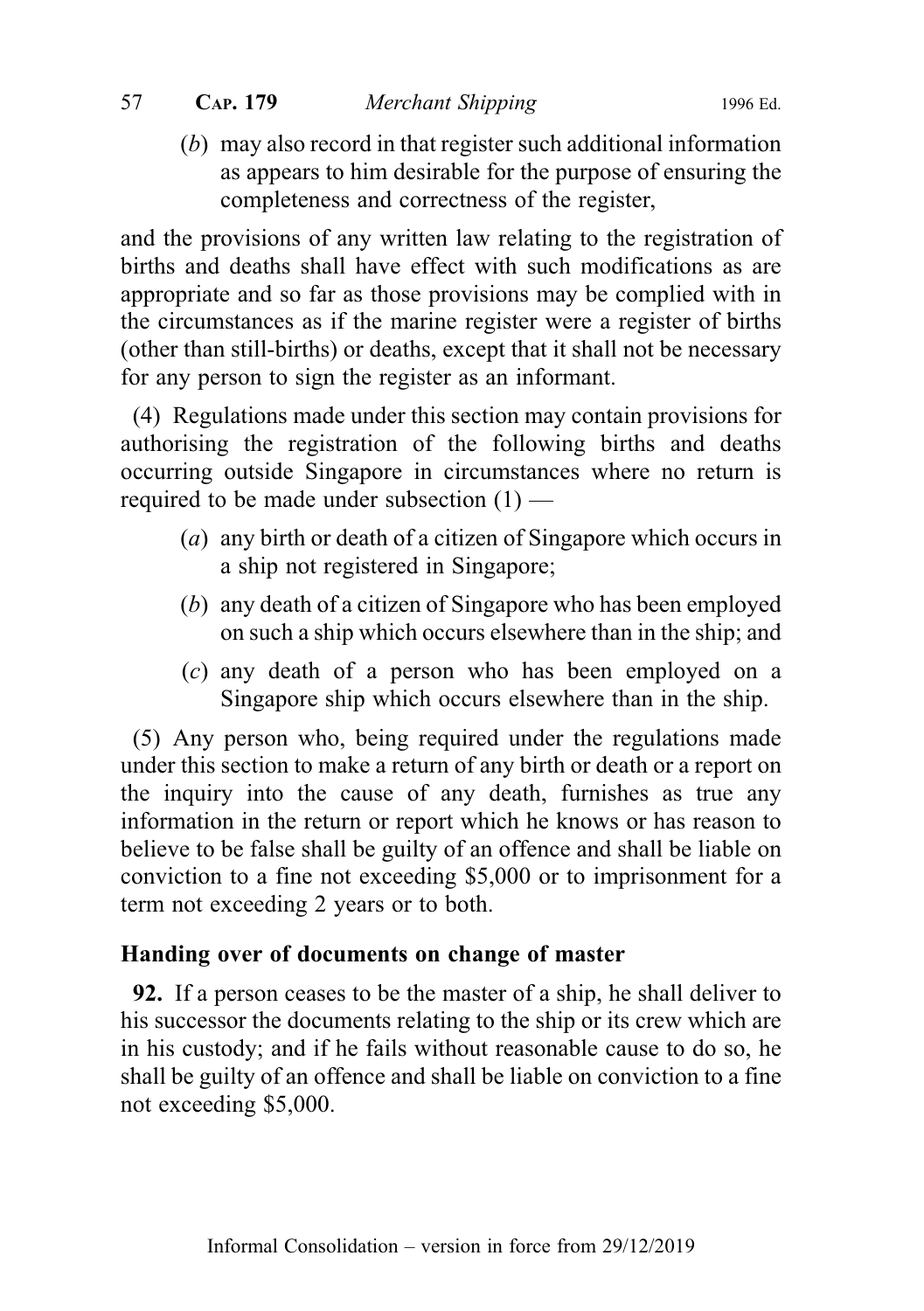## Stowaways

93.—(1) If a person, without the consent of the master of the ship or of any other person authorised to give it, goes to sea or attempts to go to sea in a ship, he shall be guilty of an offence and shall be liable on conviction to a fine not exceeding \$2,000 or to imprisonment for a term not exceeding 6 months or to both.

(2) Nothing in section 180 shall be taken to limit the jurisdiction of any court in Singapore to deal with an offence under this section which has been committed in a country outside Singapore by a person who is not a citizen of Singapore.

# Master's power of arrest

94. The master of any ship may cause any person on board the ship to be put under restraint if and for so long as it appears to him necessary or expedient in the interest of safety or for the preservation of good order or discipline on board the ship.

# Penalty for receiving remuneration from seamen for engagement

95.—(1) A person shall not demand or receive, directly or indirectly, from a seaman, or from a person seeking employment as a seaman, or from a person on his behalf, any remuneration whatever for providing him with employment.

(2) Any person who contravenes subsection (1) shall be guilty of an offence and shall be liable on conviction for each offence to a fine not exceeding \$5,000 or to imprisonment for a term not exceeding 6 months or to both.

# Restriction on employment of young persons on board ship

96.—(1) No young person shall be employed on any ship except as permitted by regulations made under this section.

[7/96]

(2) The Authority may, with the approval of the Minister, make regulations prescribing the circumstances in which and the conditions subject to which young persons who have attained such specified age may be employed on a ship in such capacities as may be specified.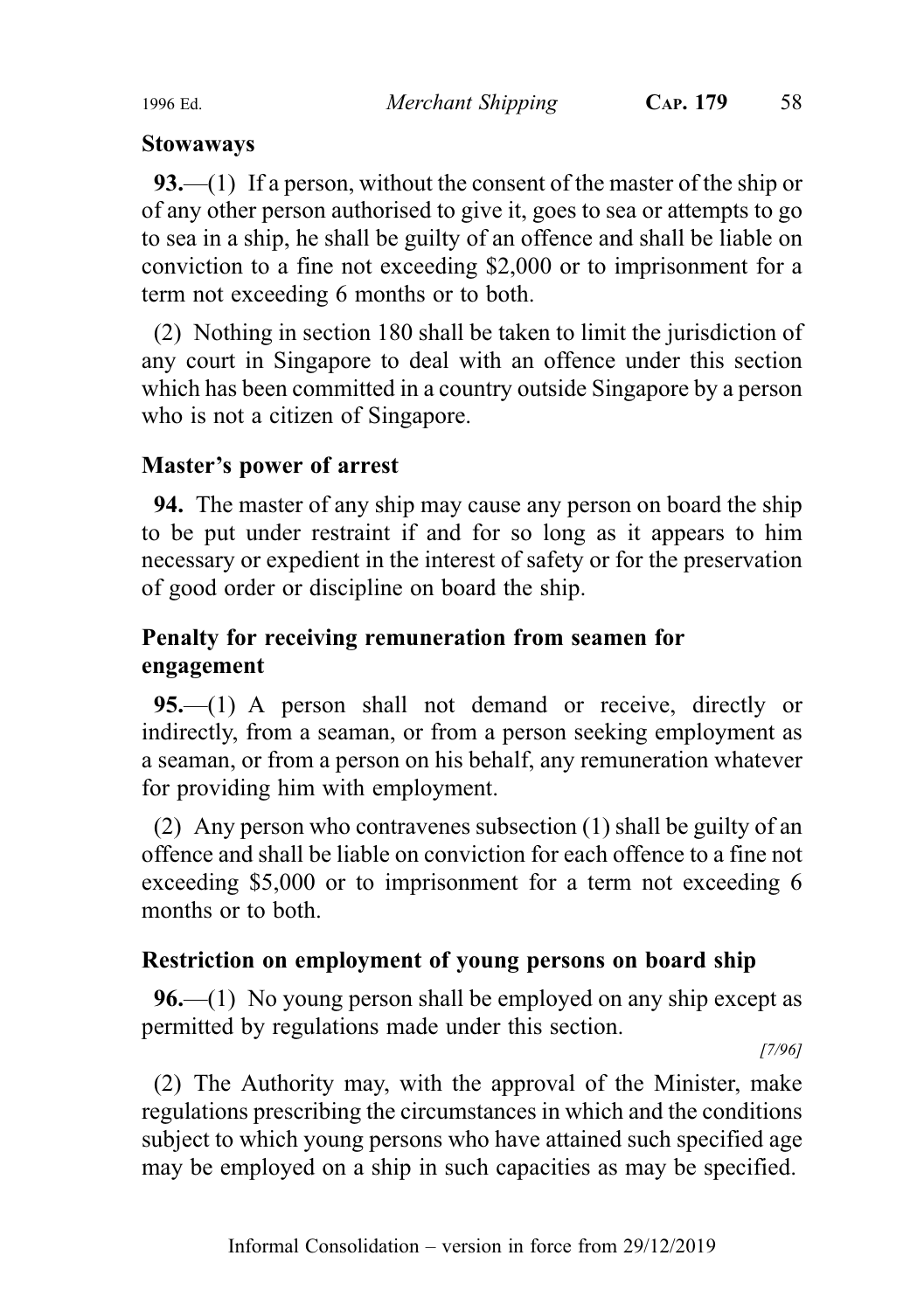(3) If any person is employed on a ship in contravention of any regulations made under this section or if any condition subject to which a person may be employed under any such regulation is not complied with, the owner or the master of the ship shall be guilty of an offence and shall be liable on conviction to a fine not exceeding \$5,000.

#### Extension to foreign ships

97. The Authority may, with the approval of the Minister, by regulations extend the application of all or any of the provisions of this Part to foreign ships subject to such modifications as are specified in those regulations.

[7/96]

## PART V

#### SURVEY AND SAFETY

#### Application of this Part

98. This Part shall, unless otherwise provided, apply to all Singapore ships wherever they may be and to all ships in Singapore except harbour craft.

#### Prohibition on going to sea without certificates

99.—(1) Every ship unless exempted shall be surveyed or inspected in the manner provided in this Act.

(2) Subject to any exemption, no ship shall go to sea unless the owner or the master of the ship has been issued with certificates by the Director as to the surveys or inspections under this Act, the certificates being in force and applicable to the ship.

(3) If any ship goes or attempts to go to sea in contravention of this section —

(a) in the case of a passenger ship, the owner or the master of the ship shall be guilty of an offence and shall be liable on conviction to a fine not exceeding \$500 for every passenger on board the ship; and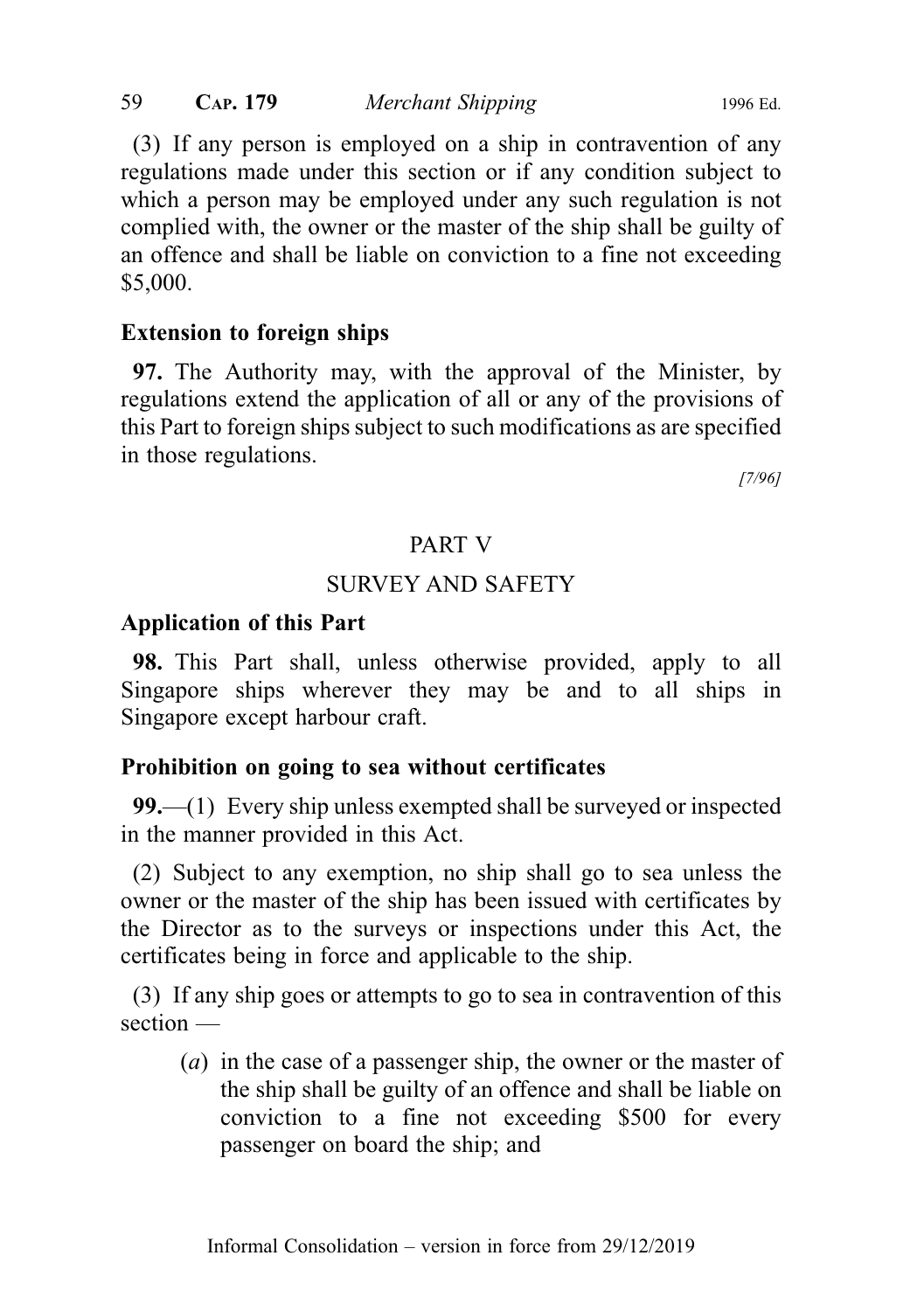(b) in the case of any other ship, the owner or the master of the ship shall be guilty of an offence and shall be liable on conviction to a fine not exceeding \$10,000,

and the ship may be detained until the certificates are produced to the Director or the Port Master.

## Powers of Authority to make regulations

100.—(1) The Authority may, with the approval of the Minister, make regulations for carrying out the purposes and provisions of this Part.

[7/96]

(2) Without prejudice to the generality of subsection (1), the Authority may, with the approval of the Minister, make regulations providing for —

- (a) the standards of construction and equipment of ships including the provision of life-saving and fire-fighting appliances and radio installations;
- (b) the standards of accommodation and recreational facilities for crew and passengers;

[Act 6 of 2014 wef 01/04/2014]

- $(c)$  the tonnage measurement of ships;
- (*d*) the determination of the load lines;
- (e) the loading and carriage of goods, including dangerous goods;
- (f) the carriage of livestock;
- (g) the safety of navigation;
- $(h)$  the prevention of collisions at sea (referred to in this Act as the collision regulations);
- (i) the safety, health and welfare of persons employed on ships;
- (j) the manner and frequency of the survey or inspection and the issue, suspension, cancellation, extension and period of the validity of certificates or exemption certificates; and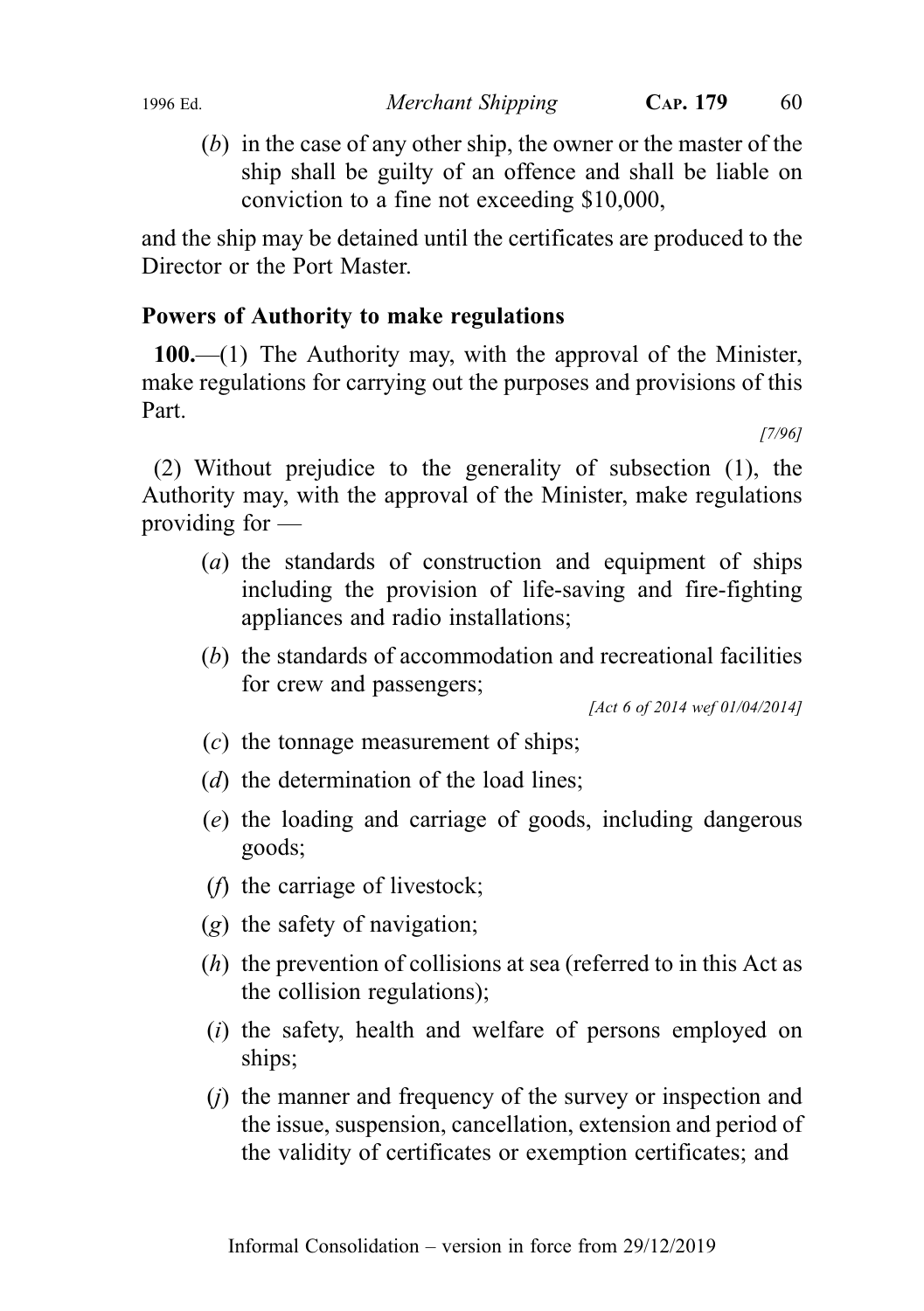$(k)$  the recognition of certificates or exemption certificates issued by or under the authority of the government of any other country for the purposes of section 99.

[7/96]

(3) The Authority may, with the approval of the Minister, in the regulations make provisions to give effect to the provisions of any international convention or agreement concerning or relating to ships, ships' safety, ships' equipment, property or goods carried in ships or persons employed on ships and to which Singapore is a party.

[7/96]

(4) The owner and the master of any ship to which section 99 applies shall comply with any regulations made under this section and shall ensure that the ship and its equipment and in respect of any matter that is governed by the regulations comply with any such regulations before the ship goes to sea and at all times when the ship is at sea, unless otherwise provided in this Act.

(5) Any owner or master who contravenes subsection (4) shall be guilty of an offence and shall be liable on conviction to a fine not exceeding \$10,000 and the ship may be detained.

# Overloaded ships

101.—(1) Where a cargo ship is so loaded at any time that, if the ship were floating without a list in still salt water of a specific gravity of 1.025, the load line marked on either side of the ship that is the appropriate load line at the time would be submerged, the ship shall, for the purposes of this Act, be deemed to be overloaded, and, subject to subsection (4), to be overloaded to the extent which that load line would be submerged.

- $(2)$  Where
	- (a) a ship is at any time engaged on, or is about to engage on, a voyage during which, in the ordinary course, a load line marked on either side of the ship (not being a load line that is the appropriate load line at that time) would, at some later time during the voyage, become the appropriate load line; and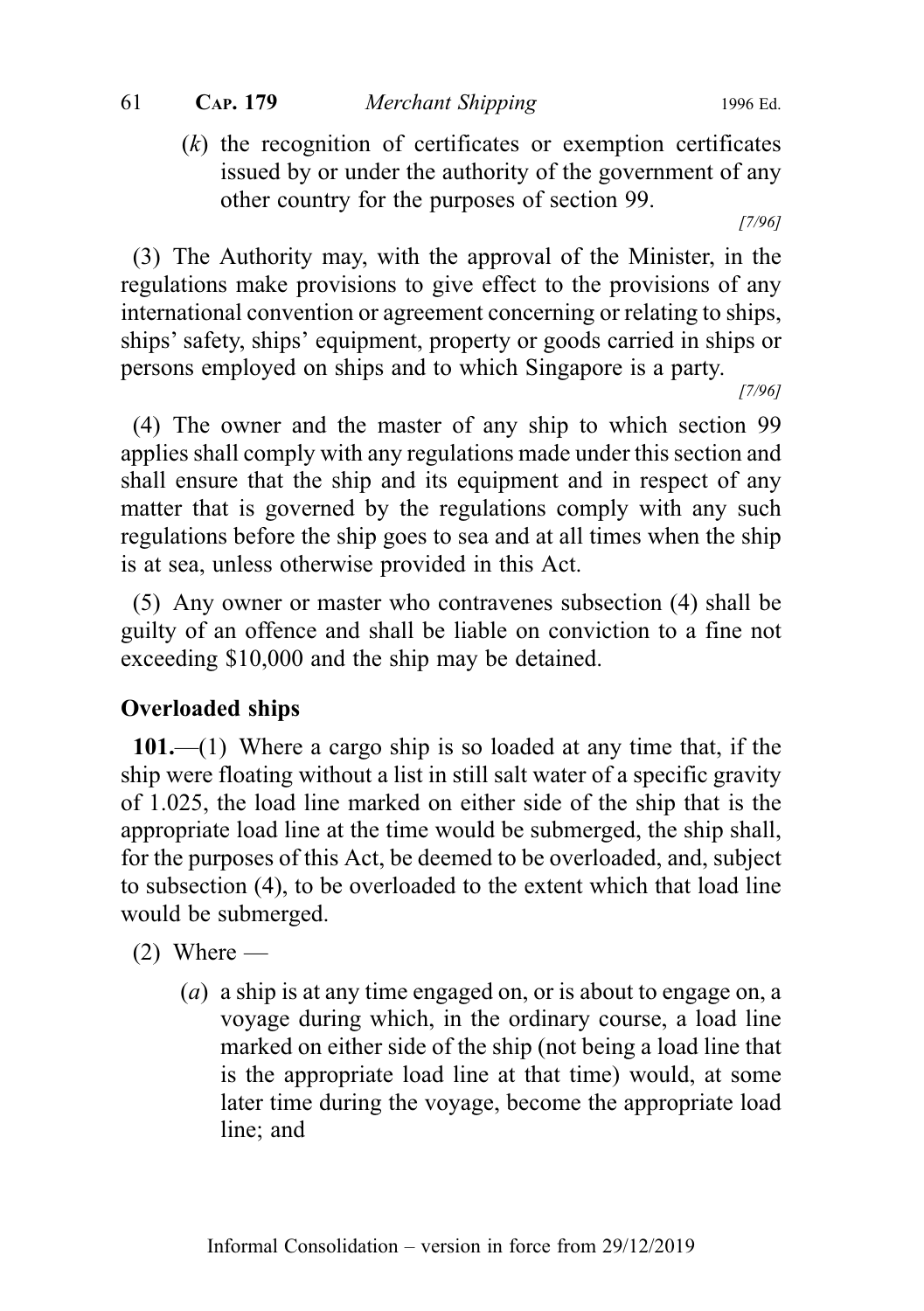(b) the ship is so loaded at that first-mentioned time, that if the ship were floating without a list in still salt water of a specific gravity of 1.025 and there were unloaded from the ship the fuel and other material that would, in the ordinary course, be consumed or discharged before that later time, that load line would be submerged,

the ship shall, for the purposes of this Act, be deemed to be overloaded and, subject to subsection (4), to be overloaded to the extent to which that load line would be so submerged.

(3) Where a passenger ship is so loaded at any time that, if the ship were floating without a list in still salt water of a specific gravity of 1.025, the subdivision load line marked on either side of the ship that is the appropriate subdivision load line at that time would be submerged, the ship shall, for the purposes of this Act, be deemed to be overloaded and, subject to subsection (4), to be overloaded to the extent to which that subdivision load line would be so submerged.

- $(4)$  Where
	- (a) in any proceedings under this Act, it is proved that a ship is deemed to be overloaded under the provisions of more than one subsection of this section; and
	- (b) the extent to which, under those subsections, the ship is deemed to be overloaded is not the same in each case,

the ship shall, for the purposes of this Act, be deemed to be overloaded to the greatest extent to which it is deemed to be overloaded under those subsections.

(5) Where a ship is overloaded in contravention of this section, the owner and the master of the ship shall each be liable on conviction to a fine not exceeding \$10,000 and to such additional fine not exceeding the maximum amount which the earning capacity of the ship would have been increased by reason of the contravention.

(6) Without prejudice to any proceedings under this section, any ship which is overloaded in contravention of this section may be detained until it ceases to be so overloaded.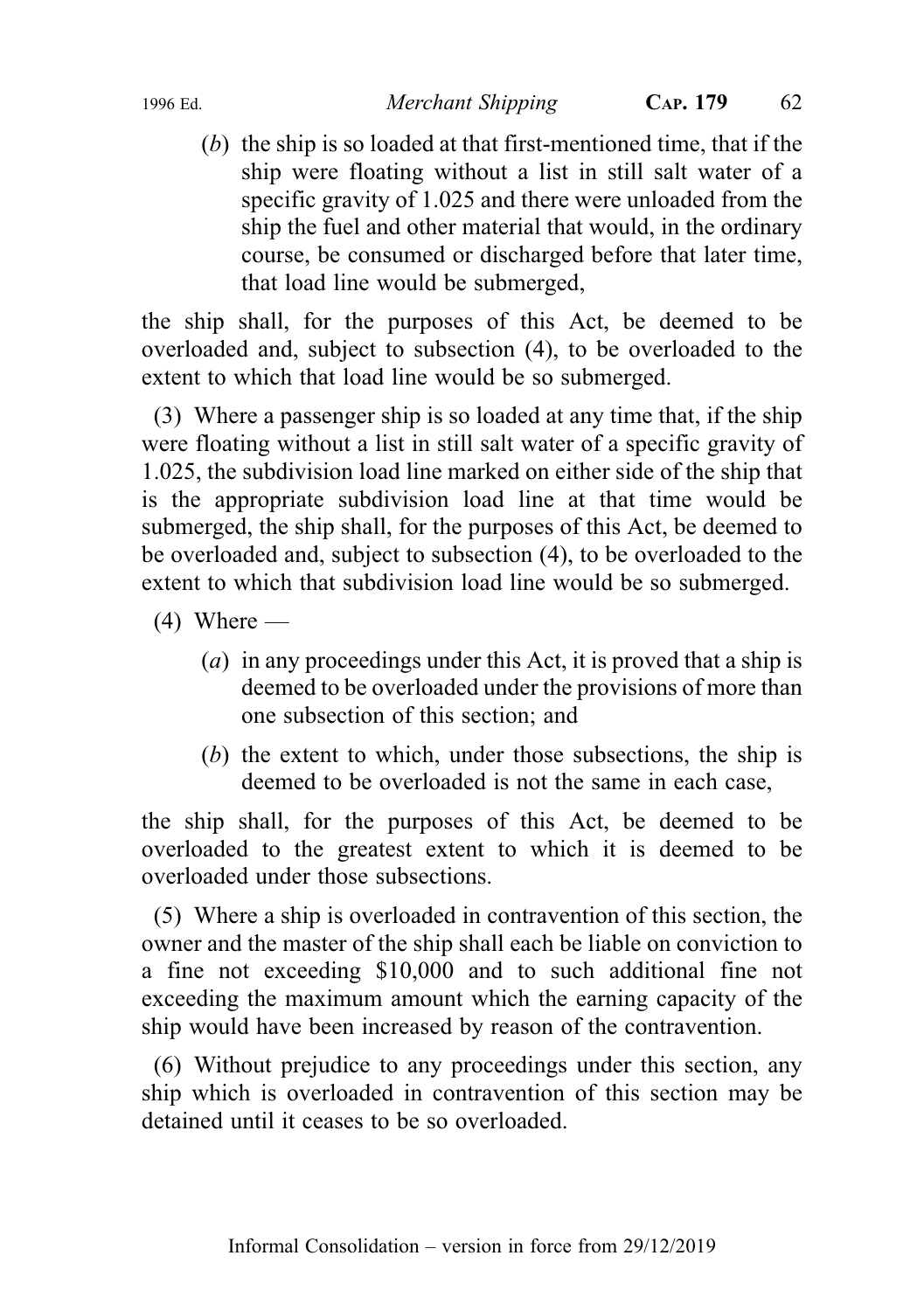(7) For the purposes of this section, the load line or subdivision load line marked on a ship that is the appropriate load line or subdivision load line at any time shall be determined in accordance with the regulations made under this Part.

## Penalty for carrying passengers in excess

102.—(1) The owner or the master of any passenger ship shall not carry or receive on board thereof, or on or in any part thereof, any number of passengers which, having regard to the time, occasion and circumstances of the case, is greater than the number allowed by the passenger ship's safety certificate, and if he does so, he shall be guilty of an offence and shall be liable on conviction to a fine not exceeding \$10,000 or to imprisonment for a term not exceeding 2 years or to both.

(2) The Director or the Port Master may detain any ship which has contravened subsection (1) for such period until the ship complies with the passenger ship's safety certificate.

## Observance of collision regulations

103.—(1) All owners, masters or persons in charge of the navigation of vessels shall obey the collision regulations and shall not carry, exhibit or use any other lights or use any other signals, than such as are required by those regulations.

(2) Any owner, master or person who does or suffers to be done any act or omission contrary to any of the provisions of the collision regulations shall be guilty of an offence and shall be liable on conviction to a fine not exceeding \$10,000.

(3) In any case before a court in Singapore concerning a contravention of the collision regulations arising within Singapore, foreign vessels shall be treated as if they were registered in Singapore.

(4) For the purposes of this section, "vessel" shall have the meaning assigned to it in the collision regulations.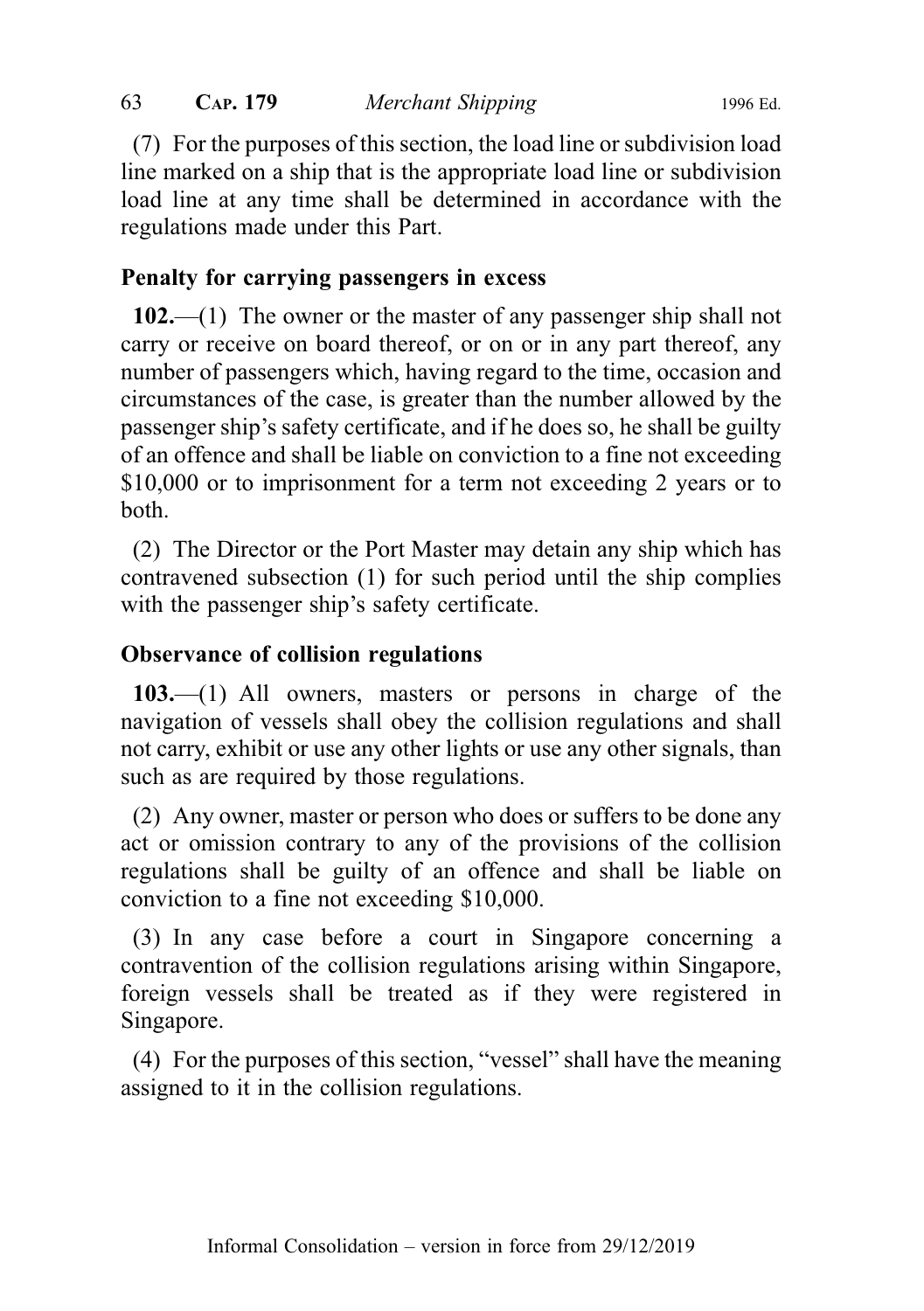#### Defect or deficiency in ship, etc.

104.—(1) Where a material defect or deficiency affecting safety is discovered in a Singapore ship or its equipment, whether the defect or deficiency is due to wear and tear or to accident or to any other cause, the owner or the master of the ship shall report to the Director the nature and extent of the defect or deficiency and the probable cause thereof within 7 days of its discovery unless it has been reported to the Director under section 107.

(2) Where any material alteration is made to a Singapore ship or its equipment or the purpose for which the ship is for the time being used is changed, the owner or the master of the ship shall report the nature and extent of the alteration or change to the Director within 7 days of the alteration or change.

(3) If any owner or master of a ship contravenes subsection (1) or (2), he shall be guilty of an offence and shall be liable on conviction to a fine not exceeding \$10,000.

(4) If any person conceals or attempts to conceal or suffers to be concealed any material defect or deficiency in the ship or its equipment, he shall be guilty of an offence and shall be liable on conviction to a fine not exceeding \$10,000.

# Cancellation of certificate or exemption certificate

105.—(1) The Director may cancel any certificate or exemption certificate issued by him in respect of any ship if he has reason to believe that the ship or its equipment or any matter to which the certificate or exemption certificate relates no longer complies with the regulations under which the certificate was issued or the conditions (if any) under which the exemption certificate was issued.

(2) Where a certificate or exemption certificate is cancelled by the Director under subsection (1), the owner or the master of the ship to which the certificate or exemption certificate relates shall deliver the certificate within 14 days upon being notified by the Director, and if he fails to do so without reasonable cause, he shall be guilty of an offence and shall be liable on conviction to a fine not exceeding \$10,000.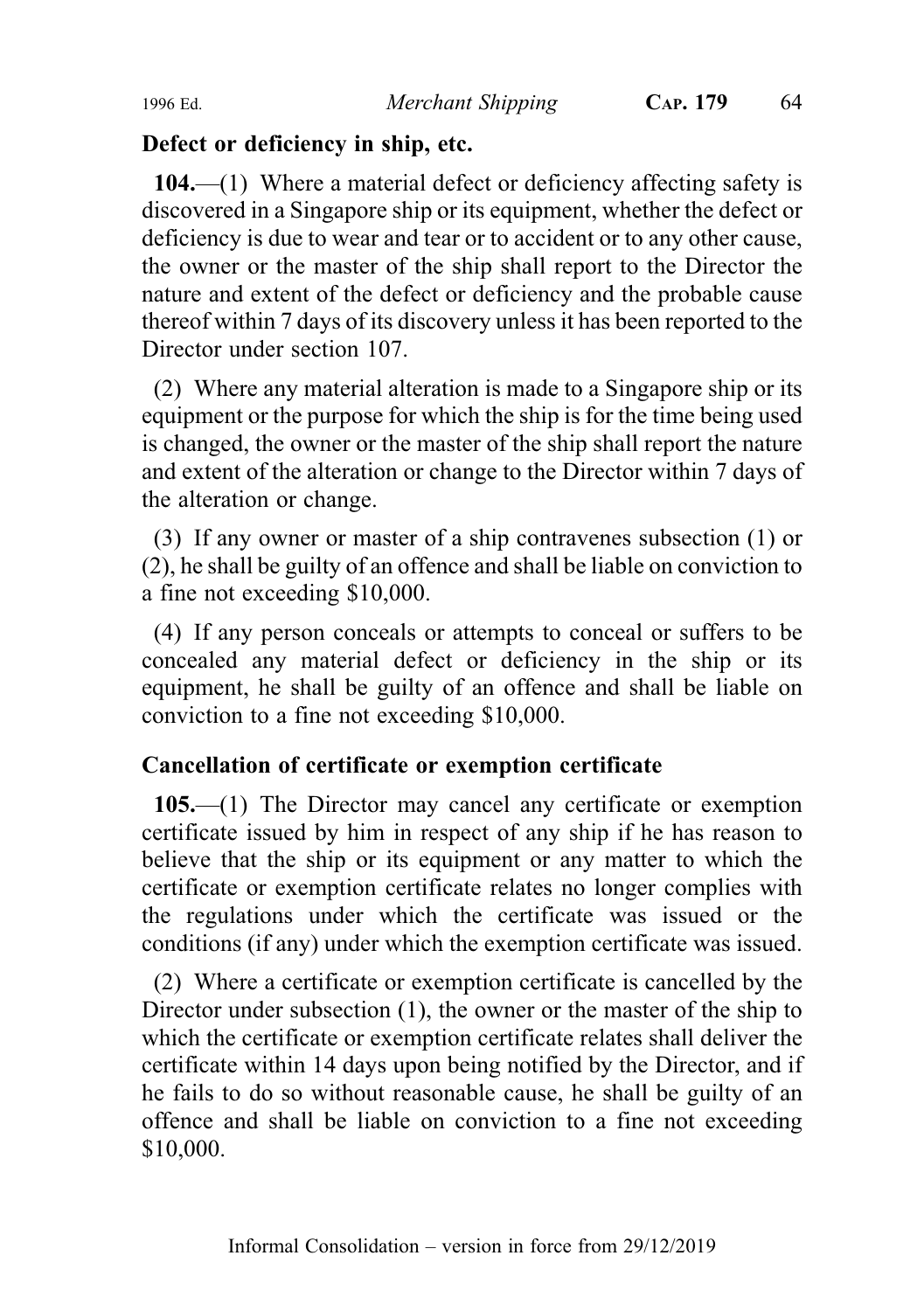## Duty of ship to assist the other in case of collision

106.—(1) In every case of collision between 2 ships, it shall be the duty of the master or, in his absence, the person in charge of each ship, if and so far as he can do so without danger to his own ship, crew and passengers (if any) —

- (a) to render to the other ship, its master, crew and passengers (if any) such assistance as may be practicable, and may be necessary to save them from any danger caused by the collision, and to stay by the other ship until he has ascertained that it has no need of further assistance; and
- (b) to give to the master or person in charge of the other ship the name of his own ship and of the port to which it belongs, and also the names of the ports from which it came and to which it is bound.

(2) If the master fails without reasonable cause to comply with this section, he shall be guilty of an offence and shall be liable on conviction to a fine not exceeding \$10,000 and if he is a certificated officer, an inquiry into his conduct may be held and his certificate may be cancelled or suspended.

# Report of accidents, etc., to Director

107.—(1) Subject to subsection (1A), where a ship —

- (a) has sustained or caused an accident occasioning loss of life or serious injury to a person;
- (b) has sustained an accident or received damage, or otherwise sustained a defect or deficiency in the ship or its equipment which has been discovered, and the accident, damage, defect or deficiency has affected, or is likely to affect the seaworthiness of the ship, or the efficiency or completeness of the life-saving appliances or other safety equipment of the ship;
- (c) has been in a position of great peril, either from the action of some other ship or from danger of wreck or collision; or
- (*d*) has been stranded or wrecked,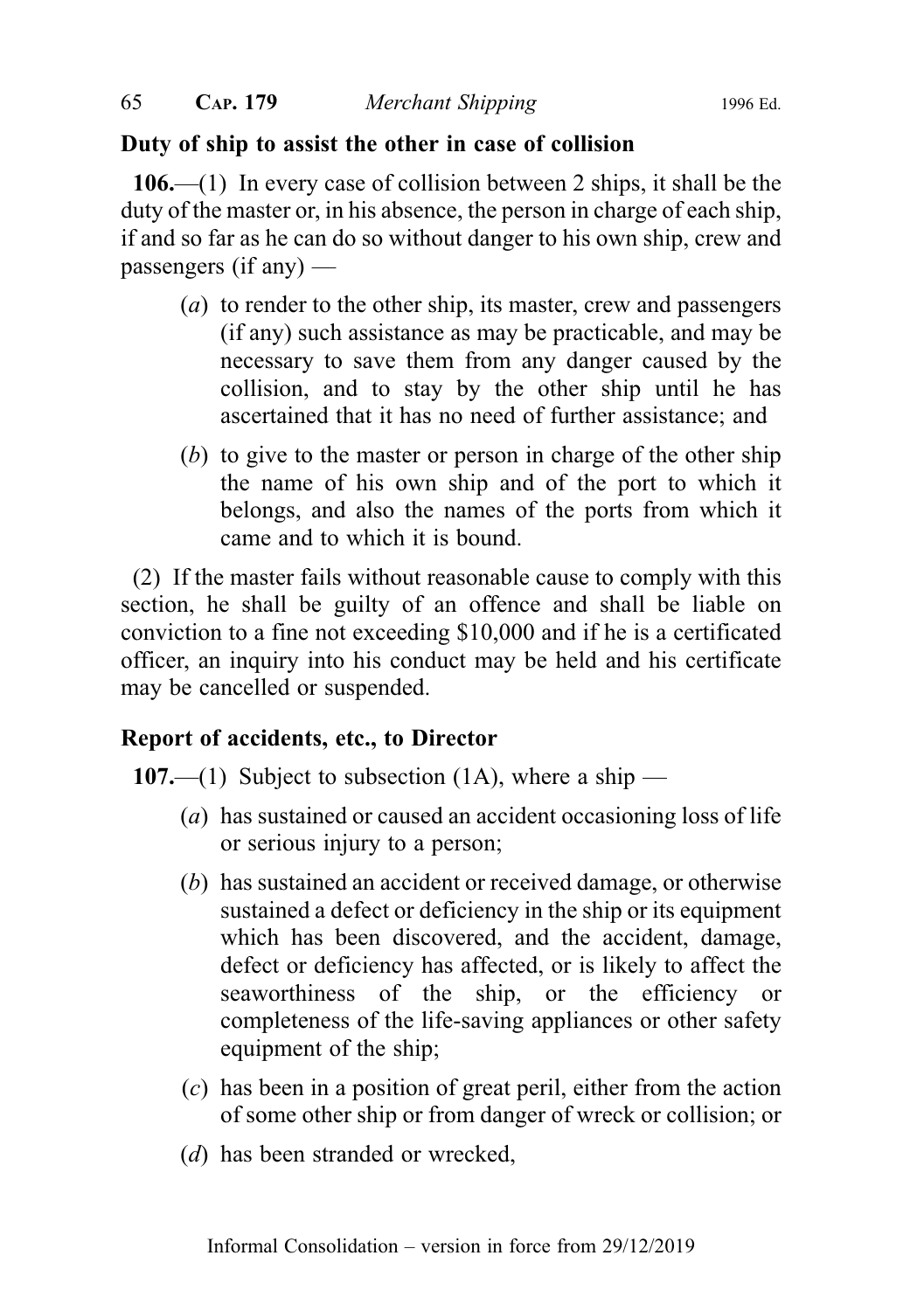the owner or the master of the ship shall, within 24 hours of the happening, report the happening to the Director.

[Act 25 of 2017 wef 08/09/2017]

(1A) This section does not apply to a matter required to be reported under section 4 of the Merchant Shipping (Wreck Removal) Act 2017.

[Act 25 of 2017 wef 08/09/2017]

(2) Any owner or master of a ship who fails without reasonable cause to comply with this section shall be guilty of an offence and shall be liable on conviction to a fine not exceeding \$10,000.

# Appointment of inspector to report on accident, etc.

108. The Minister may appoint any person as an inspector to report to  $him -$ 

- (a) upon the nature and causes of any accident or damage which any ship has sustained or caused or is alleged to have sustained or caused;
- (b) whether the provisions of this Act or any other written law have been complied with; or
- (c) whether the hull, machinery and equipment of any ship are sufficient and in good condition.

# Notification of loss of ship

 $109$ —(1) If —

- (a) the owner, manager or agent of a Singapore ship has reason to believe that the ship has been wholly lost; or
- (b) the owner, manager or agent of any other ship has reason to believe that the ship has been wholly lost on or near the coast of Singapore,

he shall forthwith give notice in writing to the Director stating the name of the ship, its description, official number and the port to which it belongs and shall state to the best of his knowledge, the probable cause of the loss.

(2) Any owner, manager or agent who fails without reasonable cause to comply with this section within a reasonable time shall be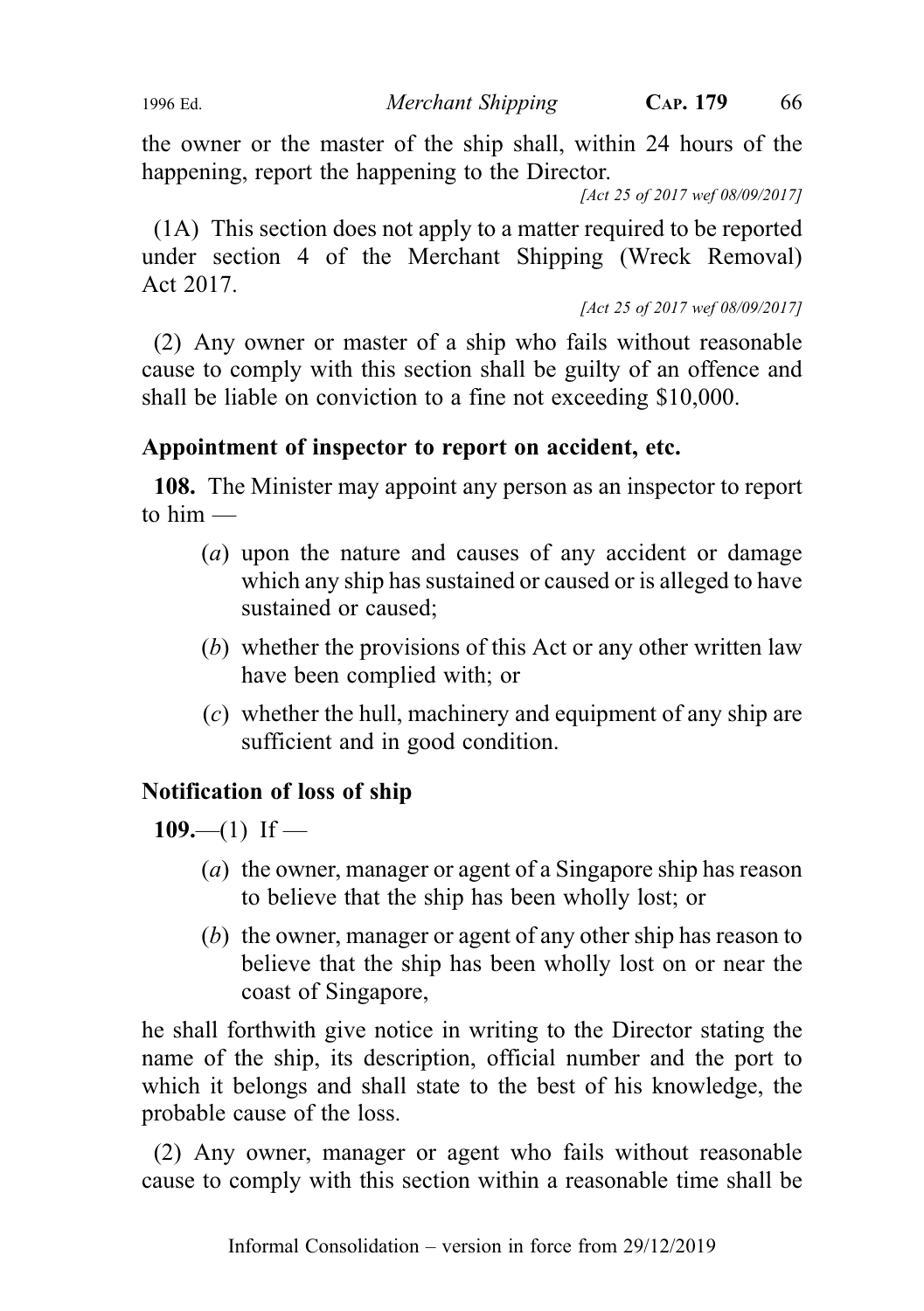guilty of an offence and shall be liable on conviction to a fine not exceeding \$10,000.

## Owner and master liable in respect of unsafe ship

110.—(1) If, having regard to the nature of the service for which it is intended —

- (a) a ship in a port in Singapore; or
- (b) a Singapore ship which is in any other port,

is an unsafe ship, that is to say, is by reason of any of the matters mentioned in subsection (2) not fit to go to sea without serious danger to human life, then, subject to subsection (3), the master and the owner of the ship shall each be guilty of an offence and shall be liable on conviction to a fine not exceeding \$50,000 or to imprisonment for a term not exceeding 2 years or to both.

- (2) The matters referred to in subsection (1) are  $-$ 
	- (*a*) the condition, or the suitability for its purpose, of
		- (i) the ship or its machinery or equipment; or
		- (ii) any part of the ship or its machinery or equipment;
	- (b) undermanning;
	- (c) overloading or unsafe or improper loading; and
	- (d) any other matter relevant to the safety of the ship.

(3) It shall be a defence in proceedings for an offence under this section to prove that at the time of the alleged offence —

- (a) arrangements had been made which were appropriate to ensure that before the ship went to sea it was made fit to do so without serious danger to human life by reason of the matters falling within subsection (2) which are specified in the charge; or
- (b) it was reasonable not to have made such arrangements.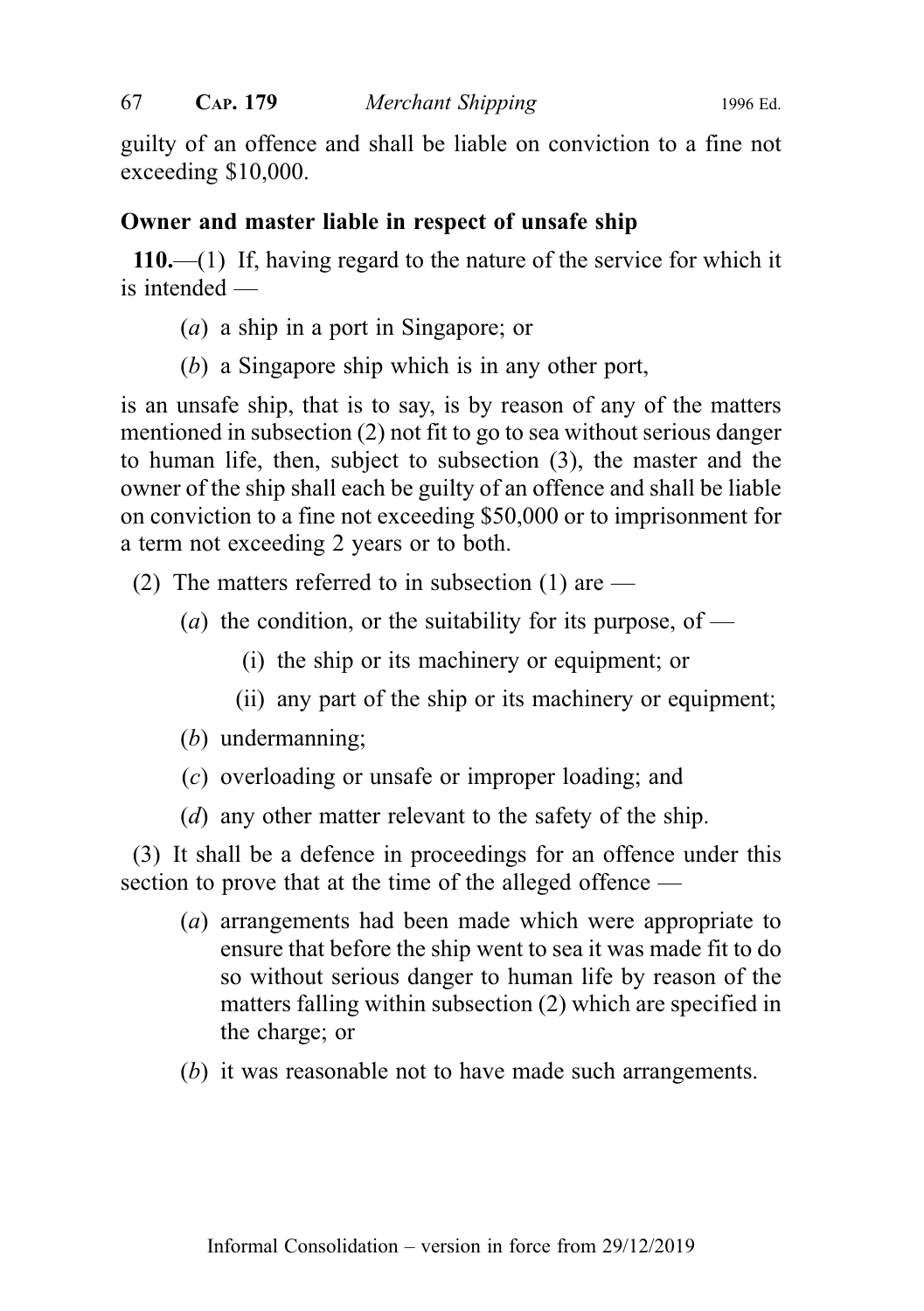## Crew member may claim discharge if ship is unsafe

111. If a ship is an unsafe ship, a crew member belonging to the ship shall not be deemed to have committed a breach of his agreement by reason of his having refused to sail in the ship while it is unsafe; and any crew member so refusing may claim his discharge unless the ship is made safe within a reasonable time.

[Act 6 of 2014 wef 01/04/2014]

# Obligation of shipowner to crew with respect to use of reasonable efforts to secure seaworthiness

112.—(1) In every contract of service, express or implied, between the owner of a ship or the person employing the crew members and any crew member thereof, there shall be implied, notwithstanding any agreement to the contrary, an obligation on the owner of the ship that the owner of the ship and the master and every agent charged with the loading of the ship or the preparing of the ship for sea or the sending of the ship to sea shall use all reasonable means to ensure the seaworthiness of the ship for the voyage at the time when the voyage commences, and to keep her in a seaworthy condition for the voyage during the voyage.

[Act 6 of 2014 wef 01/04/2014]

- $(2)$  Nothing in this section
	- (a) shall subject the owner of a ship to any liability by reason of the ship being sent to sea in an unseaworthy state where, owing to special circumstances, the sending of the ship to sea in such a state was reasonable and justifiable; or
	- (b) shall apply to any ship employed exclusively in trading or going from place to place in any river or inland water of which the whole or part thereof is in Singapore.

## Detention of unsafe ship

113.—(1) The Director may order any ship, which is an unsafe ship or appears to him to be an unsafe ship, to be provisionally detained.

(2) When any ship has been provisionally detained, a notification of the provisional detention of the ship shall be immediately served on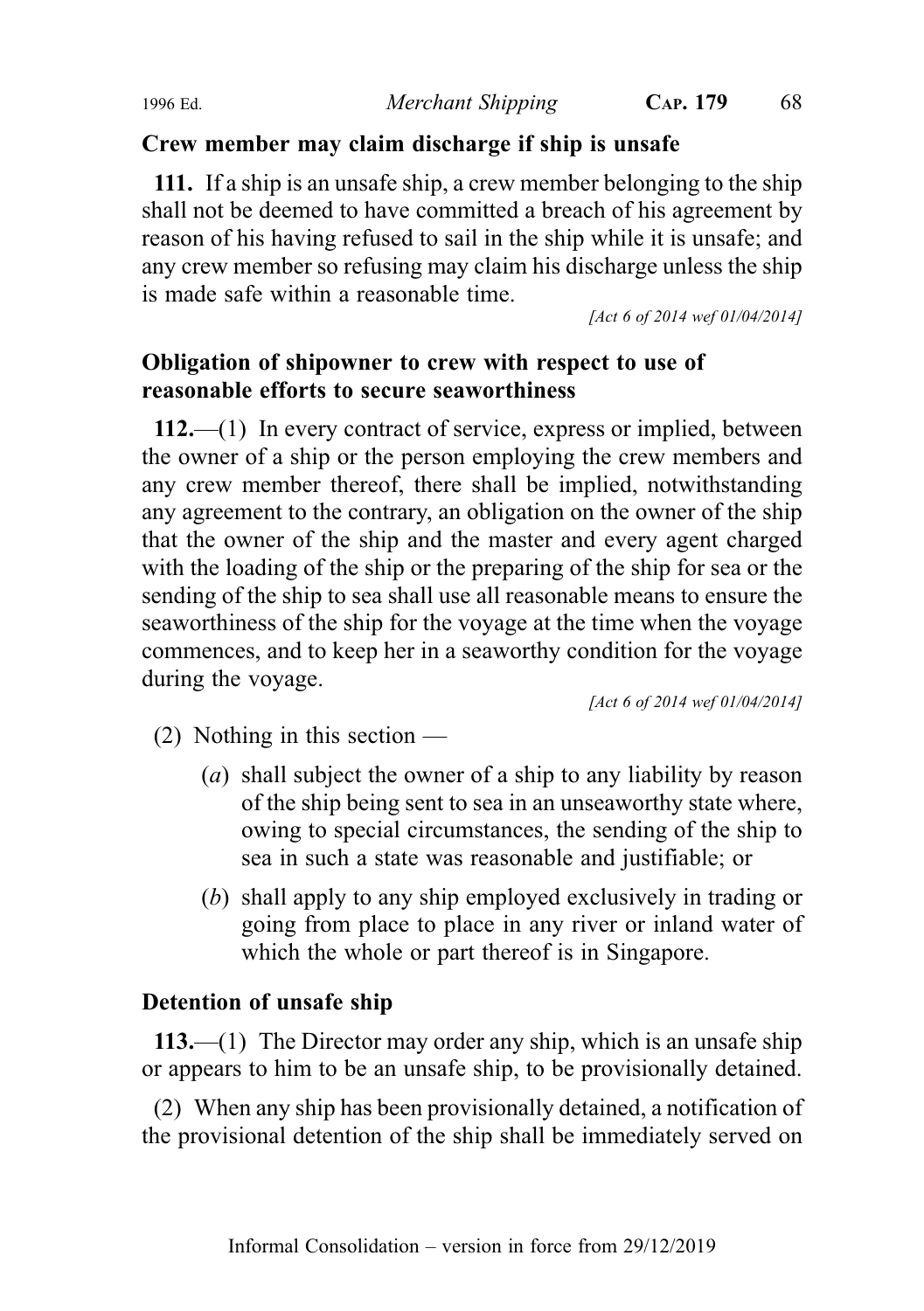the master of the ship, together with a statement of the grounds of detention.

(3) The Director may appoint a competent person to survey the ship and report to him.

(4) On receipt of the report, the Director may either finally detain the ship or order its release unconditionally or on such conditions as he thinks fit.

(5) Before the order for final detention is issued, the master of the ship shall be furnished with a copy of the report and he may, within 7 days after receipt of the copy, appeal to the Minister.

(6) The Minister may, upon appeal under subsection (5), order the final detention of the ship or order its release unconditionally or subject to such conditions as he thinks fit.

(7) When any order for the final detention of a ship has been made, the ship shall not be released until the Director or the Minister, as the case may be, is satisfied that its further detention is no longer necessary and orders its release.

## Owner liable for unsafe operation of ship

114.—(1) It shall be the duty of the owner of a ship to which this section applies to take all reasonable steps to secure that the ship is operated in a safe manner.

(2) This section shall apply to  $-$ 

- (a) any Singapore ship; or
- (*b*) any ship which
	- (i) is registered under the law of any country outside Singapore; and
	- (ii) is within the seaward limits of the territorial waters of Singapore while proceeding to or from a port in Singapore, unless the ship would not be so proceeding but for weather conditions or any other unavoidable circumstances.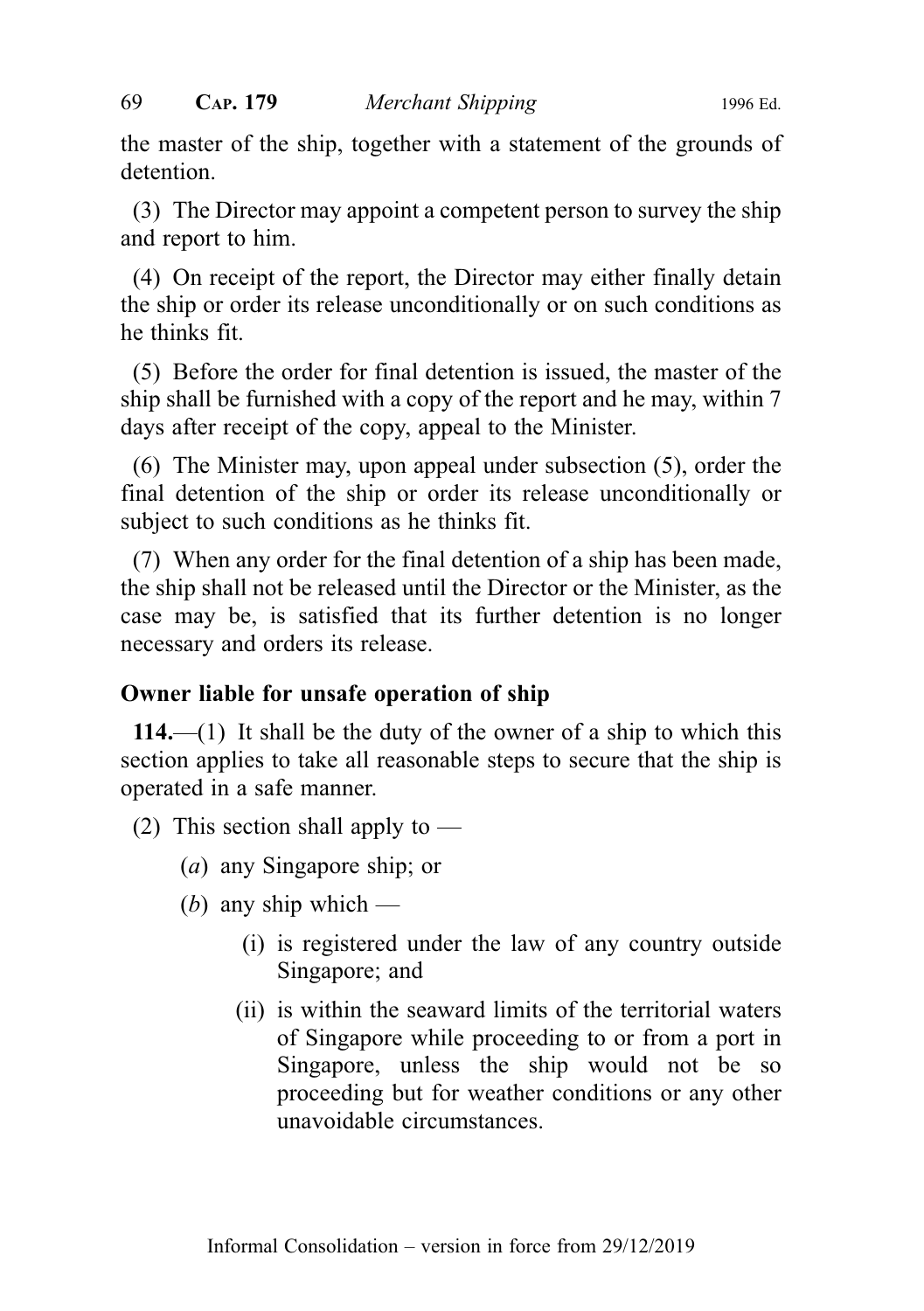(3) If the owner of a ship to which this section applies fails to discharge the duty imposed on him by subsection (1), he shall be guilty of an offence and shall be liable on conviction to a fine not exceeding \$50,000 or to imprisonment for a term not exceeding 2 years or to both.

# Conduct endangering ships, structures or individuals

115.—(1) This section shall apply to any crew member employed  $on$  —

- (a) a Singapore ship; and
- (b) a ship which
	- (i) is registered under the law of any country outside Singapore; and
	- (ii) is in a port in Singapore or within the seaward limits of the territorial waters of Singapore while proceeding to or from any such port, unless the ship would not be in that port, or, as the case may be, would not be so proceeding, but for weather conditions or any other unavoidable circumstances. [Act 6 of 2014 wef 01/04/2014]

(2) If a person to whom this section applies, while on board his ship or in its immediate vicinity —

(*a*) does any act which causes or is likely to cause —

- (i) the loss or destruction of or serious damage to his ship or its machinery, navigational equipment or safety equipment;
- (ii) the loss or destruction of or serious damage to any other ship or any structure; or
- (iii) the death of or serious injury to any person; or
- (b) omits to do anything required
	- (i) to preserve his ship or its machinery, navigational equipment or safety equipment, from loss, destruction or serious damage;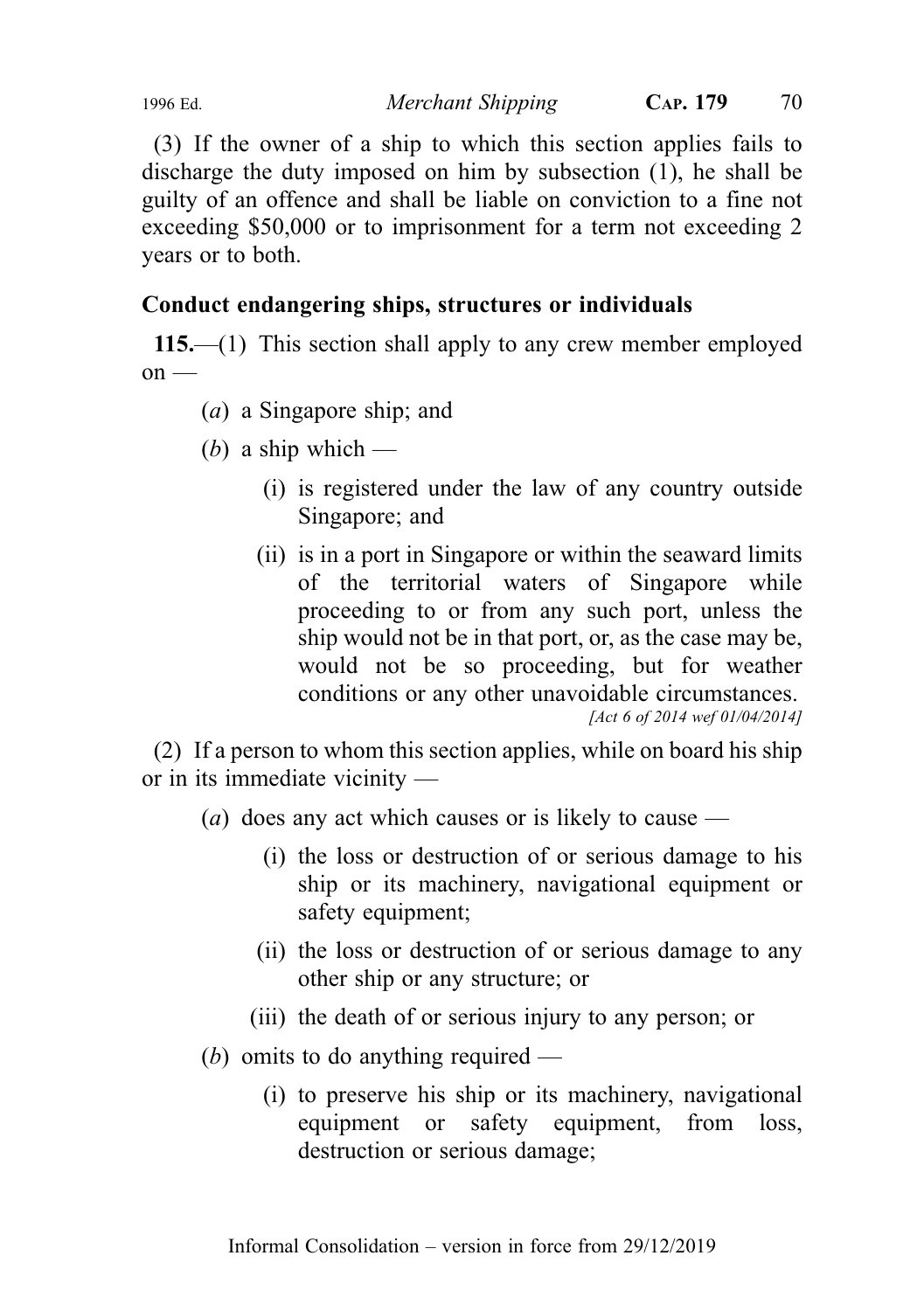- (ii) to preserve any person on board his ship from death or serious injury; or
- (iii) to prevent his ship from causing the loss or destruction of or serious damage to any other ship or any structure, or the death of or serious injury to any person not on board his ship,

and either of the conditions specified in subsection (3) is satisfied with respect to that act or omission, he shall, subject to subsections (5) and (6), be guilty of an offence and shall be liable on conviction to a fine not exceeding \$50,000 or to imprisonment for a term not exceeding 2 years or to both.

- (3) The conditions referred to in subsection (2) are
	- (a) that the act or omission was deliberate or amounted to a breach or neglect of duty; and
	- (b) that the crew member in question was under the influence of drink or a drug at the time of the act or omission.

[Act 6 of 2014 wef 01/04/2014]

- (4) If a person to whom this section applies
	- (a) discharges any of his duties, or performs any other function in relation to the operation of his ship or its machinery or equipment, in such a manner as to cause, or to be likely to cause, any such loss, destruction, death or injury as is mentioned in subsection  $(2)(a)$ ; or
	- (b) fails to discharge any of his duties, or to perform any such function, properly to such an extent as to cause, or to be likely to cause, any of those things,

he shall, subject to subsections (5) and (6), be guilty of an offence and shall be liable on conviction to a fine not exceeding \$50,000 or to imprisonment for a term not exceeding 2 years or to both.

(5) In any proceedings for an offence under this section, it shall be a defence to prove —

(*a*) in the case of an offence under subsection  $(2)$ , where the act or omission alleged against the defendant constituted a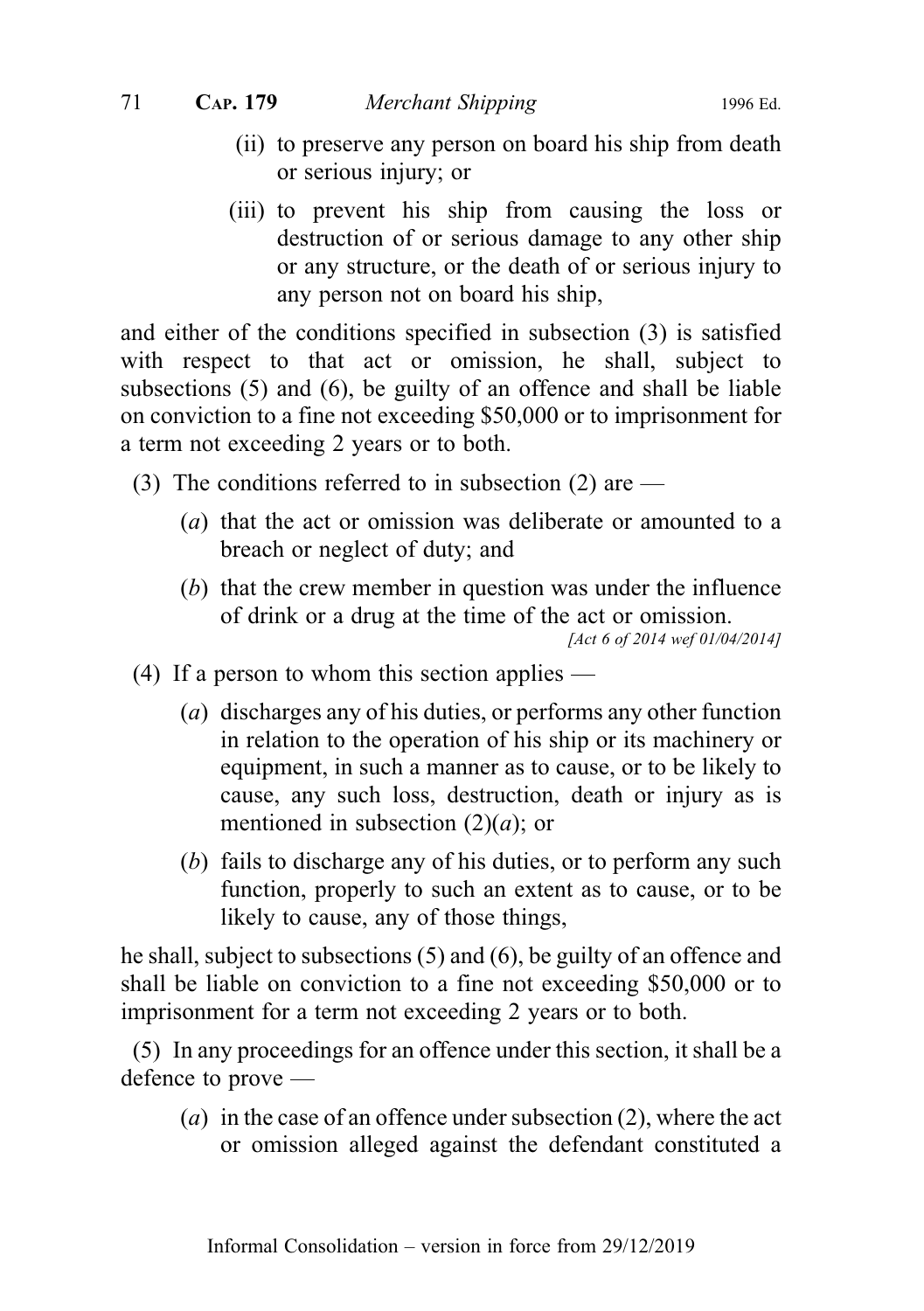breach or neglect of duty, that the defendant took all reasonable steps to discharge that duty;

- (b) in the case of an offence under subsection (4), that the defendant took all reasonable precautions and exercised all due diligence to avoid the commission of the offence; or
- (c) in the case of an offence under either of those subsections —
	- (i) that he could have avoided committing the offence only by disobeying a lawful command; or
	- (ii) that in all the circumstances, the loss, destruction, damage, death or injury in question, or, as the case may be, the likelihood of its being caused, either could not reasonably have been foreseen by the defendant or could not reasonably have been avoided by him.

(6) In the application of this section to any person falling within subsection  $(1)(b)$ , subsections  $(2)$  and  $(4)$  shall have effect as if subsection  $(2)(a)(i)$  and  $(b)(i)$  were omitted.

(7) In this section —

"breach or neglect of duty", except in relation to a master, includes any disobedience to a lawful command;

"duty" —

(a) in relation to any crew member, means any duty falling to be discharged by him in his capacity as such; and

[Act 6 of 2014 wef 01/04/2014]

- (b) in relation to a master, includes his duty with respect to the good management of his ship and his duty with respect to the safety of operation of his ship, its machinery and equipment;
- "structure" means any fixed or movable structure of whatever description other than a ship.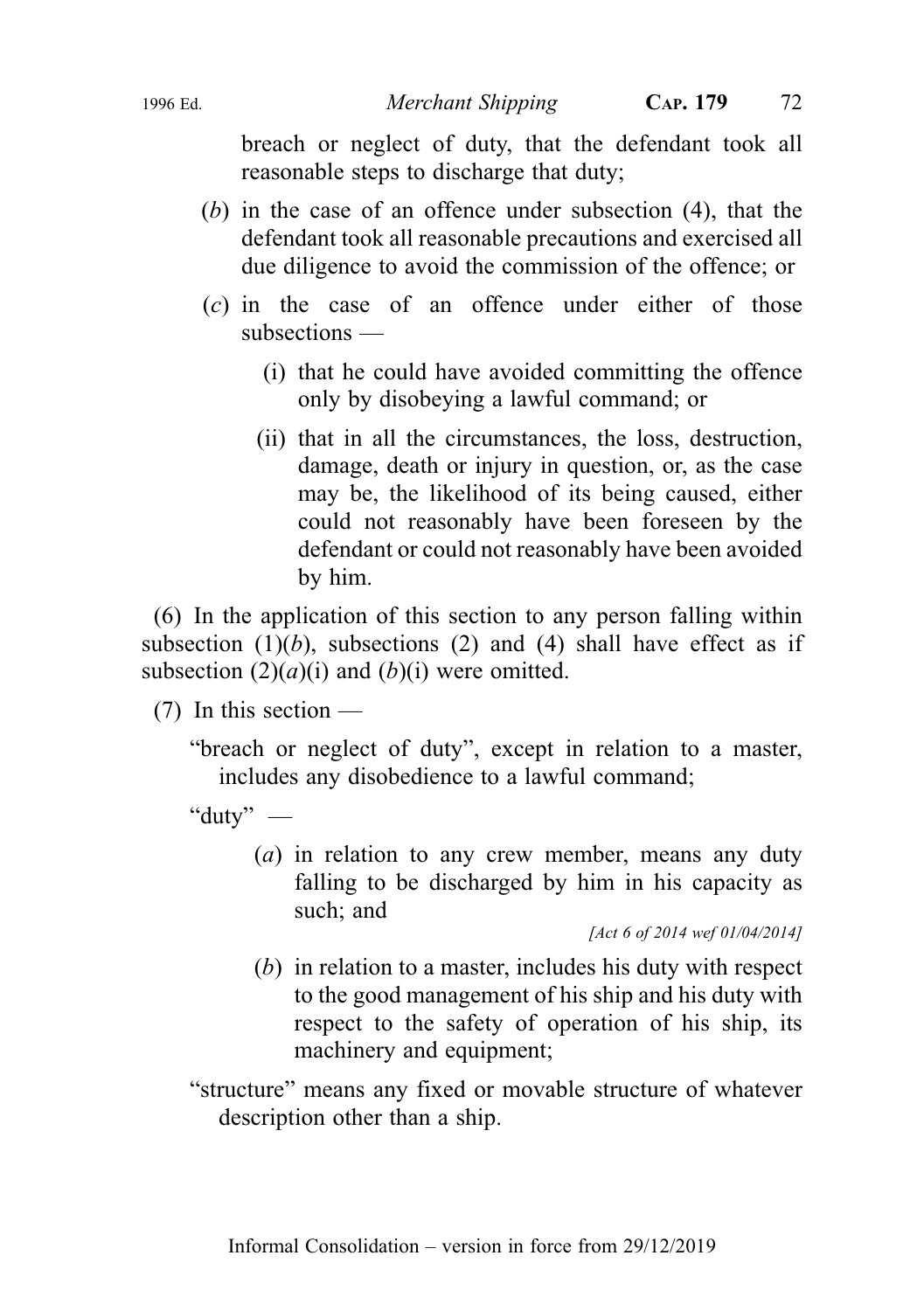#### Regulations for survey of ships and issue of certificates

116.—(1) The Authority may, with the approval of the Minister, make regulations for the purposes of authorising any organisation for the survey or inspection of Singapore ships and the issue of any certificate under this Part.

[7/96]

(2) Without prejudice to the generality of subsection (1), the Authority may, with the approval of the Minister, in the regulations —

- (a) specify the surveys or inspections and the issue of certificates or endorsements;
- (b) provide for the registration of any person belonging to or acting on behalf of any organisation as a surveyor for the purposes of surveying or inspecting Singapore ships; and
- (c) prescribe the conditions for the registration of any person under paragraph  $(b)$  and the cancellation of the registration of any person.

[7/96]

(3) Any certificate issued or endorsement made by any authorised organisation in accordance with any regulations made under this section shall be deemed to be issued or made by the Director for the purposes of this Act.

#### PART VI

#### INQUIRIES AND INVESTIGATIONS

#### Inquiry into fitness or conduct of officers

117.—(1) If it appears to the Minister that an officer —

- (a) is unfit to discharge his duties, whether by reason of incompetence, misconduct or physical or mental disability or for any other reason;
- (b) has been seriously negligent in the discharge of his duties; or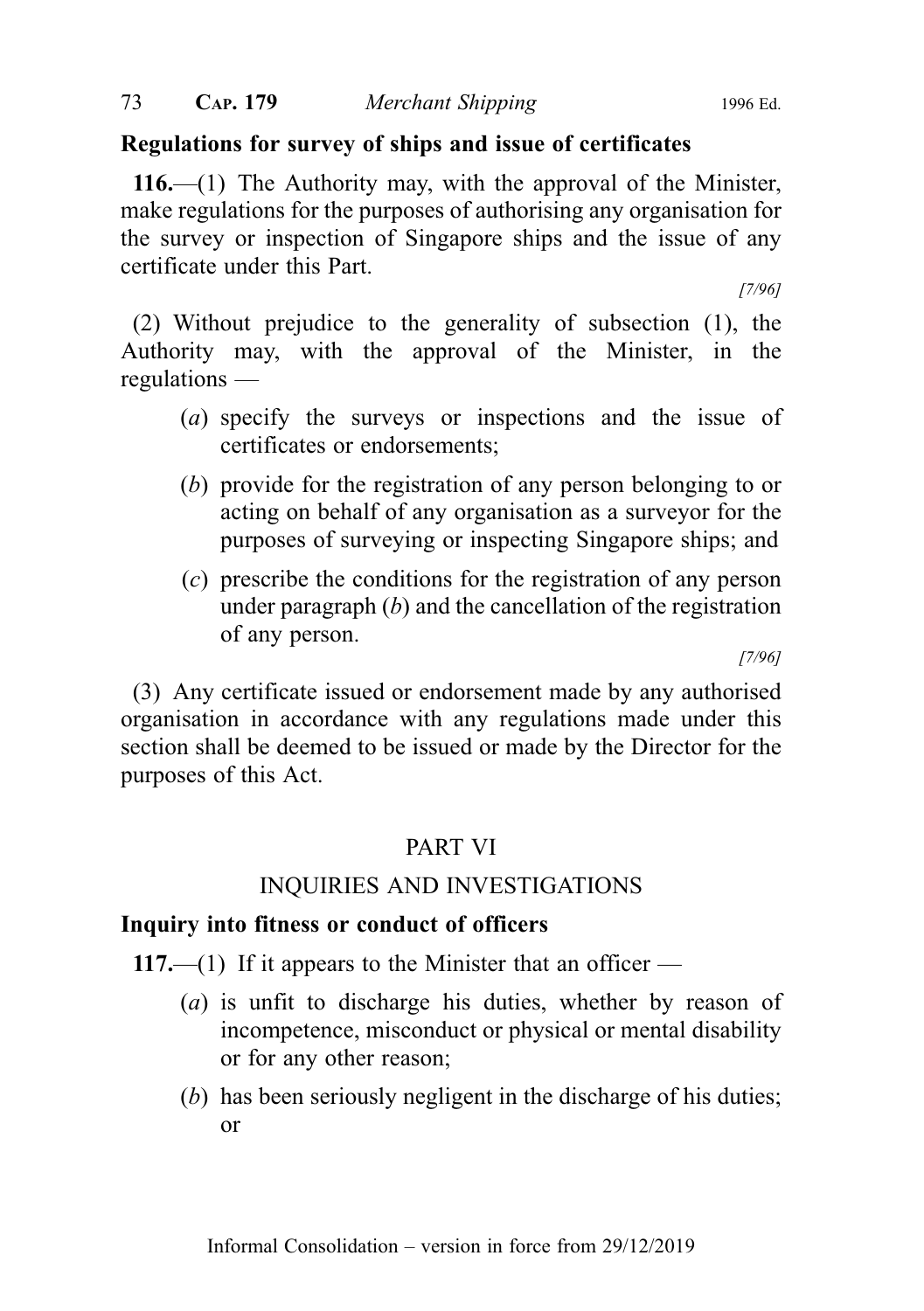(c) has failed to comply with section 106 (duty to give assistance and information after collision),

the Minister may cause an inquiry to be held by one or more persons appointed by him and, if he does so, may, if he thinks fit, suspend, pending the outcome of the inquiry, any certificate issued or deemed to be issued to the officer under section 47 and require the officer to deliver it to him.

(2) Where a certificate issued to an officer has been suspended under subsection (1), the suspension may, on the application of the officer, be terminated by the High Court and the decision of the Court on such an application shall be final.

(3) An inquiry under this section shall be conducted in accordance with the regulations made under section 119(3).

(4) The persons holding an inquiry under this section into the fitness or conduct of the officer —

- (a) may, if satisfied of any of the matters mentioned in subsection  $(1)(a)$ ,  $(b)$  and  $(c)$ , cancel or suspend any certificate issued or deemed to be issued to the officer under section 47 or censure him;
- (b) may make such order with regard to the costs of the inquiry as they think just; and
- (c) shall make a report on the case to the Minister,

and if the certificate is cancelled or suspended, the officer (unless he has delivered it to the Minister in pursuance of subsection (1)) shall deliver it forthwith to the persons holding the inquiry or to the Director.

(5) Any costs which a person is ordered to pay under subsection  $(4)(b)$  may be recovered from him by the Director.

# Inquiries and investigations into shipping casualties

118.—(1) Where any of the following casualties has occurred:

(a) the loss or presumed loss, stranding, grounding, abandonment of or damage to a ship;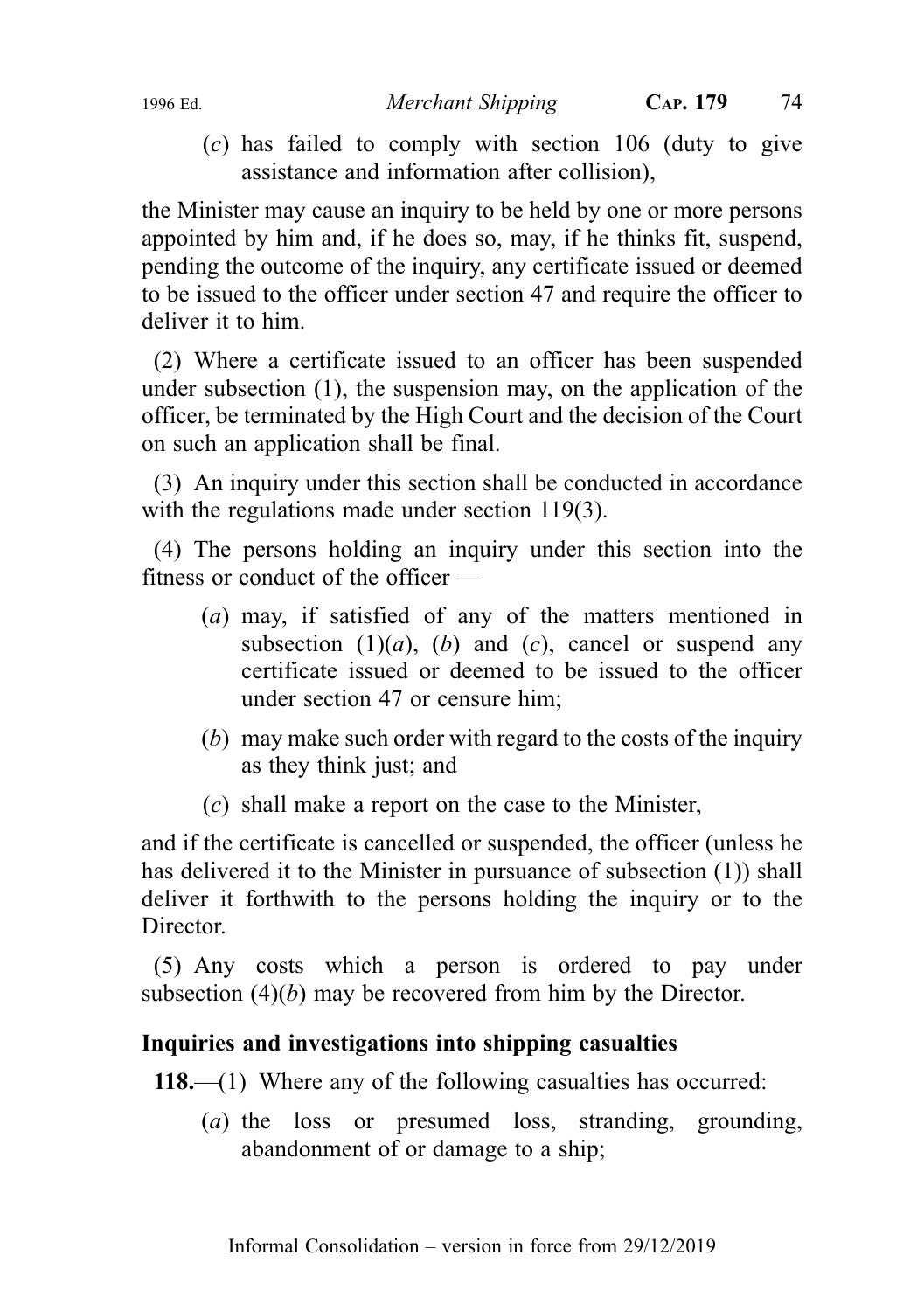- (b) a loss of life or serious personal injury caused by fire on board or by an accident to a ship or ship's boat, or by an accident occurring on board a ship or ship's boat; or
- $(c)$  any damage caused by a ship,

and, at the time it occurred, the ship was registered in Singapore or the ship or boat was in Singapore —

- (i) the Director may cause a preliminary inquiry into the casualty to be held by a person appointed by him; and
- (ii) the Minister may (whether or not a preliminary inquiry into the casualty has been held) cause a formal investigation into the casualty to be held by a Commissioner appointed by him.

(2) A person appointed under this section to hold a preliminary inquiry shall for the purpose of the inquiry have the powers conferred on an inspector by section 206.

# Formal investigations into shipping casualties

119.—(1) A Commissioner holding a formal investigation into a casualty under section 118 shall conduct it in accordance with the regulations made under section 121, and those regulations shall require the assistance of one or more assessors and, if any question as to the cancellation or suspension of an officer's certificate is likely to arise, the assistance of not less than 2 assessors.

(2) The Commissioner holding the formal investigation shall have all the powers of a Magistrate and shall also have all the powers of an inspector under this Act.

(3) If as a result of the investigation the Commissioner is satisfied, with respect to any officer, of any of the matters mentioned in section  $117(1)(a)$ , (b) and (c) and, if it is a matter mentioned in subsection  $(1)(a)$  or  $(b)$  of that section, is further satisfied that it caused or contributed to the casualty, he may cancel or suspend any certificate issued or deemed to be issued to the officer in accordance with the regulations made under section 47 or censure him; and if he cancels or suspends the certificate, the officer shall deliver the certificate forthwith to him or the Director.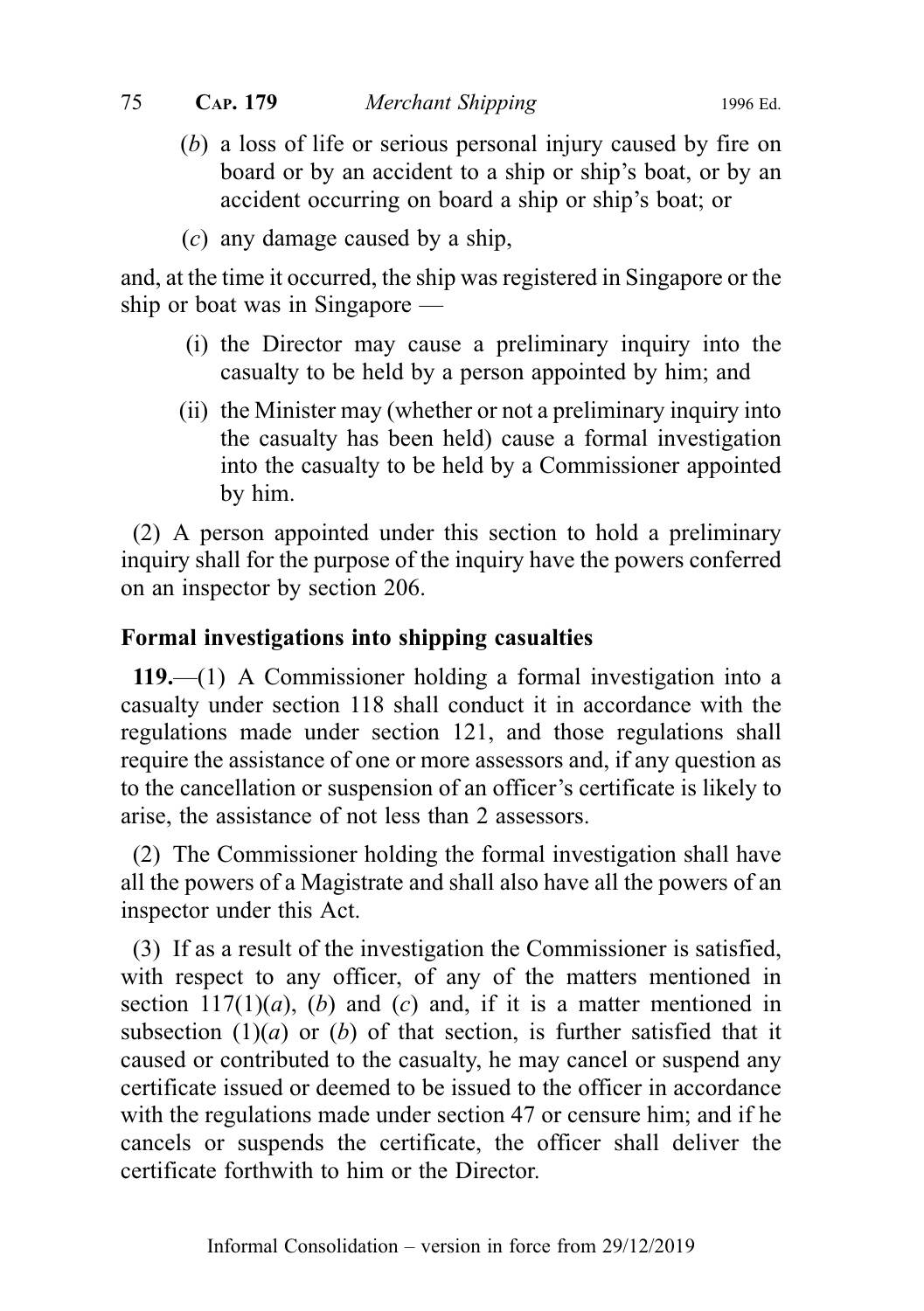(4) The Commissioner may make such order as to the costs of the investigation as he thinks just and shall make a report on the case to the Minister.

(5) Any costs which a person is ordered to pay under subsection (4) may be recovered from him by the Director.

# Re-hearing of and appeal from inquiries and investigations

120.—(1) Where an inquiry or formal investigation has been held under section 119, the Minister may order the whole or part of the case to be re-heard, and shall do so —

- (a) if new and important evidence which could not be produced at the inquiry or investigation has been discovered; or
- (b) if it appears to the Minister that there are other grounds for suspecting that a miscarriage of justice may have occurred.

(2) An order under subsection (1) may provide for the re-hearing to be held by the persons who held the inquiry or investigation or by the High Court.

(3) Any re-hearing under this section which is not held by the High Court shall be conducted in accordance with the regulations made under section 121; and section 119 shall apply in relation to a rehearing of an investigation by a Commissioner as it applies to the holding of an investigation.

(4) Where the persons holding the inquiry or investigation have decided to cancel or suspend the certificate of any person or have found any person at fault, then, if no application for an order under subsection (1) has been made or such application has been refused, that person or any other person who, having an interest in the inquiry or investigation, has appeared at the hearing and is affected by the decision or finding, may appeal to the High Court.

# Regulations as to inquiries, formal investigations and appeals

121.—(1) The Authority may, with the approval of the Minister, make regulations for the conduct of inquiries under section 117 and of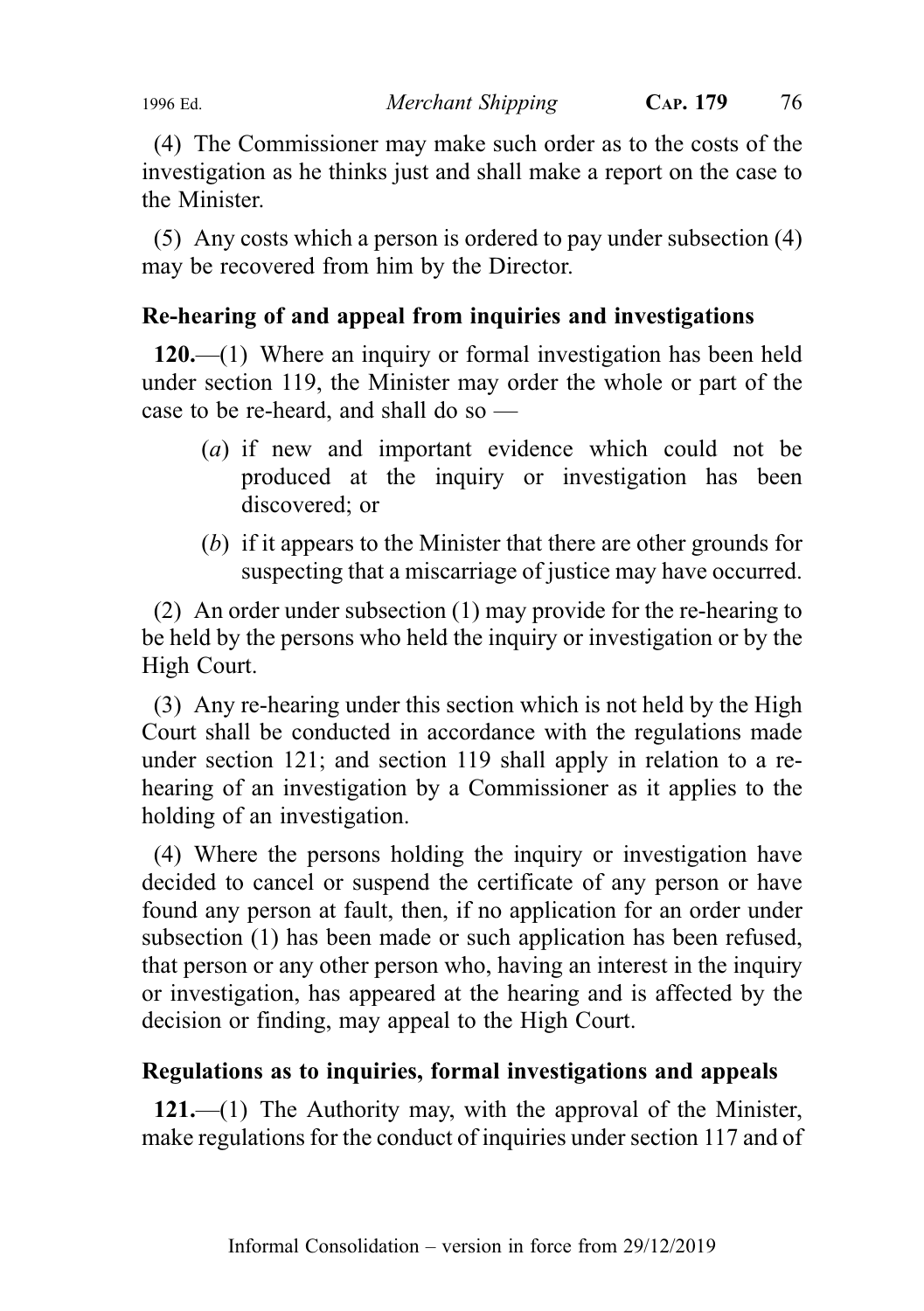formal investigations under section 119 and for the conduct of any rehearing under section 120 which is not held by the High Court.

[7/96]

(2) Without prejudice to the generality of subsection (1), regulations made under this section may provide for the appointment and summoning of assessors, the manner in which any facts may be proved, the persons allowed to appear, and the notices to be given to persons affected.

# Failure to deliver cancelled or suspended certificate

122. If a person fails to deliver a certificate as required under section 117 or 119, he shall be guilty of an offence and shall be liable on conviction to a fine not exceeding \$5,000.

#### Power to restore certificate

123. Where a certificate has been cancelled or suspended under this Part, the Minister may, if he is of the opinion that the justice of the case requires it, order the certificate to be re-issued or, as the case may be, reduce the period of suspension and order the certificate to be returned, or may order a new certificate of the same or lower grade in place of the cancelled or suspended certificate to be granted.

# Payment to persons holding inquiries or investigations and assessors

124. The Minister may direct such remuneration, if any, to be paid out of the Consolidated Fund to any person appointed to hold an inquiry under section 117 or an investigation under section 119 and to any assessor under this Part.

# PART VII

# DELIVERY OF GOODS

#### Interpretation of this Part

125. In this Part, unless the context otherwise requires —

"goods" includes every description of wares and merchandise;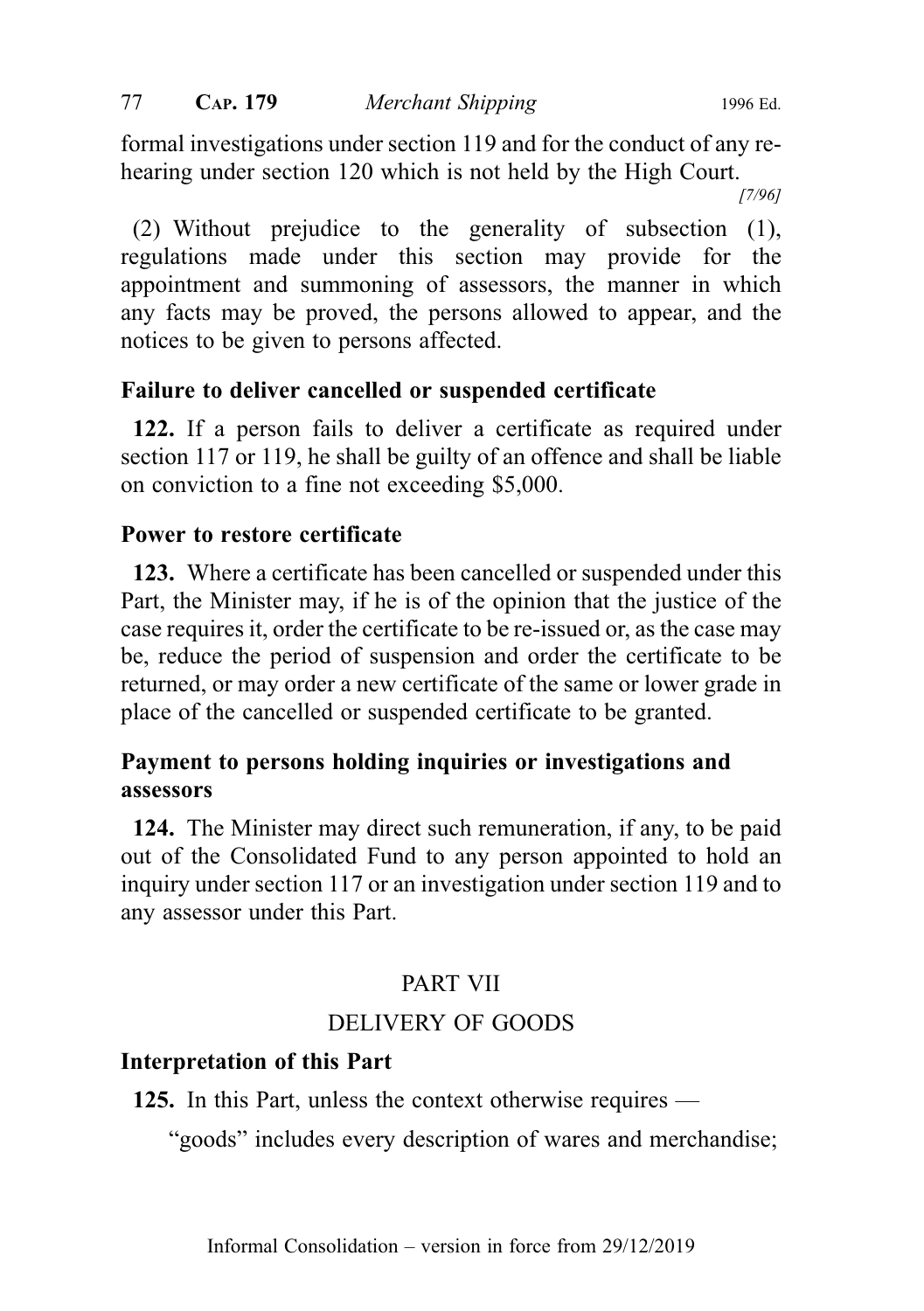- "owner", in relation to goods, means every person who is for the time being entitled, either as owner or agent for the owner, to the possession of the goods, subject in the case of a lien, if any, to that lien;
- "shipowner" includes the master of the ship and every other person authorised to act as agent for the owner or entitled to receive the freight, demurrage or other charges payable in respect of the ship;
- "warehouse" includes all warehouses, buildings and premises in which goods, when landed from ships, may be lawfully placed;

"warehouseman" means the occupier of a warehouse;

"wharf" includes all wharves, quays, docks and premises in or upon which any goods, when landed from ships, may be lawfully placed;

"wharfinger" means the occupier of a wharf.

# Powers of shipowner to land goods

126.—(1) In the absence of any arrangement whereby the owner of any goods imported in any ship into any port or place in Singapore is entitled to land or take delivery of the goods, or in case the owner of the goods is not ready or does not offer to land or take delivery under such arrangement as soon as the ship is ready to unload, a shipowner may land or unship the goods imported in any ship into Singapore at any time after the arrival of the ship.

(2) Where a shipowner lands goods under subsection (1), he shall place them, or cause them to be placed —

- (a) if any wharf or warehouse is named in the charter-party, bill of lading or agreement, as the wharf or warehouse where the goods are to be placed and if they can be conveniently there received, on that wharf or in that warehouse; and
- (b) in any other case, on some wharf or in some warehouse on or in which goods of a like nature are usually placed.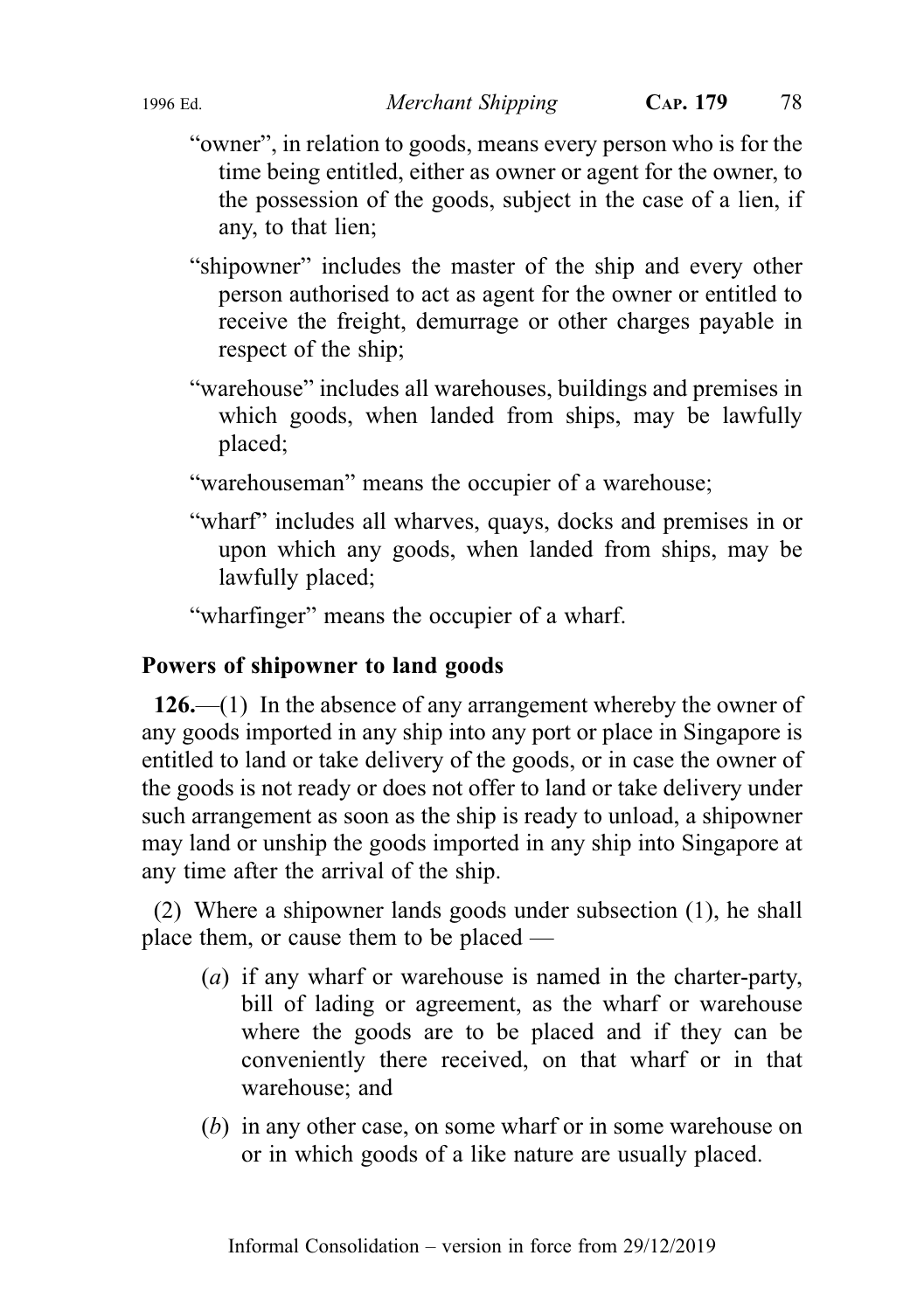#### Lien for freight on landing goods

127.—(1) If, at the time when any goods are landed from any ship and placed in the custody of any person as a wharfinger or warehouseman, the shipowner gives to the wharfinger or warehouseman notice in writing that the goods are to remain subject to a lien for freight or other charges payable to the shipowner to an amount mentioned in the notice, the goods so landed shall, in the hands of the wharfinger or warehouseman, continue subject to the same lien, if any, for such charges as they were subject to before the landing thereof.

(2) The wharfinger or warehouseman receiving those goods shall retain them until the lien is discharged as hereinafter mentioned, and shall, if he fails to do so, make good to the shipowner any loss thereby occasioned to him.

#### Discharge of lien

128. The lien for freight and other charges shall be discharged —

- (a) upon the production to the wharfinger or warehouseman of a receipt for the amount claimed as due, and delivery to the wharfinger or warehouseman of a copy thereof or of a release of freight from the shipowner; and
- (b) upon the deposit by the owner of the goods with the wharfinger or warehouseman of a sum of money equal in amount to the sum claimed as aforesaid by the shipowner,

but in the latter case, the lien shall be discharged without prejudice to any other remedy which the shipowner may have for the recovery of the freight.

# Provisions as to deposits by owners of goods

129.—(1) When a deposit is made with the wharfinger or warehouseman, the person making the deposit may, within 15 days after making it, give to the wharfinger or warehouseman notice in writing to retain it, stating in the notice the sum, if any, which he admits to be payable to the shipowner, or, as the case may be, that he does not admit any sum to be so payable, but if no such notice is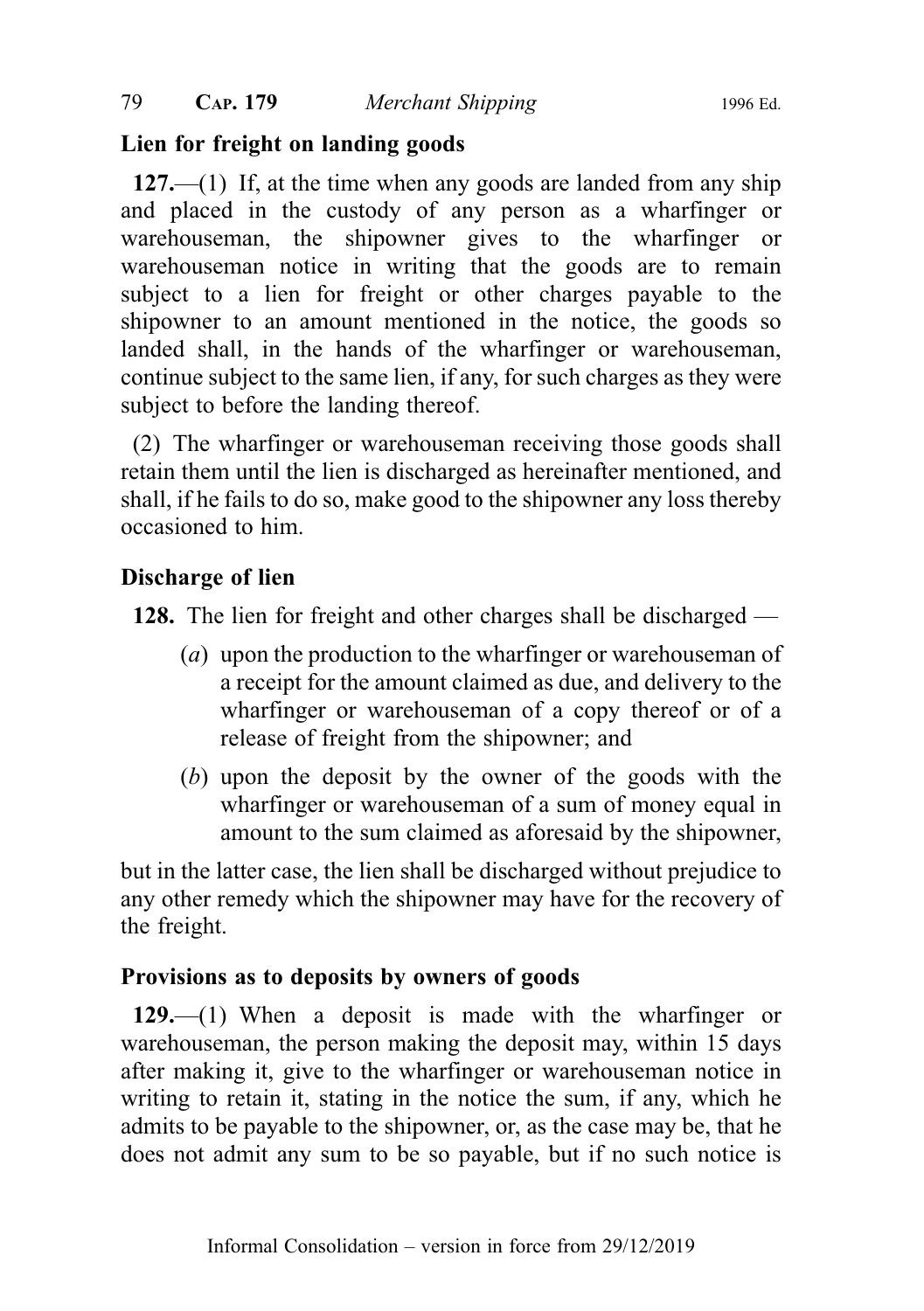given, the wharfinger or warehouseman may, at the expiration of the 15 days, pay the sum deposited over to the shipowner.

(2) If a notice is given under subsection (1), the wharfinger or warehouseman shall immediately apprise the shipowner of it, and shall pay or tender to him out of the sum deposited the sum, if any, admitted by the notice to be payable, and shall retain the balance, or if no sum is admitted to be payable the whole of the sum deposited, for 30 days from the date of the notice.

(3) At the expiration of those 30 days, unless legal proceedings have in the meantime been instituted by the shipowner against the owner of the goods to recover the balance or sum, or otherwise for the settlement of any dispute which may have arisen between them concerning the freight or other charges as aforesaid, and notice in writing of those proceedings has been served on the wharfinger or warehouseman, the wharfinger or warehouseman shall pay the balance or sum to the owner of the goods.

(4) A wharfinger or warehouseman shall, by any payment under this section, be discharged from all liability in respect thereof.

(5) For the purposes of this section, "legal proceedings" shall be deemed to include arbitration and an arbitration shall be deemed to be commenced by the service of a notice of a kind and in the manner specified in section 30 of the Limitation Act [Cap. 163].

# Sale of goods by wharfinger and warehouseman

130.—(1) If the lien is not discharged and no deposit is made as aforesaid, the wharfinger or warehouseman may, and, if required by the shipowner, shall, at the expiration of 90 days from the time when the goods were placed in his custody, or, if the goods are of a perishable nature, at such earlier period as he thinks fit, sell by public auction the goods or so much thereof as is necessary to satisfy the charges hereinafter mentioned.

(2) Before making the sale, the wharfinger or warehouseman shall give notice thereof by advertisement in 2 newspapers circulating in Singapore, and shall also if the address of the owner of the goods has been stated on the manifest of the cargo or on any of the documents which have come into the possession of the wharfinger or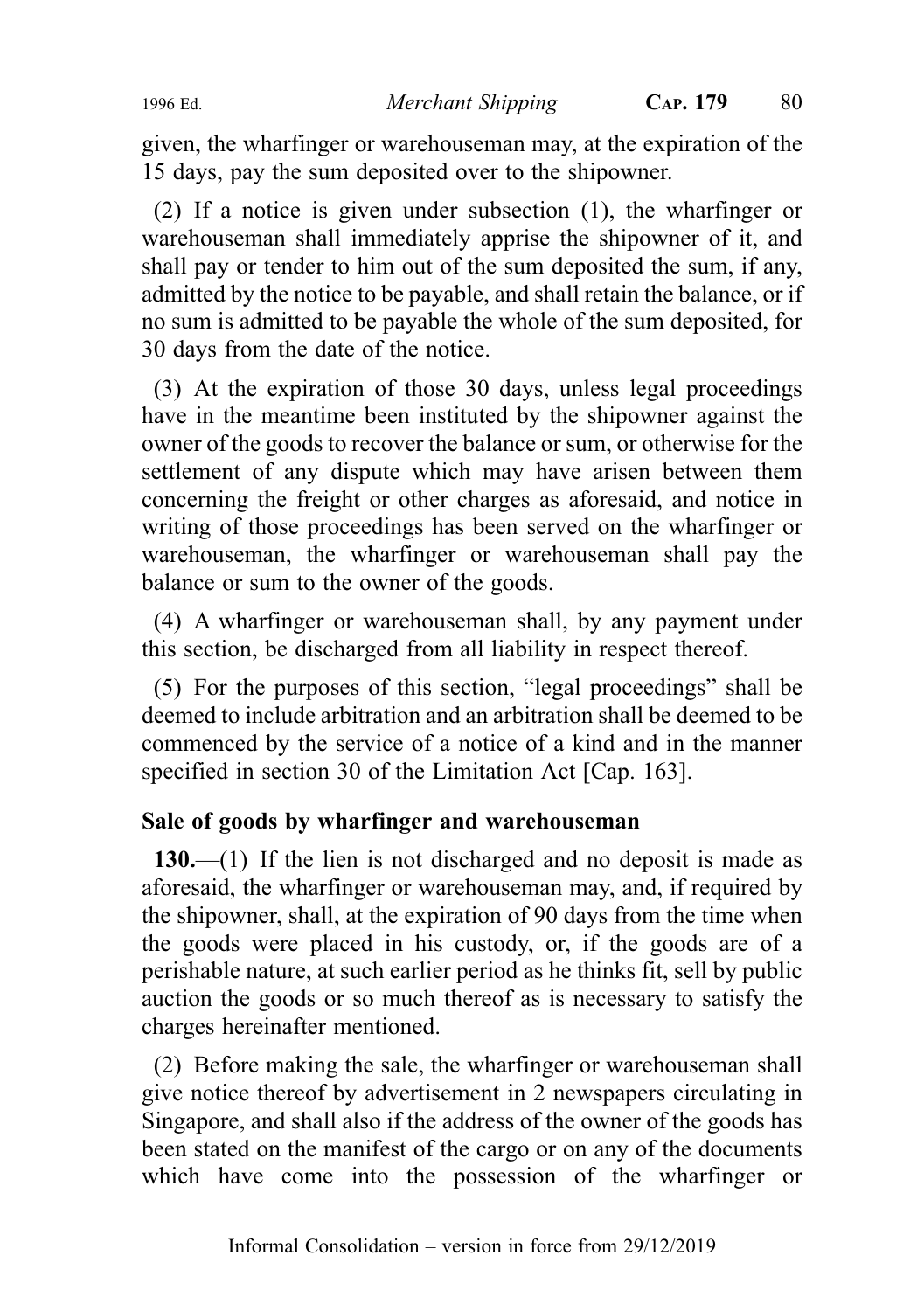warehouseman or is otherwise known to him, send notice of the sale to the owner of the goods by post.

(3) The title of a bona fide purchaser of the goods shall not be invalidated by reason of the omission to send the notice required by this section, nor shall any such purchaser be bound to inquire whether the notice has been sent.

# Application of proceeds of sale

131.—(1) The proceeds of sale of the goods shall be applied by the wharfinger or warehouseman as follows and in the following order:

- (a) firstly, in payment of any duties payable to the Government in respect thereof;
- (b) secondly, in payment of the expenses of the sale;
- (c) thirdly, in payment of the charges of the wharfinger or warehouseman and the shipowner according to such priority as is determined by the terms of the agreement, if any, in that behalf between them; or, if there is no such agreement —
	- (i) in payment of the rent, rates and other charges due to the wharfinger or warehouseman in respect of the goods; and
	- (ii) in payment of the amount claimed by the shipowner as due for freight or other charges in respect of the goods.

(2) The surplus, if any, shall be paid to the owner of the goods.

# Wharfinger's and warehouseman's rent and expenses

132. Whenever any goods are placed in the custody of a wharfinger or warehouseman under the authority of this Part, the wharfinger or warehouseman shall be entitled to rent in respect of the goods, and shall also have power at the expense of the owner of the goods, do all such reasonable acts as in the judgment of the wharfinger or warehouseman are necessary for the proper custody and preservation of the goods, and shall have a lien on the goods for the rent and expenses.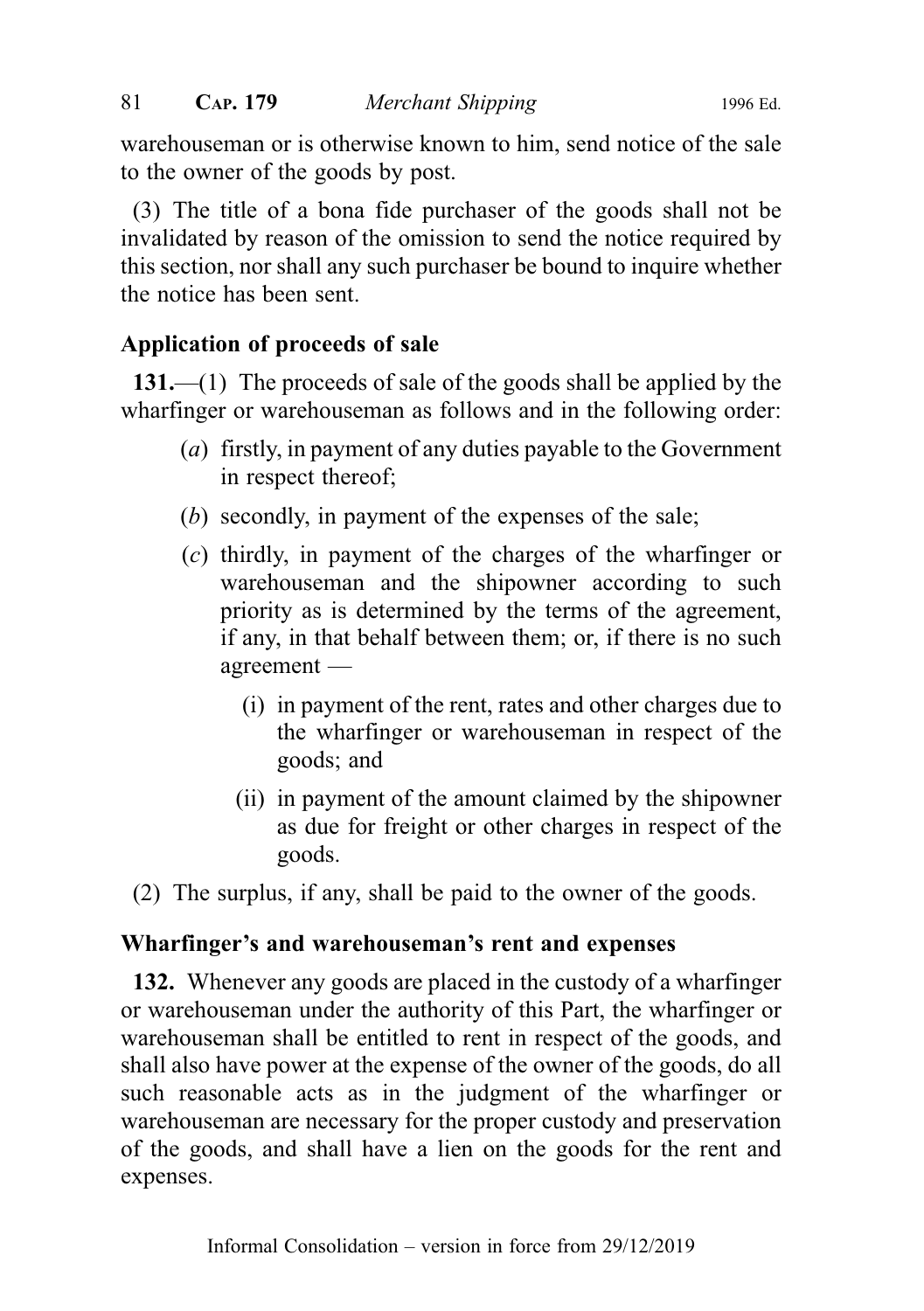#### Wharfinger's and warehouseman's protection

133. Nothing in this Part shall compel any wharfinger or warehouseman to take charge of any goods which he would not have been liable to take charge of if this Act had not been enacted, nor shall he be bound to see to the validity of any lien claimed by any shipowner under this Part.

#### PART VIII

# LIABILITY OF SHIPOWNERS AND SALVORS FOR MARITIME CLAIMS

[56/2004 wef 01/05/2005]

#### Interpretation of this Part

134. In this Part —

"Convention" means the Convention on Limitation of Liability for Maritime Claims, 1976, as amended by the Protocol of 1996 to Amend the Convention on Limitation of Liability for Maritime Claims and set out in the Schedule;

[Act 3 of 2019 wef 29/12/2019]

"ship" in the Convention includes —

- (a) any air-cushion vehicle designed to operate in or over water while so operating; and
- (b) any structure (whether completed or in the course of completion) launched and intended for use in navigation as a ship or part of a ship.

[56/2004 wef 01/05/2005]

#### Exclusion of liability

135.—(1) Subject to subsection (3), the owner of a Singapore ship is not liable for any loss or damage —

- (a) where any property on board the ship is lost or damaged by reason of fire on board the ship; or
- (b) where any gold, silver, watches, jewels or precious stones on board the ship are lost or damaged by reason of theft,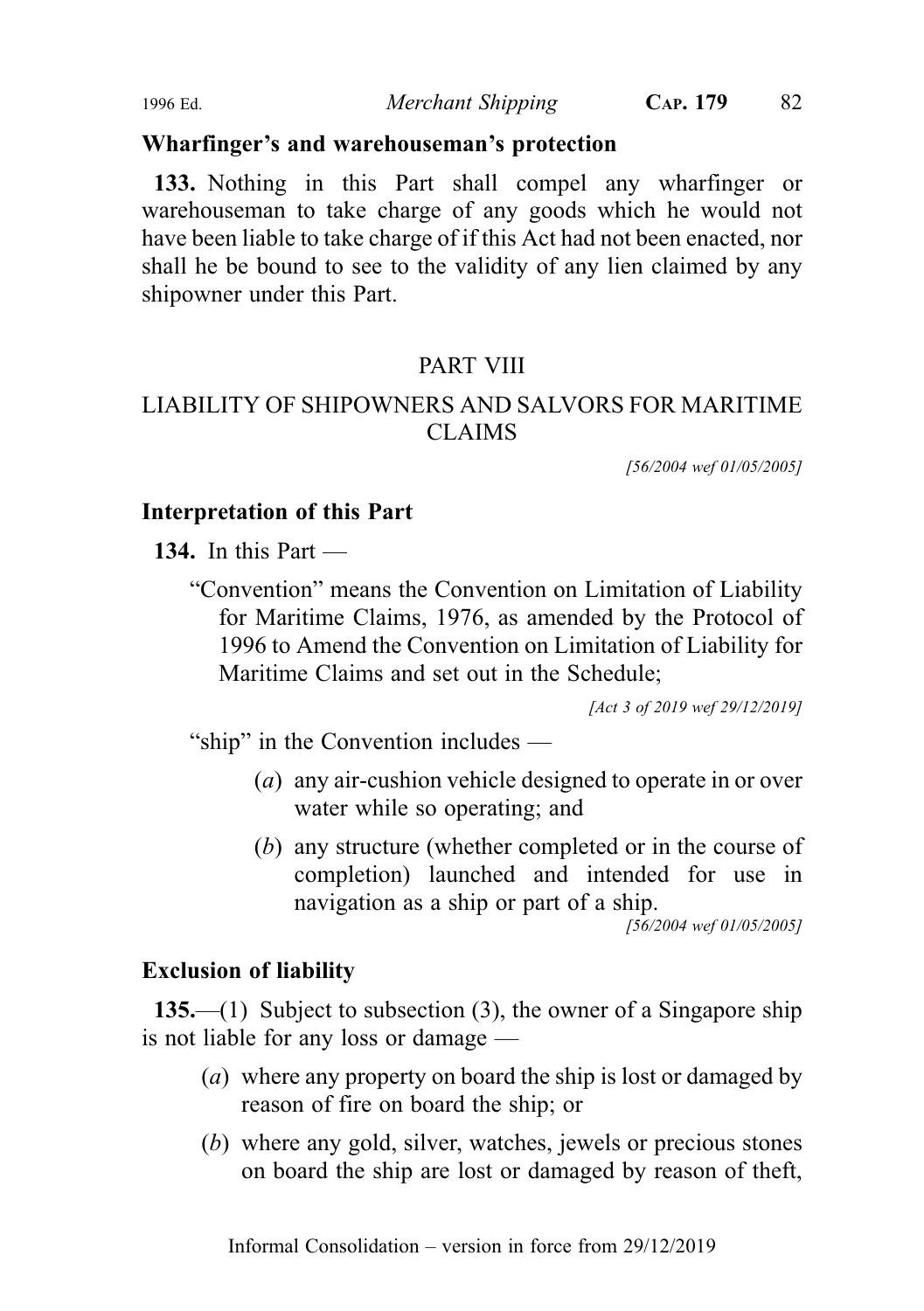robbery or other dishonest conduct and their nature and value were not at the time of shipment declared by their owner or shipper to the owner or master of the ship in the bill of lading or otherwise in writing.

(2) Subject to subsection (3), where the loss or damage arises from anything done or omitted by any person in his capacity as master or member of the crew or (otherwise than in that capacity) in the course of his employment as a servant of the owner of the ship, subsection  $(1)$  also excludes the liability of —

- (a) the master, member of the crew or servant; and
- (b) in a case where the master or member of the crew is the servant of a person whose liability would not be excluded by that subsection apart from this paragraph, the person whose servant he is.

(3) This section does not exclude the liability of any person for any loss or damage resulting from any such personal act or omission of his as is mentioned in Article 4 of the Convention.

(4) In this section, "owner", in relation to a ship, includes any part owner and any charterer, manager or operator of the ship.

[56/2004 wef 01/05/2005]

#### Limitation of liability for maritime claims

136.—(1) Subject to this Part, the provisions of the Convention, other than paragraph  $1(d)$  and  $(e)$  of Article 2 of the Convention, shall have the force of law in Singapore.

 $(1A)$  In paragraph 2 of Article 2 of the Convention —

- (a) the reference to paragraph 1 is a reference to paragraph  $1(a)$ ,  $(b)$ ,  $(c)$  and  $(f)$  of that Article; and
- (b) the reference to paragraph  $1(d)$ , (e) and (f) is a reference to paragraph  $1(f)$  of that Article.

[Act 3 of 2019 wef 29/12/2019]

(2) For the purposes of paragraph 3 of Article 6 of the Convention, it is hereby provided that a claim in respect of damage to harbour works, basins, waterways or aids to navigation has priority over any other claim under paragraph  $1(b)$  of that Article.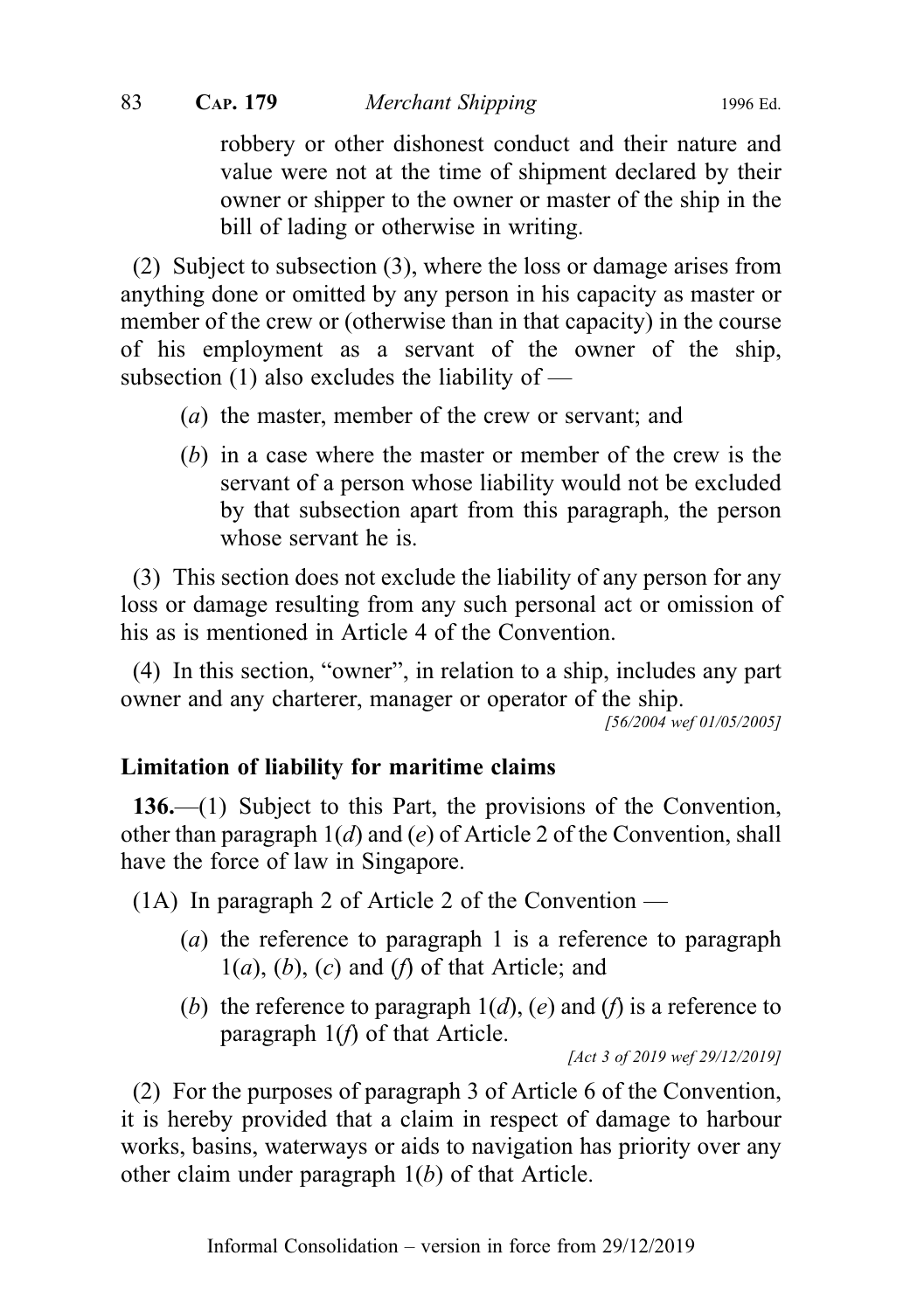(3) Notwithstanding paragraph 2 of Article 1 of the Convention, the right to limit liability under the Convention applies in relation to any ship whether seagoing or not, and "shipowner" in that paragraph has a corresponding meaning.

[56/2004 wef 01/05/2005]

# General limits

137.—(1) In the application of Article 6 of the Convention —

- (a) to a ship licensed as a harbour craft under the Maritime and Port Authority of Singapore Act (Cap. 170A), that Article has effect as if the aggregate of the amounts in paragraph  $1(a)(i)$  and  $(b)(i)$  referred to the sum insured under the policy of insurance for the time being required by the Port Master under that Act to be in force in relation to that harbour craft in respect of third party risks; and
- (b) to any other ship with a tonnage less than 300 tons, that Article has effect as if —
	- (i) paragraph  $1(a)(i)$  referred to 166,667 Units of Account; and
	- (ii) paragraph  $1(b)(i)$  referred to 83,333 Units of Account.

(2) For the purposes of Article 6 of the Convention and subsection  $(1)(b)$ , a ship's tonnage is its gross tonnage calculated in such manner as may be prescribed by an order made by the Minister.

(3) Any order under this section shall, so far as appears to the Minister to be practicable, give effect to the regulations in Annex I of the International Convention on Tonnage Measurement of Ships, 1969.

[56/2004 wef 01/05/2005]

# Limit for passenger claims

138. In the case of a passenger ship within the meaning of Part V, the ship's certificate mentioned in paragraph 1 of Article 7 of the Convention is the passenger ship's certificate issued under or recognised by regulations made under section 100.

[56/2004 wef 01/05/2005]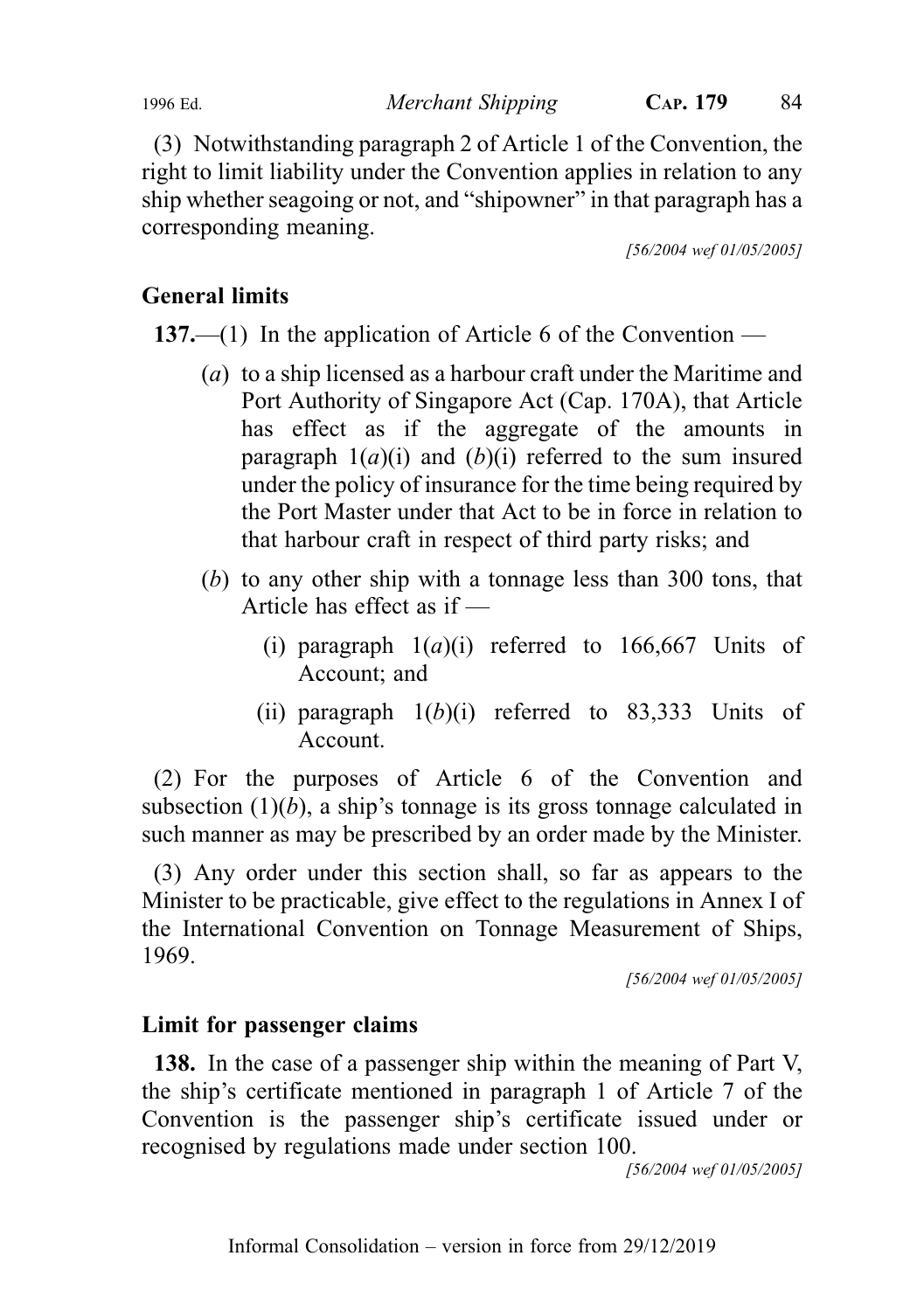#### Constitution and distribution of fund

139.—(1) The Authority may, from time to time, by order prescribe the rate of interest to be applied for the purposes of paragraph 1 of Article 11 of the Convention.

(2) Where a fund is constituted with the High Court in accordance with Article 11 of the Convention for the payment of claims arising out of any occurrence, the Court may stay any proceedings relating to any claim arising out of that occurrence which are pending against the person by whom the fund has been constituted.

(3) No lien or other right in respect of any ship or property shall affect the proportions in which under Article 12 of the Convention the fund is distributed among several claimants.

[56/2004 wef 01/05/2005]

#### Bar to other actions

140. Where the release of a ship or other property is ordered under paragraph 2 of Article 13 of the Convention, the person on whose application it is ordered to be released is deemed to have submitted to the jurisdiction of the High Court to adjudicate on the claim for which the ship or property was arrested or attached.

[56/2004 wef 01/05/2005]

#### Meaning of "State Party"

141. The Minister may, by order published in the *Gazette*, declare that any State specified in the order is, or was at a date specified in the order, a party to the Convention in respect of a particular country, and any such order shall be conclusive evidence that that State is, while the order remains in force, or was at that date, a party to the Convention in respect of that country.

[56/2004 wef 01/05/2005]

#### Units of Account

142.—(1) For the purposes of Article 6 of the Convention, the Authority may certify the respective amounts in Singapore dollar which are to be taken as equivalent for a particular day to the sums expressed in special drawing rights in that Article.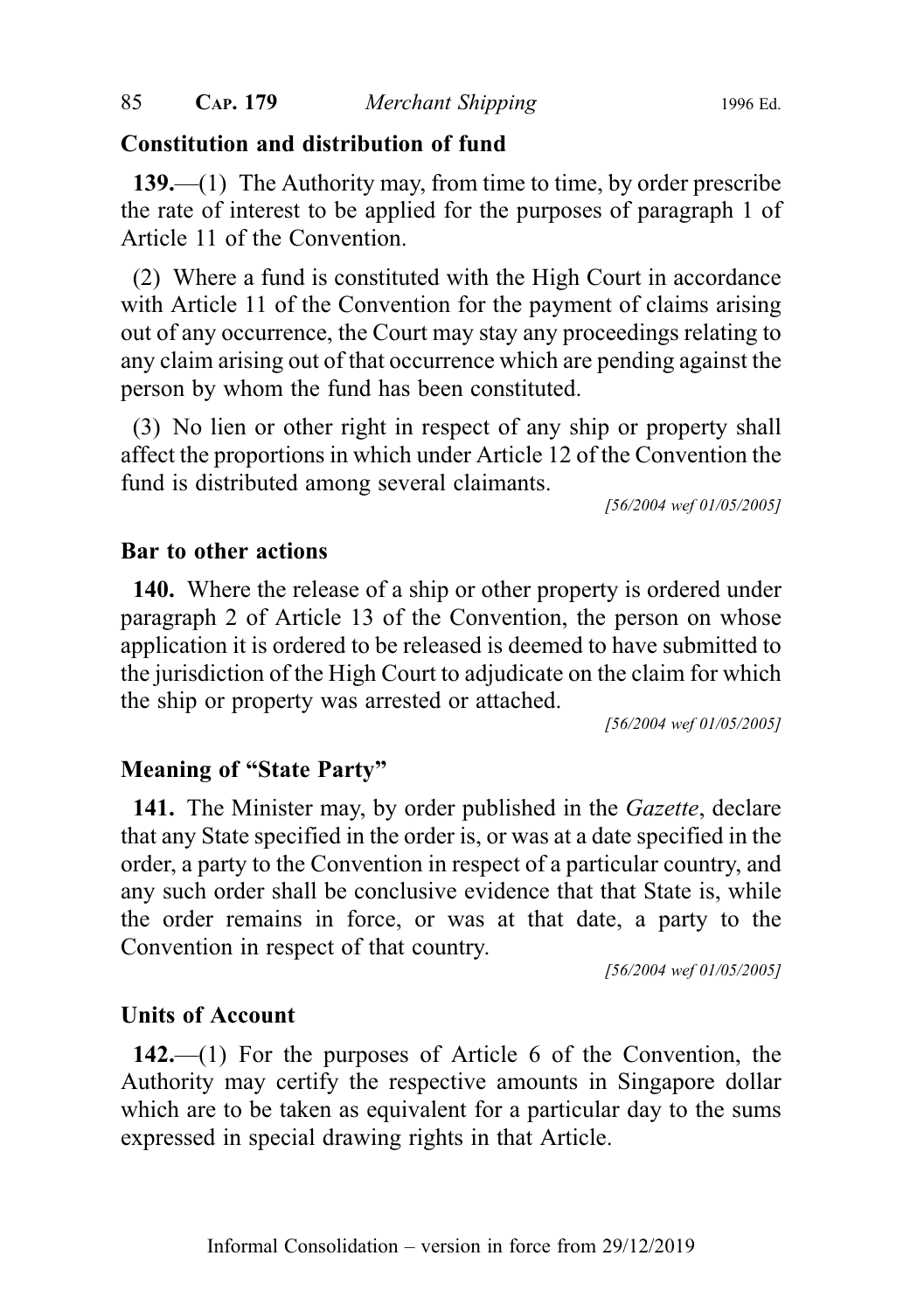(2) A certificate given by the Authority under subsection (1) shall be conclusive evidence of the matters referred to in that subsection for the purposes of that Article; and a document purporting to be such a certificate shall, in any proceedings, be received in evidence and, unless the contrary is proved, be deemed to be such a certificate.

(3) The Authority may charge such fee as it may determine for any certificate given by it under this section.

[56/2004 wef 01/05/2005]

#### Amendment of Schedule

143. The Minister may, by order published in the *Gazette*, amend the Schedule in accordance with any revision to the Convention or to any protocol to the Convention which may apply to Singapore from time to time.

[56/2004 wef 01/05/2005]

#### Saving

**144.** Nothing in section  $5(a)$  or  $16(a)$ ,  $(b)$  or  $(c)$  of the Merchant Shipping (Miscellaneous Amendments) Act 2019 applies in relation to any liability arising out of an occurrence which took place before the date of commencement of that provision, and the Merchant Shipping Act as in force immediately before that date continues to apply in relation to such an occurrence as if that provision had not been enacted.

[Act 3 of 2019 wef 29/12/2019]

# PART IX

#### WRECK AND SALVAGE

#### Interpretation of this Part

145. In this Part, unless the context otherwise requires —

"receiver" means a receiver of wreck;

- "salvage" includes all expenses properly incurred by the salvor in the performance of salvage services;
- "wreck" includes jetsam, flotsam, lagan and derelict found in or on the shores of the sea or any tidal water.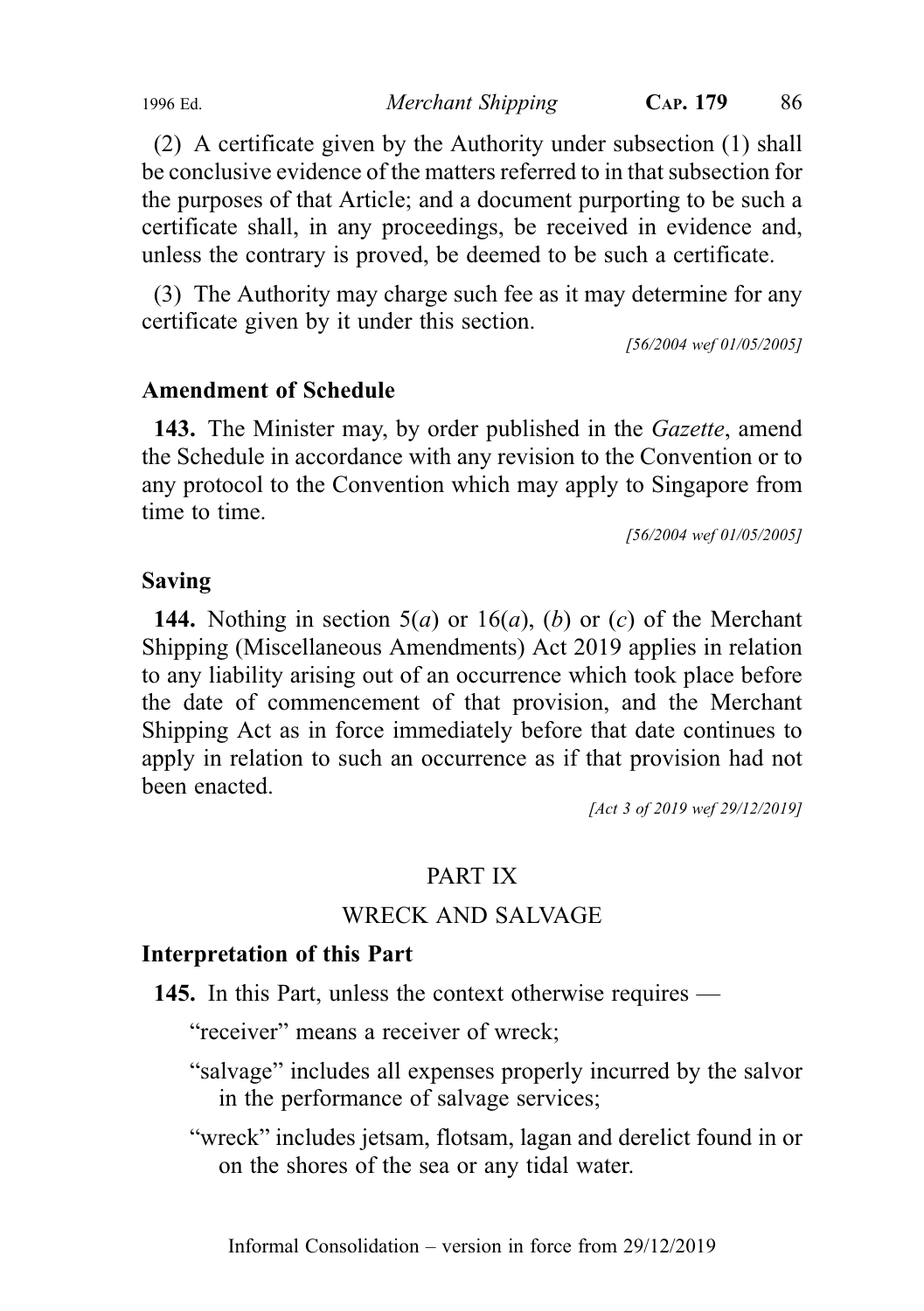#### Receiver of wrecks

146. The Authority shall have the general supervision throughout Singapore over all matters relating to wrecks and may, by notification in the Gazette, appoint any person to be a receiver of wreck and to perform the duties of a receiver under this Part.

#### Duty of receiver in respect of ship in distress

147.—(1) Where any ship is wrecked, stranded or in distress at any place on or near the coasts of Singapore or any tidal water within the limits of Singapore, the receiver shall, upon being made acquainted with the circumstances, forthwith proceed there, and upon his arrival shall take the command of all persons present and shall assign such duties and give such directions to each person as he thinks fit for the preservation of the ship and of the lives of the persons belonging to the ship (referred to in this Part as shipwrecked persons) and of the cargo and apparel of the ship.

(2) Any person who wilfully disobeys any direction of the receiver shall be guilty of an offence and shall be liable on conviction to a fine not exceeding \$2,000, but the receiver shall not interfere between the master and the crew of the ship in reference to the management thereof unless he is requested to do so by the master.

#### Powers of receiver in case of ships in distress

148.—(1) The receiver may, with a view to the preservation under section 147 of shipwrecked persons or of the ship, cargo or apparel —

- (a) require such persons as he thinks necessary to assist him;
- (b) require the master or other person having the charge of any ship near at hand to give such aid with his men or ship as is in his power; and
- (c) demand the use of any vehicle that may be near at hand.

(2) Any person who refuses without reasonable cause to comply with any such requisition or demand shall be guilty of an offence and shall be liable on conviction to a fine not exceeding \$2,000.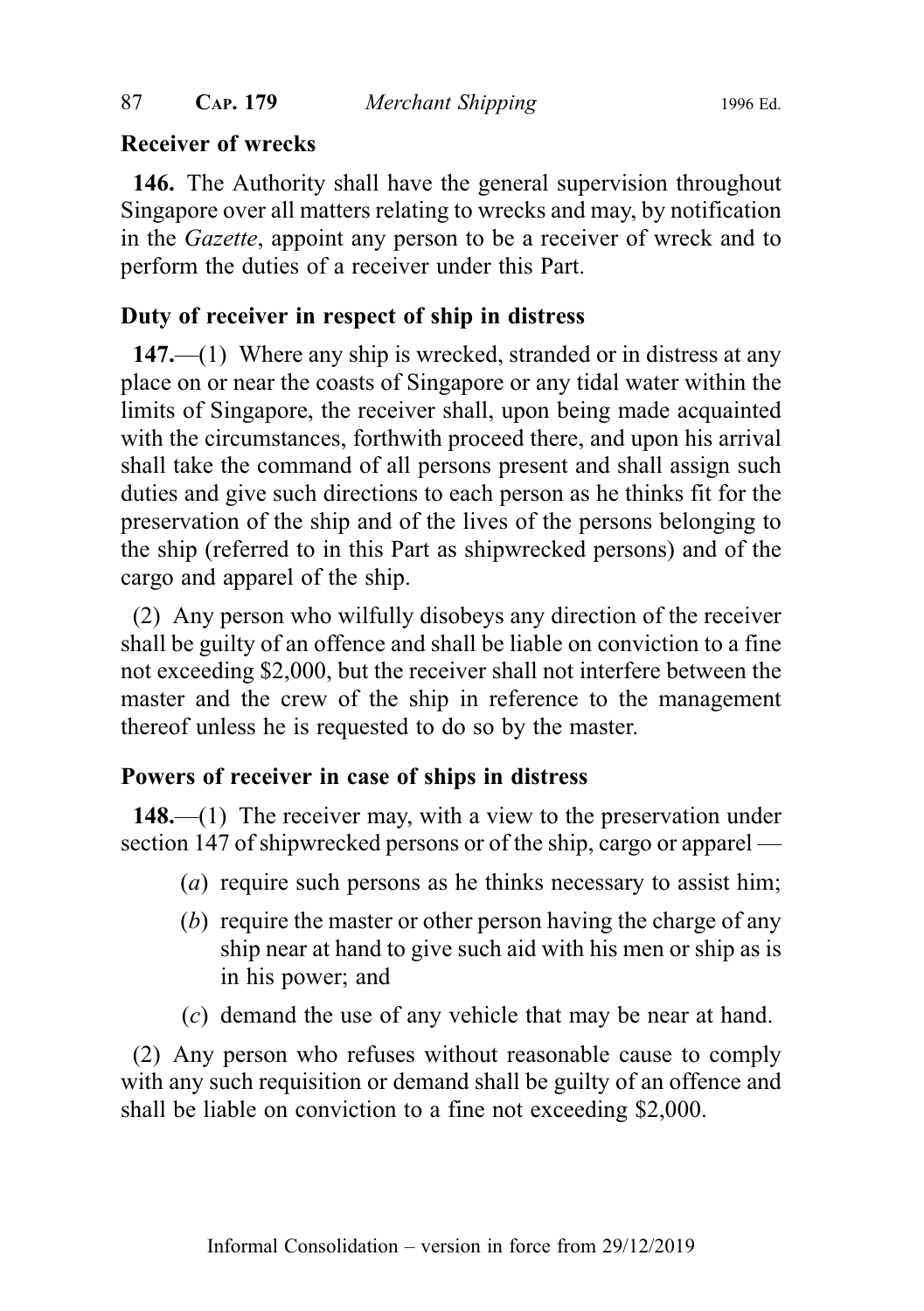#### Power to pass over adjoining lands

149.—(1) Whenever a ship is wrecked, stranded or in distress as aforesaid, all persons may, for the purpose of rendering assistance to the ship, or of saving the lives of the shipwrecked persons, or of saving the cargo or apparel of the ship, unless there is some public road equally convenient, pass and repass, over any adjoining lands without being subject to interruption by the owner or occupier, so that they do as little damage as possible, and may also on the like condition, deposit on those lands any cargo or other article recovered from the ship.

(2) Any damage sustained by an owner or occupier in consequence of the exercise of the rights given by this section shall be a charge on the ship, cargo or articles, in respect of or by which the damage is occasioned, and the amount payable in respect of the damage shall, in case of dispute, be determined and shall, in default of payment, be recoverable in the same manner as the amount of salvage is under this Part determined or recoverable.

- (3) Any owner or occupier of any land who
	- (a) impedes or hinders any person in the exercise of the rights given by this section by locking his gates, or refusing upon request to open the same, or otherwise;
	- (b) impedes or hinders the deposit of any cargo or other article recovered from the ship as aforesaid on the land; or
	- (c) prevents or endeavours to prevent any such cargo or other article from remaining deposited on the land for a reasonable time until the cargo or article can be removed to a safe place of public deposit,

shall be guilty of an offence and shall be liable on conviction to a fine not exceeding \$2,000.

#### Power of receiver to suppress plunder and disorder by force

150.—(1) Whenever a ship is wrecked, stranded or in distress as aforesaid, and any person plunders, creates disorder or obstructs the preservation of the ship or of the shipwrecked persons or of the cargo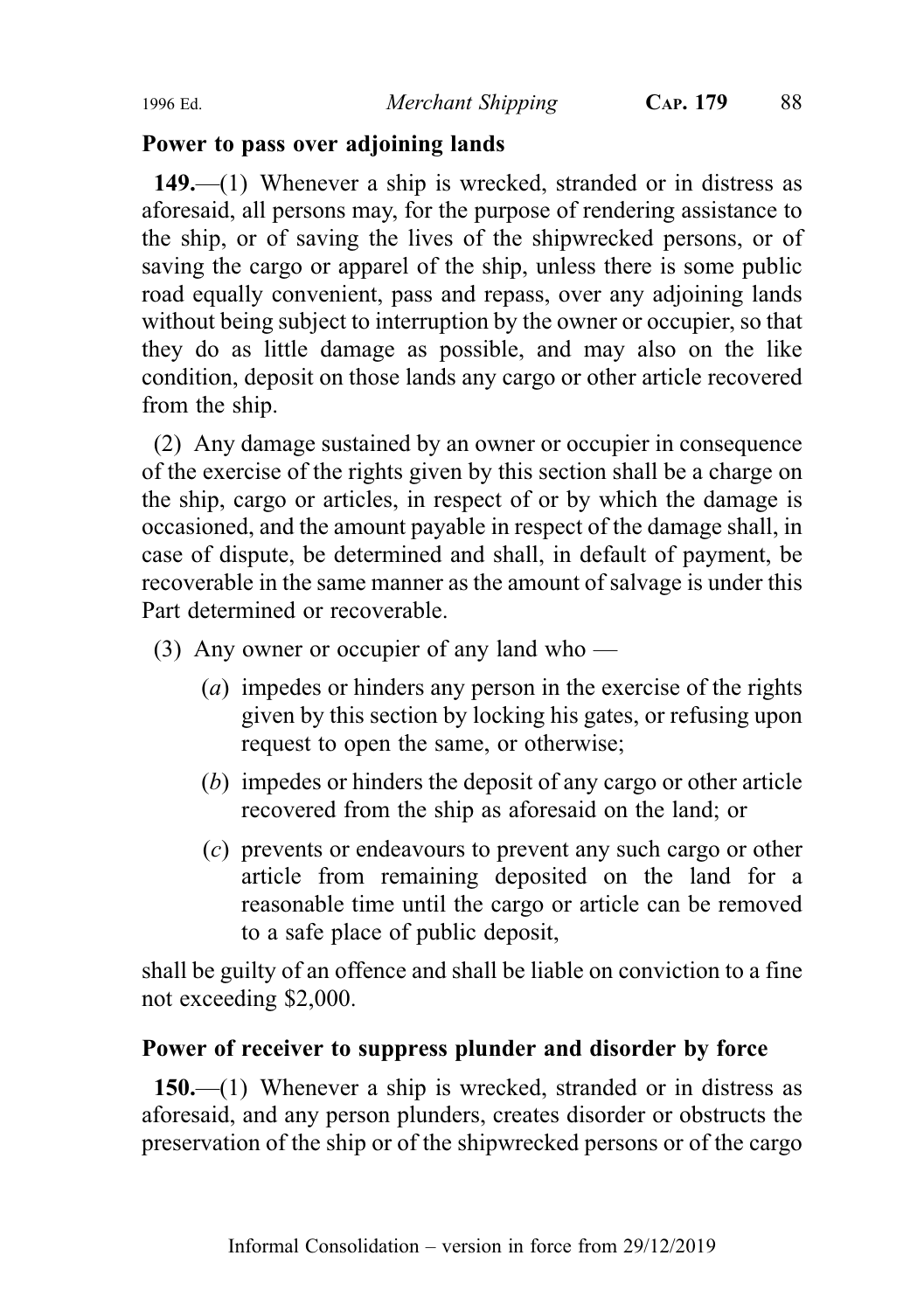or apparel of the ship, the receiver may cause that person to be apprehended.

(2) The receiver may use force for the suppression of any such plundering, disorder or obstruction, and may command all persons to assist him in so using force.

#### Exercise of powers of receiver in his absence

151.—(1) Where a receiver is not present, the following officers or persons in succession, each in the absence of the other, in the order in which they are named, namely, superintendent or assistant superintendent of police, Magistrate, Justice of the Peace, or commissioned officer on full pay in the Singapore Armed Forces, may do anything by this Part authorised to be done by the receiver.

(2) An officer acting under this section for a receiver shall, with respect to any goods or articles belonging to a ship the delivery of which to the receiver is required by this Act, be considered as the agent of the receiver, and shall place the goods or articles in the custody of the receiver, but the officer shall not be entitled to any fees payable to receivers or be deprived by reason of his so acting of any right to salvage to which he would otherwise be entitled.

#### Examination in respect of ships in distress

152.—(1) Where any ship is or has been in distress on the coasts of Singapore, a receiver of wreck or in his absence a Magistrate or a Justice of the Peace shall, as soon as conveniently may be, examine on oath any person belonging to the ship, or any other person who is able to give any account thereof or of the cargo or stores thereof, as to the following matters:

- (a) the name and description of the ship;
- (b) the names of the master and the owner;
- (c) the names of the owners of the cargo;
- (d) the ports from and to which the ship was bound;
- (e) the occasion of the distress of the ship;
- (f) the services rendered; and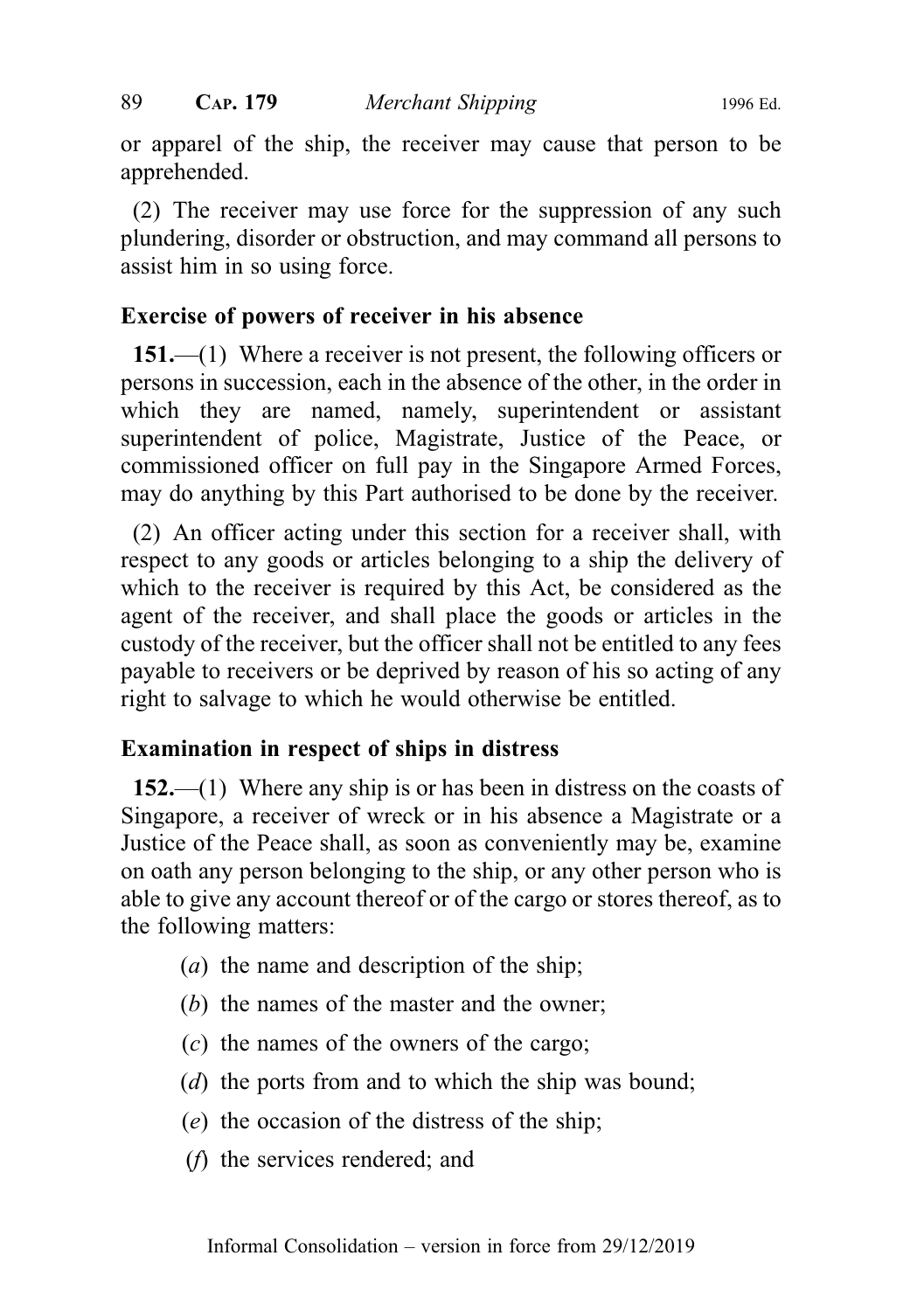(g) such other matters or circumstances relating to the ship or to the cargo on board the ship as the person holding the examination thinks necessary.

(2) The person holding the examination shall take the examination down in writing, and shall send one copy thereof to the Authority, and another to the office of the Port Master, where the copy shall be placed in some conspicuous place for the inspection of persons desirous of examining it.

(3) The person holding the examination shall for the purposes thereof have all the powers of an inspector under this Act.

# Rules to be observed by persons finding wreck

153.—(1) Where any person finds or takes possession of any wreck within the limits of Singapore or of any wreck found or taken possession of outside the limits of Singapore and brought within the limits of Singapore, he shall —

- (*a*) if he is the owner thereof, give notice to the receiver stating that he has found or taken possession of the wreck, and describing the marks by which the wreck may be recognised; or
- (b) if he is not the owner thereof, as soon as possible deliver the wreck to the receiver.

(2) Any person who fails without reasonable cause to comply with this section shall be guilty of an offence and shall be liable on conviction to a fine not exceeding \$2,000, and shall, in addition, if he is not the owner, forfeit any claim to salvage, and shall be liable to pay to the owner of the wreck if it is claimed, or if it is unclaimed to the person entitled to the wreck, double the value thereof, to be recovered in the same way as a fine of a like amount under this Act.

# Penalty for taking wreck at time of casualty

154.—(1) Where a ship is wrecked, stranded or in distress at any place on or near the coasts of Singapore, or any tidal water within the limits of Singapore, any cargo or other articles belonging to or separated from the ship which are washed on shore or otherwise lost or taken from the ship shall be delivered to the receiver.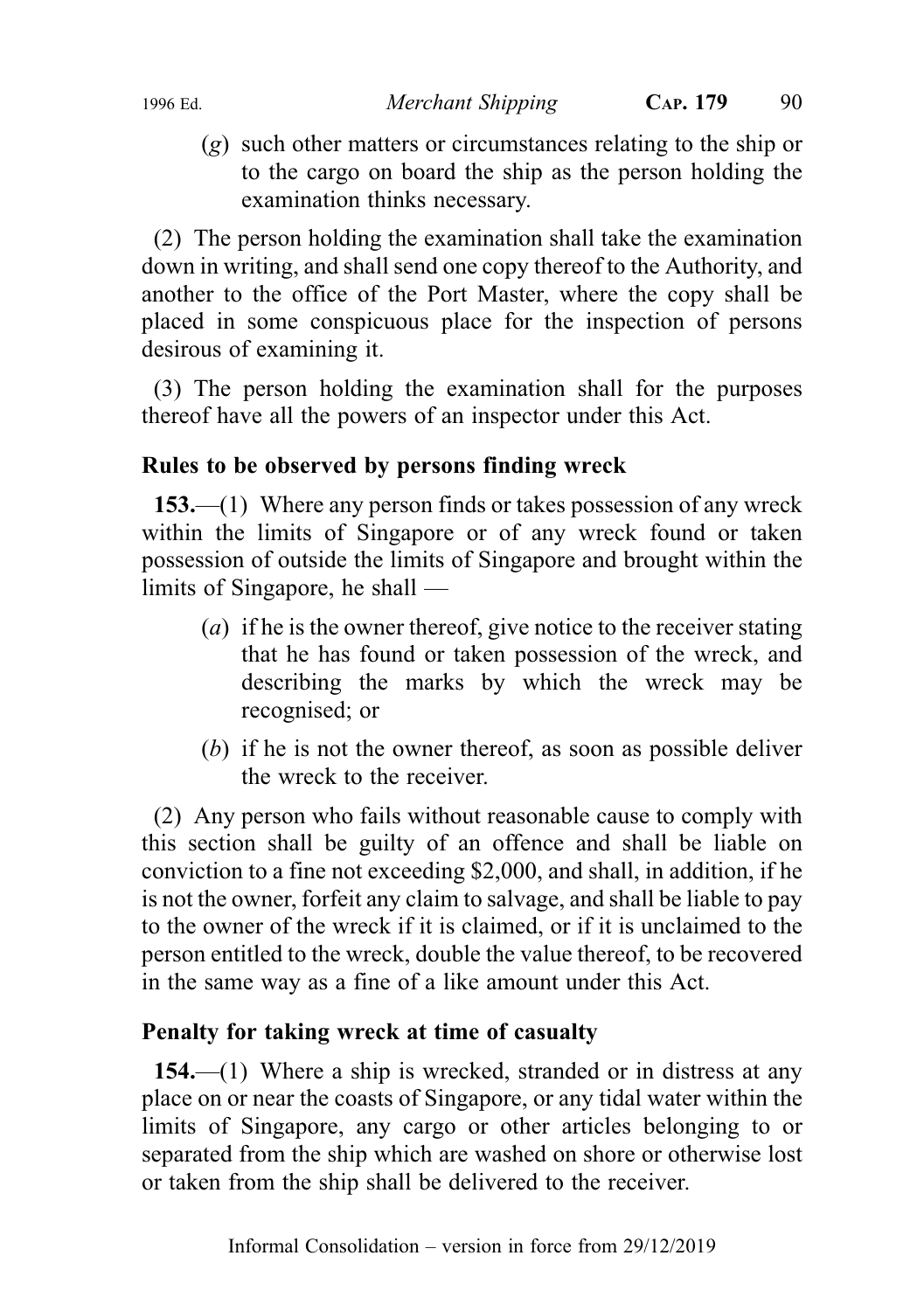(2) Any person, whether the owner or not, who secretes or keeps possession of any such cargo or article, or refuses to deliver the cargo or article to the receiver or any person authorised by the receiver to demand the cargo or article, shall be guilty of an offence and shall be liable on conviction to a fine not exceeding \$2,000.

(3) The receiver or any person authorised as aforesaid may take any such cargo or article by force from the person so refusing to deliver the cargo or article.

#### Notice of wreck to be given by receiver

155. Where a receiver takes possession of any wreck, he shall within 48 hours cause to be posted at the office of the Port Master, and, if the receiver thinks it desirable, he shall send to the secretary of Lloyd's in London, a description thereof and of any marks by which it is distinguished.

#### Claims of owners to wreck

156.—(1) The owner of any wreck in the possession of the receiver, upon establishing his claim to the wreck to the satisfaction of the receiver within one month from the time at which the wreck came into the possession of the receiver, shall, upon paying the salvage fees and expenses due, be entitled to have the wreck or the proceeds thereof delivered up to him.

(2) Where any articles belonging to or forming part of a foreign ship which has been wrecked on or near the coasts of Singapore, or belonging to and forming part of the cargo, are found on or near those coasts or are brought into any port in Singapore, the consular officer of the country to which the ship or, in the case of cargo, to which the owners of the cargo may have belonged shall, in the absence of the owner and the master or other agent of the owner, be deemed to be the agent of the owner, so far as relates to the custody and disposal of the articles.

(3) Where any foreign ship is wrecked on or near the coasts of Singapore, the consular officer of the country to which the ship may have belonged shall, in the absence of the owner and the master or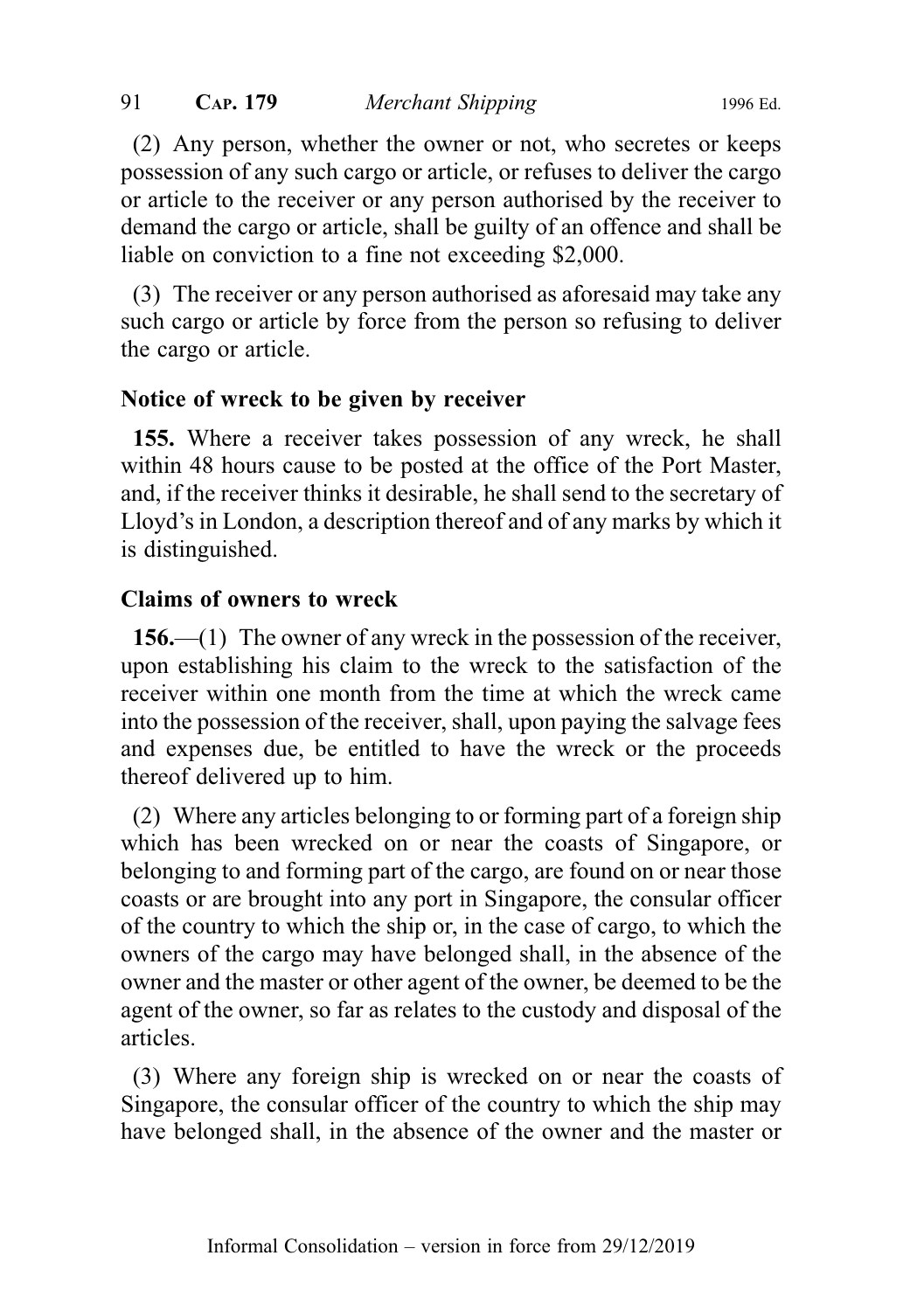other agent of the owner, be deemed to be the agent of the owner, so far as relates to the custody and disposal of the wrecked ship.

[8/2005 wef 01/05/2005]

# Immediate sale of wreck by receiver in certain cases

157.—(1) A receiver may at any time sell any wreck in his custody, if in his opinion —

- (*a*) it is under the value of \$1,000;
- (b) it is so much damaged or of so perishable a nature that it cannot with advantage be kept; or
- (c) it is not of sufficient value to pay for warehousing.

(2) The proceeds of the sale shall, after defraying the expenses thereof, be held by the receiver for the same purposes and subject to the same claims, rights and liabilities as if the wreck had remained unsold.

# Right of Government to unclaimed wreck

158. The Government is entitled to all unclaimed wreck found in any part of Singapore except in places where the Government has granted to any person the right to the wreck.

# Unclaimed wreck

159.—(1) Where no owner establishes a claim to any wreck found in Singapore or to any wreck found or taken possession of outside Singapore and brought within Singapore and in the possession of a receiver within one month after it came into his possession, the receiver shall sell the wreck, and shall pay the proceeds of the sale into the Consolidated Fund, after deducting therefrom the expenses of the sale and any other expenses incurred by him and his fees and paying there out to the salvors such amount of salvage as the Minister in each case or by any general rule determines.

(2) Nothing in this section shall alter the application of any droits of admiralty or droits of the Government.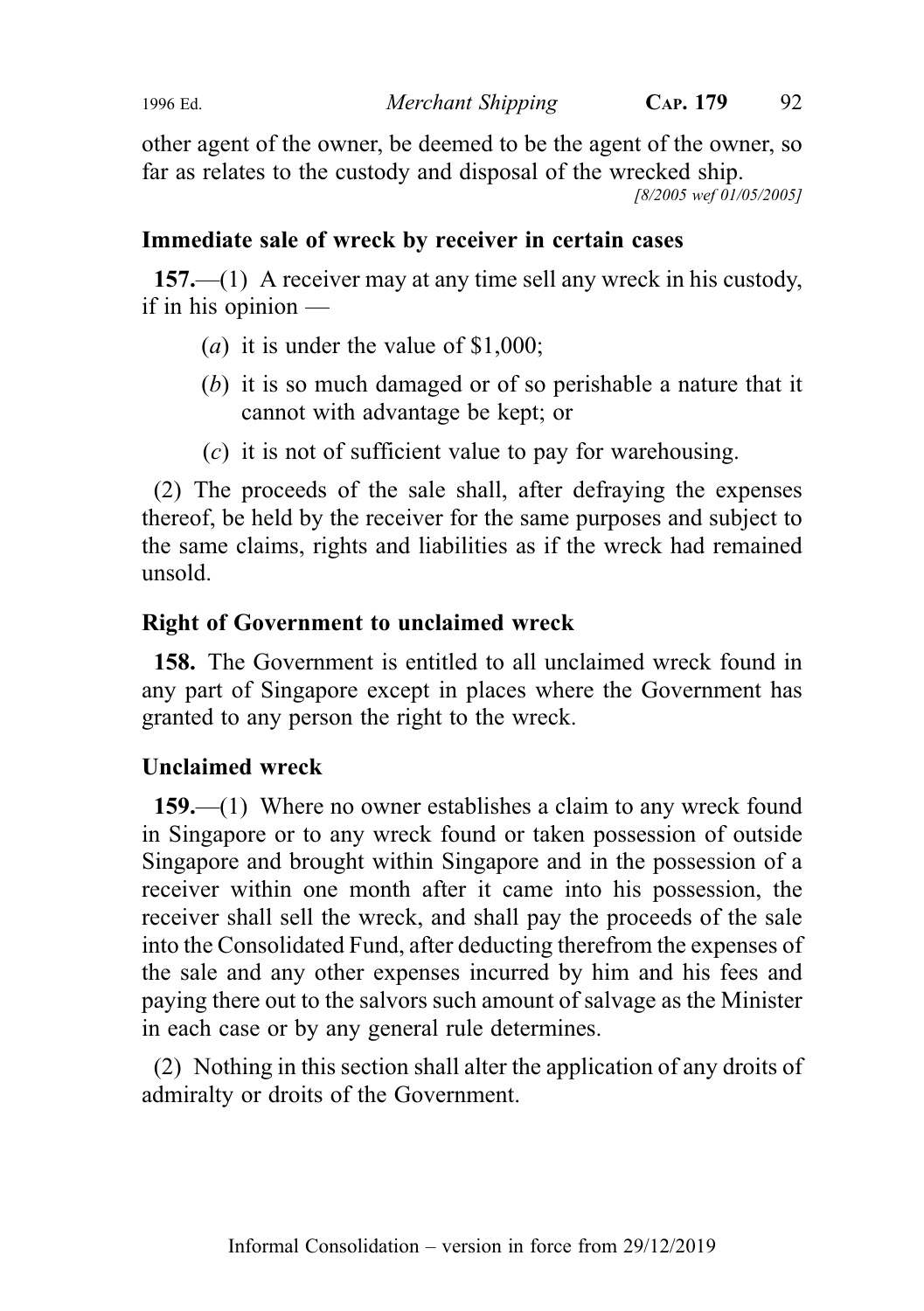#### Delivery of unclaimed wreck by receiver not to prejudice title

160. Upon delivery of the wreck or payment of the proceeds of sale of the wreck by a receiver under this Part, the receiver shall be discharged from all liability in respect thereof, but the delivery thereof shall not prejudice or affect any question which is raised by third parties concerning the right or title to the wreck.

# Removal of wreck by receiver

161.—(1) Where any ship is sunk, stranded or abandoned within the territorial waters of Singapore but outside the limits of any port in such a manner as, in the opinion of the receiver, to be or to be likely to become an obstruction or danger to navigation, the receiver may —

- (*a*) take possession of, and raise, remove or destroy the whole or any part of, the ship;
- (b) light or buoy any such ship or part until the raising, removal or destruction thereof; and
- (c) sell, in such manner as the receiver thinks fit, any ship or part so raised or removed, and also any other property recovered in the exercise of his powers under this section, and out of the proceeds of the sale reimburse himself for the expenses incurred by him in relation thereto under this section, and he shall hold the surplus, if any, of the proceeds in trust for the persons entitled thereto.

(2) A sale shall not, except in the case of any property which is of a perishable nature, or which would deteriorate in value by delay, be made under this section until at least 7 clear days' notice of the intended sale has been given by advertisement in a newspaper circulating in Singapore.

(3) At any time before any property is sold under this section, the owner thereof shall be entitled to have the property delivered to him on payment to the receiver of the fair market value thereof, to be ascertained by agreement between the receiver and the owner, or failing agreement, by some person to be named for the purpose by the Authority.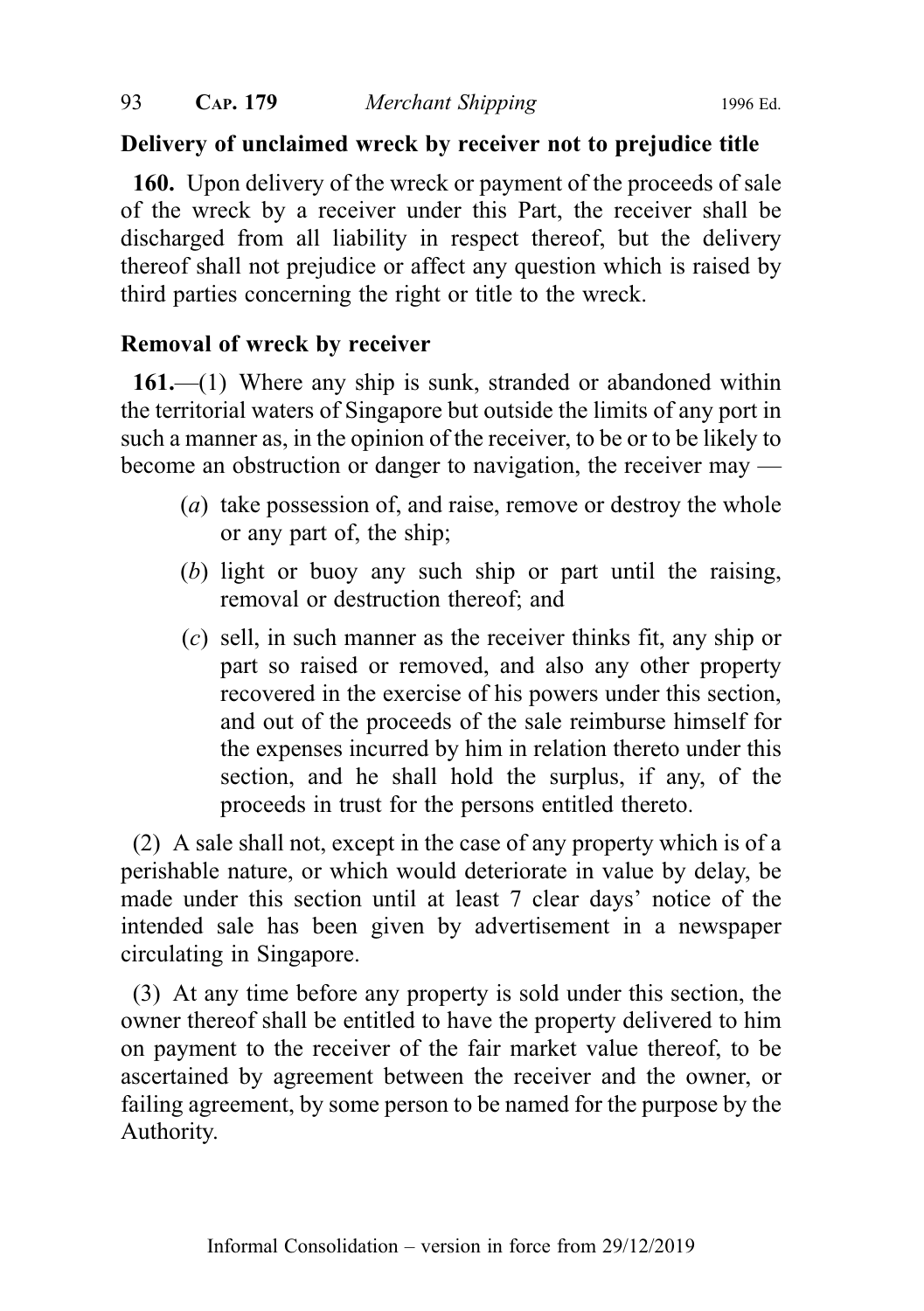(4) The sum paid to the receiver as the value of any property under this section shall be deemed to be the proceeds of sale of that property.

# Powers of removal extend to tackle, cargo, etc.

162. The provisions of this Part relating to removal of wrecks shall apply to every article or thing or collection of things being or forming part of the tackle, equipment, cargo, stores or ballast of a ship in the same manner as if it were included in the term "ship", and for the purposes of those provisions any proceeds of sale arising from a ship and from the cargo thereof, or any other property recovered therefrom, shall be regarded as a common fund.

#### Taking wreck to foreign port

163. Any person who takes into any foreign port any ship, stranded, derelict or otherwise in distress found on or near the coasts of Singapore, or any tidal water within the limits of Singapore, or any part of the cargo or apparel thereof or anything belonging thereto, or any wreck found within those limits, and there sells the same, shall be guilty of an offence and shall be liable on conviction to a fine not exceeding \$10,000 or to imprisonment for a term not exceeding 5 years or to both.

#### Interfering with wrecked ship or wreck

164.—(1) No person shall, without the leave of the master, board or endeavour to board any ship which is wrecked, stranded or in distress, unless he is, or acts by command of, the receiver or a person lawfully acting as such.

(2) Any person who acts in contravention of subsection (1) shall be guilty of an offence and shall be liable on conviction to a fine not exceeding \$2,000 and the master of the ship may repel him by force.

- $(3)$  No person shall
	- (a) impede or hinder, or endeavour in any way to impede or hinder, the saving of any ship stranded or in danger of being stranded, or otherwise in distress on or near any coast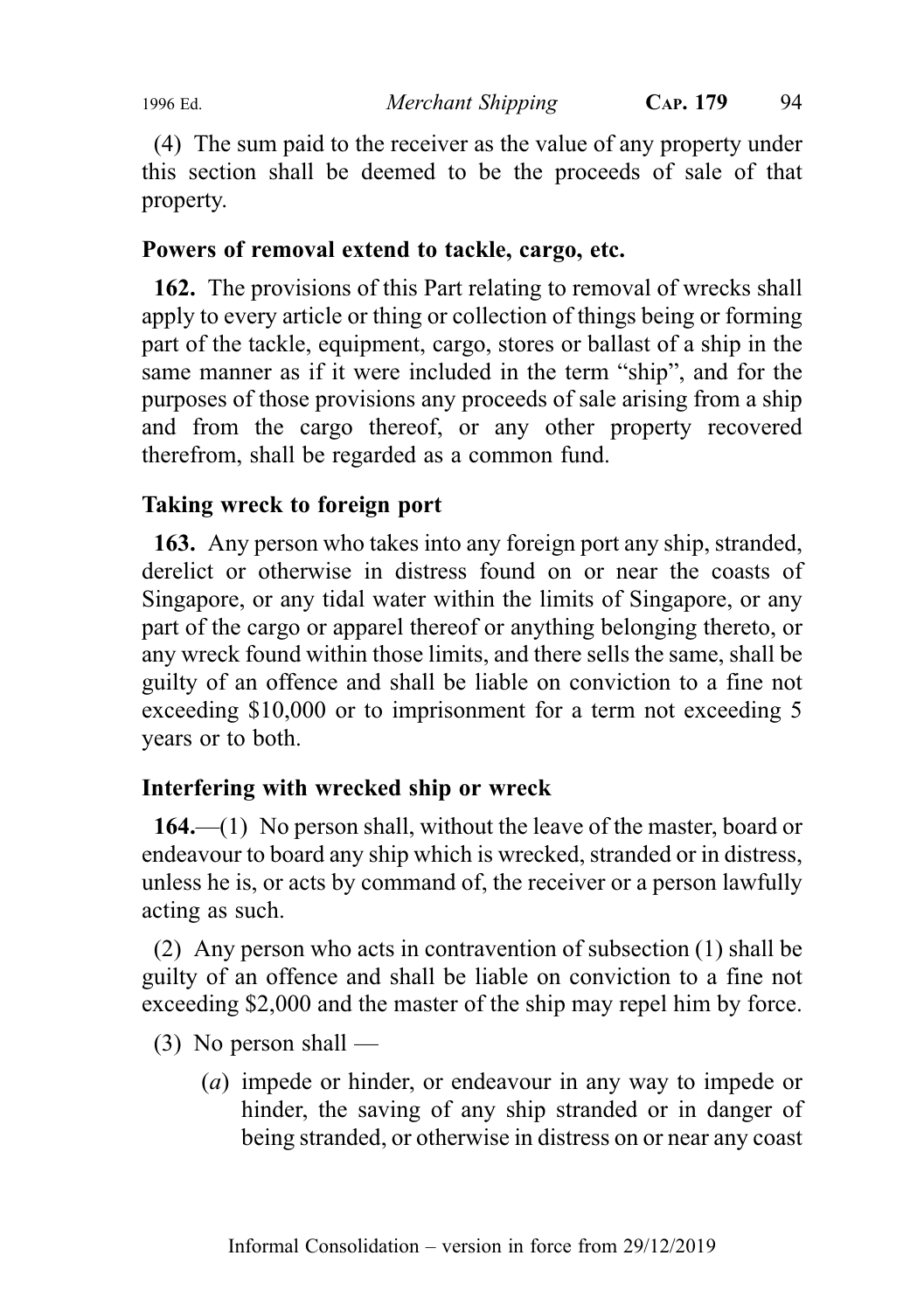or tidal water, or of any part of the cargo or apparel thereof or of any wreck;

- (b) secrete any wreck, or deface or obliterate any marks thereon; or
- (c) wrongfully carry away or remove any part of a ship stranded or in danger of being stranded, or otherwise in distress on or near any coast or tidal water, or any part of the cargo or apparel thereof or any wreck.

(4) Any person who acts in contravention of subsection (3) shall be guilty of an offence and shall be liable on conviction to a fine not exceeding \$2,000, and such fine may be imposed in addition to any punishment to which he may be liable by law under this Act or otherwise.

#### Summary procedure for concealment of wreck

165.—(1) Where a receiver suspects or receives information that any wreck is secreted or in the possession of some person who is not the owner thereof or that any wreck is otherwise improperly dealt with, the receiver may apply to a Magistrate's Court for a search warrant.

(2) The Magistrate's Court may grant the search warrant, and the receiver, by virtue thereof, may enter any house or other place wherever situate and also any ship and search for, seize and detain any such wreck found therein.

(3) If any such seizure of wreck is made in consequence of information given by any person to the receiver, the informer shall be entitled, by way of salvage, to such sum as the receiver allows.

#### Salvage payable for saving life

166.—(1) Where the services are rendered wholly or in part within Singapore in saving life from any ship, or elsewhere in saving life from any Singapore ship, there shall be payable to the salvor by the owner of the ship, cargo or apparel saved, a reasonable amount of salvage to be determined in case of dispute in the manner hereinafter mentioned.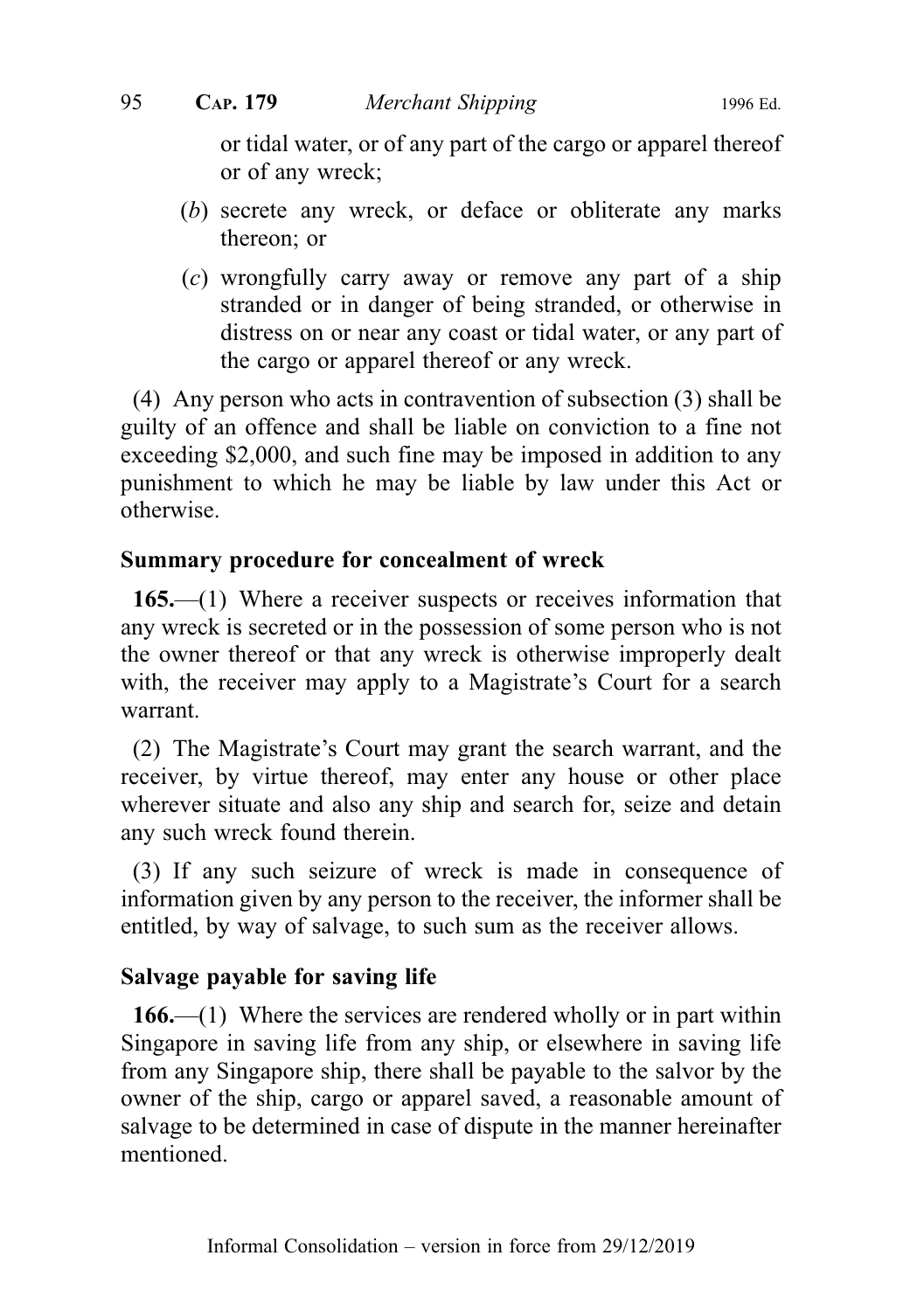(2) Salvage in respect of the preservation of life when payable by the owners of the ship shall be payable in priority to all other claims for salvage.

(3) Where the ship, cargo and apparel are destroyed, or the value thereof is insufficient, after payment of the actual expenses incurred, to pay the amount of salvage payable in respect of the preservation of life, the Minister may, in his discretion, award to the salvor out of the Consolidated Fund such sum as he thinks fit in whole or part satisfaction of any amount of salvage so left unpaid.

# Salvage of cargo or wreck

167. Where any ship is wrecked, stranded or in distress at any place on or near the coasts of Singapore, or in any tidal water within the limits of Singapore, and services are rendered by any person in assisting that ship or saving the cargo or apparel of that ship or any part thereof, and where services are rendered by any person other than a receiver in saving any wreck, there shall be payable to the salvor by the owner of the ship, cargo, apparel or wreck, a reasonable amount of salvage to be determined in case of dispute in the manner hereinafter mentioned.

#### Determination of salvage disputes

168.—(1) Disputes as to the amount of salvage, whether of life or property and whether rendered within or without Singapore, arising between the salvor and the owners of any ship, cargo, apparel or wreck shall, if not settled by agreement, arbitration or otherwise, be determined summarily by a District Court in any case where —

- (a) the parties to the dispute consent;
- (b) the value of the property saved does not exceed \$50,000; and
- (c) the amount claimed does not exceed \$50,000.

(2) Subject to subsection (1), disputes as to salvage shall be determined by the High Court, but if the claimant does not recover in the High Court more than \$50,000, he shall not be entitled to recover any costs, charges or expenses incurred by him in the prosecution of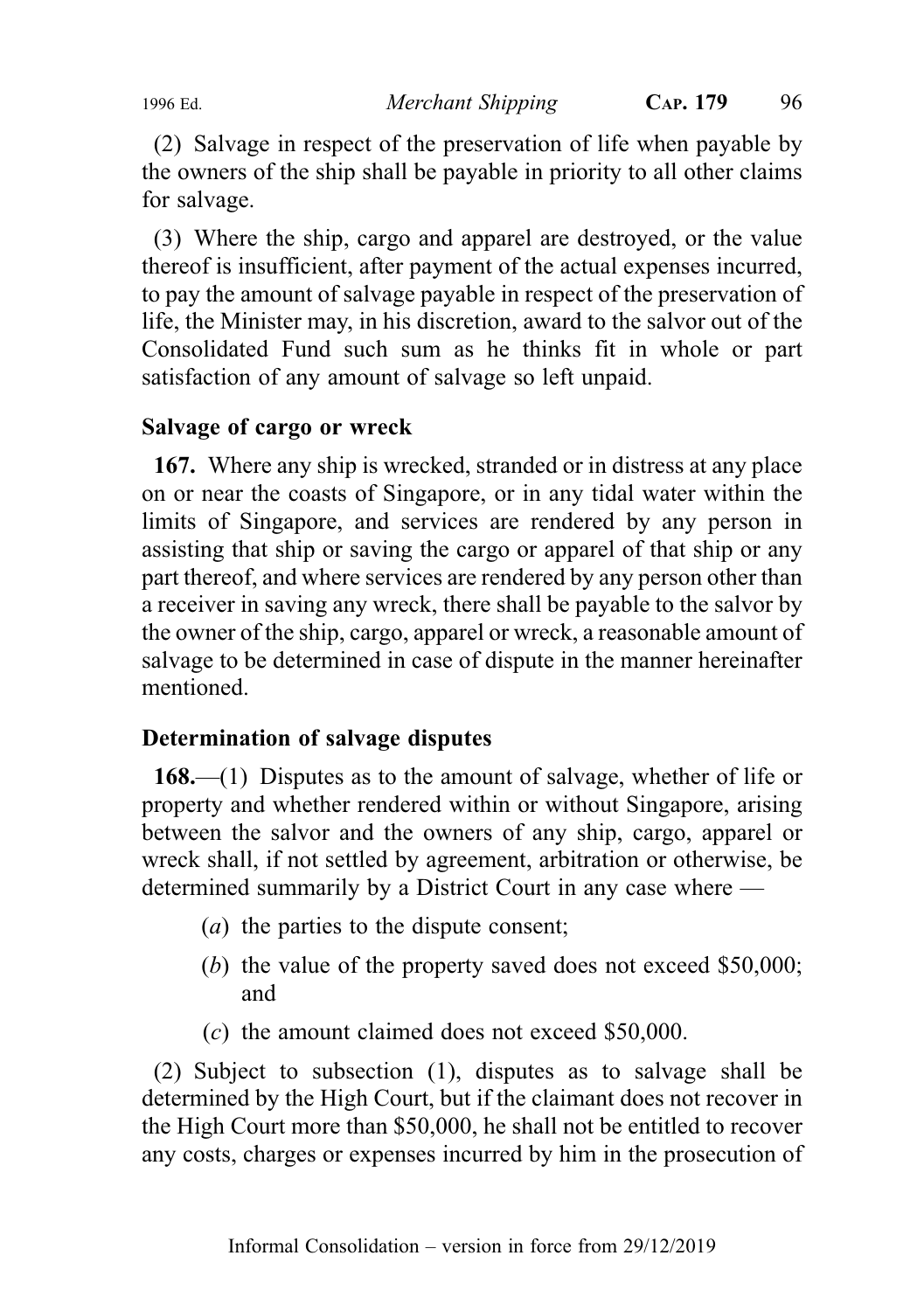his claim unless the Court certifies that the case is a fit one to be tried by the High Court.

(3) Disputes relating to salvage may be determined on the application either of the salvor or of the owner of the property saved or of their respective agents.

#### Determination of disputes as to salvage summarily

169. A District Court may, for the purpose of determining a dispute as to salvage, call in to its assistance any person conversant with maritime affairs as assessor, and there shall be paid as part of the costs of the proceedings to every such assessor in respect of his services such sum as the Authority directs.

#### Appeal in case of salvage disputes

170. Where a dispute relating to salvage has been determined by a District Court, any party aggrieved by the decision may appeal therefrom in accordance with the Rules of Court to the Court of Appeal, but no such appeal shall be allowed unless the sum in dispute exceeds \$2,000.

# Valuation of property by receiver

171.—(1) Where any dispute as to salvage arises, the receiver may, on the application of either party, appoint a valuer to value the property, and shall give copies of the valuation to both parties.

(2) Any copy of the valuation purporting to be signed by the valuer, and to be certified as a true copy by the receiver, shall be admissible as evidence in any subsequent proceedings.

(3) Such fee as the Authority directs shall be paid in respect of the valuation by the person applying for the valuation.

# Detention of property liable to salvage by receiver

172.—(1) Where salvage is due to any person under this Act, the receiver shall —

(a) if the salvage is due in respect of services rendered in assisting any ship, or in saving life therefrom, or in saving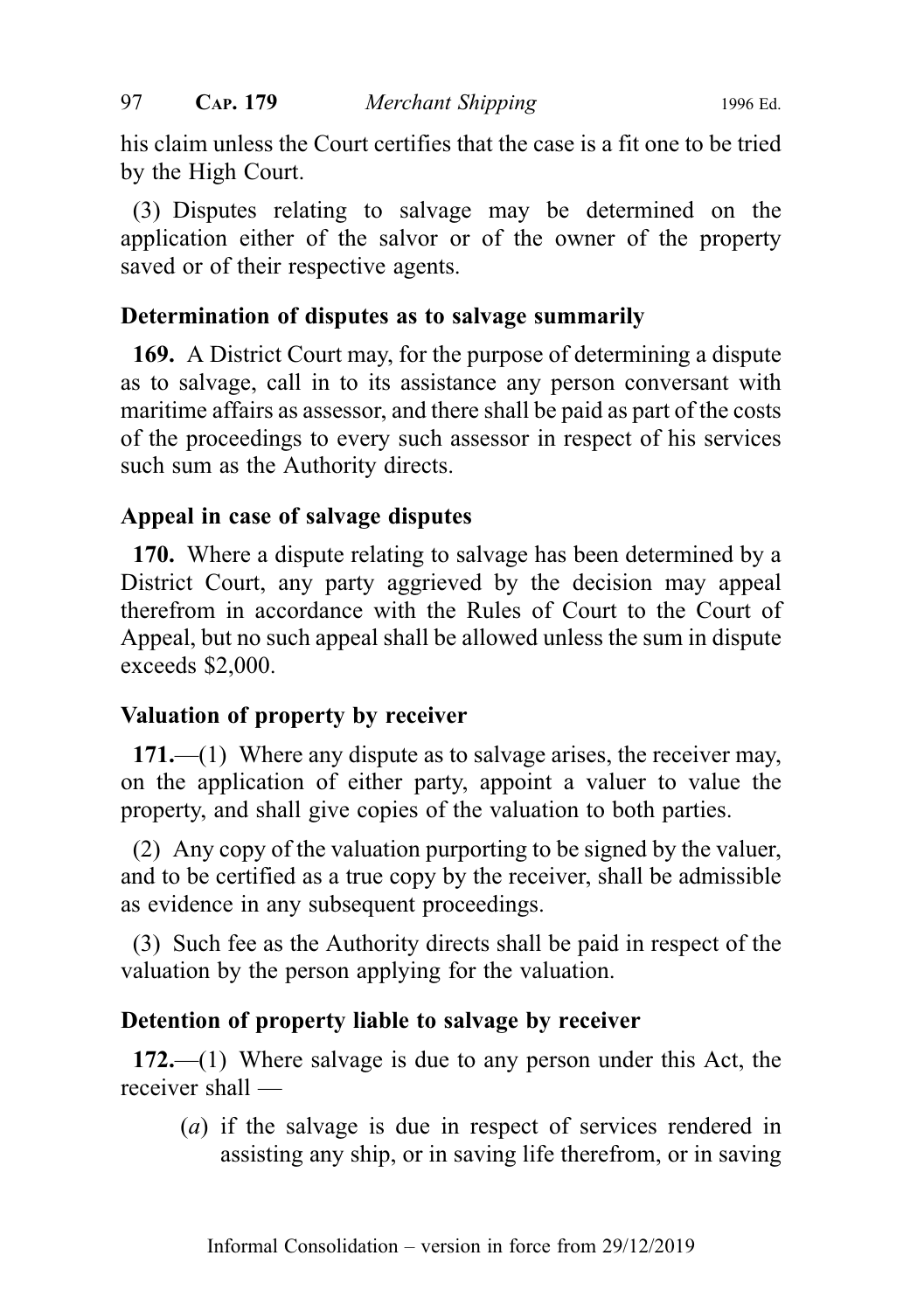the cargo or apparel thereof, detain the ship and cargo or apparel; and

(b) if the salvage is due in respect of the saving of any wreck, and the wreck is not sold as unclaimed under this Act, detain the wreck.

(2) Subject to subsection (3), the receiver shall detain the ship and the cargo and apparel, or the wreck (referred to in this Act as detained property), until payment is made for salvage or process is issued for the arrest or detention thereof by the High Court.

(3) A receiver may release any detained property if security is given to his satisfaction or, if the claim for salvage exceeds \$1,000 and any question is raised as to the sufficiency of the security, to the satisfaction of a Judge of the High Court.

(4) Any security given for salvage under this section to an amount exceeding \$1,000 may be enforced by the High Court in the same manner as if bail had been given in that Court.

# Sale of detained property

173.—(1) The receiver may sell any detained property if the persons liable to pay the salvage in respect of which the property is detained are aware of the detention in the following cases:

- (a) where the amount is not disputed and payment of the amount due is not made within 20 days after the amount is due;
- (b) where the amount is disputed but no appeal lies, and payment is not made within 20 days after the decision of the High Court; or
- (c) where the amount is disputed and an appeal lies from the decision of the High Court to the Court of Appeal, and within 20 days of the decision neither payment of the sum due is made nor have any proceedings been taken for the purpose of appeal.

(2) The proceeds of sale of the detained property shall, after payment of the expenses of the sale, be applied by the receiver in payment of the expenses, fees and salvage and, so far as not required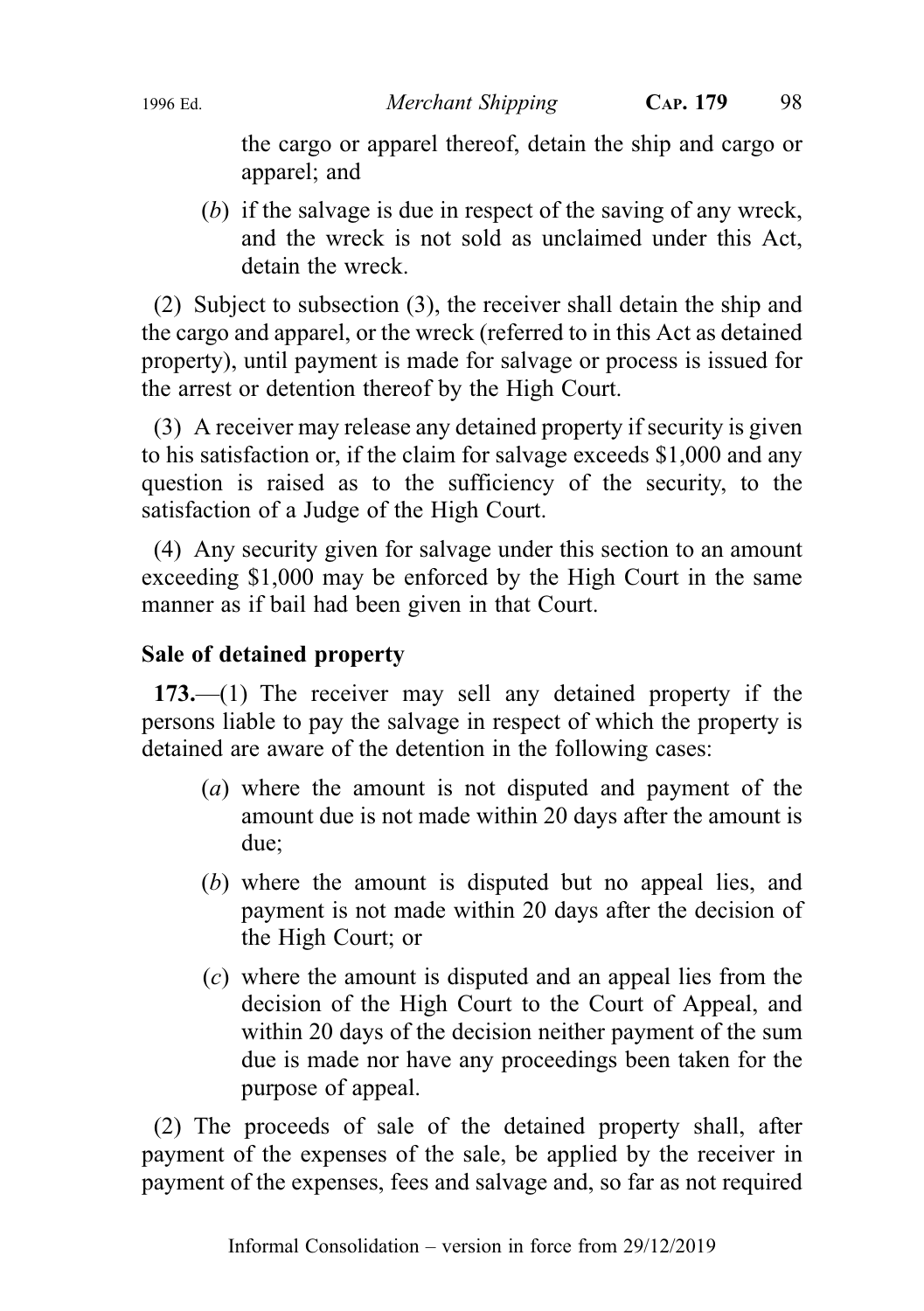for that purpose, shall be paid to the owners of the property or any other persons entitled to receive the proceeds.

#### Apportionment of salvage by receiver

174.—(1) Where the aggregate amount of salvage payable in respect of salvage services rendered in Singapore has been finally determined, either summarily in the manner provided by this Act or by agreement, and does not exceed \$1,000, but a dispute arises as to the apportionment thereof among several claimants, the person liable to pay the amount may apply to the receiver for liberty to pay the amount to him.

(2) The receiver shall, if he thinks fit, receive the amount accordingly, and shall grant to the person paying the amount a certificate of the amount paid and of the services in respect of which it is paid, and that certificate shall be a full discharge and indemnity to the person by whom the money is paid and to his ship, cargo, apparel and effects against the claims of all persons whomsoever in respect of the services mentioned in the certificate.

(3) The receiver shall as soon as practicable distribute any amount received by him under this section among the persons entitled to the money on such evidence and in such shares and proportions as he thinks fit, and may retain any money which appears to him to be payable to any person who is absent.

(4) A distribution made by the receiver under this section shall be final and conclusive as against all persons claiming to be entitled to any portion of the amount distributed.

# Apportionment of salvage by High Court

175. Whenever the aggregate amount of salvage payable in respect of salvage service rendered in Singapore has been finally ascertained and exceeds \$1,000 and whenever the aggregate amount of salvage payable in respect of salvage services rendered elsewhere has been finally ascertained, whatever that amount may be, then, if any delay or dispute arises as to the apportionment thereof, the High Court  $m$ ay —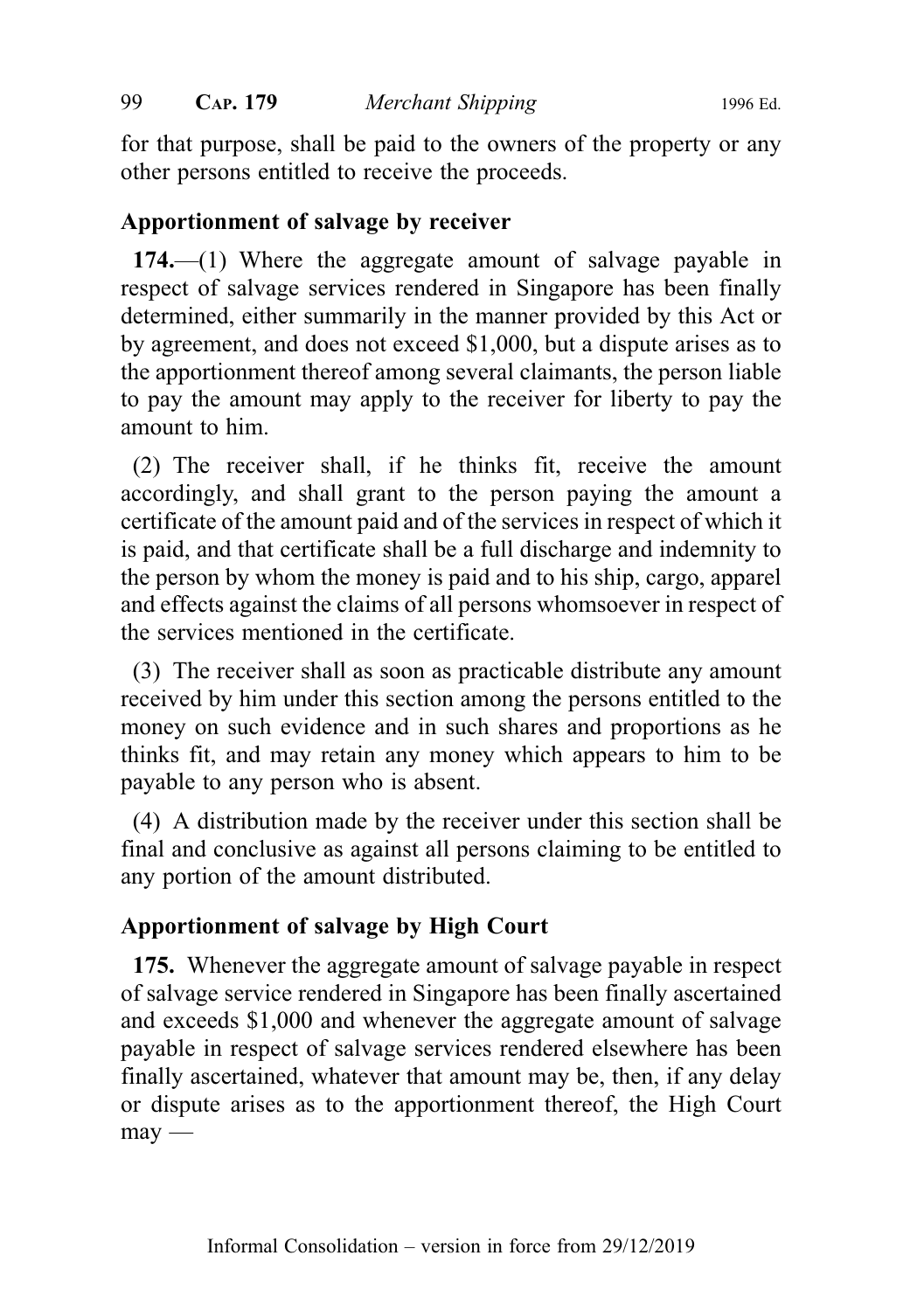- (a) cause the amount to be apportioned amongst the persons entitled thereto in such manner as the Court thinks just, and may for that purpose, if the Court thinks fit, appoint any person to carry that apportionment into effect;
- (b) compel any person in whose hands or under whose control the amount may be to distribute the amount or to bring the amount into court to be there dealt with as the Court directs; and
- (c) for the purposes aforesaid, issue such processes as the Court thinks fit.

# Jurisdiction of High Court in salvage

176. Subject to this Act and any other written law in force in Singapore, the High Court shall have jurisdiction to decide upon all claims whatsoever relating to salvage, whether the services in respect of which salvage is claimed were performed on the high seas or within Singapore, or partly on the high seas and partly within Singapore, and whether the wreck in respect of which salvage is claimed is found on the sea or on the land or partly on the sea and partly on the land.

# Receiver's fees

177.—(1) There shall be paid to every receiver the expenses properly incurred by him in the performance of his duties, and such fees as may be directed by the Authority in respect of such matters as the Authority may, by notification in the Gazette, from time to time specify; but the receiver shall not be entitled to any remuneration other than those payments.

(2) The receiver shall, in addition to all other rights and remedies for the recovery of those expenses or fees, have the same rights and remedies in respect thereof as a salvor has in respect of salvage due to him.

(3) Whenever any dispute arises as to the amount payable to any receiver in respect of expenses or fees, that dispute shall be determined by the Authority whose decision shall be final.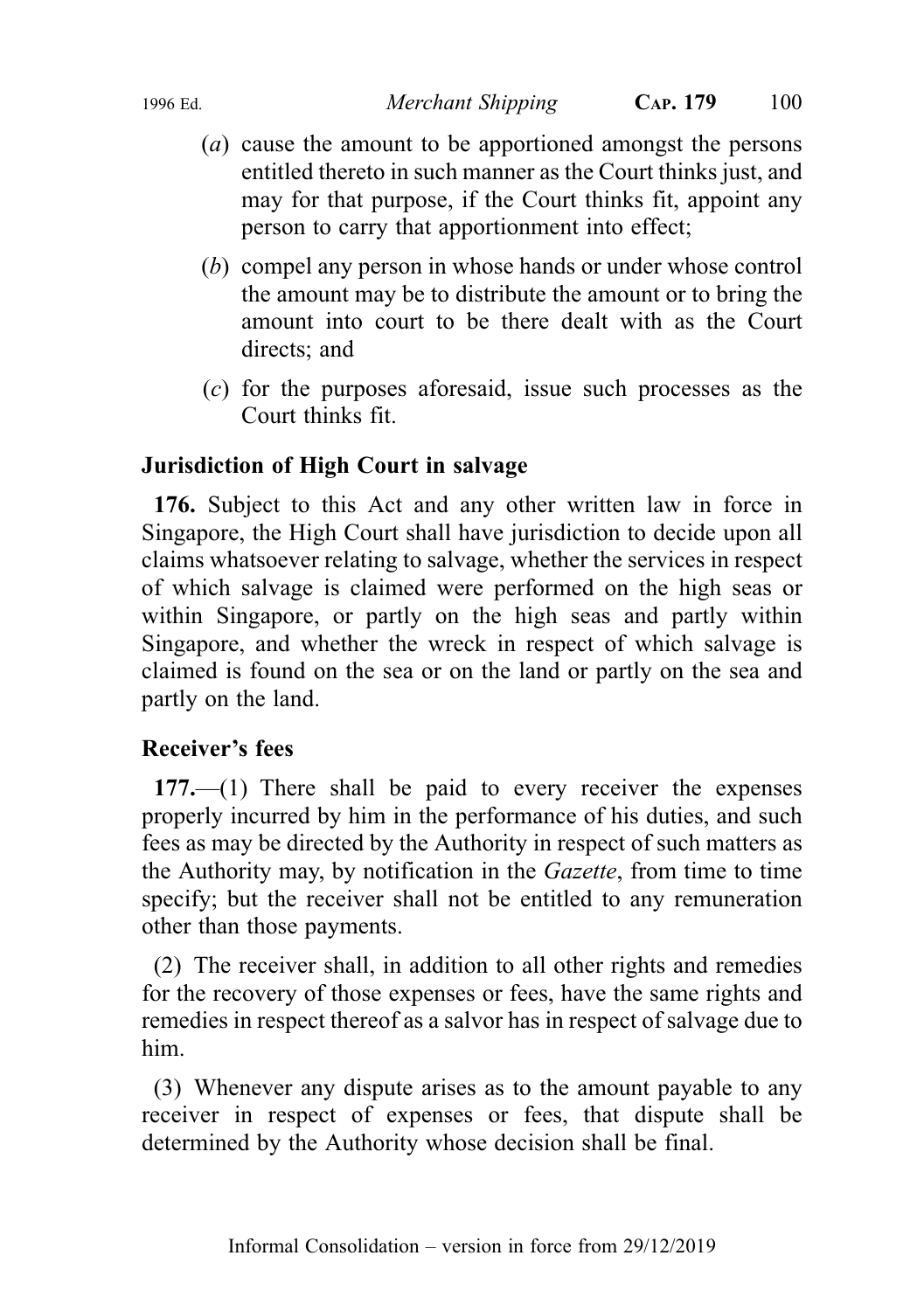(4) All fees received by a receiver in respect of services performed by him as receiver shall be accounted for to the Authority and shall form part of the funds of the Authority.

#### PART X

#### LEGAL PROCEEDINGS

#### Provision as to jurisdiction in case of offences

178. For the purpose of giving jurisdiction under this Act, every offence shall be deemed to have been committed, and every cause of complaint to have arisen, either in the place in which the offence actually was committed or arose or in any place in which the offender or person complained against may be.

#### Jurisdiction over ships lying off coast

179. Where any place within which any court has jurisdiction either under this Act or any other written law or at common law for any purpose whatever is situate on the coast of any sea, or abutting on or projecting into any bay, channel, lake, river or other navigable water, every such court shall have jurisdiction over any ship being on, or lying or passing off, that coast or being in or near that bay, channel, lake, river or navigable water and over all persons on board that ship or for the time being belonging thereto, in the same manner as if the ship or persons were within the limits of the original jurisdiction of the court.

#### Jurisdiction in case of offences on board ship

180. Where any person is charged with having committed any offence on board any Singapore ship on the high seas or elsewhere outside Singapore or on board any foreign ship to which he does not belong and that person is found within the jurisdiction of any court in Singapore which would have had cognizance of the offence if it had been committed on board a Singapore ship within the limits of its ordinary jurisdiction, that court shall have jurisdiction to try the offence as if it had been so committed.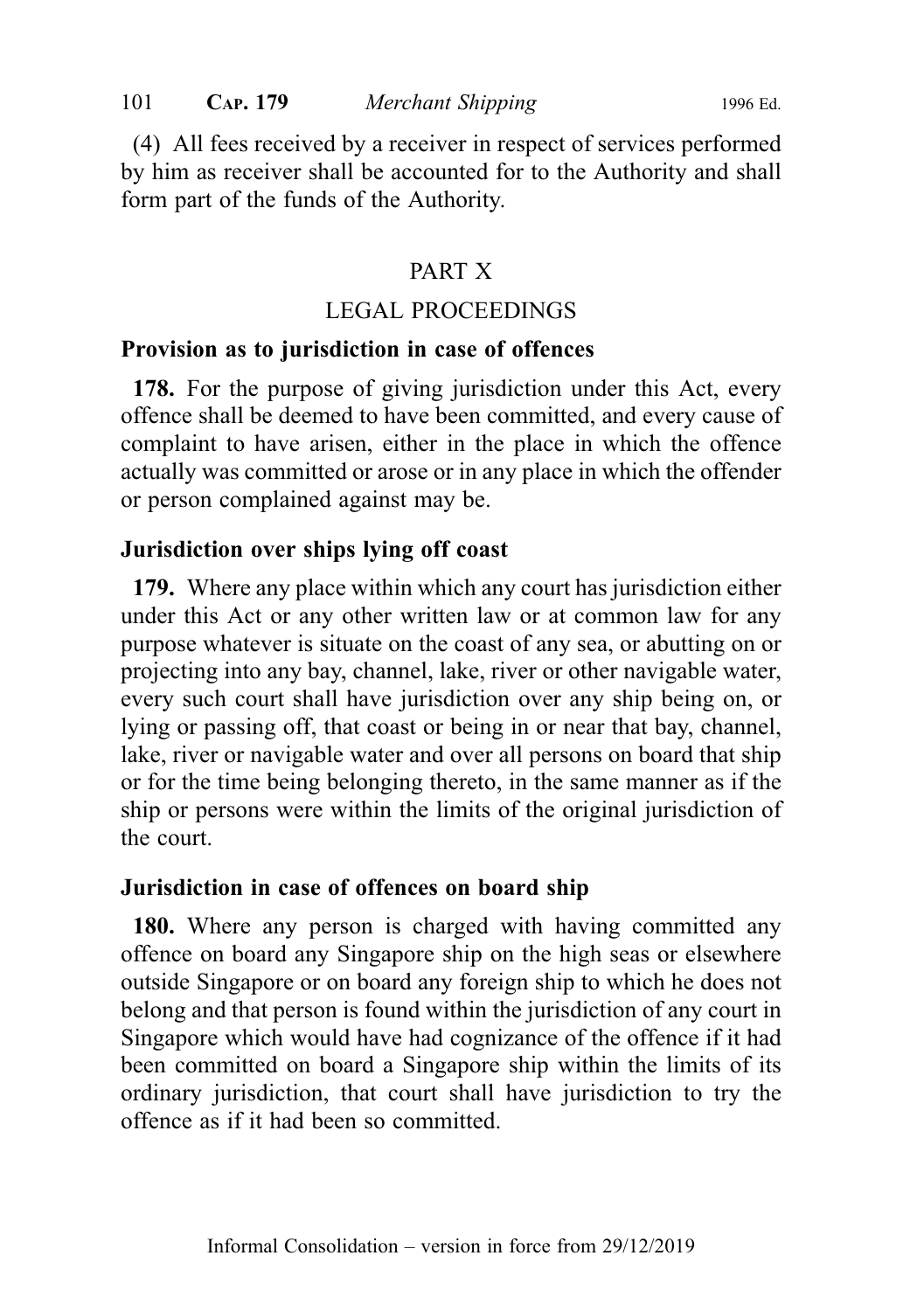#### Presumption of jurisdiction

181. Where, in any legal proceedings under this Act, a question arises whether or not any ship or person is or is not within the provisions of this Act or some part thereof, the ship or person shall be presumed to be within those provisions unless the contrary is proved.

# Court for trial of offences

182. Unless the context otherwise requires, any offence under this Act may be tried by a District Court or a Magistrate's Court and such Court shall, notwithstanding the provisions of the Criminal Procedure Code [Cap. 68] and any other written law, have jurisdiction to impose the maximum penalty provided for by this Act.

#### Sums ordered to be paid leviable by distress on ship

183. Where any court has power to make an order directing payment to be made of any crew member's wages, fines or other sums of money, then, if the party so directed to pay the same is the person employing the crew member, or the owner of a ship, and the same is not paid at the time and in the manner prescribed in the order, the court which made the order may, in addition to payment, direct the amount remaining unpaid to be levied by distress and sale of the ship and its equipment.

[Act 6 of 2014 wef 01/04/2014]

# Depositions to be received in evidence when witness cannot be produced

184.—(1) Whenever in the course of any legal proceedings instituted before any court, or before any person authorised by law or by consent of parties to receive evidence, the testimony of any witness is required in relation to the subject-matter of that proceedings, then upon due proof that the witness cannot be found in Singapore, any deposition that the witness has previously made on oath in relation to the same subject-matter before any judge, magistrate or any consular officer elsewhere shall be admissible in evidence subject to the following provisions:

(a) if the deposition was made in Singapore, it shall not be admissible in any proceedings instituted in Singapore; and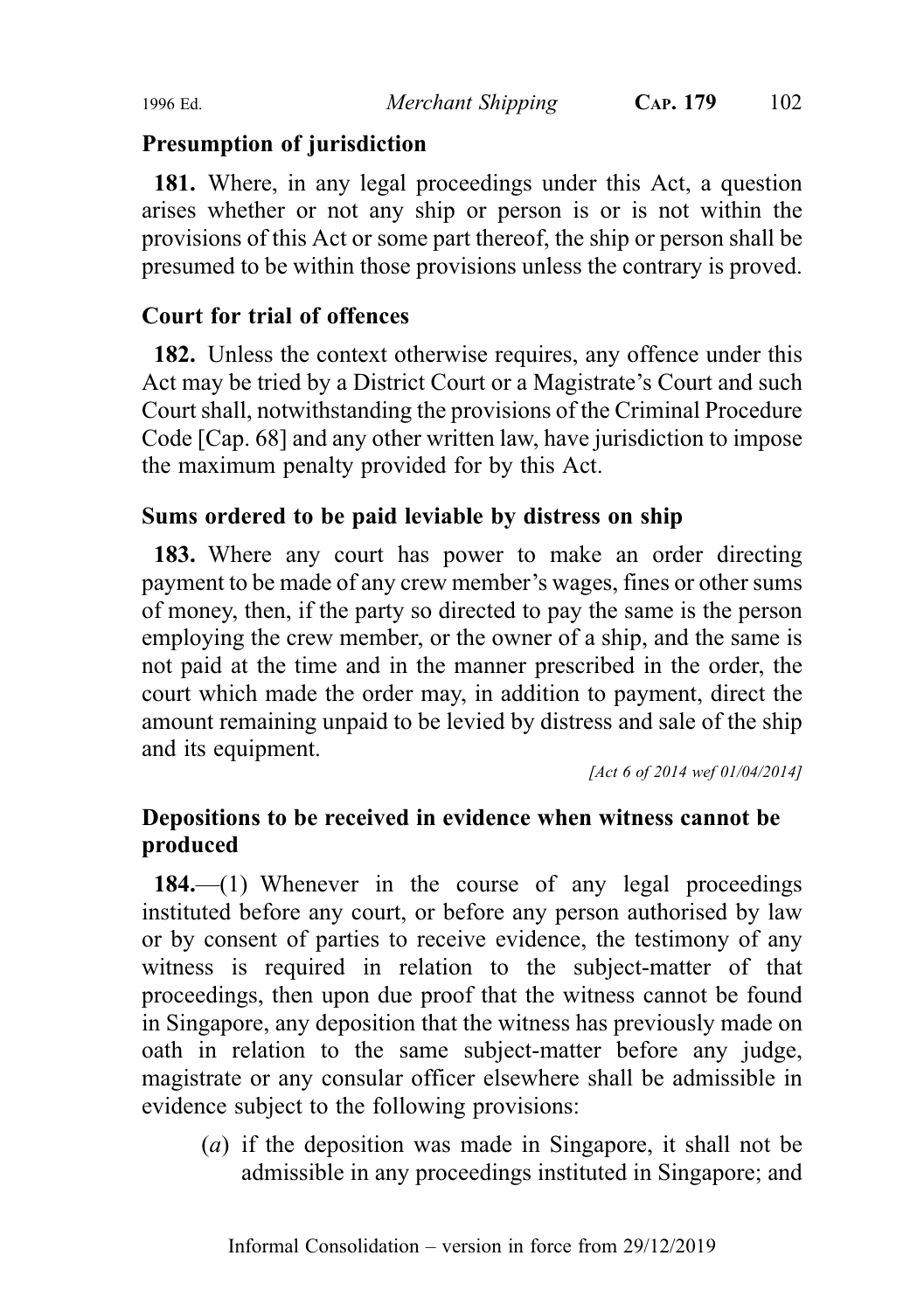(b) if the proceedings is criminal, it shall not be admissible unless it was made in the presence of the person accused.

(2) A deposition so made shall be authenticated by the signature of the judge, magistrate or consular officer before whom it is made; and the judge, magistrate or consular officer shall certify, if the fact is so, that the accused was present at the taking thereof.

(3) A deposition so made shall be deemed to be duly authenticated if it purports to be signed by the judge, magistrate or consular officer before whom it is made.

(4) It shall not be necessary in any case to prove the signature or official character of the person appearing to have signed any such deposition, and in any criminal proceedings a certificate under this section shall, unless the contrary is proved, be sufficient evidence of the accused having been present in the manner thereby certified.

(5) Nothing herein shall affect any case in which depositions taken in any proceedings are rendered admissible in evidence by any written law or interfere with the practice of any court in which depositions not authenticated as hereinbefore mentioned are admissible.

# Proof of attestation not required

185. Where any document is required by this Act to be executed in the presence of or to be attested by any witness, that document may be proved by the evidence of any person who is able to bear witness to the requisite facts without calling the attesting witness.

# Admissibility of documents in evidence

186.—(1) The following documents shall be admissible in evidence:

- (a) any register under Part II on its production from the custody of the Registrar or other person having lawful custody thereof;
- (b) a certificate of registry under Part II purporting to be signed by the Registrar;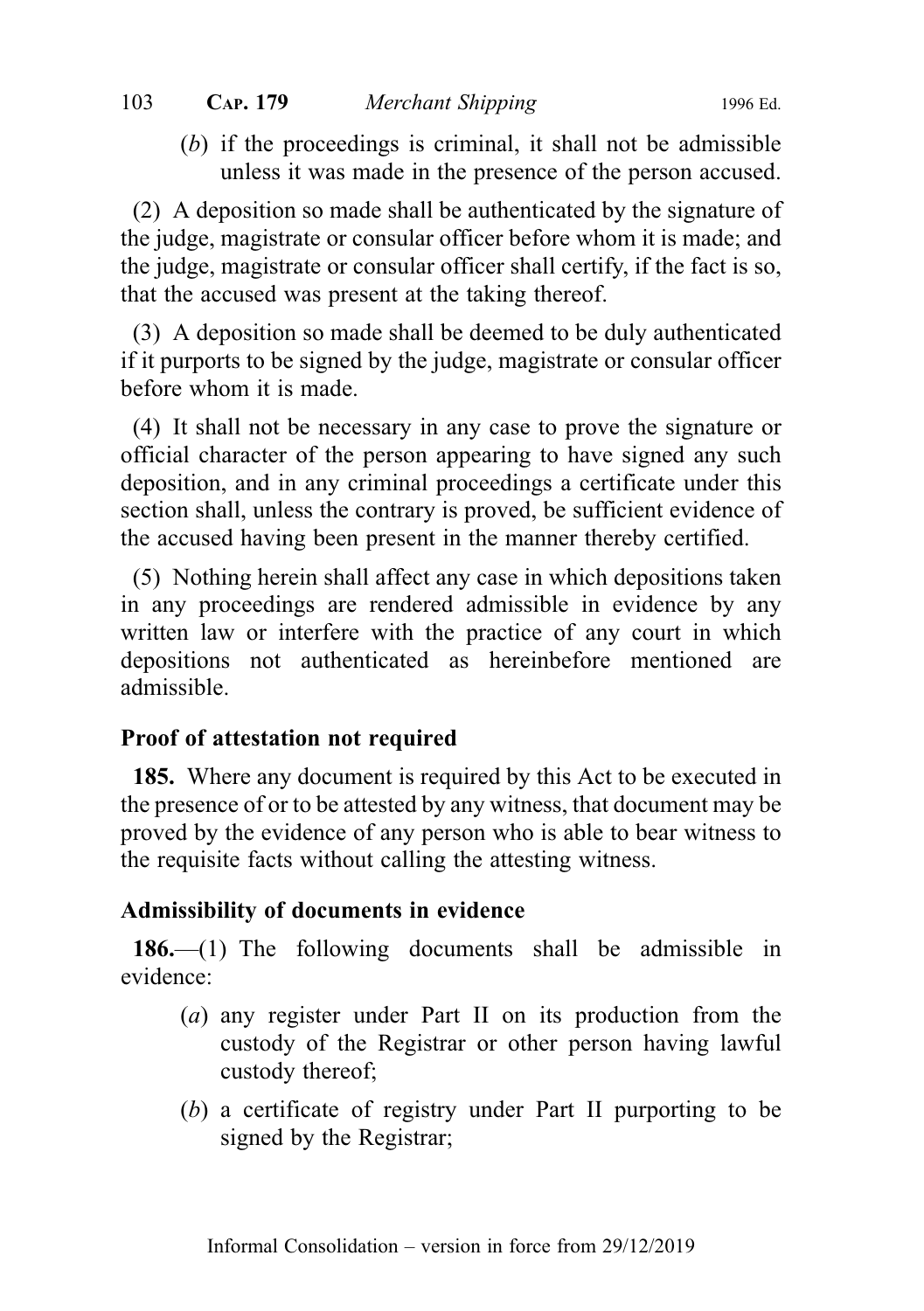- (c) any amendment to a certificate of registry purporting to be signed by the Registrar;
- (d) every declaration made in pursuance of Part II in respect of a Singapore ship;
- (e) a certificate issued or deemed to be issued in accordance with regulations made under section 47;
- (f) crew agreements and copies of entries given under Part IV of additions to or changes in crew agreements;
- (g) documents purporting to be submissions to or decisions by the Director under section 59;
- (h) the official log-book kept under section 89 and, without prejudice to subsection (3), any document purporting to be a copy of an entry therein and to be certified as a true copy by the master of the ship; and
- (i) returns or reports made under section 91.

(2) The documents mentioned in subsection (1) shall, on their production from the proper custody, be admissible in evidence in any court or before any person having by law or consent of parties authority to receive evidence, and, subject to all just exceptions, shall be evidence of the matters stated therein in pursuance of this Act or by any officer in pursuance of his duties as such officer.

(3) A copy of any such document or extract therefrom shall also be so admissible in evidence, if proved to be an examined copy or extract, or if it purports to be signed and certified as a true copy or extract by the officer to whose custody the original document was entrusted, and that officer shall furnish such certified copy or extract to any person applying at a reasonable time for the certified copy or extract, upon payment of such fee as may be prescribed.

#### Service of documents

187.—(1) Where for the purposes of this Act, any document is to be served on any person, that document may be served —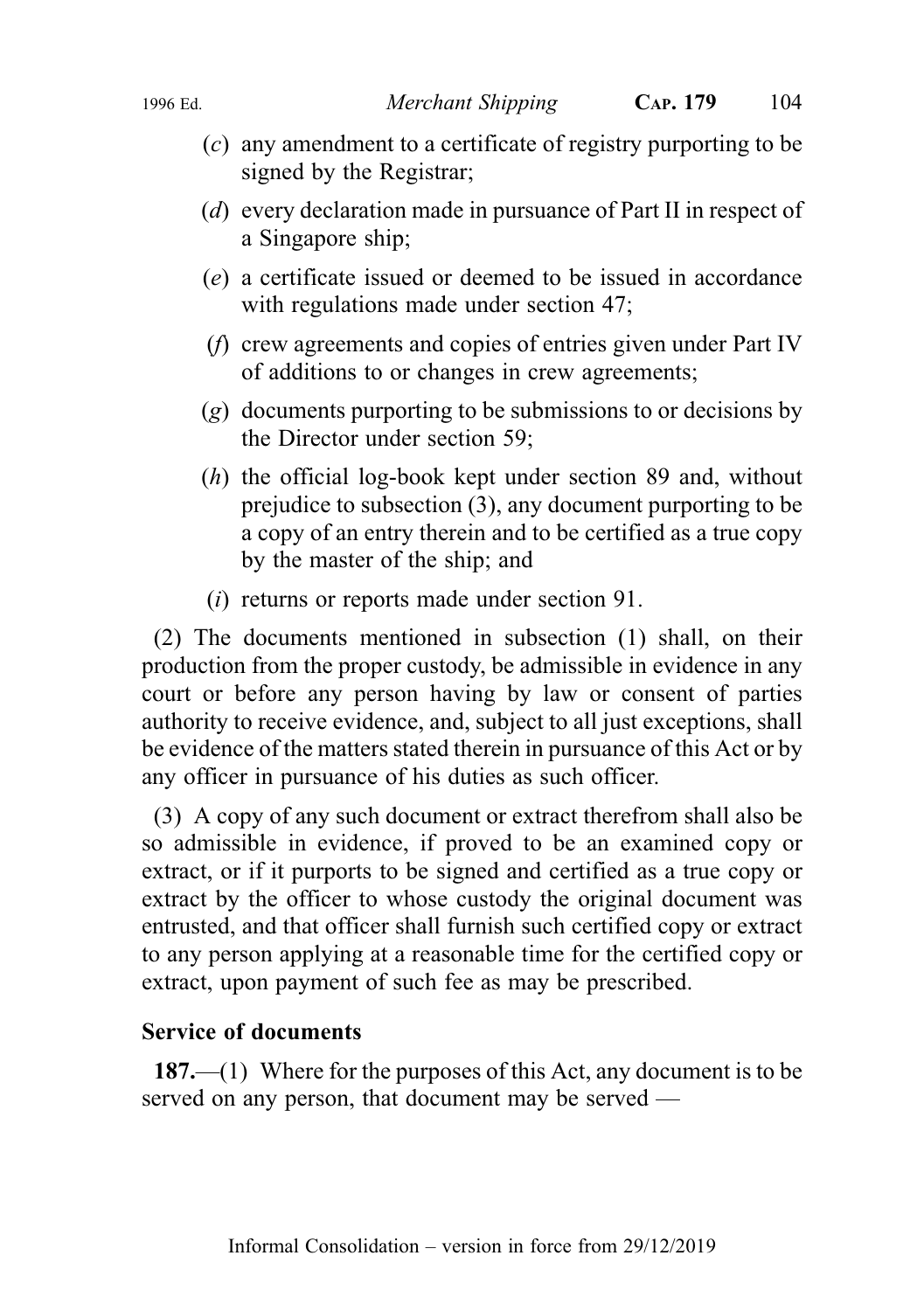- (a) in any case by delivering a copy thereof personally to the person to be served, or by leaving the copy at his last known place of abode;
- (b) if the document is to be served on the master of a ship, where there is one, or on a person belonging to a ship, by leaving the document for him on board that ship with the person being or appearing to be in command or charge of the ship; and
- (c) if the document is to be served on the master of a ship, where there is no master, and the ship is in Singapore, on the operator of the ship, or on some agent of the owner residing in Singapore, or by affixing a copy thereof at the means of access to the ship, or in any place on board the ship which appears to be frequented by people.

(2) Any person who obstructs the service on the master of a ship of any document under section 113 (relating to the detention of ships as unsafe ships) shall be guilty of an offence and shall be liable on conviction for each offence to a fine not exceeding \$2,000.

(3) Any owner or master of the ship who is party or privy to such obstruction shall be guilty of an offence and shall be liable on conviction for each offence to a fine not exceeding \$5,000 or to imprisonment for a term not exceeding 2 years or to both.

# Mode of making declarations

188.—(1) Any declaration required by this Act may be made before the Director, a Justice of the Peace, a Commissioner for Oaths, a surveyor of ships or any other person authorised to take or receive a declaration by any law in force in Singapore.

(2) Any declaration required by this Act may be made on behalf of a corporation by the director, the secretary or any other agent of the corporation authorised by the corporation for that purpose.

# Continuing offences

189. Where by a provision of this Act an act or thing is required to be done within a particular period or before a particular time, the obligation to do that act or thing continues, notwithstanding that that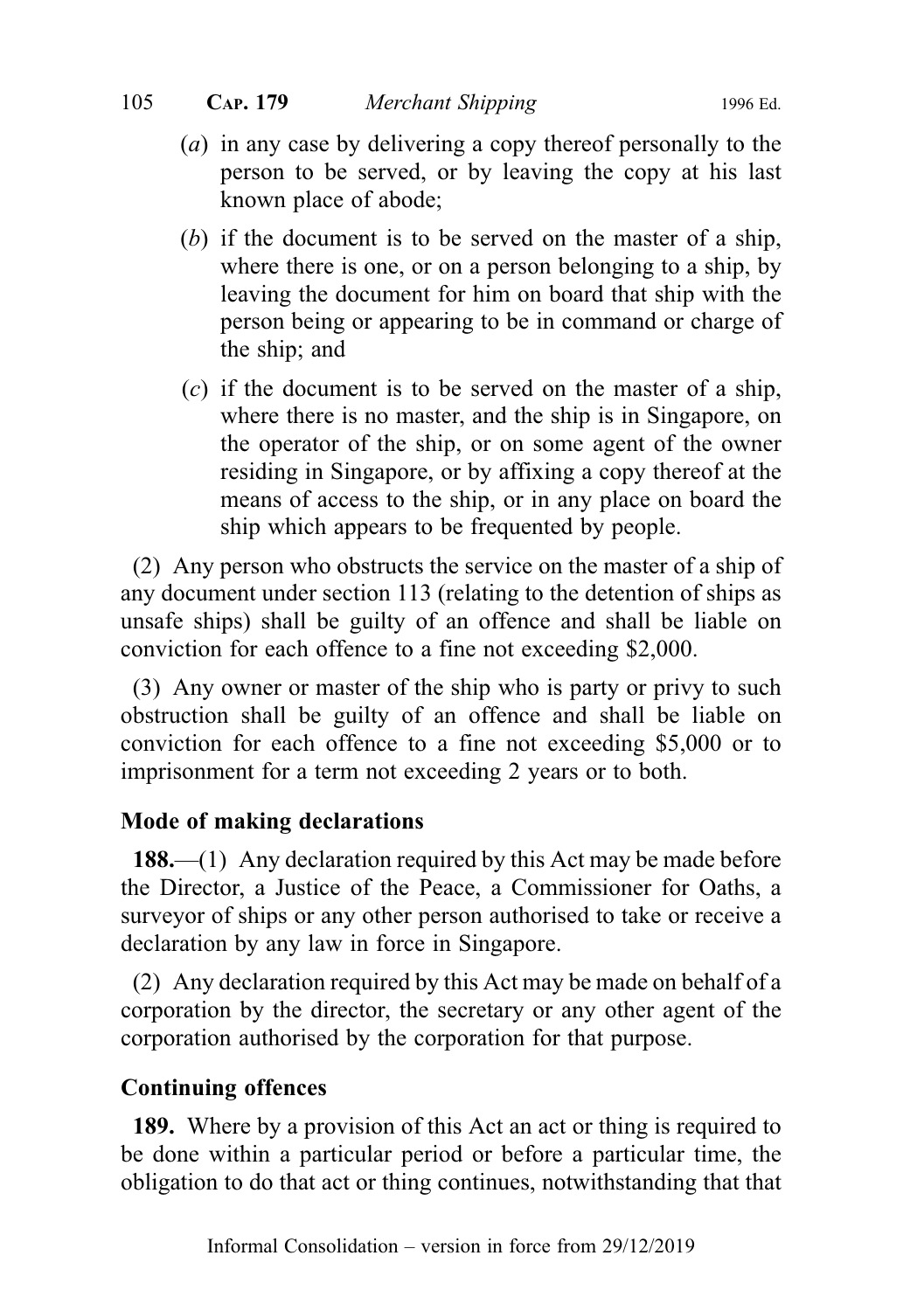period has expired or that time has passed, until that act or thing is done.

#### Liability of beneficial owners

190.—(1) Where any person has a beneficial interest in any ship or any share therein registered in the name of some other person as owner, the person so interested shall, as well as the registered owner of the ship, be subject to all pecuniary penalties imposed by this Act or any other written law on the owner of the ship or the shares therein and proceedings may be taken for the enforcement of any such penalty against both or either of the aforesaid parties, with or without joining them.

(2) For the purpose of this section, a person who has an interest in any ship or any share therein by way of mortgage, charge or lien, shall not be deemed to have a beneficial interest in the ship unless he is in possession of the ship.

#### Offences by body corporate

191.—(1) Where an offence under this Act which has been committed by a body corporate is proved to have been committed with the consent or connivance of, or to be attributable to any neglect on the part of, a director, manager, secretary or other similar officer of the body corporate or any person who was purporting to act in any such capacity, he as well as the body corporate shall be guilty of that offence and shall be liable to be proceeded against and punished accordingly.

(2) Where the affairs of a body corporate are managed by its members, subsection (1) shall apply in relation to the acts and defaults of a member in connection with his functions of management as if he were a director of the body corporate.

#### Offences under this Act

192. No person shall be charged with any offence under this Act except on the complaint or with the consent of the Public Prosecutor, the Director, the Port Master, a Port Health Officer or a surveyor of ships.

[15/2010 wef 02/01/2011]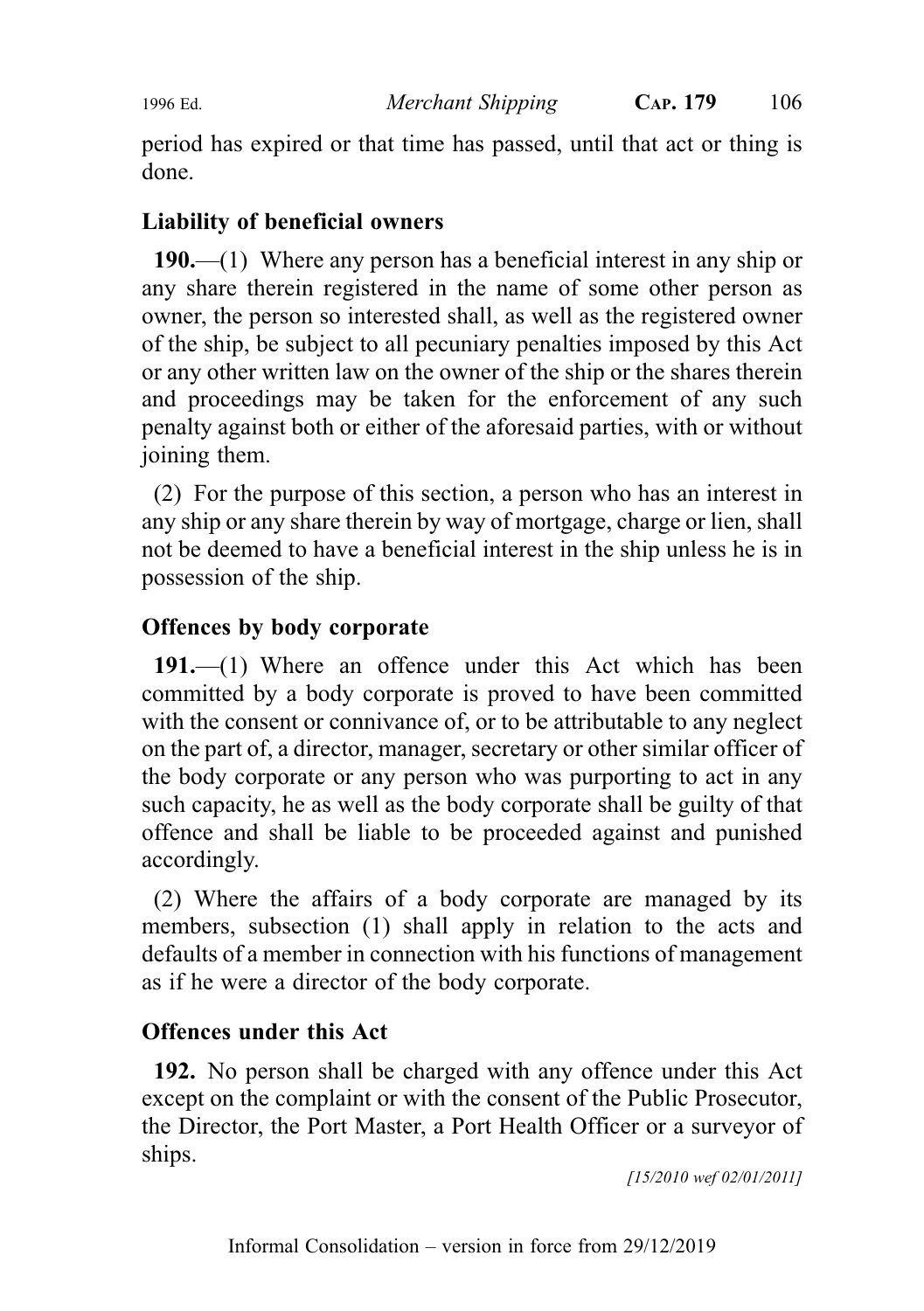#### Forgery, etc., of documents and fraudulent use

193.—(1) If any person forges, or fraudulently alters, or assists in forging or fraudulently altering, or procures or suffers to be forged or fraudulently altered any of the following documents:

- (a) any declaration;
- (b) any builder's certificate, bill of sale or other document or instrument of title to a ship or any share therein;
- (c) any document evidencing the deletion of a ship from its former registry;
- (d) any crew agreement, instrument of mortgage, register, certificate, licence, book, instrument or other document prescribed by this Act (including replacement or certified copies thereof or certified extracts therefrom) or any entry or endorsement prescribed by this Act to be made in or on any of those documents; or
- (e) any document produced to the Director for the purposes of obtaining for himself or any other person any certificate, licence, book or other document issued under this Act (including replacement or certified copies thereof) or for the purposes of obtaining an entry or endorsement in or on any of those documents,

that person shall be guilty of an offence.

(2) If any person fraudulently uses or allows any other person to fraudulently use —

- (a) any of the documents mentioned in subsection (1) which is forged, altered or otherwise false or misleading in any material particular; or
- (b) any of the documents mentioned in subsection  $(1)(d)$ which has expired or has been cancelled or suspended, or has become invalid for any reason,

that person shall be guilty of an offence.

(3) If any person fraudulently uses any document mentioned in subsection  $(1)(d)$  which is issued to or issued in relation to a person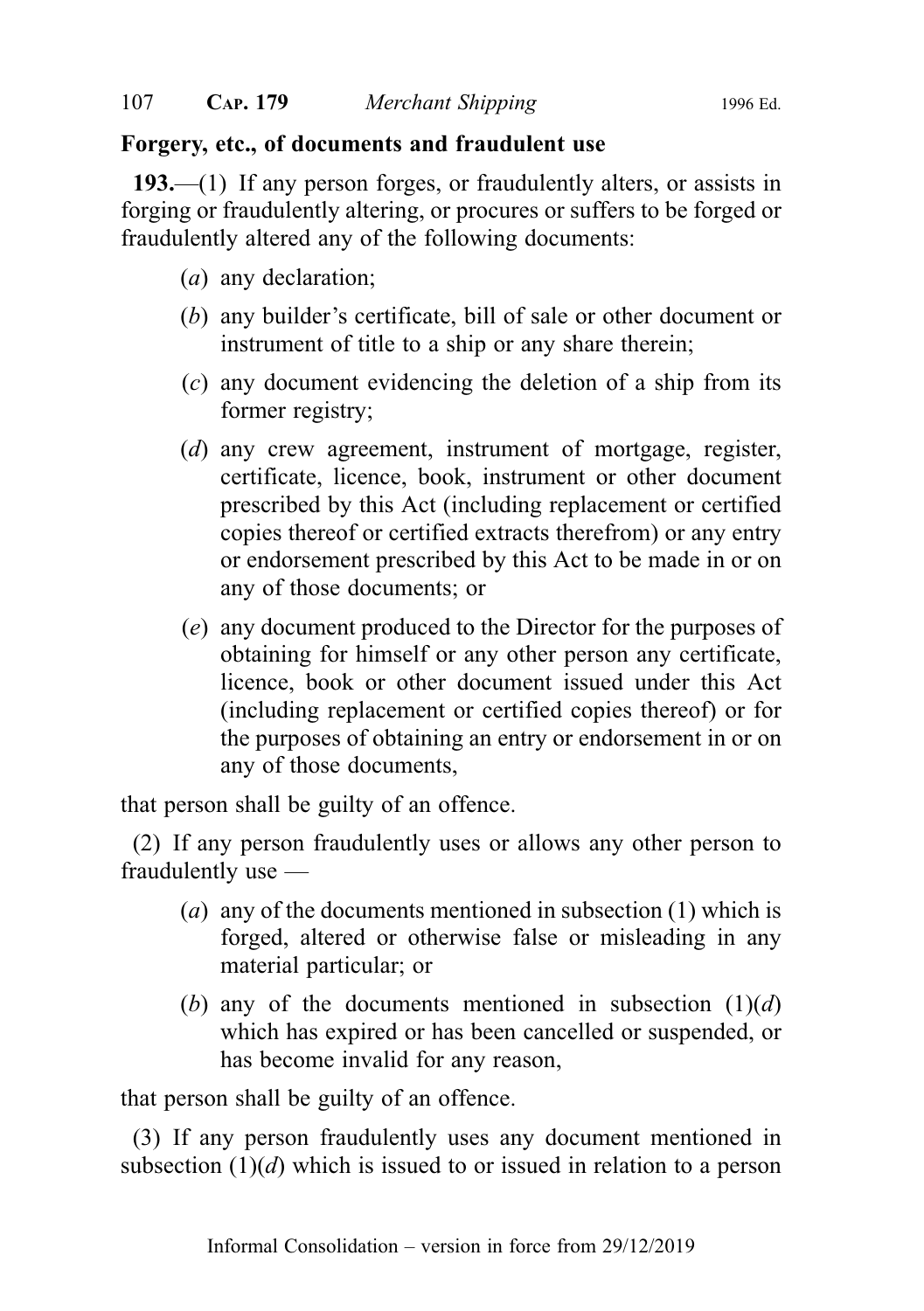and he is not that person named in the document or to which the document relates, he shall be guilty of an offence.

(4) If any person allows any other person to fraudulently use any of the documents mentioned in subsection  $(1)(d)$  which is issued to or issued in relation to a person and that other person is not the person named in that document or to which the document relates, he shall be guilty of an offence.

# False declaration, etc.

194. If any person knowingly or recklessly, for any purpose prescribed by this Act —

- (a) makes a declaration, statement or representation which is false or otherwise misleading in any material particular;
- (b) gives false evidence on oath; or
- (c) makes in any document produced or delivered to any person authorised to receive it under this Act, any statement or entry which is false or otherwise misleading in any material particular,

he shall be guilty of an offence.

# Interfering with person in carrying out duty, etc.

195. Any person who —

- (a) by violence, threat or intimidation, hinders or interferes with or otherwise obstructs the master or an officer of a ship in performing his duty; or
- (b) resists or wilfully obstructs, assaults, molests or otherwise intimidates a person who is carrying out or exercising any duty, function, right or power imposed on him by this Act,

shall be guilty of an offence.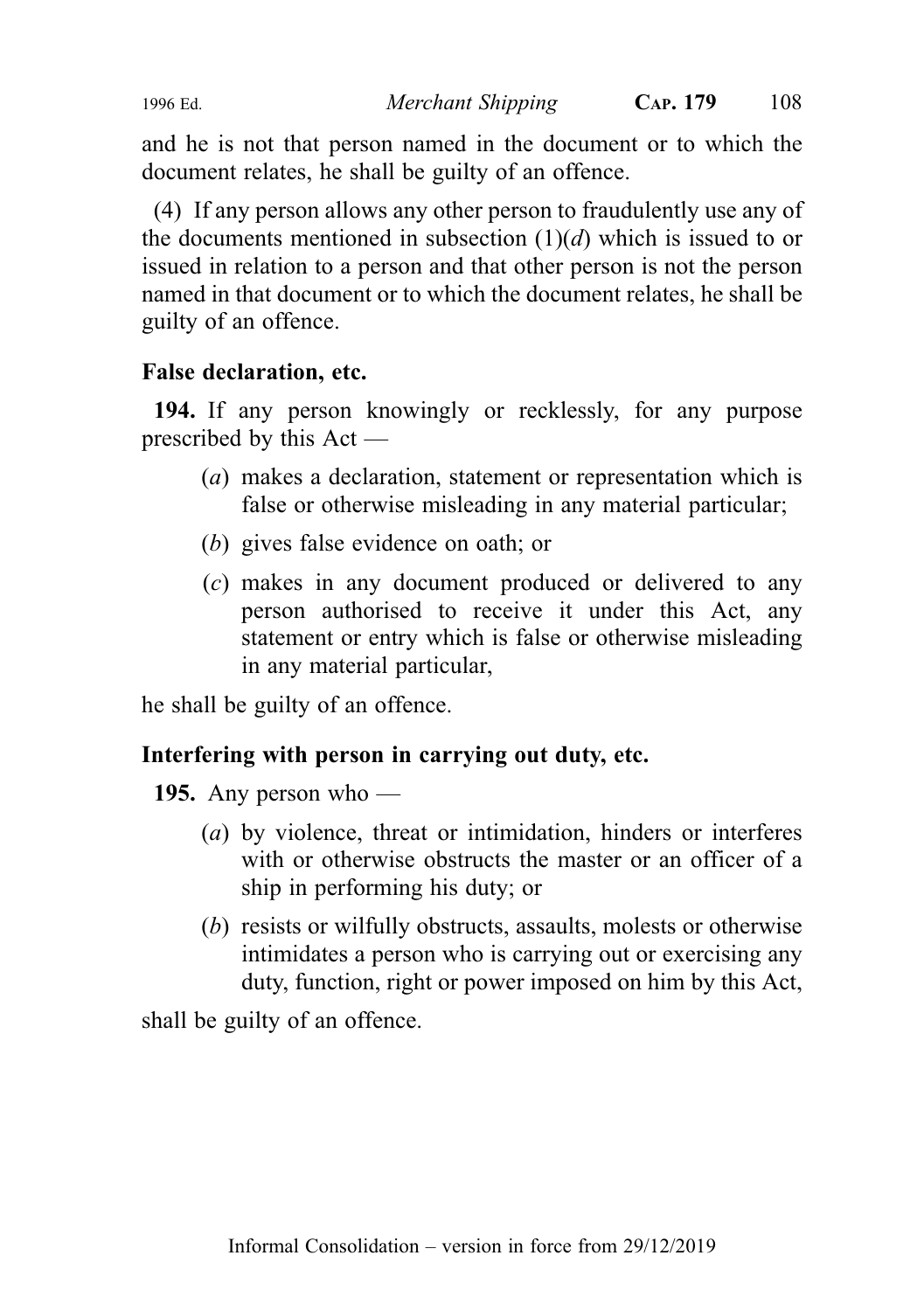# Misleading officer, refusal to answer questions, produce documents, etc.

# **196.** Any person who —

- (a) misleads any other person on whom a duty, function or power is imposed on him under this Act in any material particular which is likely to affect the discharge thereof;
- (b) refuses to answer any question lawfully put to him, or to produce documents in his possession or custody lawfully demanded of him;
- (c) refuses to give all reasonable assistance to any person who is carrying out any duty, function or power imposed on him under this Act; or
- (d) refuses to attend as a witness before an inspector or any person having the powers of an inspector, or to make or subscribe any declaration required by the inspector or person having the powers of an inspector,

shall be guilty of an offence and shall be liable on conviction to a fine not exceeding \$5,000.

# Offences relating to markings of ship

197.—(1) The markings required by this Act to be made on or in a ship shall be permanently continued, and no alteration shall be made, except in the manner provided by this Act.

 $(2)$  If —

- (a) an owner or the master of a ship, without reasonable cause, neglects to cause the ship to be so marked, or to keep it so marked; or
- (b) any person, without reasonable cause, conceals, removes, alters, defaces, obliterates or suffers any person under his control to conceal, remove, alter, deface or obliterate any of the marks,

he shall be guilty of an offence.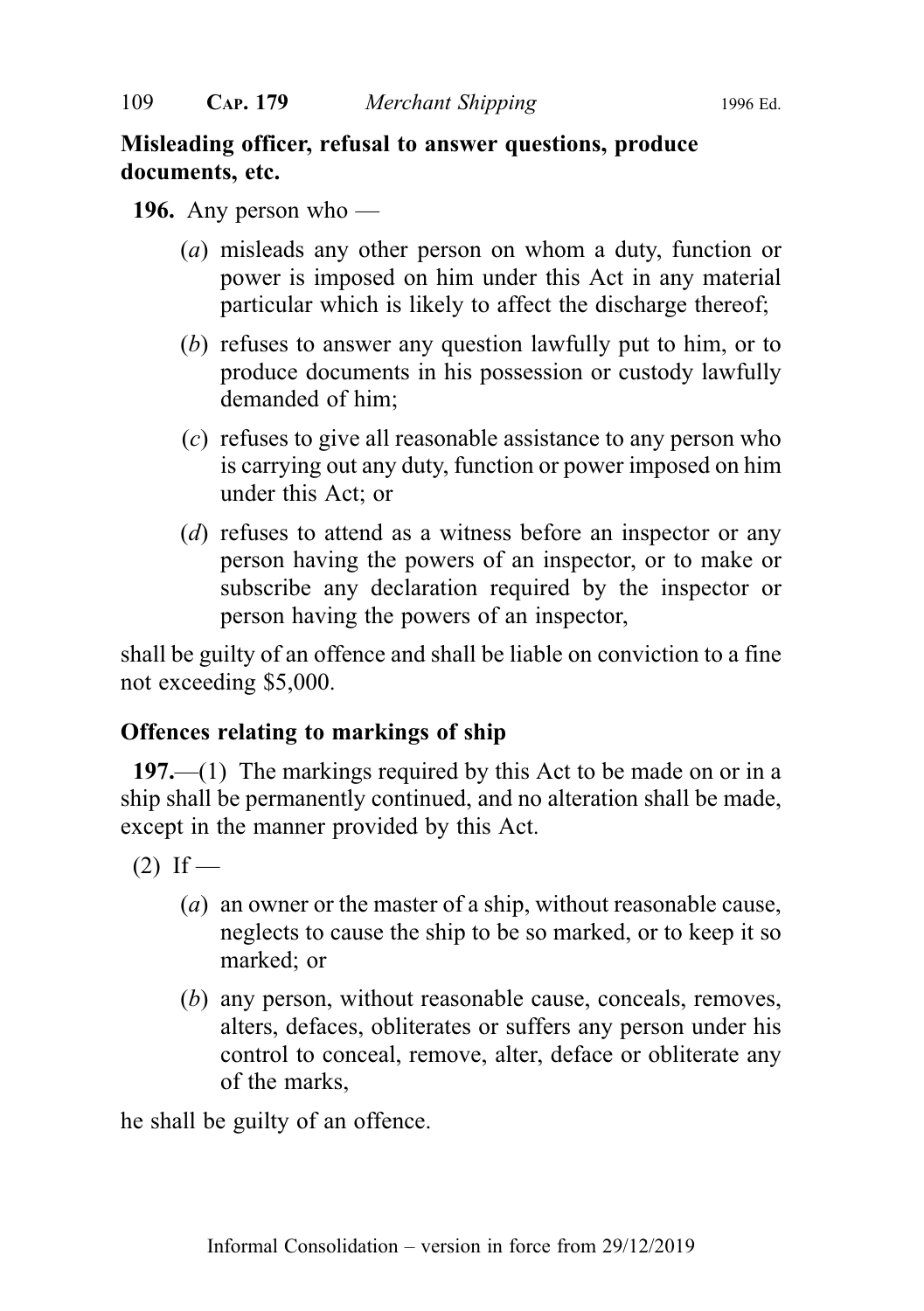# Unauthorised presence on board ship

198. Where a ship registered in Singapore or elsewhere is in Singapore and a person who is not authorised by law to do so  $-$ 

- (a) goes on board the ship without the consent of the master or any other person authorised to give it; or
- (b) remains on board the ship after being requested to leave by the Director, the Port Master, the master or a police officer,

he shall be guilty of an offence and shall be liable on conviction to a fine not exceeding \$5,000.

# Taking person performing duty to sea

199. If any person performing his duties or functions under this Act is taken to sea in a ship without his consent, the owner and the master of the ship shall be guilty of an offence and shall be liable on conviction to a fine not exceeding \$10,000 and shall both be jointly and severally liable to pay all expenses incidental to the person's return to duty.

# General penalties

200.—(1) Any person guilty of an offence under this Act for which no penalty is expressly provided shall be liable on conviction to a fine not exceeding \$10,000 or to imprisonment for a term not exceeding 2 years or to both.

(2) Any person who fails to comply with or does or suffers to be done anything contrary to the provisions of this Act shall, unless otherwise provided, be guilty of an offence and shall be liable on conviction to a fine not exceeding \$2,000.

# Persons appointed or authorised under this Act deemed public servants

201. Every person appointed or authorised under this Act for any of the purposes of this Act, when acting in pursuance of any such purpose, shall be deemed to be a public servant within the meaning of the Penal Code [Cap. 224].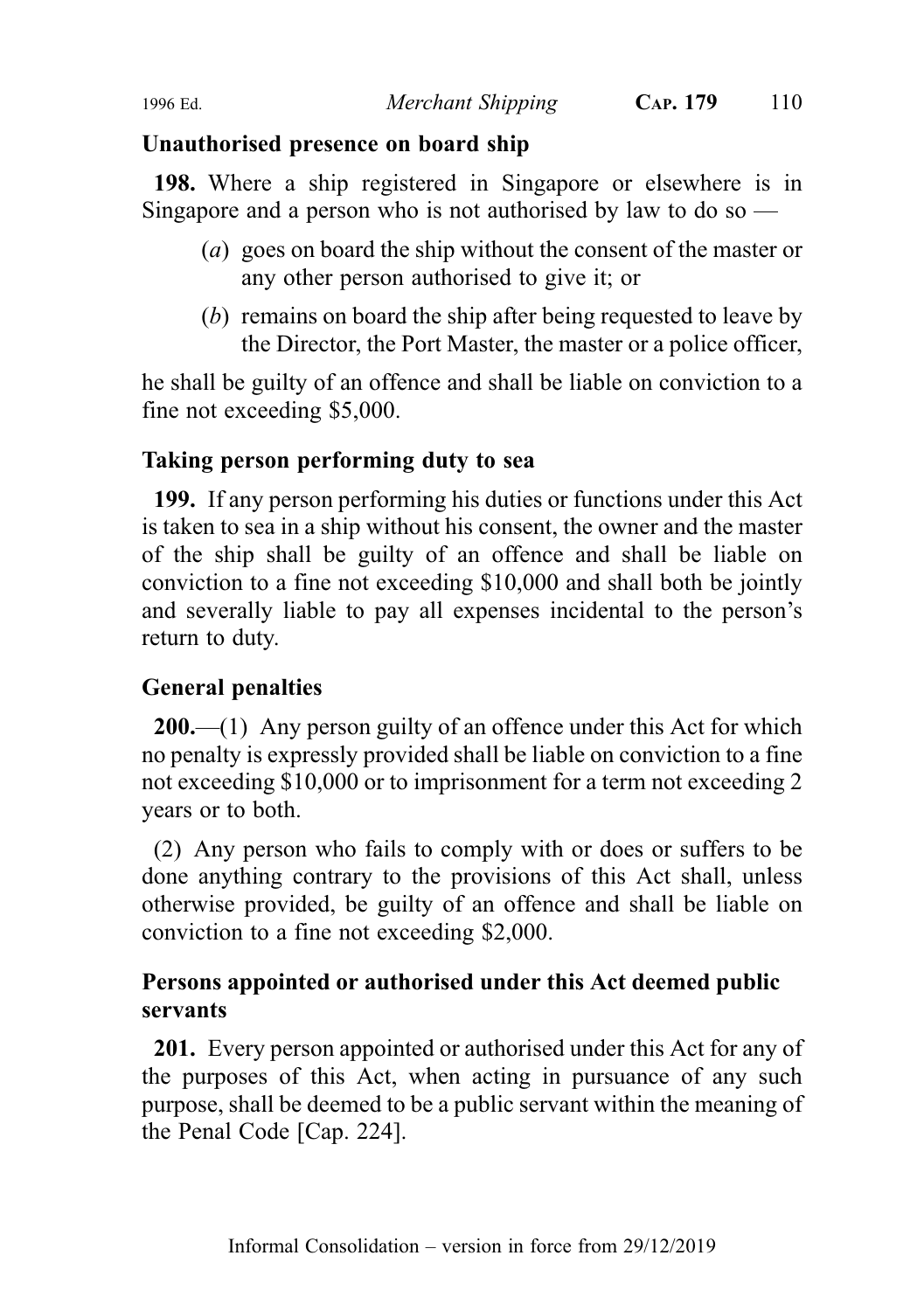# Costs of detention of unsafe ships

 $202$ —(1) If it appears that there was no reasonable or probable cause for the provisional detention of a ship under section 113, the Authority shall be liable to pay to the owner of the ship his costs of and incidental to the detention and survey of the ship, and also compensation for any loss or damage sustained by him by reason of the detention or survey.

(2) An action for any costs or compensation payable by the Authority under subsection (1) may be brought against the Director by his official title.

 $(3)$  If —

- (a) a ship is finally detained under section 113;
- (b) a ship is provisionally detained under section 113 and the ship was, at the time of detention, an unsafe ship; or
- (c) a ship is detained under this Act which provides for the detention of a ship,

the owner of the ship shall be liable to pay to the Authority its costs of and incidental to the detention and survey of the ship.

[7/96]

(4) Any costs payable to the Authority under this Act may be recovered by the Director and those costs shall, without prejudice to any other remedy, be recoverable as salvage is recoverable.

[7/96]

# Security for costs of detention of unsafe ships

203.—(1) Where a complaint is made to the Director that a ship is an unsafe ship, the Director may, if he thinks fit, require the complainant to give security to his satisfaction for any costs and compensation which the Director may become liable to pay in consequence of the detention and survey of the ship.

(2) Such security shall not be required where the complaint is made by 3 or more crew members belonging to the ship and is not in the opinion of the Director frivolous or vexatious, and if the complaint is made in sufficient time before the sailing of the ship, the Director

[7/96]

[7/96]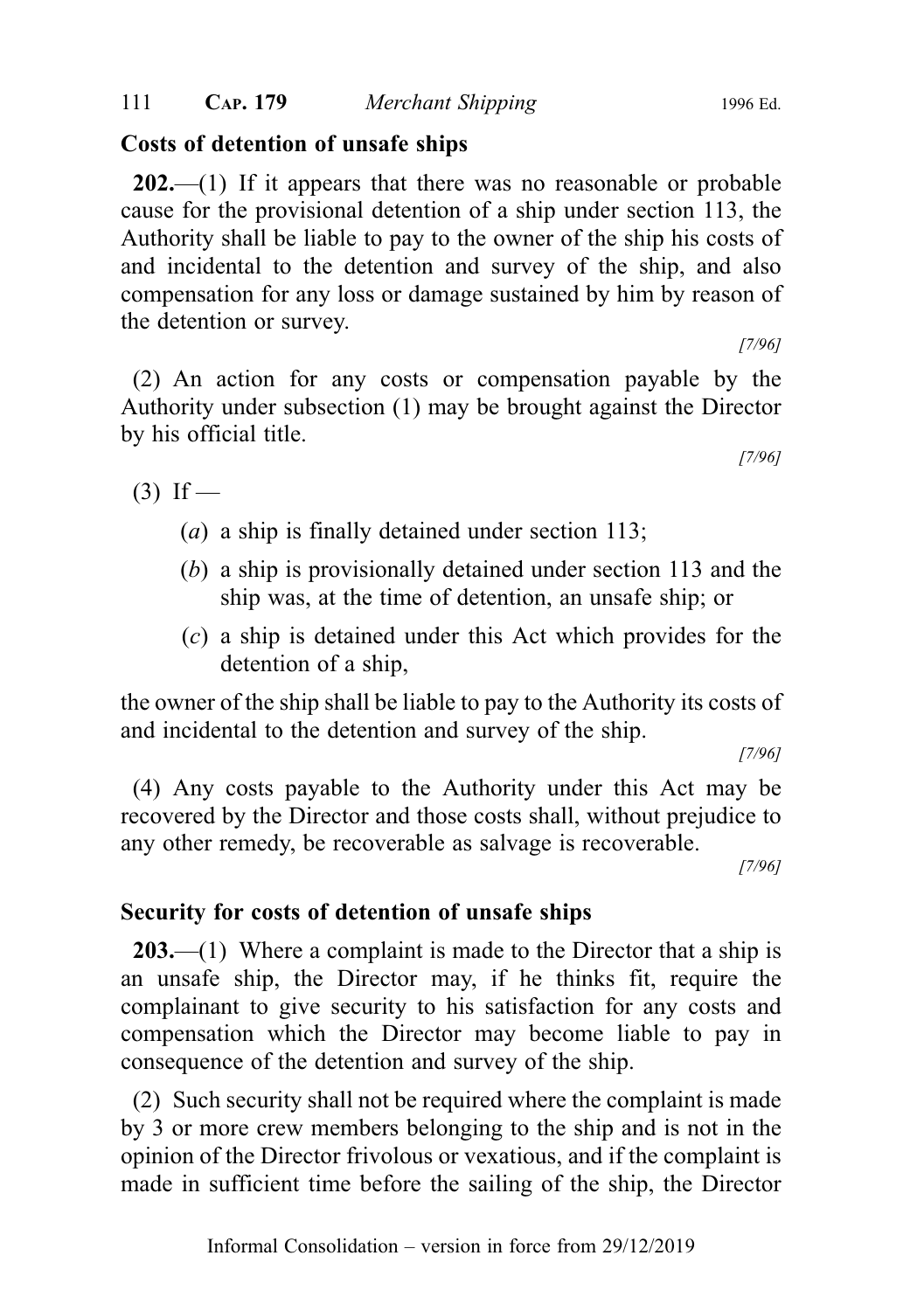shall take proper steps to ascertain whether the ship ought to be detained.

[Act 6 of 2014 wef 01/04/2014]

(3) Where a ship is detained in consequence of any complaint, and the circumstances are such that the Authority is liable under section 202 to pay to the owner of the ship any costs or compensation, the complainant shall be liable to pay the Authority all costs incurred and compensation paid by the Authority in respect of the detention and survey of the ship.

[7/96]

# Immunity of Government, Authority and their employees, etc.

204. No suit or other legal proceedings shall lie against the Government, the Authority or any officer or employee of the Government or the Authority or any person appointed under this Act or acting under the direction of the Government or the Authority for any act done in good faith in the performance, or intended performance, of any duty, or in the exercise of any power under this Act, or for any failure or default in the performance or exercise in good faith of such duty or power.

# PART XI

# **MISCELLANEOUS**

# Powers of Director, etc.

205.—(1) The Director, the Port Master, a Port Health Officer, a surveyor of ships or a police officer may, at any time, for the purposes of this Act —

- (a) go on board any ship and inspect and examine the ship or any part thereof or its equipment;
- (b) enter and inspect any premises;
- (c) require and enforce the production of any book, certificate or document relating to any ship or persons on board the ship;
- (*d*) muster all persons on board any ship;

[Act 6 of 2014 wef 01/04/2014]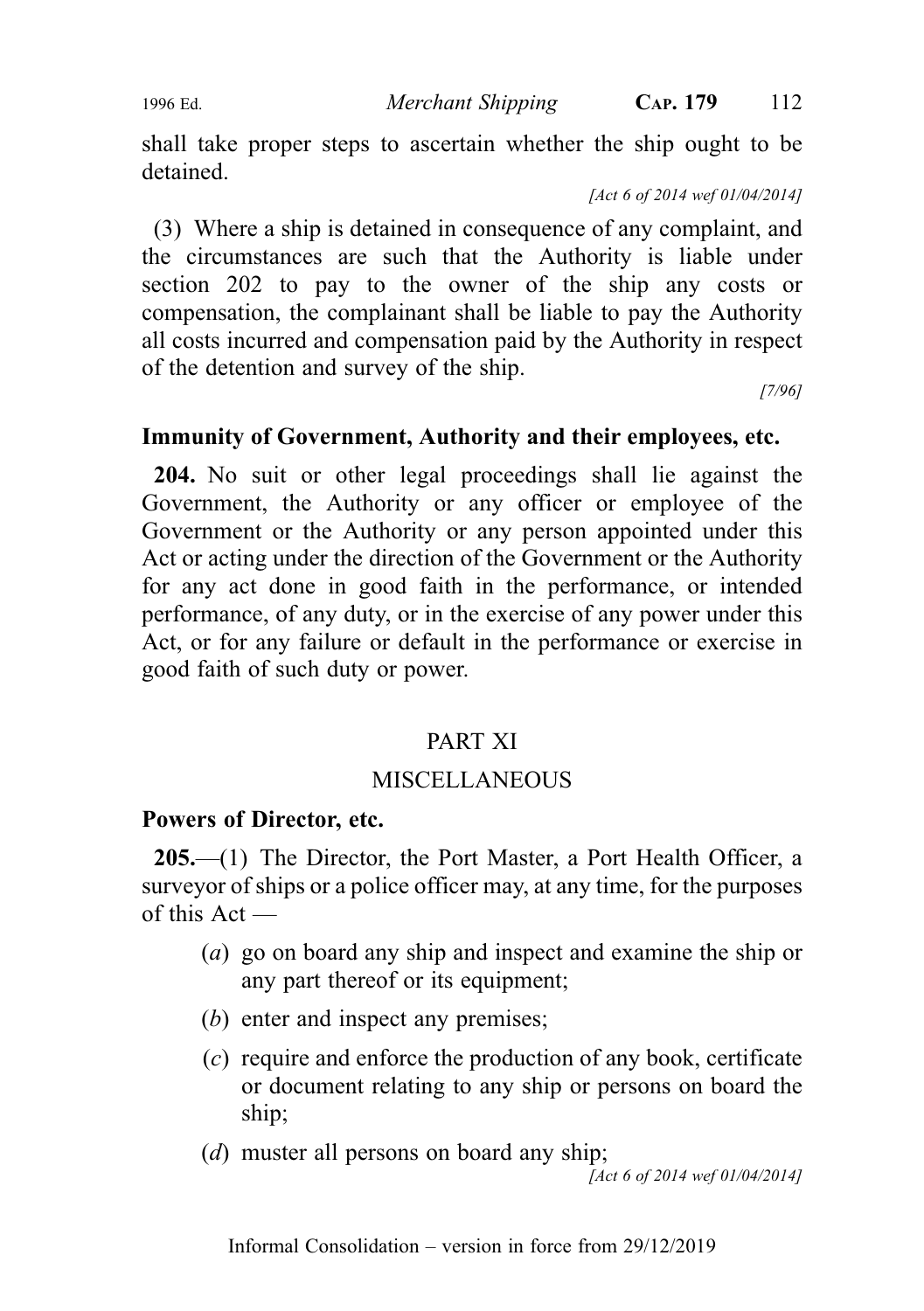- (e) summon any person before him and require him to answer questions; and
- (f) require any ship to be taken into a dock for the purpose of surveying the hull.

(2) The Director may compound any offence under this Act that is prescribed as a compoundable offence by collecting from the person reasonably suspected of having committed the offence a sum not exceeding the lower of the following:

- (a) one half of the amount of the maximum fine that is prescribed for the offence;
- (b) \$2,000.

[Act 3 of 2019 wef 01/04/2019]

(3) On payment of such sum of money under subsection (2), no further proceedings are to be taken against that person in respect of the offence.

[Act 3 of 2019 wef 01/04/2019]

# Powers of inspector

206. An inspector and any person having the powers of such an inspector —

- (a) shall have the powers conferred under section 205(1); and
- (b) may administer oaths or may, in lieu of requiring or administering an oath, require every person examined by him to make and subscribe to a declaration of the truth of the statements made by him in his examination.

# Power of arrest

207.—(1) The Director, the Port Master, a Port Health Officer, a surveyor of ships or a police officer may arrest without warrant any person who has committed an offence under this Act and take him before a District Court or a Magistrate's Court, as the case may be, to be dealt with according to law.

(2) Any article concerning, by or for which an offence has been committed may be seized and taken to a police station, unless given up sooner by order of a District Court or a Magistrate's Court.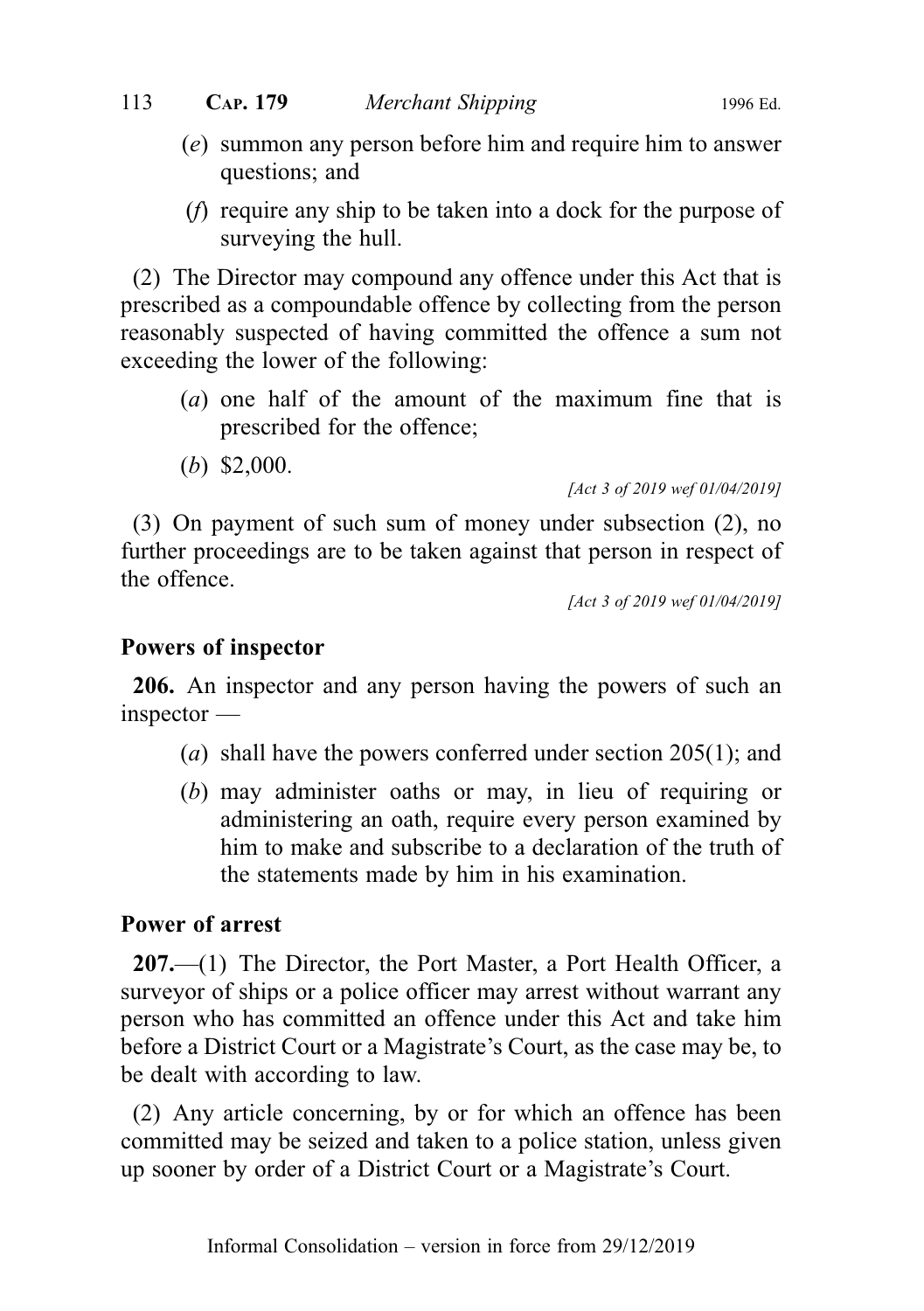# Power of High Court to remove master

208.—(1) The High Court may remove the master of any ship within the jurisdiction of the Court, if that removal is shown to the satisfaction of the Court by affidavit evidence to be necessary.

(2) The removal of the master under subsection (1) shall be made upon the application of any owner of the ship or his agent, or of the authorised agent of the ship, or of any certificated mate or engineer, or of one-third or more of the crew of the ship.

(3) The High Court may appoint a new master in place of the one removed, but where the owner or agent of the ship is within the jurisdiction of the Court, such an appointment shall not be made without the consent of the owner or agent.

(4) The High Court may also make such order and require such security in respect of the costs of the matter as the Court thinks fit.

# Enforcing detention of ship

209.—(1) Where under this Act a ship is to be or may be detained, the Director, the Port Master, a surveyor of ships, a police officer not below the rank of inspector or a commissioned officer on full pay in the Singapore Armed Forces may detain the ship if it is in Singapore, and the ship may be detained until it complies with the provisions which it contravened.

(2) If the ship, after detention, or after service on the master of the ship of any notice of or order for detention, goes to sea before it is released by the competent authority, the owner and the master of the ship, and also any person who is party or privy to the offence, shall each be guilty of an offence and shall be liable on conviction to a fine not exceeding \$50,000 or to imprisonment for a term not exceeding 2 years or to both.

(3) Any person authorised under this section to detain a ship may, if he thinks it necessary to do so, place a police guard on board.

(4) Any police guard so placed on board a ship may take such steps as are necessary to prevent the ship from going to sea.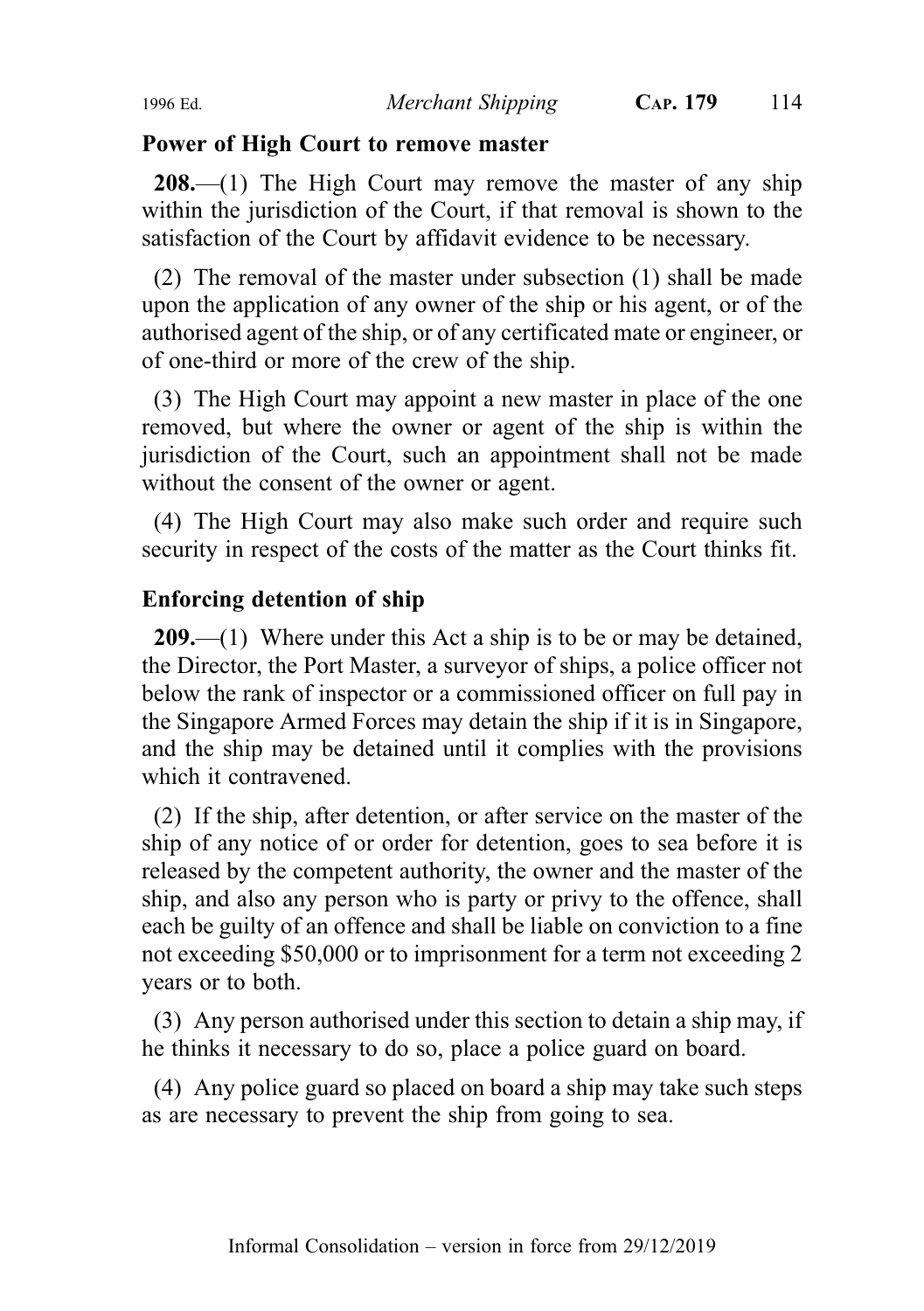# Issue of new document

210.—(1) Where a document issued by the Director or the Registrar under this Act is mislaid, lost or destroyed —

- (a) in the case of a document which relates to a ship, the master or the owner of the ship;
- (b) in the case of a document which relates to a person, the person,

or some other person having knowledge of the facts of the case, shall make a declaration stating the facts of the case to the best of his knowledge and belief, and the Director or the Registrar may thereupon issue a new document in lieu of the original document.

(2) The declaration under subsection (1) shall contain an undertaking to surrender to the Director or the Registrar the document declared mislaid, lost or destroyed, when the document is subsequently recovered.

(3) The Director or the Registrar may, on the delivery up to him of a document issued by him under this Act, issue a new document in lieu thereof.

# Issue of certified copies or extracts

211. The Director or the Registrar may issue certified copies of or extracts from any document issued by him or in his custody.

# Copy of Act and regulations to be kept on Singapore ships

212.—(1) The master of a Singapore ship which is propelled by mechanical means shall keep a copy of this Act on board the ship, except that he shall not be obliged to keep a copy of any regulations which do not apply to the ship.

(2) Any master who contravenes or fails to comply with this section without reasonable cause shall be guilty of an offence and shall be liable on conviction to a fine not exceeding \$2,000.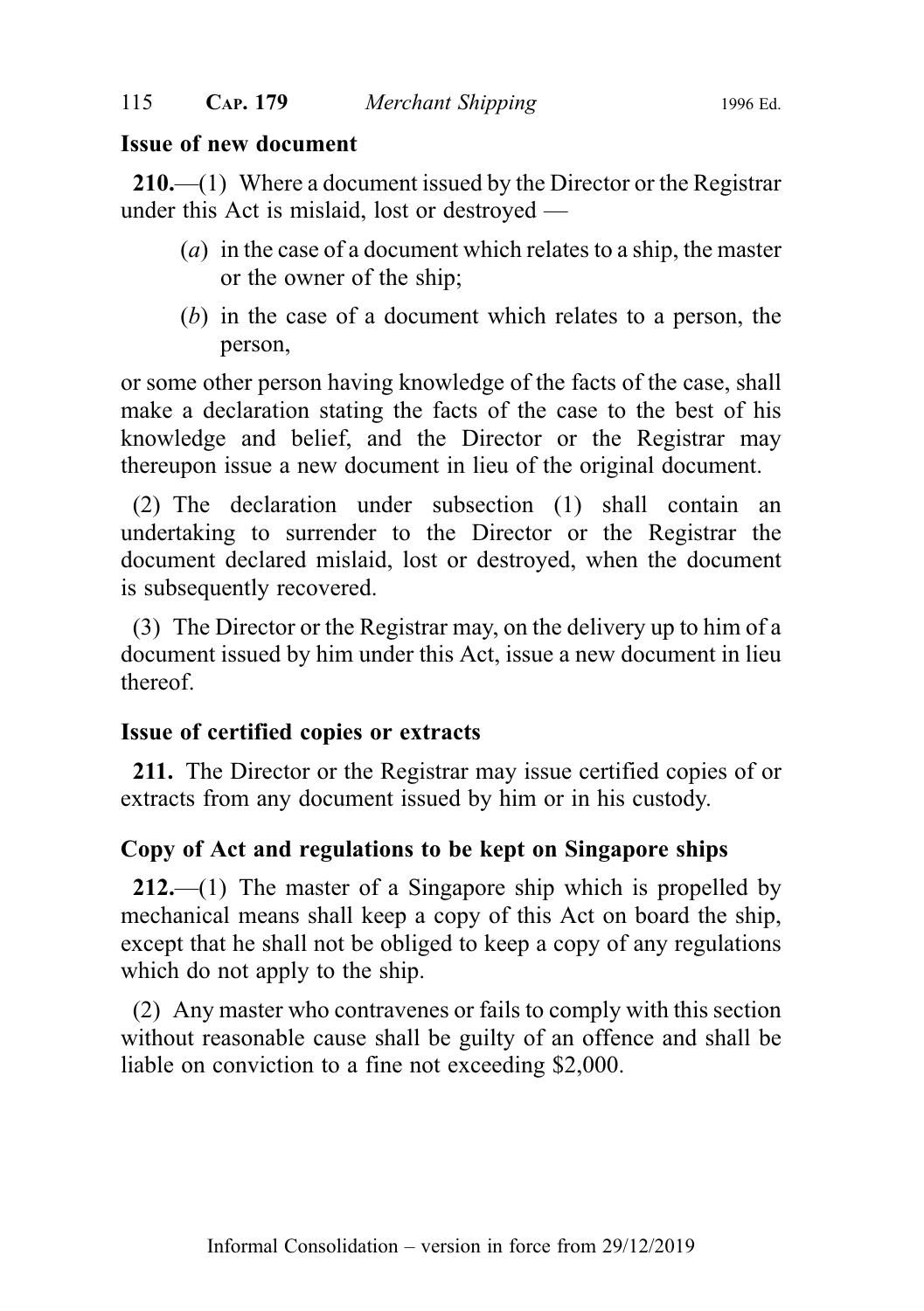# Powers of Authority to prescribe fees, recovery of fees and application of moneys

213.—(1) The Authority may, with the approval of the Minister, make regulations prescribing the fees to be paid in respect of the issue or recording of any certificate, licence or other instrument or the doing of any other thing in pursuance of this Act.

[7/96]

(2) All fees prescribed under this Act shall be paid to the Director.

(3) All fees due to or which may be recovered by the Director under this Act shall, without prejudice to any other remedy, be recoverable as salvage is recoverable.

(4) For the purposes of this section, "fees" includes —

- (a) the fees prescribed under section 14;
- (b) the fines imposed on the seamen of a ship for disciplinary offences required by section 83 to be paid to the Director;
- (c) the fees in respect of survey or inspection of a ship or its equipment or other services rendered to or in relation to a ship by a surveyor of ships or a radio surveyor; and
- (d) the fees in respect of services rendered to or in relation to a ship by the Director or a person authorised by the Director.

(5) All moneys recovered or received under this Act shall be paid to the Authority except that the annual tonnage tax paid under section 14(2) shall be paid into the Consolidated Fund.

# Documents to be in approved form

214. Every register, certificate, licence, book, instrument or other document prescribed by this Act shall be made in such form, if any, as may be approved by the Authority or as near thereto as circumstances permit.

[7/96]

# Exemption

215.—(1) The Minister may exempt any person or ship or description of persons or ships from all or any of the provisions of this Act.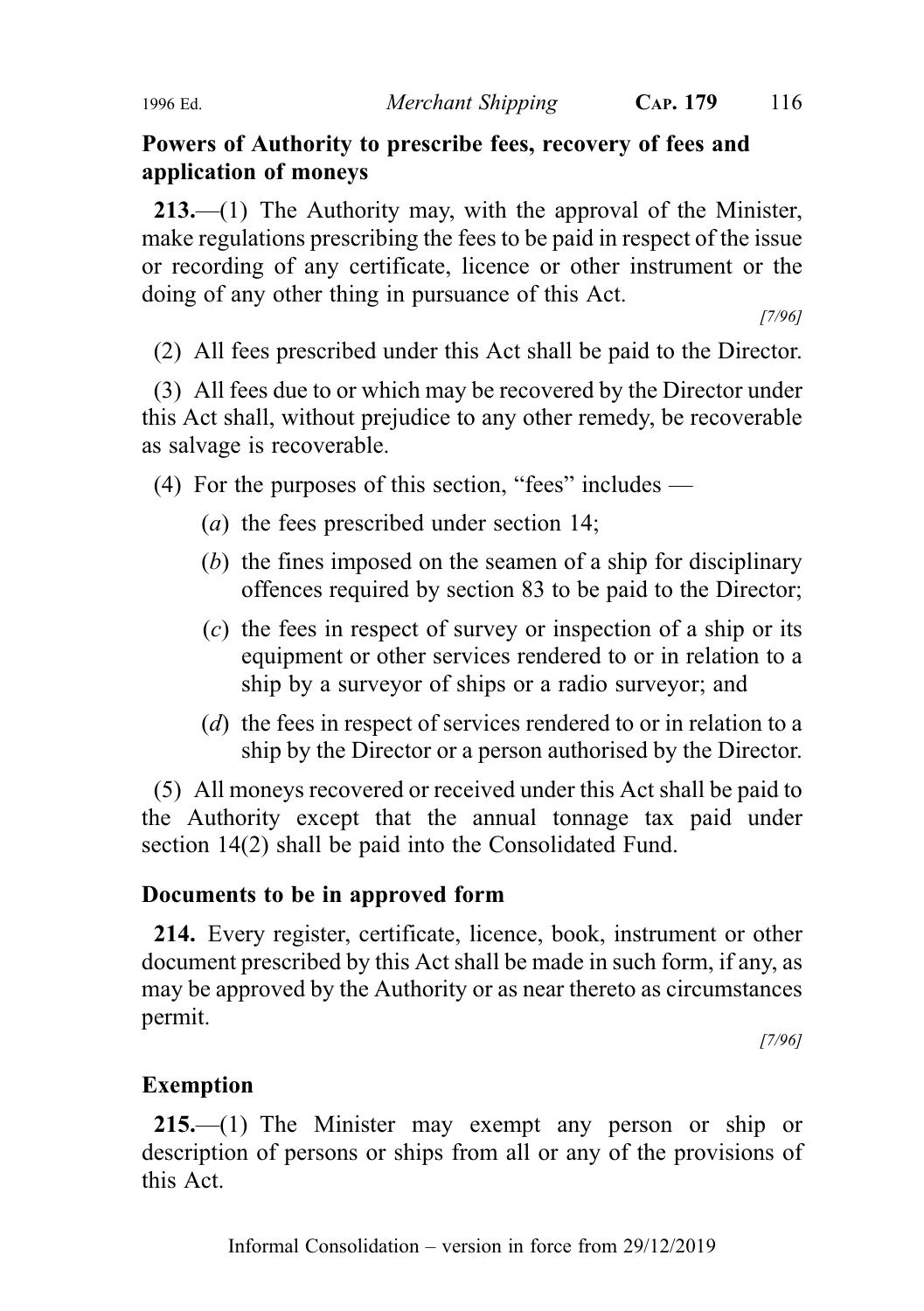(2) Any power conferred by this Act to provide for or grant an exemption shall include the power to provide for or grant the exemption subject to conditions and to revoke the exemption.

# Regulations

216.—(1) The Authority may, with the approval of the Minister, make such regulations as are necessary for carrying into effect the provisions of this Act.

[7/96]

(2) Without prejudice to the generality of subsection (1), the Authority may, with the approval of the Minister, make regulations —

- (a) to exempt any person or ship or description of persons or ships from all or any of the provisions of this Act;
- (b) to empower the Director to exempt any person or ship or description of persons or ships from all or any of the provisions of the regulations;
- (c) to prescribe the form of any document that may be required and to prescribe different forms for different circumstances;
- (d) to make different provision for different descriptions of persons or ships or for persons or ships of the same description in different circumstances;
- (e) to prescribe the offences which may be compounded;
- (f) to make provisions for any incidental or supplementary matters for which the Authority thinks it expedient for the purposes of the regulations to provide; and
- (g) to make a contravention of any provision of any regulation an offence punishable with a fine not exceeding \$10,000. [7/96]

# Transitional provisions

217.—(1) Every Singapore ship registered before 2nd February 1996 shall be deemed to be registered under Part II of this Act and the provisions of this Act shall apply to the ship and all matters relating thereto as they apply to a ship registered on or after that date.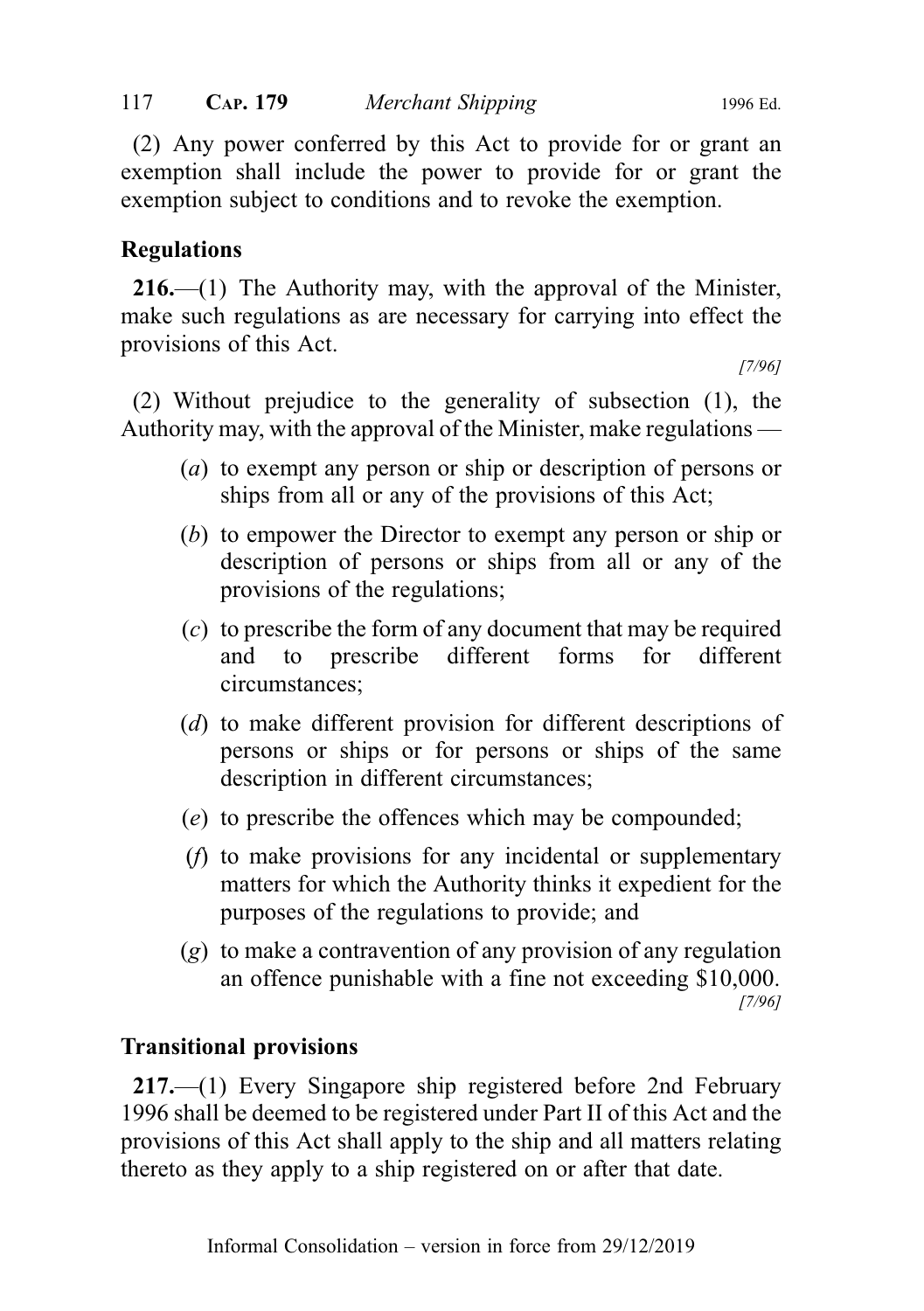(2) Any document, endorsement, exemption or certificate prepared, made or granted under the repealed Merchant Shipping Act [Cap. 179, 1985 Ed.] shall, so far as it is not inconsistent with the provisions of this Act and except as otherwise expressly provided in this Act, continue and be deemed to have been prepared or granted under the corresponding provisions of this Act.

(3) Any reference to the Surveyor-General of Ships or Superintendent of the Mercantile Marine Office in any written law shall be read as a reference to the Director.

# THE SCHEDULE

Sections 134 and 143

CONVENTION ON LIMITATION OF LIABILITY FOR MARITIME CLAIMS, 1976

## Part I

# TEXT OF CONVENTION

## CHAPTER I

## RIGHT OF LIMITATION

# ARTICLE 1

## Persons entitled to limit liability

1. Shipowners and salvors, as hereinafter defined, may limit their liability in accordance with the rules of this Convention for claims set out in Article 2.

2. The term "shipowner" shall mean the owner, charterer, manager and operator of a seagoing ship.

3. Salvor shall mean any person rendering services in direct connection with salvage operations. Salvage operations shall also include operations referred to in Article 2, paragraph  $1(d)$ ,  $(e)$  and  $(f)$ .

4. If any claims set out in Article 2 are made against any person for whose act, neglect or default the shipowner or salvor is responsible, such person shall be entitled to avail himself of the limitation of liability provided for in this Convention.

5. In this Convention, the liability of a shipowner shall include liability in an action brought against the vessel herself.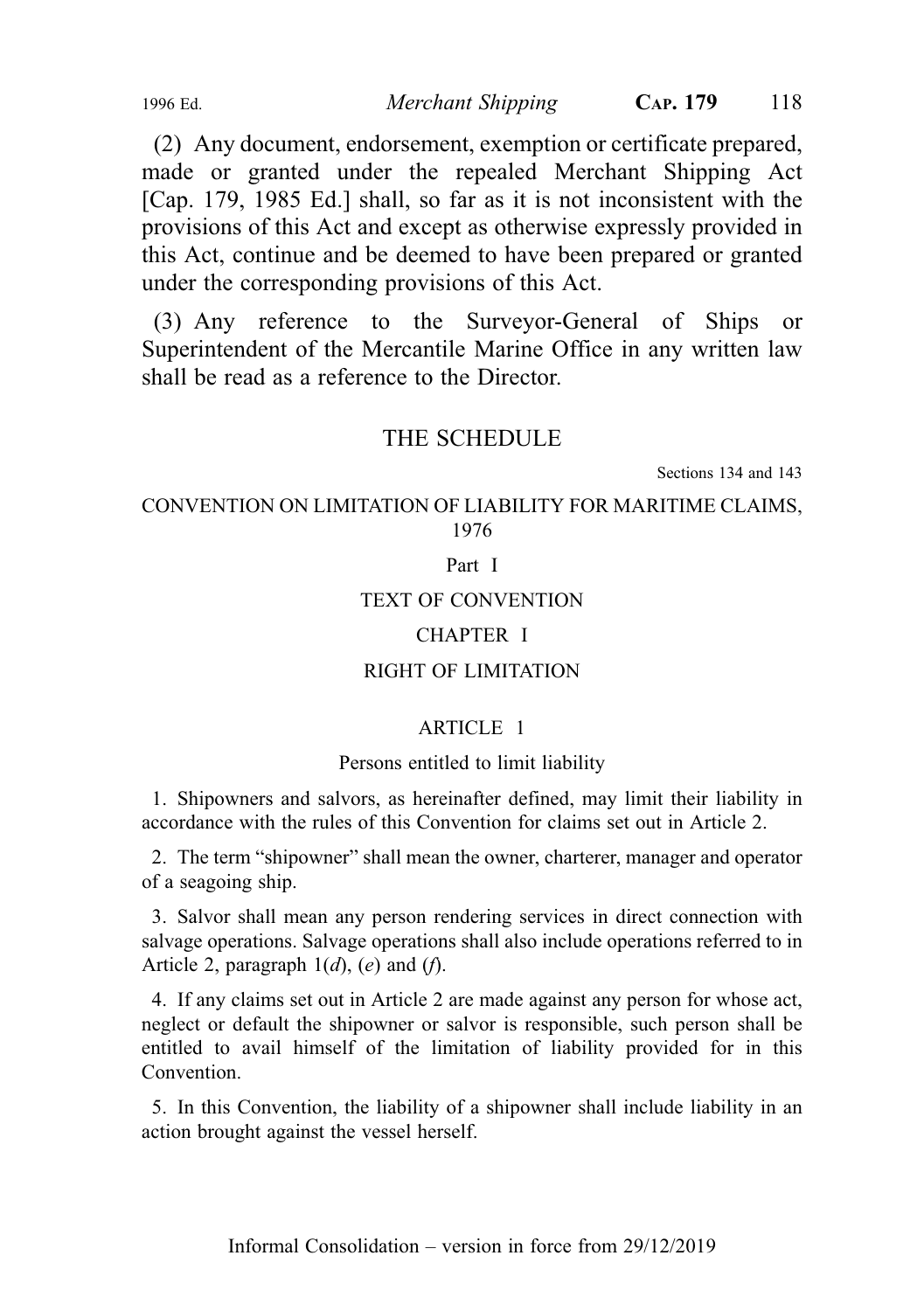### THE SCHEDULE — continued

6. An insurer of liability for claims subject to limitation in accordance with the rules of this Convention shall be entitled to the benefits of this Convention to the same extent as the assured himself.

7. The act of invoking limitation of liability shall not constitute an admission of liability.

## ARTICLE 2

## Claims subject to limitation

1. Subject to Articles 3 and 4, the following claims, whatever the basis of liability may be, shall be subject to limitation of liability:

- (a) claims in respect of loss of life or personal injury or loss of or damage to property (including damage to harbour works, basins and waterways and aids to navigation), occurring on board or in direct connection with the operation of the ship or with salvage operations, and consequential loss resulting therefrom;
- (b) claims in respect of loss resulting from delay in the carriage by sea of cargo, passengers or their luggage;
- (c) claims in respect of other loss resulting from infringement of rights other than contractual rights, occurring in direct connection with the operation of the ship or salvage operations;
- (d) claims in respect of the raising, removal, destruction or the rendering harmless of a ship which is sunk, wrecked, stranded or abandoned, including anything that is or has been on board such ship;
- (e) claims in respect of the removal, destruction or the rendering harmless of the cargo of the ship;
- (f) claims of a person other than the person liable in respect of measures taken in order to avert or minimise loss for which the person liable may limit his liability in accordance with this Convention, and further loss caused by such measures.

2. Claims set out in paragraph 1 shall be subject to limitation of liability even if brought by way of recourse or for indemnity under a contract or otherwise. However, claims set out under paragraph  $1(d)$ ,  $(e)$  and  $(f)$  shall not be subject to limitation of liability to the extent that they relate to remuneration under a contract with the person liable.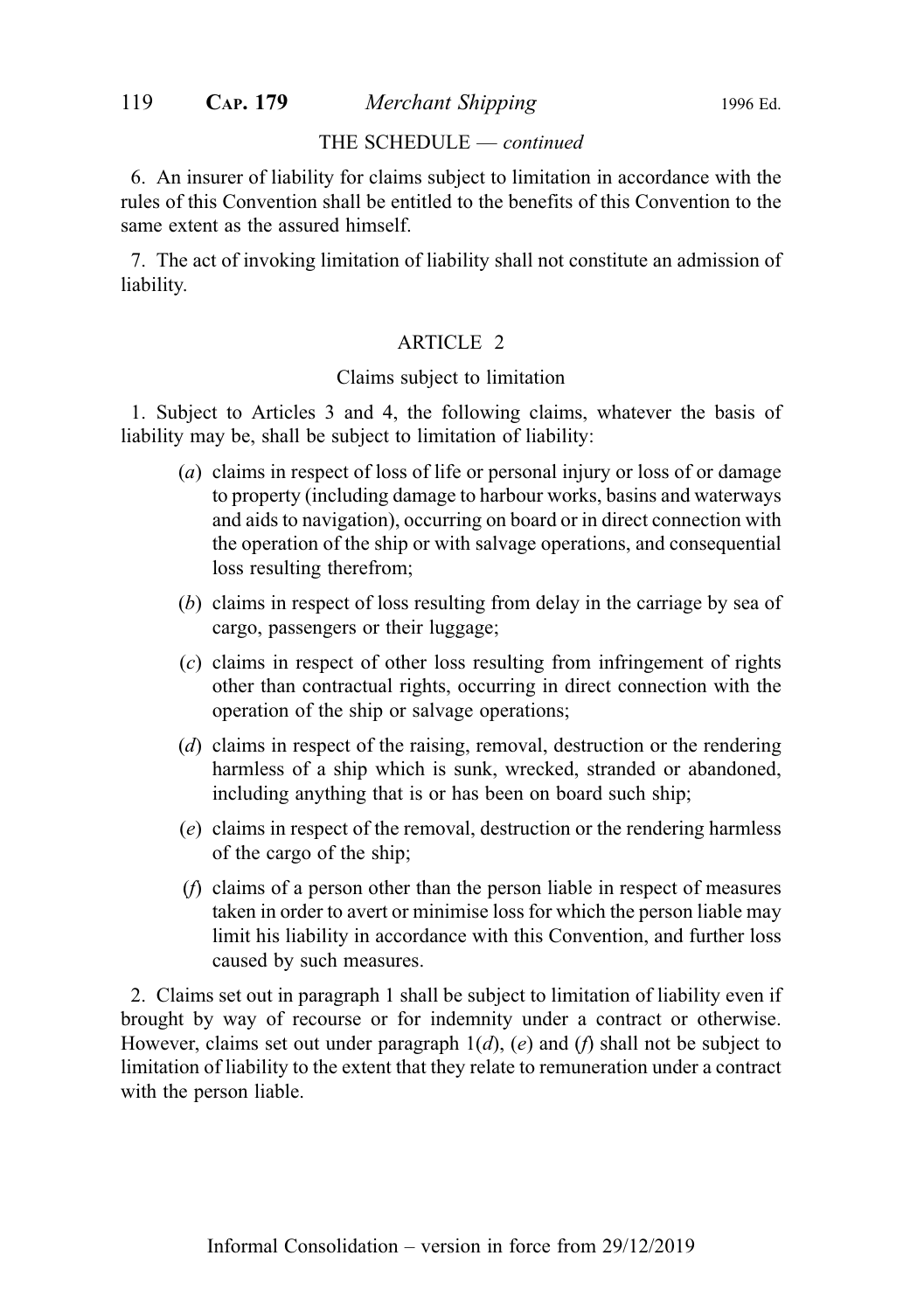# THE SCHEDULE — continued

# ARTICLE 3

## Claims excepted from limitation

The rules of this Convention shall not apply to:

- (a) claims for salvage or contribution in general average;
- (b) claims for oil pollution damage within the meaning of the International Convention on Civil Liability for Oil Pollution Damage, dated 29th November 1969 or of any amendment or Protocol thereto which is in force:
- (c) claims subject to any international convention or national legislation governing or prohibiting limitation of liability for nuclear damage;
- (d) claims against the shipowner of a nuclear ship for nuclear damage;
- (e) claims by servants of the shipowner or salvor whose duties are connected with the ship or the salvage operations, including claims of their heirs, dependants or other persons entitled to make such claims, if under the law governing the contract of service between the shipowner or salvor and such servants the shipowner or salvor is not entitled to limit his liability in respect of such claims, or if he is by such law only permitted to limit his liability to an amount greater than that provided for in Article 6.

### ARTICLE 4

## Conduct barring limitation

A person liable shall not be entitled to limit his liability if it is proved that the loss resulted from his personal act or omission, committed with the intent to cause such loss, or recklessly and with knowledge that such loss would probably result.

## ARTICLE 5

# Counterclaims

Where a person entitled to limitation of liability under the rules of this Convention has a claim against the claimant arising out of the same occurrence, their respective claims shall be set off against each other and the provisions of this Convention shall only apply to the balance, if any.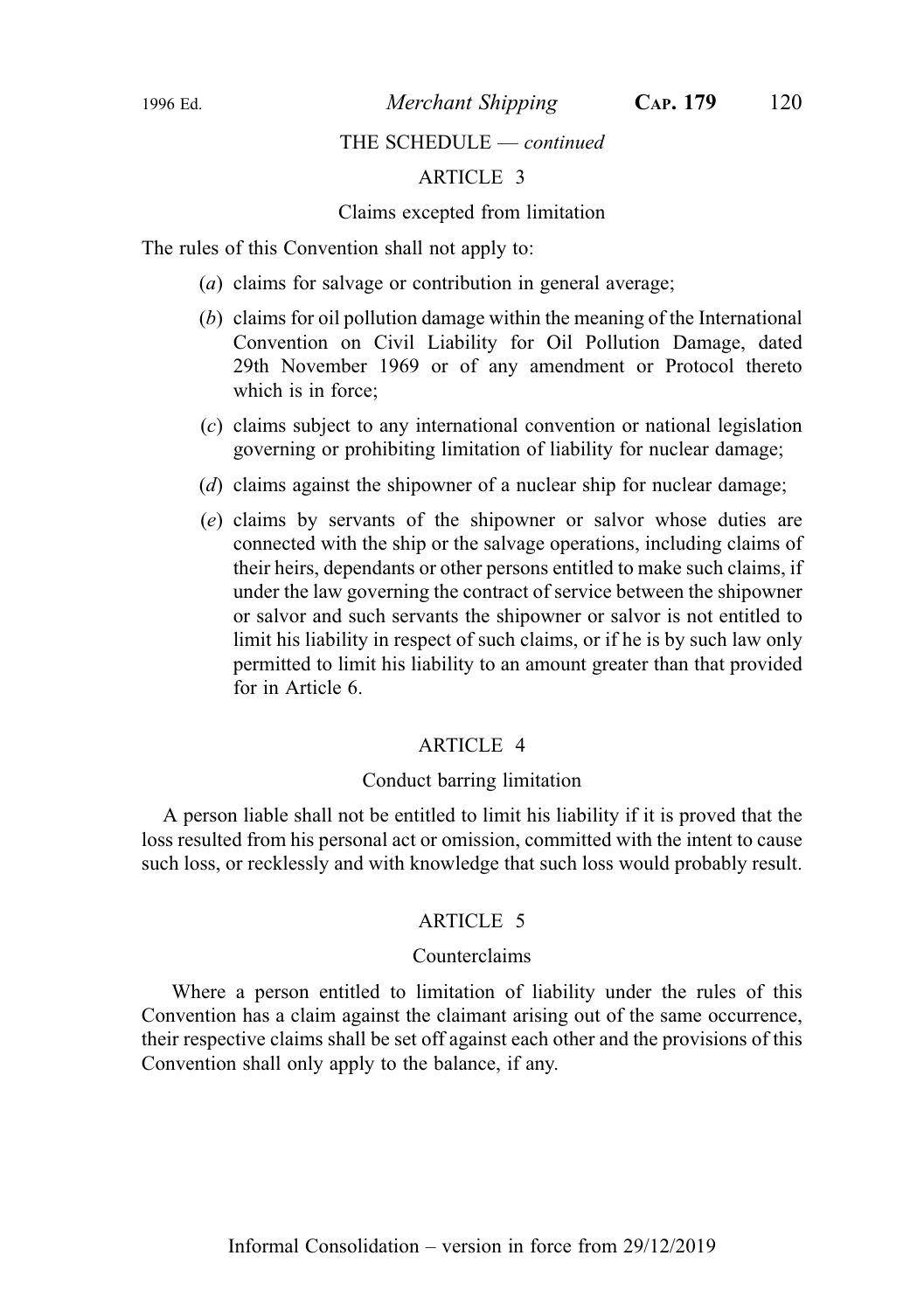# THE SCHEDULE — continued

# CHAPTER II

## LIMITS OF LIABILITY

## ARTICLE 6

## The general limits

1. The limits of liability for claims other than those mentioned in Article 7, arising on any distinct occasion, shall be calculated as follows:

- (a) in respect of claims for loss of life or personal injury,
	- (i) 3.02 million Units of Account for a ship with a tonnage not exceeding 2,000 tons;

[S 816/2019 wef 29/12/2019]

(ii) for a ship with a tonnage in excess of 2,000 tons, the following amount in addition to that mentioned in sub-paragraph (i):

for each ton from 2,001 to 30,000 tons, 1,208 Units of Account;

for each ton from 30,001 to 70,000 tons, 906 Units of Account; and

for each ton in excess of 70,000 tons, 604 Units of Account;

[S 816/2019 wef 29/12/2019]

(b) in respect of any other claims,

(i) 1.51 million Units of Account for a ship with a tonnage not exceeding 2,000 tons;

[S 816/2019 wef 29/12/2019]

(ii) for a ship with a tonnage in excess of 2,000 tons, the following amount in addition to that mentioned in sub-paragraph (i):

for each ton from 2,001 to 30,000 tons, 604 Units of Account;

for each ton from 30,001 to 70,000 tons, 453 Units of Account; and

for each ton in excess of 70,000 tons, 302 Units of Account.

[Act 3 of 2019 wef 29/12/2019] [S 816/2019 wef 29/12/2019]

2. Where the amount calculated in accordance with paragraph  $1(a)$  is insufficient to pay the claims mentioned therein in full, the amount calculated in accordance with paragraph  $1(b)$  shall be available for payment of the unpaid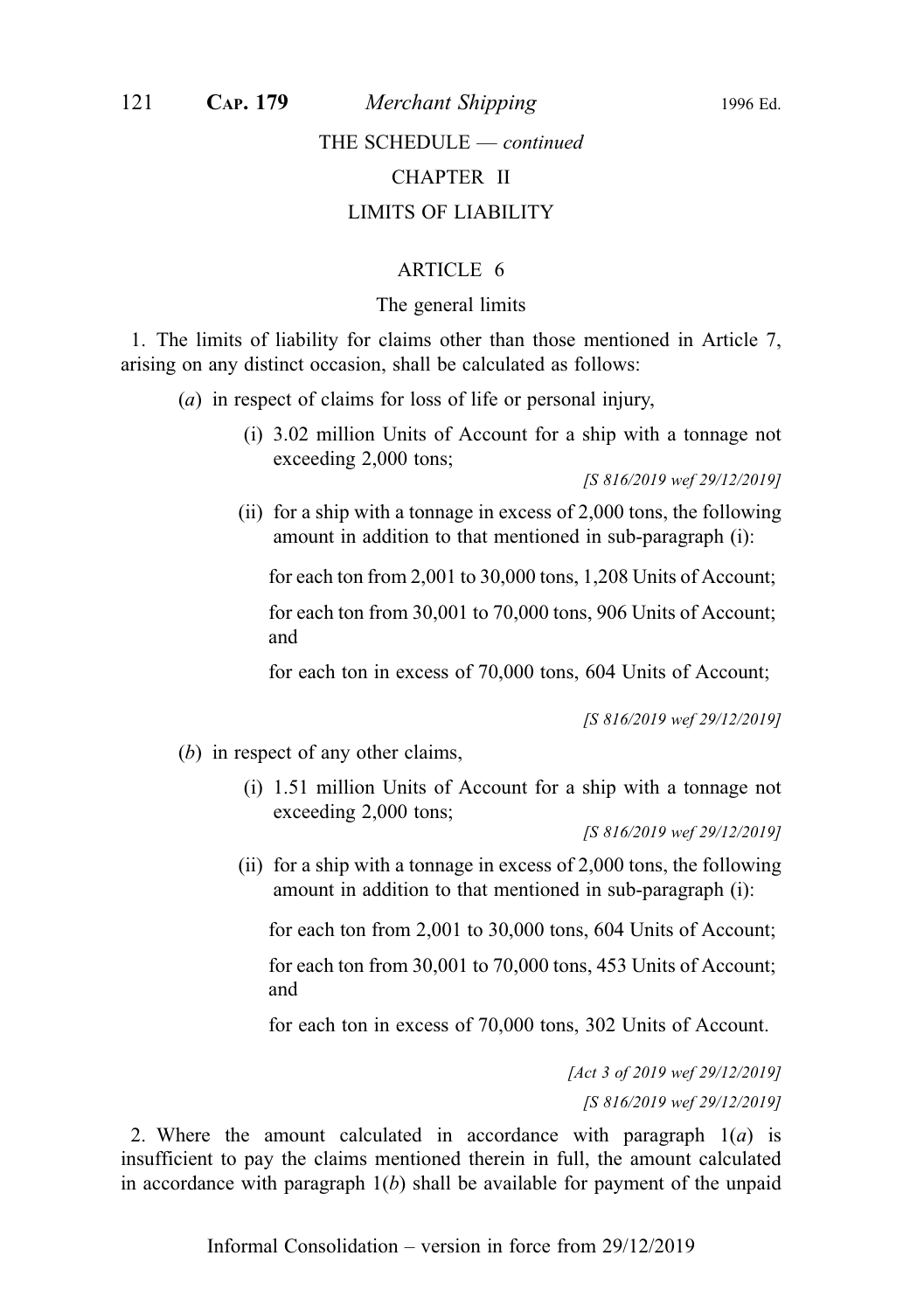# THE SCHEDULE — continued

balance of claims under paragraph  $1(a)$  and such unpaid balance shall rank rateably with claims mentioned under paragraph 1(b).

3. However, without prejudice to the right of claims for loss of life or personal injury according to paragraph 2, a State Party may provide in its national law that claims in respect of damage to harbour works, basins and waterways and aids to navigation shall have such priority over other claims under paragraph  $1(b)$  as is provided by that law.

4. The limits of liability for any salvor not operating from any ship or for any salvor operating solely on the ship to, or in respect of which he is rendering salvage services, shall be calculated according to a tonnage of 1,500 tons.

5. For the purpose of this Convention, the ship's tonnage shall be the gross tonnage calculated in accordance with the tonnage measurement rules contained in Annex 1 of the International Convention on Tonnage Measurement of Ships, 1969.

## ARTICLE 7

#### The limit for passenger claims

1. In respect of claims arising on any distinct occasion for loss of life or personal injury to passengers of a ship, the limit of liability of the shipowner of the ship is an amount of 175,000 Units of Account multiplied by the number of passengers that the ship is authorised to carry according to the ship's certificate.

[Act 3 of 2019 wef 29/12/2019]

2. For the purpose of this Article, "claims for loss of life or personal injury to passengers of a ship" shall mean any such claims brought by or on behalf of any person carried in that ship:

- (a) under a contract of passenger carriage; or
- (b) who, with the consent of the carrier, is accompanying a vehicle or live animals which are covered by a contract for the carriage of goods.

## ARTICLE 8

### Unit of Account

The Unit of Account referred to in Articles 6 and 7 is the Special Drawing Right as defined by the International Monetary Fund. The amounts mentioned in Articles 6 and 7 shall be converted into the national currency of the State in which limitation is sought, according to the value of that currency at the date the limitation fund shall have been constituted, payment is made, or security is given which under the law of that State is equivalent to such payment.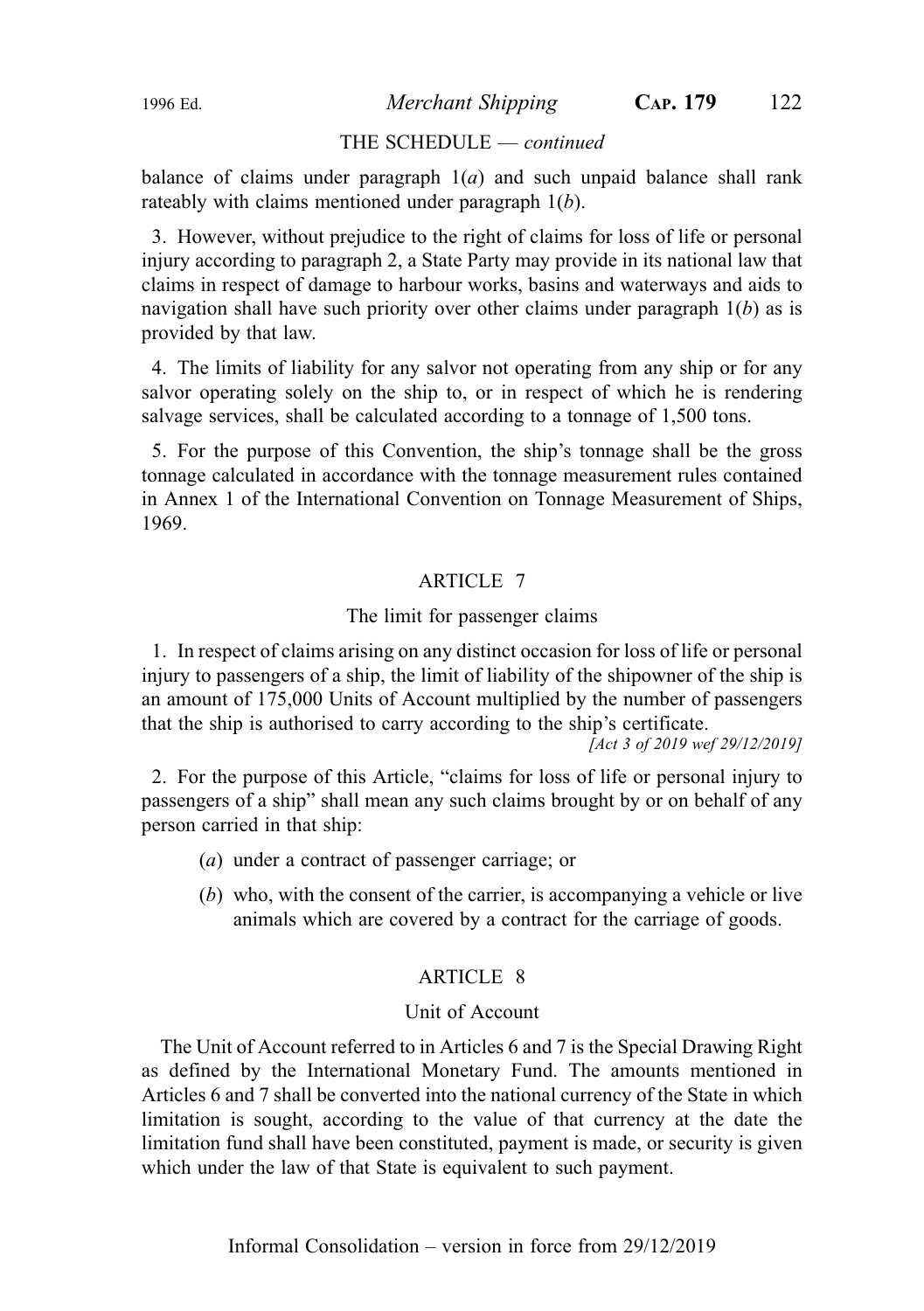THE SCHEDULE — continued

## ARTICLE 9

#### Aggregation of claims

1. The limits of liability determined in accordance with Article 6 shall apply to the aggregate of all claims which arise on any distinct occasion:

- (a) against the person or persons mentioned in paragraph 2 of Article 1 and any person for whose act, neglect or default he or they are responsible;
- (b) against the shipowner of a ship rendering salvage services from that ship and the salvor or salvors operating from such ship and any person for whose act, neglect or default he or they are responsible; or
- (c) against the salvor or salvors who are not operating from a ship or who are operating solely on the ship to, or in respect of which, the salvage services are rendered and any person for whose act, neglect or default he or they are responsible.

2. The limits of liability determined in accordance with Article 7 shall apply to the aggregate of all claims subject thereto which may arise on any distinct occasion against the person or persons mentioned in paragraph 2 of Article 1 in respect of the ship referred to in Article 7 and any person for whose act, neglect or default he or they are responsible.

## ARTICLE 10

Limitation of liability without constitution of a limitation fund

1. Limitation of liability may be invoked notwithstanding that a limitation fund as mentioned in Article 11 has not been constituted.

2. If limitation of liability is invoked without the constitution of a limitation fund, the provisions of Article 12 shall apply correspondingly.

3. Questions of procedure arising under the rules of this Article shall be decided in accordance with the national law of the State Party in which action is brought.

#### CHAPTER III

# LIMITATION FUND

## ARTICLE 11

## Constitution of the fund

1. Any person alleged to be liable may constitute a fund with the Court or other competent authority in any State Party in which legal proceedings are instituted in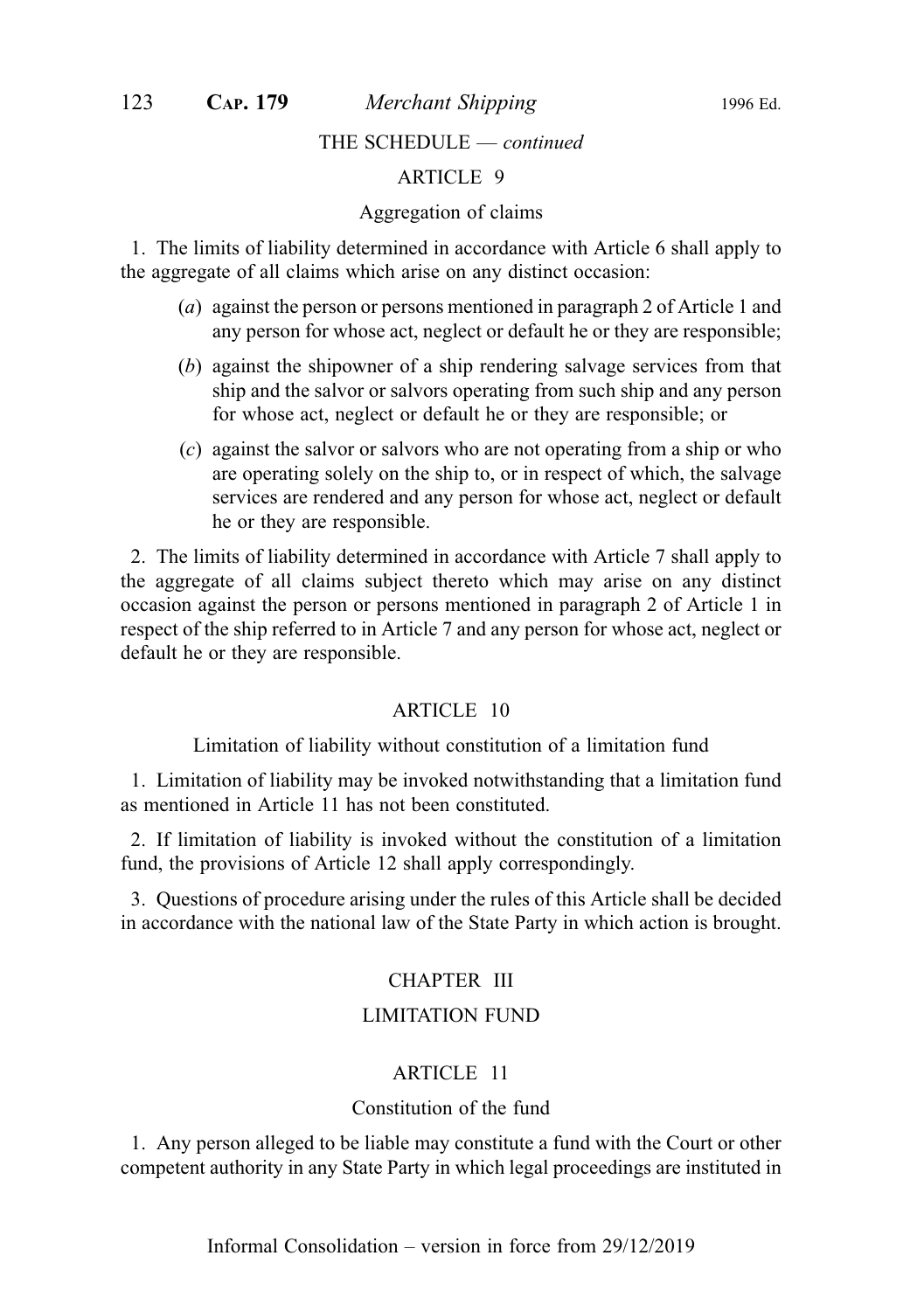## THE SCHEDULE — continued

respect of claims subject to limitation. The fund shall be constituted in the sum of such of the amounts set out in Articles 6 and 7 as are applicable to claims for which that person may be liable, together with interest thereon from the date of the occurrence giving rise to the liability until the date of the constitution of the fund. Any fund thus constituted shall be available only for the payment of claims in respect of which limitation of liability can be invoked.

2. A fund may be constituted, either by depositing the sum, or by producing a guarantee acceptable under the legislation of the State Party where the fund is constituted and considered to be adequate by the Court or other competent authority.

3. A fund constituted by one of the persons mentioned in paragraph  $1(a)$ , (b) or (c) or paragraph 2 of Article 9 or his insurer shall be deemed constituted by all persons mentioned in paragraph  $1(a)$ ,  $(b)$  or  $(c)$  or paragraph 2, respectively.

## ARTICLE 12

## Distribution of the fund

1. Subject to the provisions of paragraphs 1 and 2 of Article 6 and of Article 7, the fund shall be distributed among the claimants in proportion to their established claims against the fund.

2. If, before the fund is distributed, the person liable, or his insurer, has settled a claim against the fund such person shall, up to the amount he has paid, acquire by subrogation the rights which the person so compensated would have enjoyed under this Convention.

3. The right of subrogation provided for in paragraph 2 may also be exercised by persons other than those therein mentioned in respect of any amount of compensation which they may have paid, but only to the extent that such subrogation is permitted under the applicable national law.

4. Where the person liable or any other person establishes that he may be compelled to pay, at a later date, in whole or in part any such amount of compensation with regard to which such person would have enjoyed a right of subrogation pursuant to paragraphs 2 and 3 had the compensation been paid before the fund was distributed, the Court or other competent authority of the State where the fund has been constituted may order that a sufficient sum shall be provisionally set aside to enable such person at such later date to enforce his claim against the fund.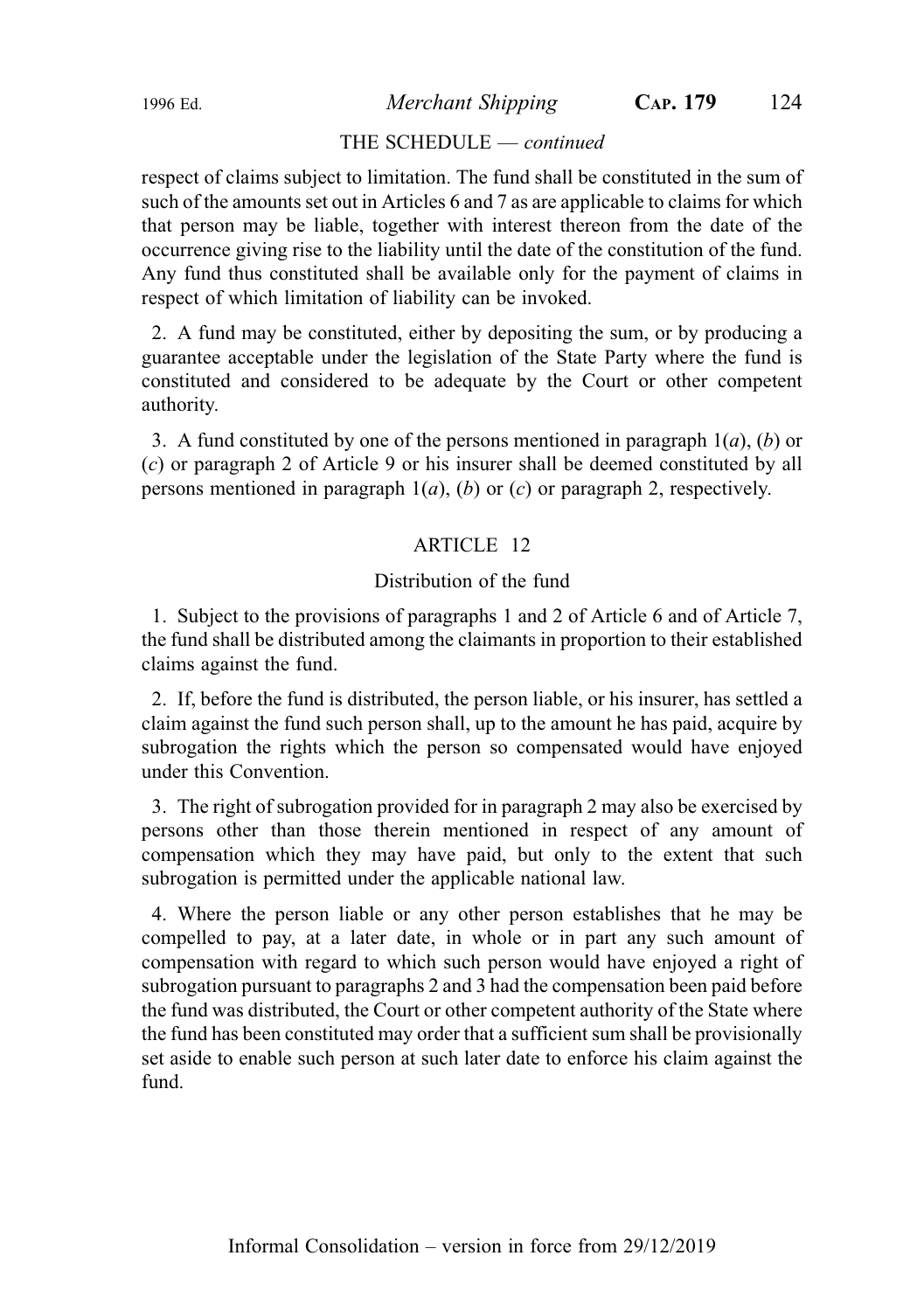## THE SCHEDULE — continued

## ARTICLE 13

## Bar to other actions

1. Where a limitation fund has been constituted in accordance with Article 11, any person having made a claim against the fund shall be barred from exercising any right in respect of such claim against any other assets of a person by or on behalf of whom the fund has been constituted.

2. After a limitation fund has been constituted in accordance with Article 11, any ship or other property, belonging to a person on behalf of whom the fund has been constituted, which has been arrested or attached within the jurisdiction of a State Party for a claim which may be raised against the fund, or any security given, may be released by order of the Court or other competent authority of such State. However, such release shall always be ordered if the limitation fund has been constituted:

- (a) at the port where the occurrence took place, or, if it took place out of port, at the first port of call thereafter;
- (b) at the port of disembarkation in respect of claims for loss of life or personal injury;
- (c) at the port of discharge in respect of damage to cargo; or
- (d) in the State where the arrest is made.

3. The rules of paragraphs 1 and 2 shall apply only if the claimant may bring a claim against the limitation fund before the Court administering that fund and the fund is actually available and freely transferable in respect of that claim.

#### ARTICLE 14

#### Governing law

Subject to the provisions of this Chapter, the rules relating to the constitution and distribution of a limitation fund, and all rules of procedure in connection therewith, shall be governed by the law of the State Party in which the fund is constituted.

#### CHAPTER IV

#### SCOPE OF APPLICATION

# ARTICLE 15

This Convention shall apply whenever any person referred to in Article 1 seeks to limit his liability before the Court of a State Party or seeks to procure the release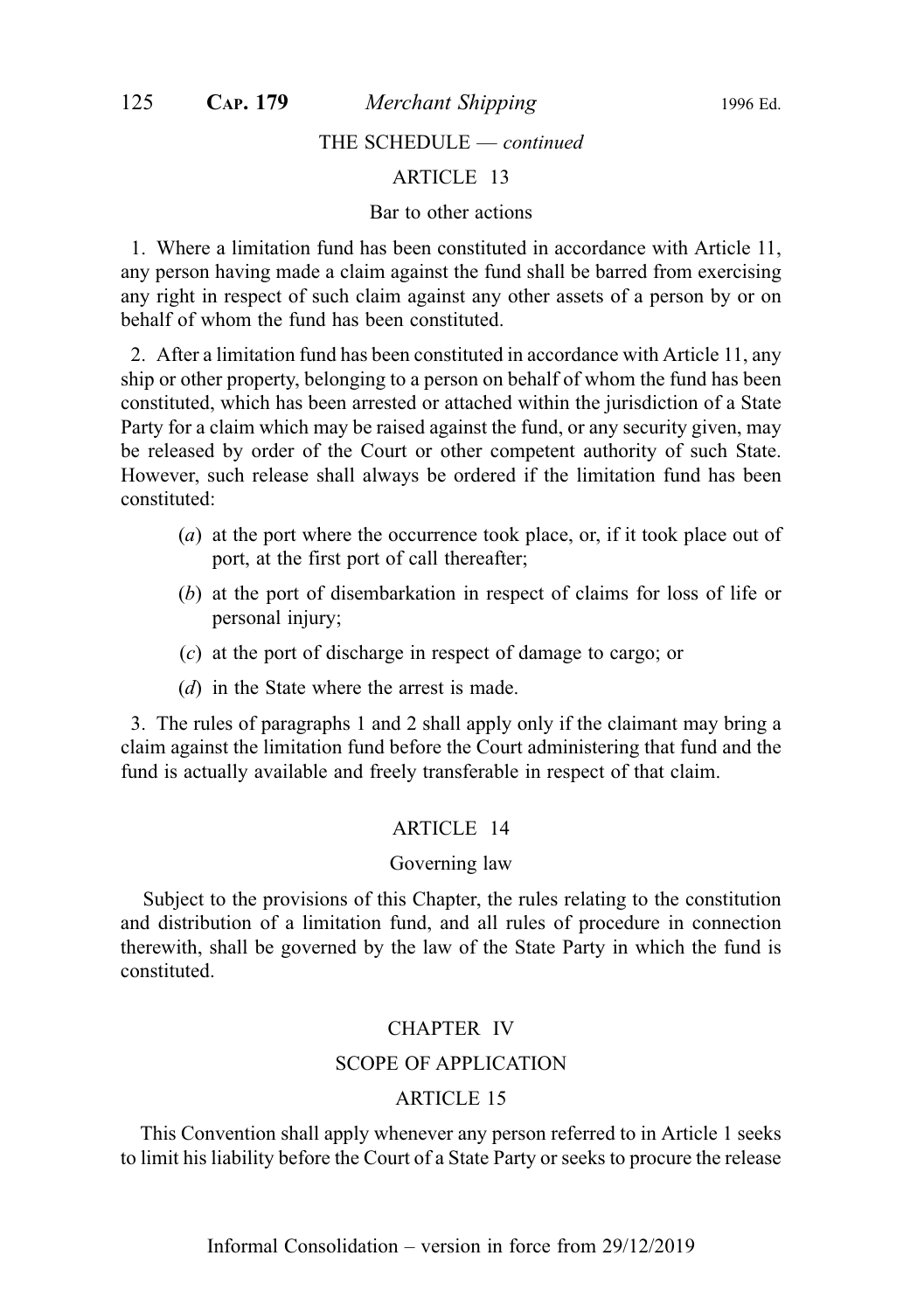### THE SCHEDULE - continued

of a ship or other property or the discharge of any security given within the jurisdiction of any such State.

[56/2004 wef 01/05/2005]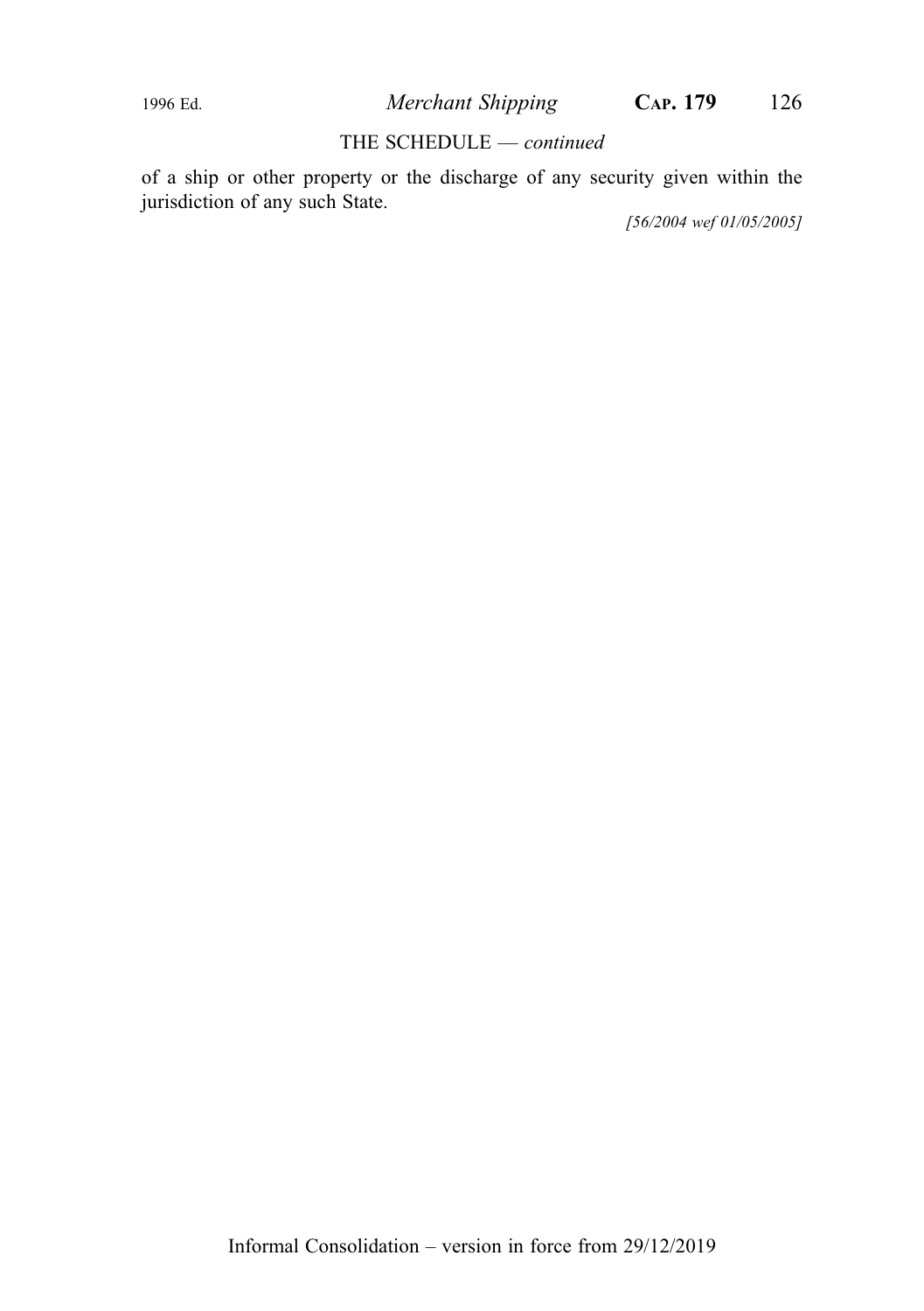# LEGISLATIVE HISTORY MERCHANT SHIPPING ACT (CHAPTER 179)

This Legislative History is provided for the convenience of users of the Merchant Shipping Act. It is not part of the Act.

# 1. Act 19 of 1995 — Merchant Shipping Act 1995

| Date of First Reading  | : 13 March 1995<br>(Bill No. 14/95 published on<br>14 March 1995) |
|------------------------|-------------------------------------------------------------------|
| Date of Second Reading | : $25$ May 1995                                                   |
| Date of commencement   | $\therefore$ 2 February 1996                                      |

2. Act 7 of 1996 — Maritime and Port Authority of Singapore Act 1996 (Consequential amendments made by)

| Date of First Reading             | $\therefore$ 5 December 1995<br>(Bill No. 46/95 published on<br>6 December 1995) |  |
|-----------------------------------|----------------------------------------------------------------------------------|--|
| Date of Second and Third Readings | $: 18$ January 1996                                                              |  |
| Date of commencement              | $\therefore$ 2 February 1996                                                     |  |

3. 1996 Revised Edition — Merchant Shipping Act (Chapter 179)

| Date of operation | 30 April 1996 |
|-------------------|---------------|
|-------------------|---------------|

4. Act 56 of 2004 — Merchant Shipping (Amendment) Act 2004

| Date of First Reading             | $: 19$ October 2004<br>(Bill No. 53/2004 published on<br>20 October 2004) |
|-----------------------------------|---------------------------------------------------------------------------|
| Date of Second and Third Readings | $: 16$ November 2004                                                      |
| Date of commencement              | $\therefore$ 25 January 2005                                              |

5. Act 8 of 2005 — Diplomatic and Consular Relations Act 2004 (Consequential amendments made to Act by)

| Date of First Reading             | $: 16$ November 2004<br>(Bill No. 65/2004 published on<br>17 November 2004) |
|-----------------------------------|-----------------------------------------------------------------------------|
| Date of Second and Third Readings | $\therefore$ 25 January 2005                                                |
| Date of commencement              | : $1$ May 2005                                                              |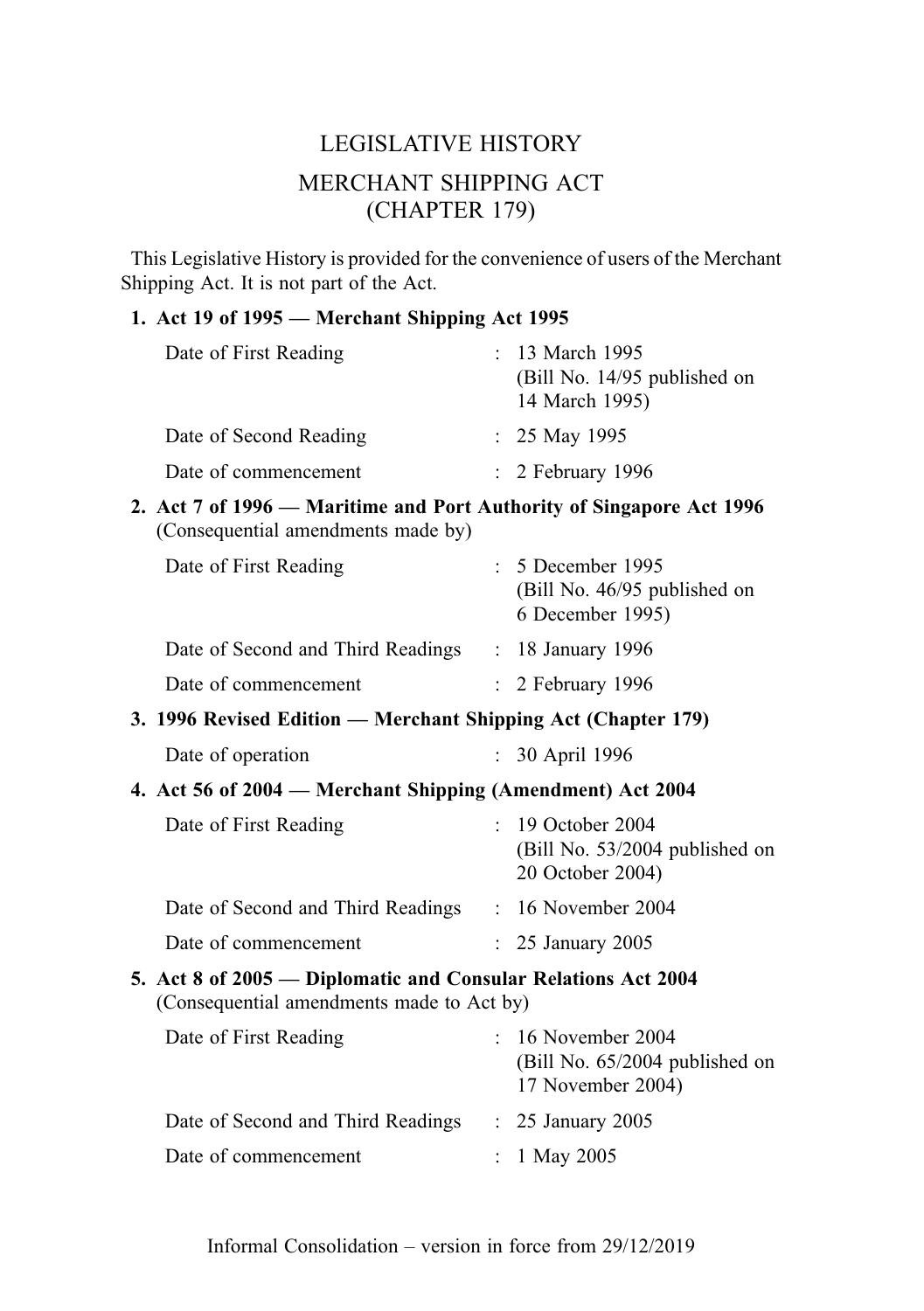| $\frac{1}{2}$ $\frac{1}{2}$ $\frac{1}{2}$ $\frac{1}{2}$ $\frac{1}{2}$ $\frac{1}{2}$ $\frac{1}{2}$ $\frac{1}{2}$ |                      | $\alpha$ of $\alpha$ ( <i>wiseculations Tementaments</i> ) (190. 2) Act 2000 |
|-----------------------------------------------------------------------------------------------------------------|----------------------|------------------------------------------------------------------------------|
| Date of First Reading                                                                                           |                      | : 17 October 2005<br>(Bill No. 30/2005 published on<br>18 October 2005)      |
| Date of Second and Third Readings                                                                               |                      | : 21 November 2005                                                           |
| Dates of commencement                                                                                           |                      | : 1st January 2006                                                           |
| 7. Act 5 of 2008 - Workmen's Compensation (Amendment) Act 2008<br>(Consequential amendments made to Act by)     |                      |                                                                              |
| Date of First Reading                                                                                           |                      | $: 12$ November 2007<br>(Bill No. 50/2007 published on<br>13 November 2007)  |
| Date of Second and Third Readings                                                                               |                      | : 22 January 2008                                                            |
| Date of commencement                                                                                            | $\mathbf{L}$         | 1 April 2008                                                                 |
| 8. Act 15 of 2010 – Criminal Procedure Code 2010<br>(Consequential amendments made to Act by)                   |                      |                                                                              |
| Date of First Reading                                                                                           |                      | 26 April 2010<br>(Bill No. 11/2010 published on<br>26 April 2010)            |
| Date of Second and Third Readings : 19 May 2010                                                                 |                      |                                                                              |
| Date of commencement                                                                                            | $\mathcal{L}$        | 2 January 2011                                                               |
| 9. Act 6 of 2014 - Merchant Shipping (Maritime Labour Convention) Act                                           |                      |                                                                              |
| 2014<br>(Consequential amendments made to Act by)                                                               |                      |                                                                              |
|                                                                                                                 |                      |                                                                              |
| Date of First Reading                                                                                           |                      | $: 11$ November 2013 (Bill No.<br>27/2013 published on<br>11 November 2013)  |
| Date of Second and Third Readings                                                                               |                      | : 21 January 2014                                                            |
| Date of commencement                                                                                            | $\ddot{\phantom{0}}$ | 1 April 2014                                                                 |
| 10. Act 25 of 2017 – Merchant Shipping (Wreck Removal) Act 2017                                                 |                      |                                                                              |
| Date of First Reading                                                                                           | $\mathbf{L}$         | 3 April 2017 (Bill No. 19/2017<br>published on 3 April 2017)                 |
| Date of Second and Third Readings                                                                               |                      | : 8 May 2017                                                                 |
| Date of commencement                                                                                            |                      | 8 September 2017                                                             |
|                                                                                                                 |                      |                                                                              |
|                                                                                                                 |                      |                                                                              |

## 6. Act 42 of 2005 — Statutes (Miscellaneous Amendments) (No. 2) Act 2005